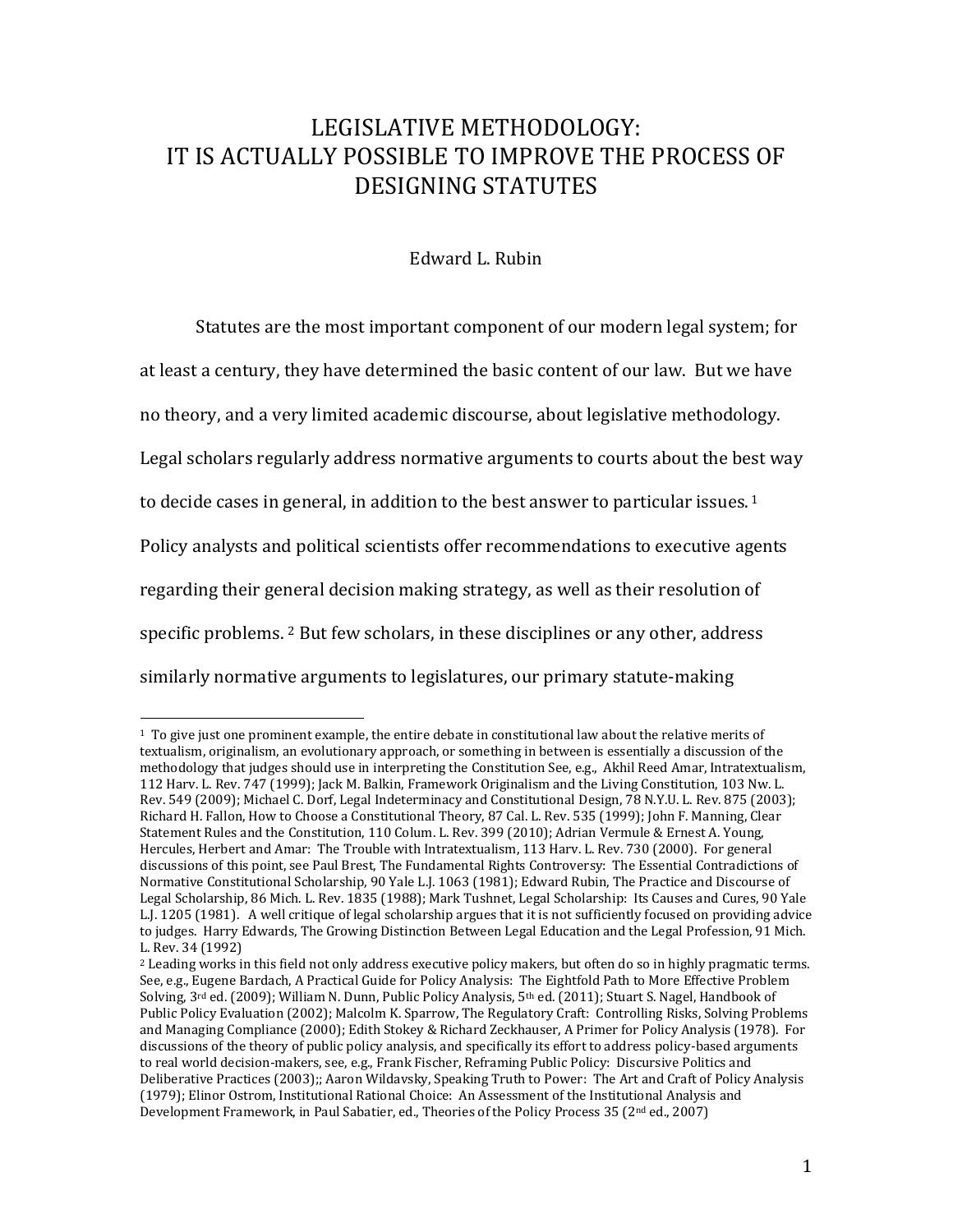institution, about the way to draft effective statutes. As Victoria Nourse and Jane Schacter point out, the academic community has largely ignored the effort to improve the way that the most important decisions in our legal system are made.<sup>3</sup>

There are, to be sure, a relatively small number of books and articles that provide advice or instruction about the way to draft statutory language. <sup>4</sup> A notable feature of this relatively limited literature is that it is addressed to a hypothesized drafting expert, a policy analyst who is envisioned as drafting a statute that will subsequently be submitted to a legislature. In fact, as David Marcello has pointed out, the underlying assumption of this work is that the drafter is an abstract entity, a value-neutral technician who simply translates her client's instructions into statutory language. <sup>5</sup> A much larger body of scholarly literature addresses expert organizations, most notably the American Law Institute and the National Conference of Commissioners on Uniform State Laws, that draft uniform statutes for submission to state legislatures.<sup>6</sup> But neither body of work is addressed to the

<sup>3</sup> Victoria F. Nourse & Jane S. Schacter, The Politics of Legislative Drafting: A Congressional Case Study, 77 N.Y.U. L. Rev. 575, 576 (2002): "Articles about statutory interpretation fill the pages of law reviews, but the vast majority of this scholarship focuses on courts. If the scholarship looks at legislatures at all, it does so from an external perspective, looking at Congress through a judicial lens. Little has been written from the legislative end of the telescope.")

<sup>4</sup> See, e.g., Aldo Sammit Borda, Legislative Drafting (2010); F. Reed Dickerson, Legislative Drafting (1954); Robert J. Martineau & Michael B. Salerno, Legal, Legislative and Rule Drafting in Plain English (2005); Ian McCleod, Principles of Legislative and Regulatory Drafting (2009); William P. Statsky, Legislative Analysis and Drafting (2nd ed. 1984); G.C. Thornton, Legislative Drafting (4th ed., 1996); David A. Marcello, The Ethics and Politics of Legislative Drafting, 70 Tulane L. Rev. 2438 (1996)

<sup>5</sup> Marcello, supra note [ ].

<sup>6</sup> For general discussions of the uniform law process, see, e.g., John P. Frank, The American Law Institute, 1923- 1998, 26 Hofstra L. Rev. 615 (1997); Kathleen Patchel, Interest Group Politics, Federalism, and the Uniform Law Process: Some Lessons from the Uniform Commercial Code, 78 Minn. L. Rev. 83 (1993); Kenneth E. Scott, Corporation Law and the American Law Institute Corporate Governance Project, 35 Stan. L. Rev. 927 (1983); Alan Schwartz & Robert E. Scott, The Political Economy of Private Legislatures, 143 U. Penn. L. Rev. 595 (1995); G. Edward White, The American Law Institute and the Triumph of Modernist Jurisprudence, 15 Law & Hist. Rev. 1 (1997). The scholarly literature addressing these expert bodies is voluminous, and occupies a substantial portion of the work on the subjects that the uniform laws process has addressed, including commercial law, criminal law, corporate law and family law. Because the literature is addressed to an expert body, it pays virtually no attention to the state legislatures that must ultimately enact the statutes that the ALI and NCCUSL design.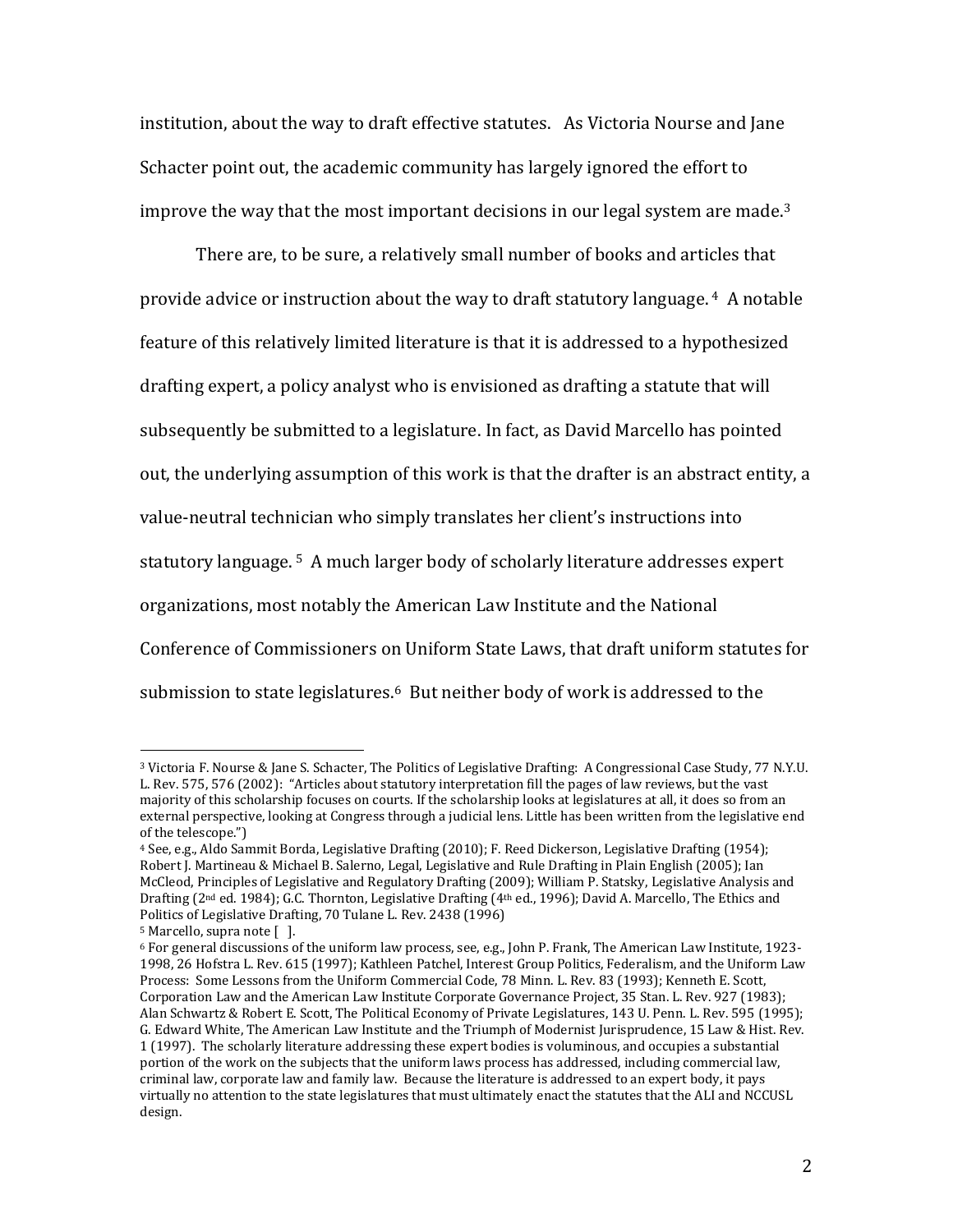legislators themselves, the primary policy makers in our system of government. Finally, there are some articles that propose a new statute or the improvement of an existing one.<sup>7</sup> Although these would appear to be addressed to legislators, they often seem to be general policy recommendations cast in statutory terms for the sake of concreteness.

Legislative methodology, at least the way the term will be used in this article, refers to the procedure by which statutes should be designed. It is a normative discourse addresses to legislators themselves, the people who, in the final analysis, draft and enact the primary enactments that govern our society.<sup>8</sup> The premise is that a discourse of this nature can increase the effectiveness of statutes, measured in terms of either the stated goals of the statute's proponents or a critical observer's view of beneficial social policy.9 This is the topic that scholars have generally failed to address, although it is hard to think of anything that is more important for the welfare of our society. 10

<sup>7</sup> E.g., L. Elizabeth Chamblee, Time for Legislative Change: Florida's Stagnant Standard Governing Competency for Execution, 31 Fla. St. U.L. Rev. 335 (2004); John V. Jacobi, Prosecuting Police Misconduct, 2000 Wis. L. Rev. 789 (2000); Daniel G. Moriarty, Dumb and Dumber: Reckless Encouragement to Reckless Wrongdoers, 34 S. Ill. L. J 647 (2010); Richard H. Stern, An Attempt to Reconcile Floppy Disk Claims, 17 John Marshall J. Computer & Info. L. 183 (1998)

<sup>8</sup> To be sure, the normative stance of legal scholarship has been much criticized, see Lawrence Friedman, The Law and Society Movement, 38 Stan. L. Rev. 763, 775-78 (1986); Edward L. Rubin, The Practice and Discourse of Legal Scholarship, 86 Mich. L. Rev. 1835, 1847-65 (1988); Pierre Schlag, Normativity and the Politics of Form, 139 U. Pa. L. Rev. 801 (1991); Mark Tushnet, Legal Scholarship: Its Causes and Cure, 90 Yale L.J. 1205, 1208-15 (1981). But one basis of the criticism is that the normative discourse, which has been directed almost exclusively to judges, makes legal scholarship too "juriscentric" and ignores the realities of the modern statutory and administrative state. Another criticism is that this judicially-oriented normativity displaces the analytic description of judicial action, a task that would seem to fall primarily to legal scholars. This is not a problem with respect to legislatures, however, since political scientists have produced a vast and illuminating body of scholarship on this topic.

<sup>&</sup>lt;sup>9</sup> See pp. [ ] infra for a discussion of the distinction between these two criteria.

 $10$  A partial exception is Nourse & Schacter, supra note  $\lceil$  1. This article is essentially descriptive; it consists of an empirical study of the way that legislative drafting is carried out, id. at 578-80. Nonetheless, the detailed account the authors provide of the actual drafting process, which is quite rare, suggests possibilities for normative discourse, and the article concludes (after offering recommendations to judges) with a brief discussion of possible improvements in the legislative process itself, see id., at 621-23.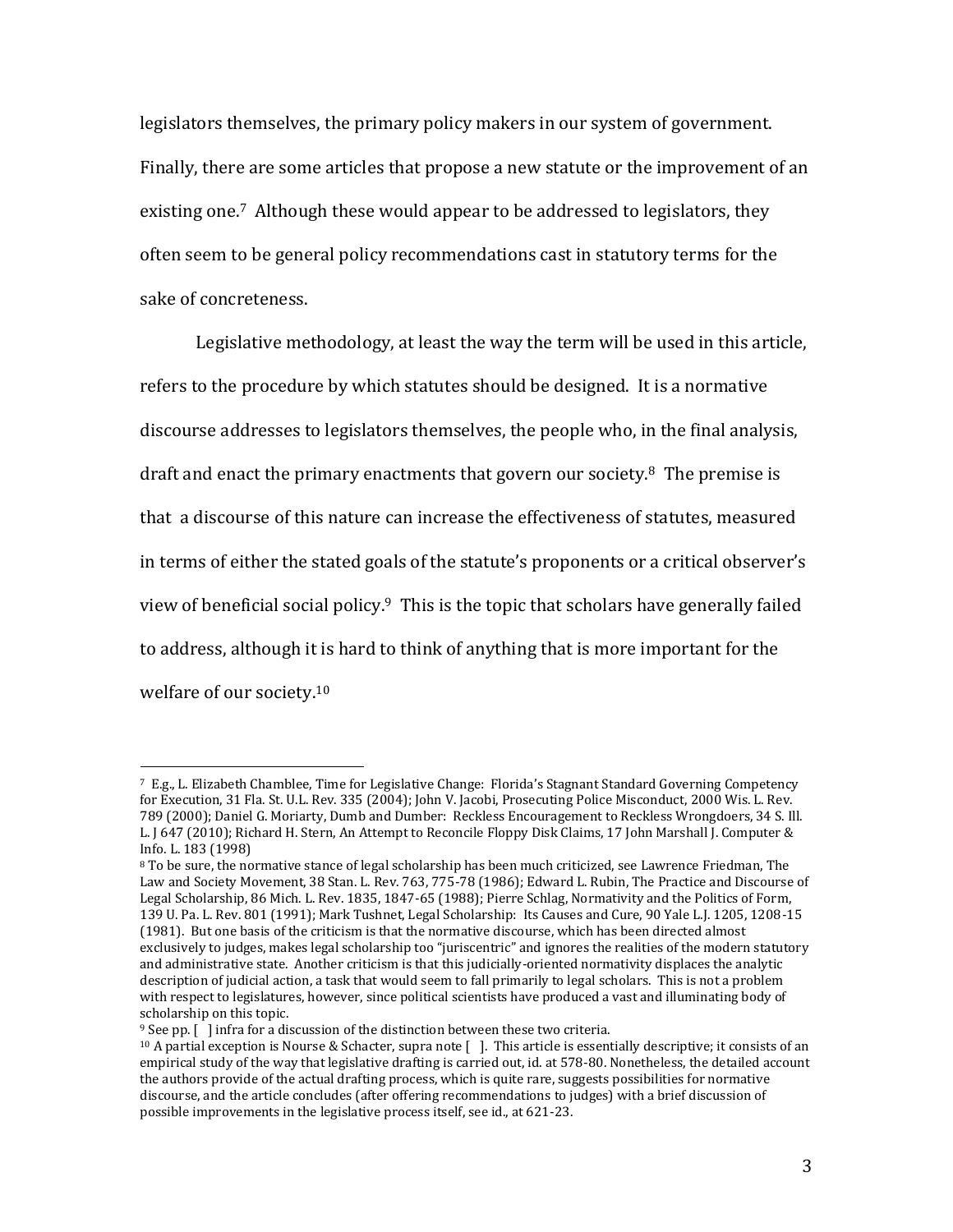An obvious explanation for this academic lacuna is that scholars regard legislators as motivated by exclusively political considerations, specifically the desire to be re-elected. To be sure, when empirical studies of actual legislators are conducted, it generally turns out that they are often deeply concerned about the effect of their enactments on the nation.<sup>11</sup> But the scholars who conduct these studies do not act on this conclusion, they do not proceed to address legislators as rational decision makers and recommend ideas that would make their work product more effective. <sup>12</sup> What makes this omission even more remarkable is that scholars, as just noted, do not adopt this same approach to other government officials. This is not because they are so naïve as to assert that judges and executive agents are selfless servants of the public who are never motivated by individual self-interest.<sup>13</sup>

<sup>11</sup> See, e.g., Bernard Asball, The Senate Nobody Knows (1978) (account of Senator Edmund Muskie); James D. Barber, The Lawmakers: Recruitment and Adaptation to Legislative Life (1965); Elizabeth Drew, Senator (1979) (account of Senator John Culver); Christopher J. Deering & Steven S. Smith, Committees in Congress 78-95 (3rd ed., 1997); Richard Fenno, Congressmen in Committees (1973); Martha Derthick & Paul J. Quirk, The Politics of Deregulation (1985); Steven Kelman, Making Public Policy: A Hopeful View of American Government 58-66 (1987); Arthur Maass, Congress and the Common Good (1983); William K. Muir, Legislature: California's School for Politics (1982); Eric Redman, The Dance of Legislation, 189-209 (rev. ed., 2001) (account of Senator Warren Magnuson).

<sup>12</sup> One possible exception that in fact supports the general observation is Hans A. Linde, Due Process of Lawmaking, 55 Neb. L. Rev. 197 (1976). Judge Linde makes a number of sage suggestions about the way a legislature should design legislation, but he does not think it worthwhile to address the legislators in offering his suggestions. Rather, he addresses the judiciary (since judges are rational beings, after all), and urges them to use rationality review under the due process clause to impose minimal standards on the presumptively intractable legislature. He is acutely aware of doctrinal and separation of powers difficulties that this suggestion involves, but apparently sees this as the only area of normative purchase on the legislative process.  $13$  Despite our current beliefs about legal formalism, it is possible that legal scholars never accepted the idea that judicial decisions are governed exclusively and definitively by legal doctrine. See Brian Tamanaha, Beyond the Formalist-Realist Divide: The Role of Politics in Judging (2010). If they did, however, they were disabused of that belief by the legal realists. See, e.g., Jerome Frank, Law and the Modern Mind (1930); Felix S. Cohen, Transcendental Nonsense and the Functional Approach, 35 Colum. L. Rev. 809 (1935); Karl N. Llewellyn, A Realistic Jurisprudence: The Next Steps, 30 Colum. L. Rev. 431 (1930). More recently, political scientists who conduct judicial attitude studies often conclude that judges are primarily, if not exclusively motivated by political beliefs and considerations. See, e.g, Lawrence Baum, The Supreme Court (2009); Lee Epstein & Jack Knight, The Choices Judges Make (1997); Jeffrey Segal & Harold Spaeth, The Supreme Court and the Attitudinal Model Revisited (2002); Glendon Schubert, Judicial Policy Making: The Political Role of Courts, rev. ed. (1974); Barbara Yarnold, Politics and the Courts: Toward a General Theory of Public Law (1990).

Policy analysis cannot be separated from politics, of course, since the policy analyst, unlike the judge, is either giving advice to, or carrying out the decisions of, a politician. In theory, it is possible to imagine both tasks being governed by purely instrumental rationality, see Max Weber, Economy and Society 24-26 (Guenther Roth & Claus Wittich, eds., 1978); Max Weber, "Objectivity" in Social Science and Social Policy, in Max Weber, The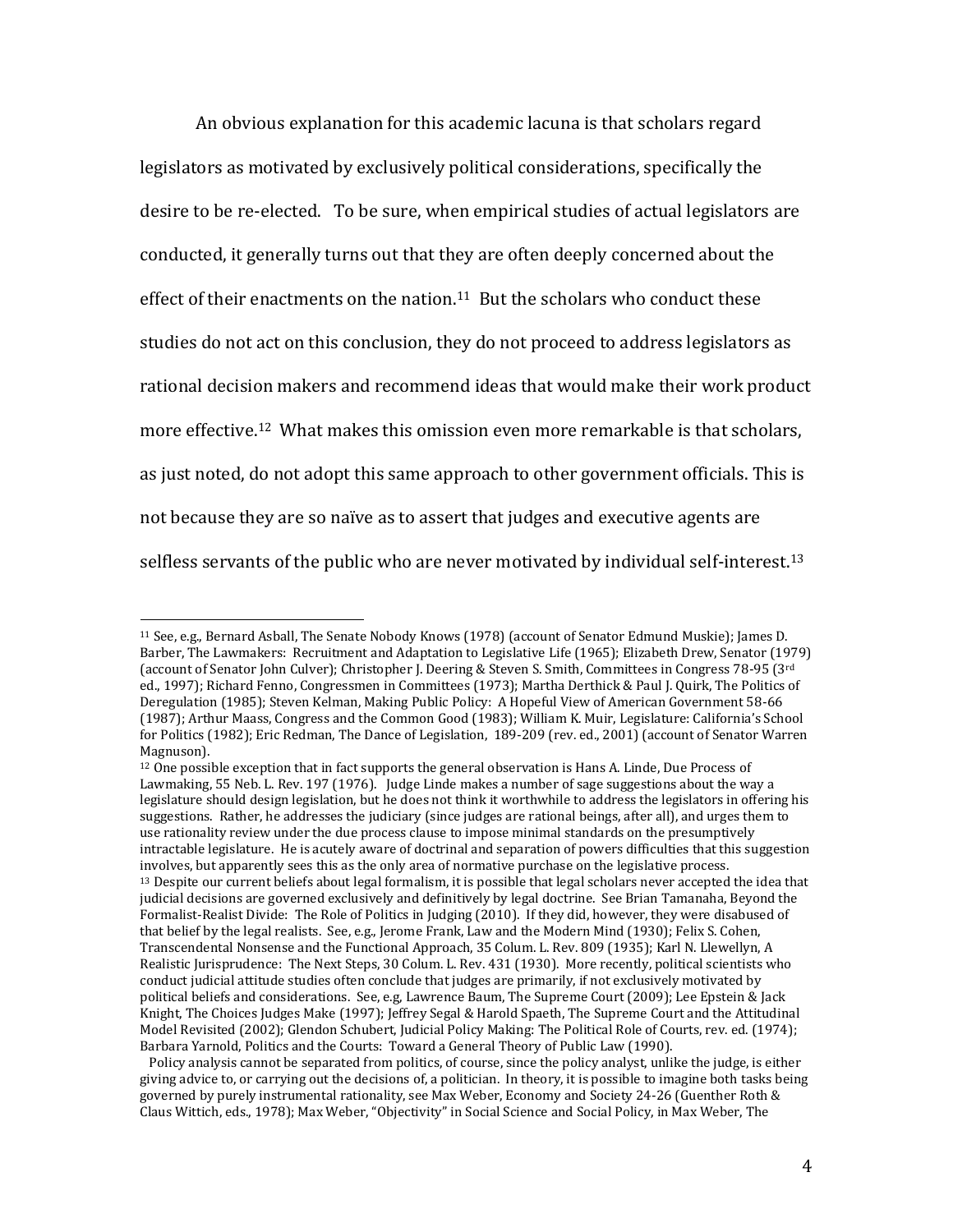The premise of normative scholarship, rather, is that public officials act from a mixture of personal and public-regarding motivations. Thus, these officials will be receptive to recommendations about the best way to serve the public, and their decision-making will benefit from such recommendations, even if their motivations are mixed, or if they sometimes consider only their own personal advantage. Why then are scholars unwilling to take the same, seemingly reasonable approach to legislators, particularly when empirical evidence supports that approach?

The issue becomes more urgent when one considers the bad repute from which Congress currently suffers.<sup>14</sup> To some extent, this is irremediable; a legislature is, by design, an arena of political conflict, and people generally find conflict distressing.15 But at least part of the overwhelming dissatisfaction that people feel about Congress seems to stem from the sense that it is disorganized and chaotic, that it is unable to manage conflict in a systematic way and produce

Methodology of the Social Sciences 50 (Edward A. Shils & Henry A. Finch, trans., 1949). Contemporary policy analysis, however, emphasizes the need to mediate between instrumental rationality and the political dynamics of actual policy making contexts. See, e.g., Michael Barzelay, The New Public Management: Improving Research and Policy Dialogue (2001); David Braybrooke & Charles E. Lindblom, A Strategy of Decision: Policy Evaluation as a Social Process (1963); Fischer, supra note [ ]; John Friedman, Planning the Public Domain: From Knowledge to Action (1987); Robert A. Heineman, William T. Bluhm, Steven A. Peterson & Edward N. Kearny, The World of the Policy Analyst, 3rd ed. (2001); Alice Rivlin, Systematic Thinking for Social Action (1971); Deborah Stone, Policy Paradox: The Art of Political Decision Making, rev. ed. (2002)

<sup>14</sup> Kyle Leighton, CBS/NYT Poll: Congressional Disapproval At An All-Time High (Aug. 4, 2011), http://tpmdc.talkingpointsmemo.com/2011/08/cbsnyt-poll-congressional-disapproval-at-an-all-time-high.php (accessed on July 15, 2012) (Congress' approval rating down to 14%, lowest since poll began in 1977); Lydia Saad, Congress Approval Rating Remains Historically Low, Now 16% (July 14, 2012),

http://www.gallup.com/poll/155720/Congress-Approval-Remains-Historically-Low.aspx (accessed on July 15, 2012) (approval ratings have been almost steadily declining since 2002, now the lowest since poll began in 1976).

<sup>&</sup>lt;sup>15</sup> The first writer to observe that conflict could be a source of strength, rather than weakness to a polity, was probably Machiavelli. See Niccolò Machiavelli, The Discourses 113-27 (Bernard Crick, ed., 1970) (Bk 1.4-1.7). See id. at 113 ("those who condemn the quarrels between the nobles and the plebs, seem to be cavilling at the very things that were the cause of Rome's retaining her freedom . . .[I]n every republic there are two different dispositions, that of the populace and that of the upper class and . . all legislation favorable to liberty s brought about by the conflict between them."). This observation, although astute, remains counter-intuitive to most people.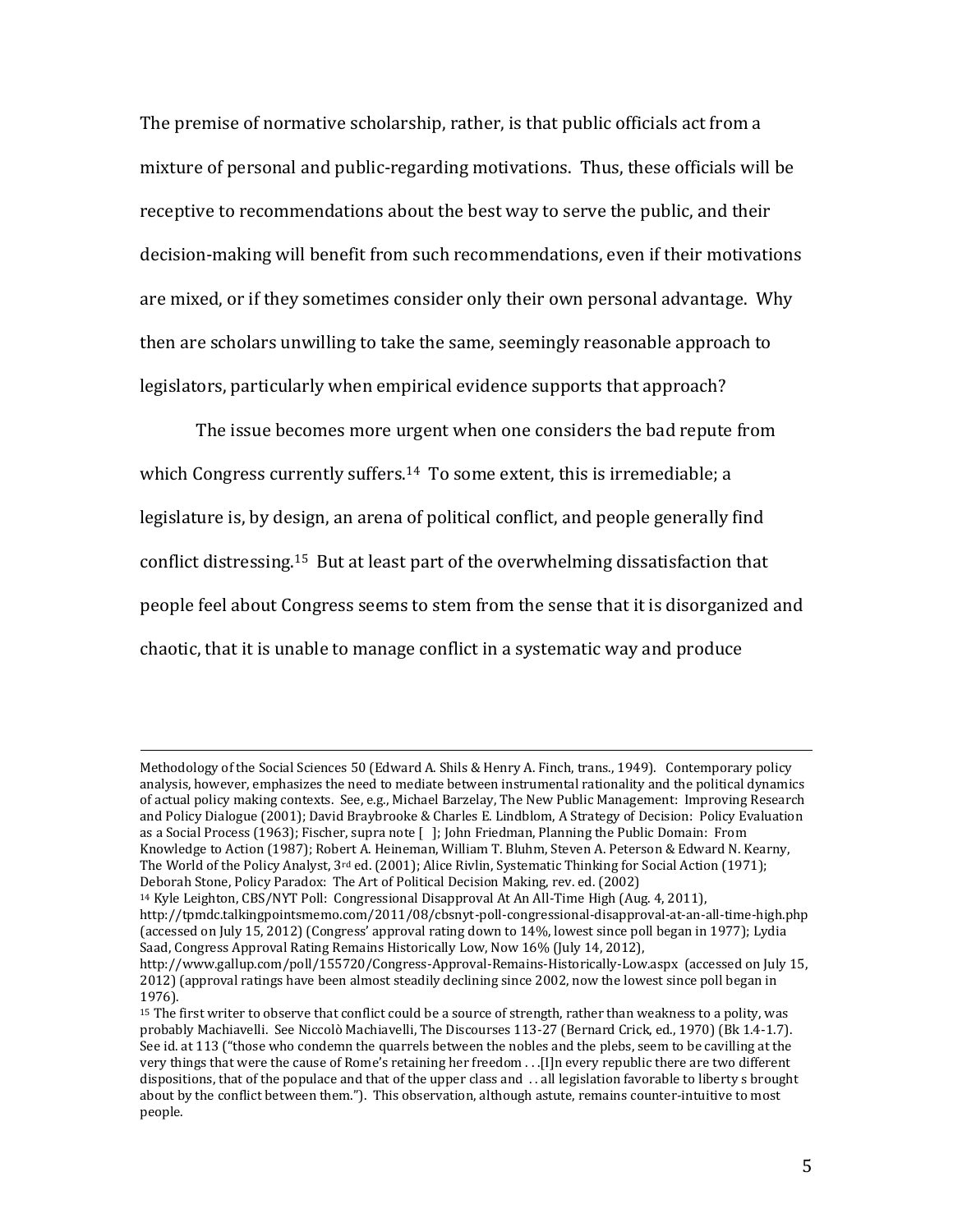desirable results. <sup>16</sup> The abiding academic assumption that the members of Congress are a group of wild political beasts, who cannot be addressed in rational terms, probably contributes to this popular belief. While the average citizen is not reading legal and political science literature, this literature does affect the general public discourse, and perhaps even the legislators' views about their own institution.17 Certainly, a complete absence of scholarly discussion about ways that Congress can function more effectively can only exacerbate the general view that Congress cannot function at all.

I have written previously about the possible reasons for this scholarly lacuna;<sup>18</sup> the purpose of this article is to document, refute and rectify it. Part I identifies the absence of normative, policy-oriented discourse in the extensive scholarship about American legislatures, particularly the U.S. Congress. Part II argues that this omission is mistaken. There is, with respect to virtually every

<sup>&</sup>lt;sup>16</sup> There is certainly an argument that this approval rating is justified, and that it results from the excessive partisanship of the current Congress. See John Hibbing & Elizabeth Theiss-Morse, Congress as Public Enemy (1995); Thomas E. Mann & Norman J. Ornstein, It's Even Worse Than It Looks: How the American Constitutional System Collided With the New Politics of Extremism (2012); Sarah Binder, Elections, Parties and Governance, in Paul Quirk & Sarah Binder, The Legislative Branch (2005). This might suggest that many current members are more concerned about discomforting their opponents than about making good public policy decisions. Mann and Ornstein's thesis is that this situation represents a serious deterioration of the attitudes the prevailed in previous Congresses. If that is correct, then it suggests that non-partisan changes in methodology that would improve the performance of Congress would be particularly welcome at this point.

<sup>17</sup> On the influence of academic writing , see Martha Derthick & Paul J. Quirk, The Politics of Deregulation (1985); John W. Kingdon, Agendas, Alternatives and Public Policies 53-57 (2nd ed., 2003)

<sup>18</sup> Edward L. Rubin, Beyond Camelot, Rethinking Politics and Law for the Modern State 191-226 (2005). The basic argument is that we still think of statutes in terms of the pre-modern concept of law, that is, as a coherent body of rules governing human conduct that are accessible to reason and derived from a combination of natural law and social norms. This view prevails in modern jurisprudential definitions of law, see, e.g., Ronald Dworkin, Law's Empire (1986); Lon Fuller, The Morality of Law (rev. ed. , 1969); H.L.A. Hart, The Concept of Law, 1961). Modern statutes, however, are administrative in nature; in addition to establishing rules for human conduct, they perform functions foreign to the pre-modern state, such as distributing benefits and creating social welfare institutions. Their expanded scope and enormously increased numbers precludes any effort to treat them as a coherent body of rules. Rather, modern statutes emerge from a process of formulating and implementing social policy, with the legislature concerned with major (and sometimes minor) policy formation while administrative agencies responsible for the remainder of the process. Under these circumstances, statutes are no longer declarations of norms, but effort to achieve identified effects on society. As long as the view of statutes as premodern law is displaced, scholars will generally not be motivated to overcome the idea that legislators as entirely political and at least attempt to treat them as society's primary policy makers.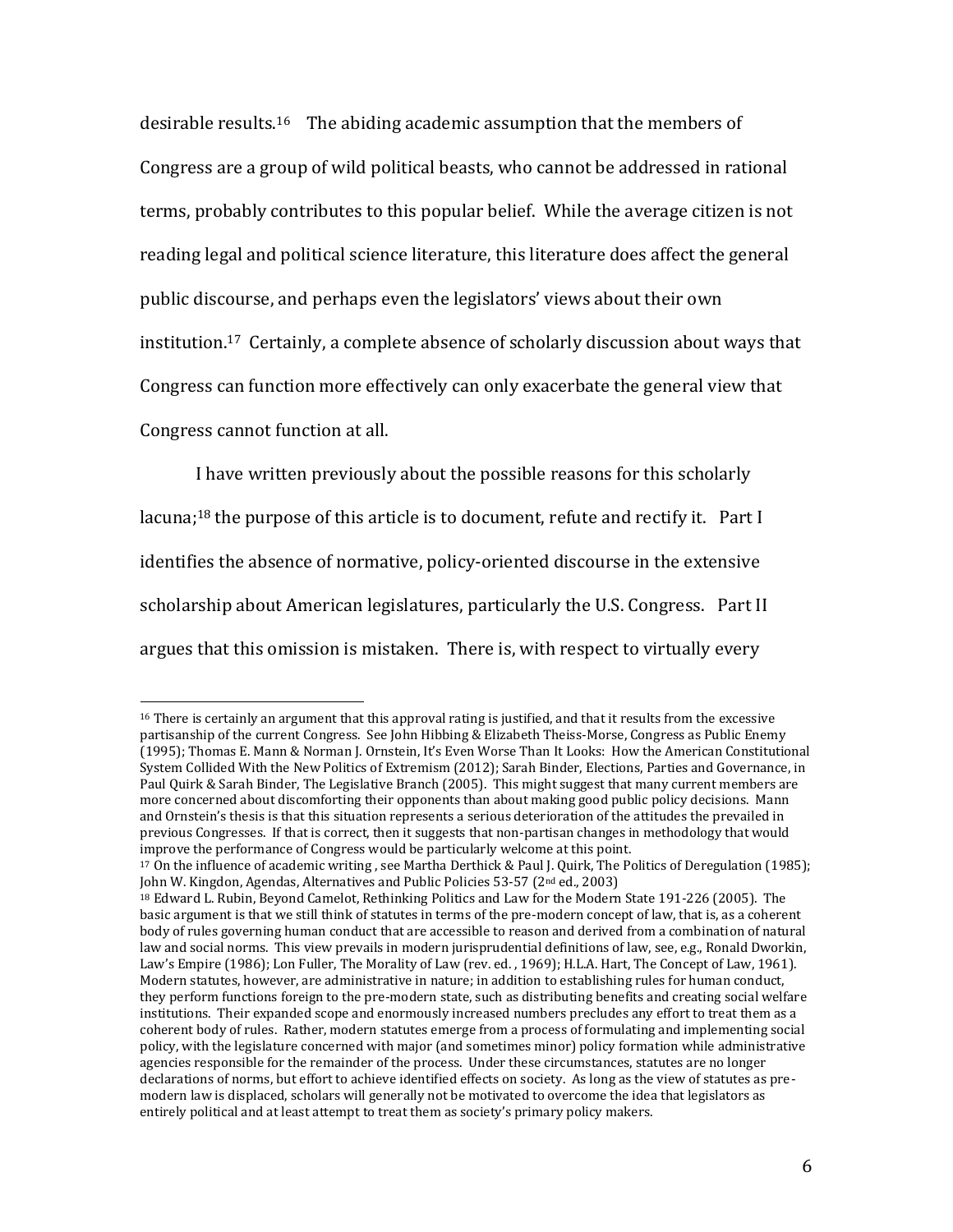statute, a policy space, an area where political considerations are weak or nonexistent and where legislators are at least potentially open to rational, policy-based arguments about the way they should design the statute. The scope of this policy space may vary from one situation to another, its boundaries may be porous and its terrain may be uncertain, but it is always present and often extensive. The third Part of the article argues that the current method of designing legislation is outdated and ineffective, and the last Part advances some specific recommendations to improve the process. In other words, it proposes a new legislative methodology.

The ineffectiveness of our current legislative methodology might seem to contradict the claim that legislators are concerned about enacting effective public policy, and to provide evidence that they are concerned only about re-election. But the defects that lead to this ineffectiveness offer no apparent political advantage. They are products of inadvertence and tradition. <sup>19</sup> They result, in part, from the tendency of institutions to resist change, but also from the failure of anyone in the academic community to address the issue of legislative methodology and suggest alternative ideas. In other words, the assumption that scholars cannot possible advance any recommendations to legislators about the way to design effective statutes has become a self-fulfilling prophecy. That is the situation that this article attempts to remedy.

#### I. The Scholarly Lacuna

<sup>&</sup>lt;sup>19</sup> Rubin, supra note  $\lceil$  ], at 1-12, 191-203 (general failure to think about government in modern, administrative terms, and specific failure to think about legislation in that way).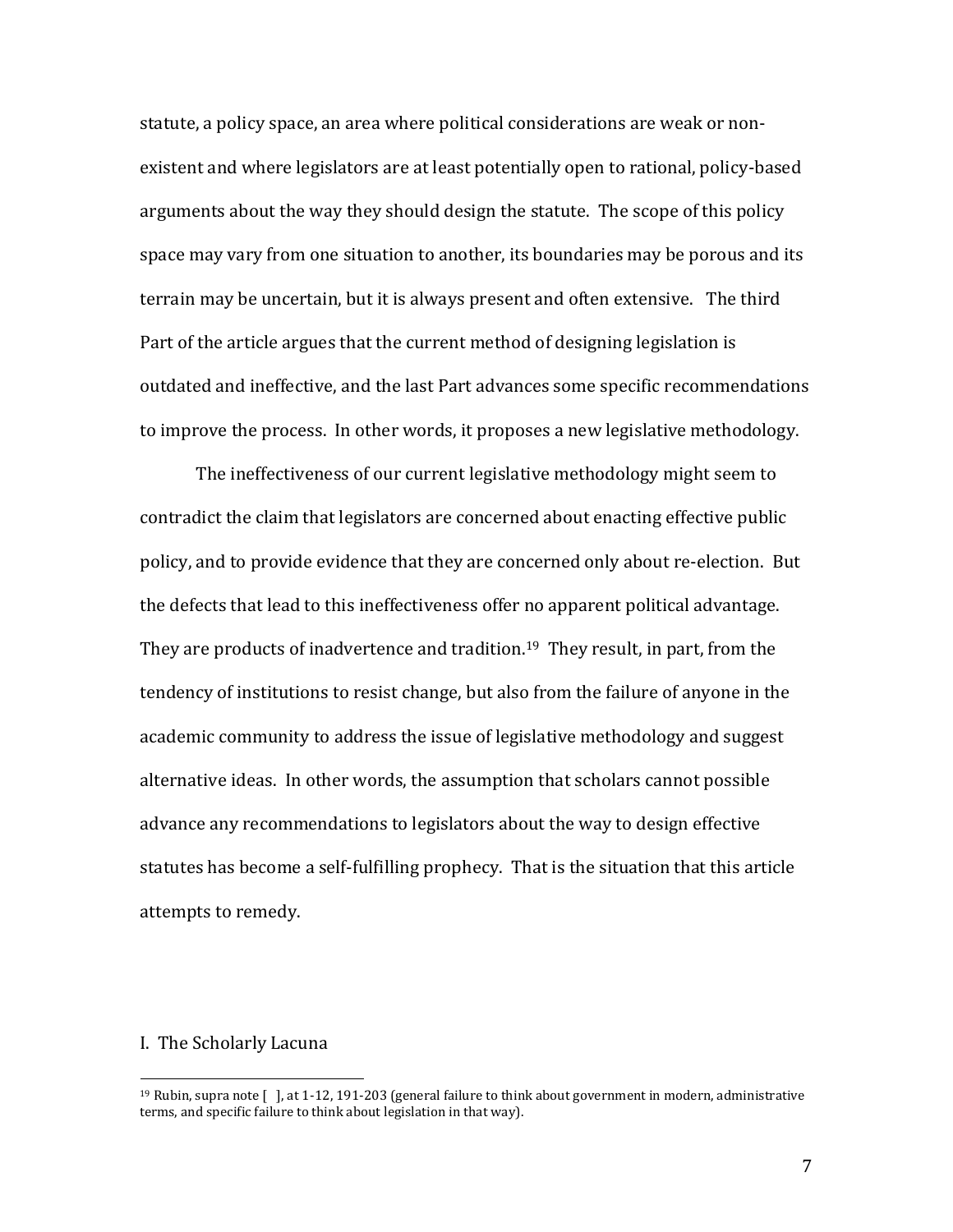# A. Public Choice

 $\overline{a}$ 

In documenting the observation that scholars have ignored legislative methodology because they assume that legislators are motivated by exclusively political considerations, public choice theory comes most readily to mind.20 This theory, an extension of microeconomics to the political realm, $21$  is explicit in its assertion that legislators are only concerned about maximizing their chances of reelection.<sup>22</sup> In fact, public choice offers only a limited account of the scholarly lacuna in question. It is limited because public choice scholars, being so scrupulously clear in stating their assumptions, have revealed the empirical frailty of those assumptions. No one questions that legislators are sometimes motivated by the desire to be re-elected. But empirical studies consistently reveal that they have other motivations as well, and that the claim that re-election is their exclusive motivation is, quite simply, false.<sup>23</sup>

<sup>20</sup> See generally James M. Buchanan & Gordon Tullock, The Calculus of Consent (1962); Anthony Downs, An Economic Theory of Democracy (1957); Dennis C. Mueller, Public Choice III (2003). For discussions of this field's relationship to law, see Daniel A. Farber & Philip P. Frickey, Law and Public Choice: A Critical Introduction (1991); Maxwell Stearns, Public Choice and Public Law (1997); Jerry L. Mashaw, Greed, Chaos and Governance: Using Public Choice to Improve Public Law (1997); Jonathan R. Macey, Public Choice: The Theory of the Firm and the Theory of Market Exchange, 74 Cornell L. Rev. 43 (1988); Fred S. McChesney, Rent Extraction and Rent Creation in the Economic Theory of Regulation, 16 J. Legal Stud. 101 (1987); David B. Spence & Frank Cross, A Public Choice Case for the Administrative State, 89 Geo. L.J. 97 (2000). <sup>21</sup> See Mueller, supra note  $\lceil$  , at 1-2 ("The basic behavioral postulate of public choice, as for economics, is that man is an egoistic, rational, utility maximizer"); Macey, supra note [ ], at 43 (public choice "applies games theory and microeconomic analysis to the production of law by legislatures, regulatory agencies, and courts"). <sup>22</sup> See, e.g., Morris Fiorina, Congress: Keystone of the Washington Establishment 38 (1977) [hereinafter, Fiorina, Congress]; Morris Fiorina, Representatives, Roll Calls and Constituencies 31, 35-38 (1974) [hereinafter, Fiorina, Representatives]; David Mayhew, Congress: The Electoral Connection 13-17 (1974); R. Michael Alvarez & Jason L. Saving, Congressional Committees and the Political Economy of Federal Outlays, 92 Pub. Choice 55 (1997); Randall S. Krozner & Thomas Stratmann, Interest Group Competition and the Organization of Congress: Theory and Evidence from Financial Services' Political Action Committees, 88 Am. Econ. Rev. 1163 (1988) <sup>23</sup> See note  $\lceil \cdot \rceil$  (citing sources). Empirical confirmations of public choice hypotheses do not demonstrate that legislators are not motivated by other considerations. Even apart from methodological defects that may call the empirical validity of public choice studies into question, see Donald Green & Ian Shapiro, Pathologies of Rational Choice Theory: A Critique of Applications in Political Science (1994), the problem with drawing any comprehensive conclusions from these empirical confirmations is that the subject matter is being selected by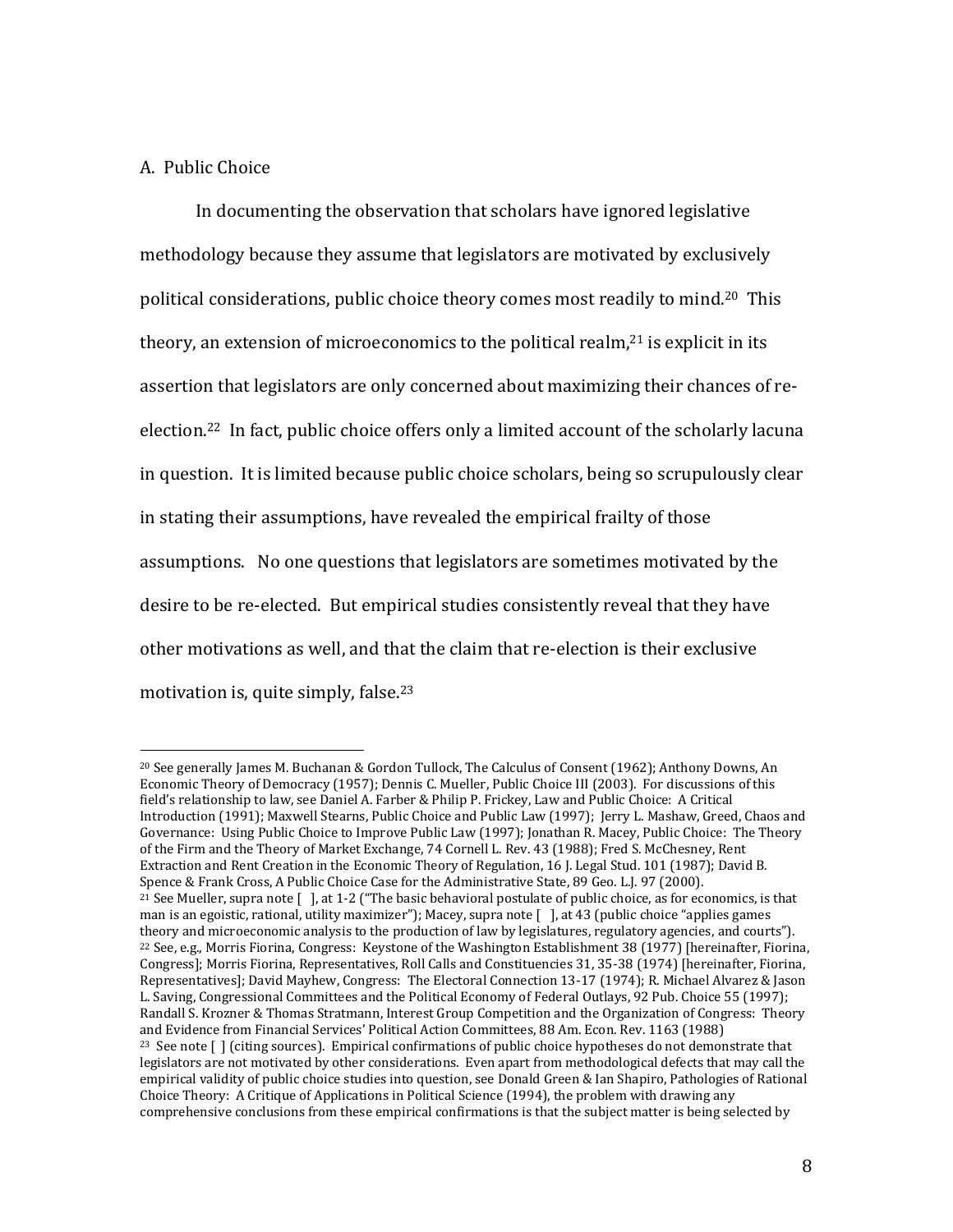One possible response to this difficulty, apart from simply ignoring it, is that the test of validity, in social science as in natural science, is prediction.24 Quantum mechanics is regarded as a valid theory because it allows us to predict, with remarkable accuracy, precisely what will happen when sub-atomic particles interact.25 Similarly, public choice scholars can assert that theirs is the only theory that allows us to predict the behavior of legislators.26 It can do so because, like microeconomics, it models human behavior as attempting to maximize a single, readily definable goal – material wealth in the economic realm, re-election in the

the researcher. The fact that rivers and harbors legislation is driven by re-election based behavior, see John Ferejohn, Pork Barrel Politics: Rivers and Harbors Legislation, 1947-1968 (1974) does not demonstrate that civil rights legislation, environmental legislation, consumer legislation or social welfare legislation are driven by the same motivations.

<sup>&</sup>lt;sup>24</sup> See Pierre Duhem, The Aim and Structure of Physical Theory 28 (Philip P. Weiner, trans., 1991) ("The highest test, therefore, of our holding a classification as a natural one is to ask it to indicate in advance things which the future alone will reveal."). The emphasis on prediction leads directly to the idea that a hypothesis must be capable of being falsified in order to qualify as scientific. Karl R. Popper, The Logic of Scientific Discovery (1959). See Imre Lakatos, Falsification and the Methodology of Scientific Research Programmes , in Imre Lakatos, The Methodology of Scientific Research Programmes 8 (John Worrall & Gregory Currie, eds., 1978) (falsification as successive problem solving). This concept of scientific truth has been heavily challenged in modern epistemology, see, e.g., Paul Feyerabend, Against Method (4th ed. 2010); Thomas Kuhn, The Structure of Scientific Revolutions (2nd ed., 1970); Bruno Latour & Steve Woolgar, Laboratory Life: The Social Construction of Scientific Facts (2nd ed., 1986). For present purposes, however, this critique, which would otherwise weigh heavily against a prediction-based test of validity for public choice, see Edward L. Rubin, Public Choice, Phenomenology, and the Meaning of the Modern State: Keep the Bathwater, but Throw Out That Baby, 87, Cornell L. Rev. 309 (2002), can be ignored. Even if predictive ability is a genuine criterion for truth, it would not preclude normative discourse.

<sup>25</sup> What is being predicted, however, is a set of probabilities, see Murray Gell-Mann, The Quark and the Jaguar: Adventures in the Simple and the Complex 165-99 (1994); Richard Morris, The Nature of Reality 169-189 (1987). This is not only responsible for the theory's level of precision, but also provides a satisfying analogy to social science. But see Andrew Pickering, Constructing Quarks: A Sociological History of Particle Physics (1984) (theory is socially constructed because it could have taken a different direction under different social conditions).

<sup>26</sup> See Dennis Chong, Rational Choice Theory's Mysterious Rivals, in Jeffrey Friedman, ed., The Rational Choice Controversy 37 (1996); Frank H. Easterbrook, Some Tasks in Understanding Law Through the Lens of Public Choice, 12 Int'l Rev. L. & Econ. 284 (1992); James Bernard Murphy, Rational Choice Theory as Social Physics, in id. at 155. To quote Easterbrook, supra at 286: "One cannot put any model to the ultimate test (indeed, definition) of science –falsifiability – unless it is comprehensive enough to make predictions and comparable enough to other models to allow different persons working in the same field to converse." Public choice scholars regularly advance predictions and then use the confirmation of those predictions as indicating the validity of the original hypothesis. See, e.g., James B. Kau & Paul H. Rubin, Voting on Minimum Wages: A Time-Series Analysis, 86 J. Pol. Econ. 337 (1978) (number of high-wage workers and African Americans in a district predicts vote on minimum wage); Geoffrey Miller, The True Story of *Carolene Products*, 1987 Sup. Ct. Rev. 397, 422-28 (size of the dairy industry in a state predicts the legislators' vote on prohition of dairy substitutes); Jeffrey M. Netter, An Empirical Investigation of the Determinants of Congressional Voting on Federal Financing of Abortions and the ERA, 14 J. Legal Stud. 245 (1985).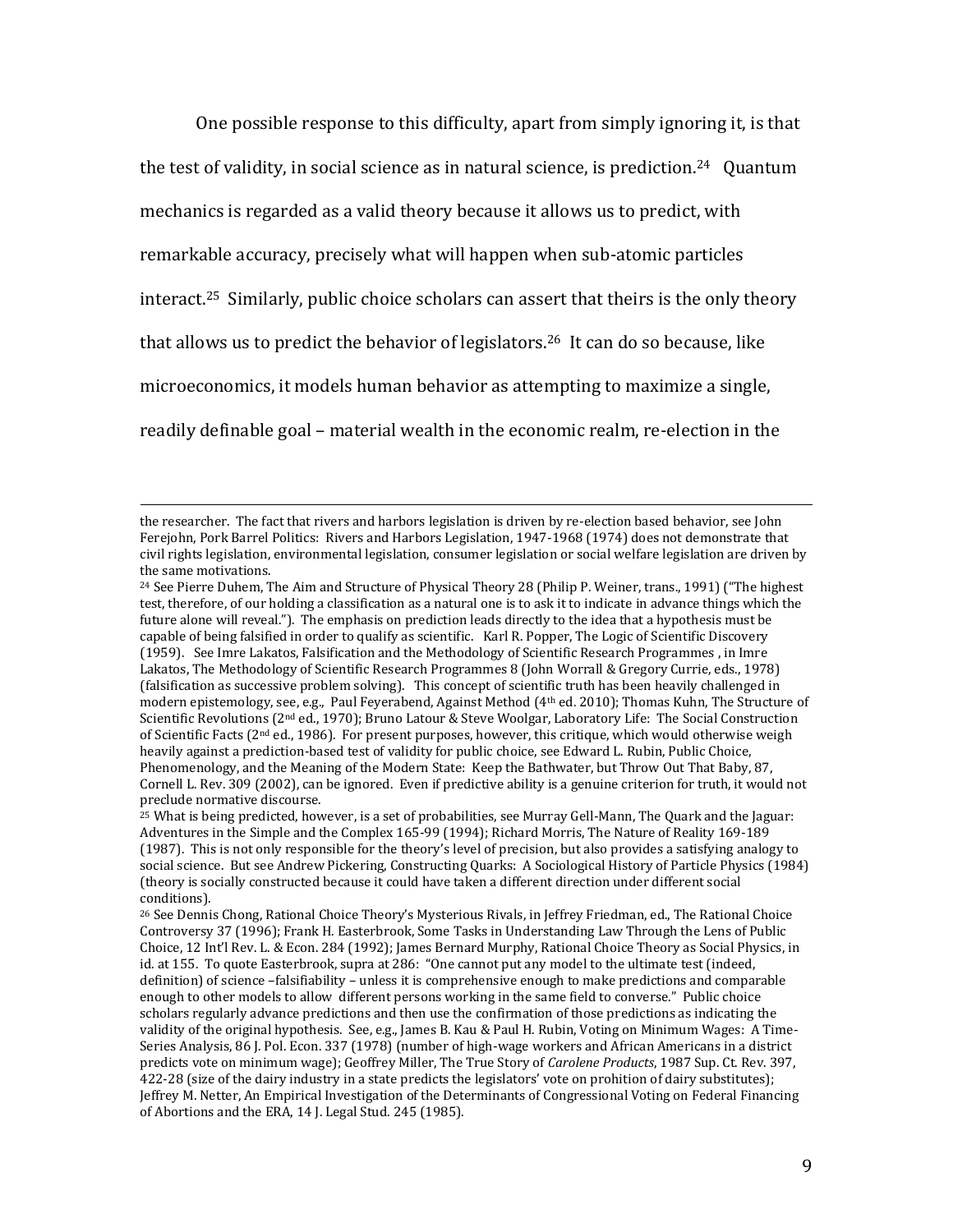political realm.27 This means that the individual actor will proceed along an externally observable path, and will continue moving in the same direction unless blocked or diverted by other, equally observable factors. Allowing other motivations, such as the desire to advance an ideology, to make good public policy, to benefit others, or to impress one's colleagues, may be more realistic in certain cases, but it will not lead to predictions about legislative behavior that can be proven true or false.

An effort to evaluate this preference for prediction will quickly lead one to become enmeshed in the complexities of modern epistemology. For present purposes, the crucial point is that prediction is distinct from policy recommendation. Prediction is designed to observe the world as it is, and its standard of value is the correspondence between the scholar's statement and that external world; recommendation is designed to improve the world, and its standards derive from normative judgments about what constitutes improvement. To assert that a descriptive theory precludes normative recommendation is to commit the most elemental form of Hume or Moore's naturalistic fallacy,<sup>28</sup> the version that has not been challenged by subsequent philosophic thought.29 A policy

<sup>27</sup> See Downs, supra note [ ], at 28-30; Fiorina, Representatives, supra note [ ], at 29-38; Mayhew, supra note [ ], at 13-17.

<sup>28</sup> See David Hume, Treatise of Human Nature, 455-76 (1992) [1738] (Book III, Part I); G.E. Moore, Principia Ethica 25-38 (2011) [1903]. For further discussion, see R.M Hare, The Language of Morals (1952).Richard Rorty, Philosophy and the Mirror of Nature (1981)

 $^{29}$  For challenges to the claim that naturalism is a fallacy, see, e.g., Sabina Lovibond, Realism and Imagination in Ethics (1983); Mary Midgely, Beast and Man: The Roots of Human Nature (2002); Arthur N. Prior, Logic and the Basis of Ethics (1949); Hilary Putnam, Reason, Truth and History 127-49 (1981); Hilary Putnam, Realism with a Human Face 135-92 (1990). In a sense, social constructivism of this sort also challenges the fact-value dichotomy, although from an epistemological rather than an ethical perspective, see Peter L. Berger & Thomas Luckmann, The Social Construction of Reality: A Treatise in the Sociology of Knowledge (1966); Hans-Georg Gadamer, Truth and Method (1988); Nelson Goodman, Ways of Worldmaking (1978). The possibility that some normative statements can be derived from factual ones, either generally or in a particular social context, could hardly mean that there is no possibility of making meaningful normative statements that are not based on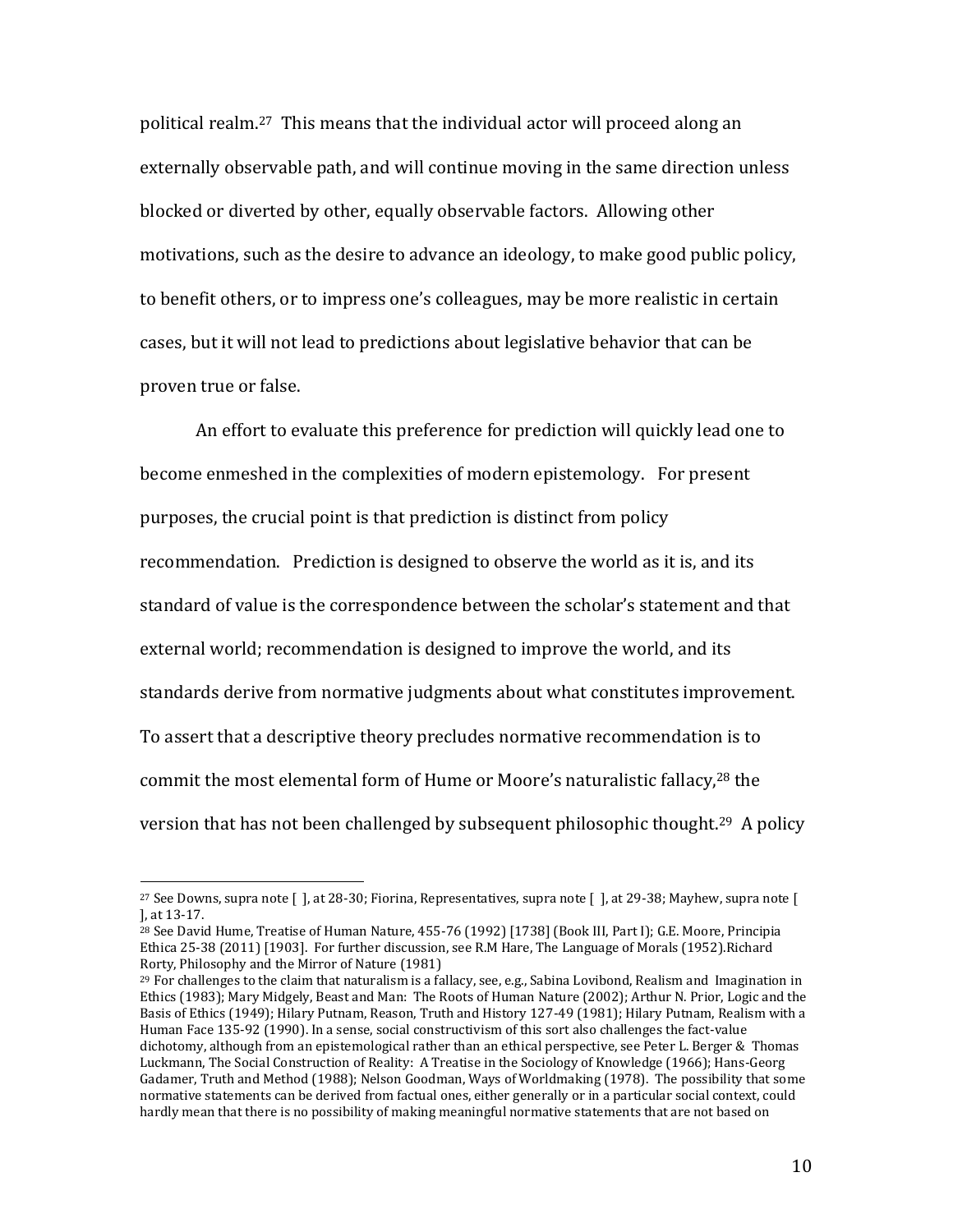recommendation to a legislature is an imperative statement grounded in practical reason:<sup>30</sup> "you should read the bill before you vote for it because that is your responsibility." There is no basis on which one can conclude that that any description of legislative behavior prohibits the speaker from making such a claim, or asserting its normative validity.<sup>31</sup> Legal scholars certainly do not commit an error of this sort with respect to judges. They share the aspiration of public choice scholars to describe the world, in their case the world of legal doctrine,<sup>32</sup> but no legal scholar would assert that a treatise describing an area of law, however accurate, invalidates the efforts of other scholars to frame normative recommendations to judges.<sup>33</sup>

#### B. Historical Accounts of Statutes' Enactment

 $\overline{a}$ 

If public choice was the only account of the legislative process, then its obvious and acknowledged limitations might have left room for the development of

factual observation. Rather, the conclusion to be drawn from the modern attack on the naturalistic fallacy is not the realist claim that values can be derived from facts, but rather the idea that facts are inevitably determined by values. In this sense, the attack on the falsifiability criterion in natural science, see note [ ], supra, is based on the same epistemological stance.

<sup>30</sup> Jurgen Habermas, The Theory of Communicative Action: Vol 1: Reason and the Rationalization of Society 273- 337 (Thomas McCarthy, trans., 1984); Bernard Williams, Ethics and the Limits of Philosophy 120-31 (1985) <sup>31</sup> See Marcello, supra note [ ], at 2463: "drafters are continually called upon to exercise personal judgment in the performance of their duties. Such judgments are frequently policy judgments, and drafting decisions are often influenced consciously or unconsciously by the advocacy agenda of the individual drafter."

<sup>&</sup>lt;sup>32</sup> The leading example is the legal treatise, which aspires to provide a comprehensive description of legal doctrine in a given field, but many law review articles and notes share this same descriptive aspiration on a smaller scale. See Peggy Cooper David, Casebooks, Learning Theory, and the Need to Manage Uncertainty, in Edward Rubin, Legal Education in the Digital Age 230, 231-35 (2012); Richard A. Posner, Legal Scholarship Today, 115 Harv. L. Rev. 1314, 1320-21 (2002).

<sup>33</sup> Of course, public choice scholars could claim that their approach, while it cannot disprove the validity of any recommendation to a legislator, demonstrates that the legislator would never listen to such a recommendation. To maintain that position, however, they would need to demonstrate that their behavioral assumption, the assumption that legislators attempt to maximize their chance of re-election, is the legislators' only motivation. But, as just discussed, they cannot make that demonstration. The way public choice escapes from its inability to do so is to assert that the other motivations cannot yield predictions, and thus should be excluded from descriptions of legislative behavior. This may make public choice the best descriptive theory of legislative behavior, as its proponents claim. But because it is based on an epistemological premise, not an empirical demonstration, it does not preclude the possibility that recommendations to legislators can have some effect, and thus be of at least some pragmatic value.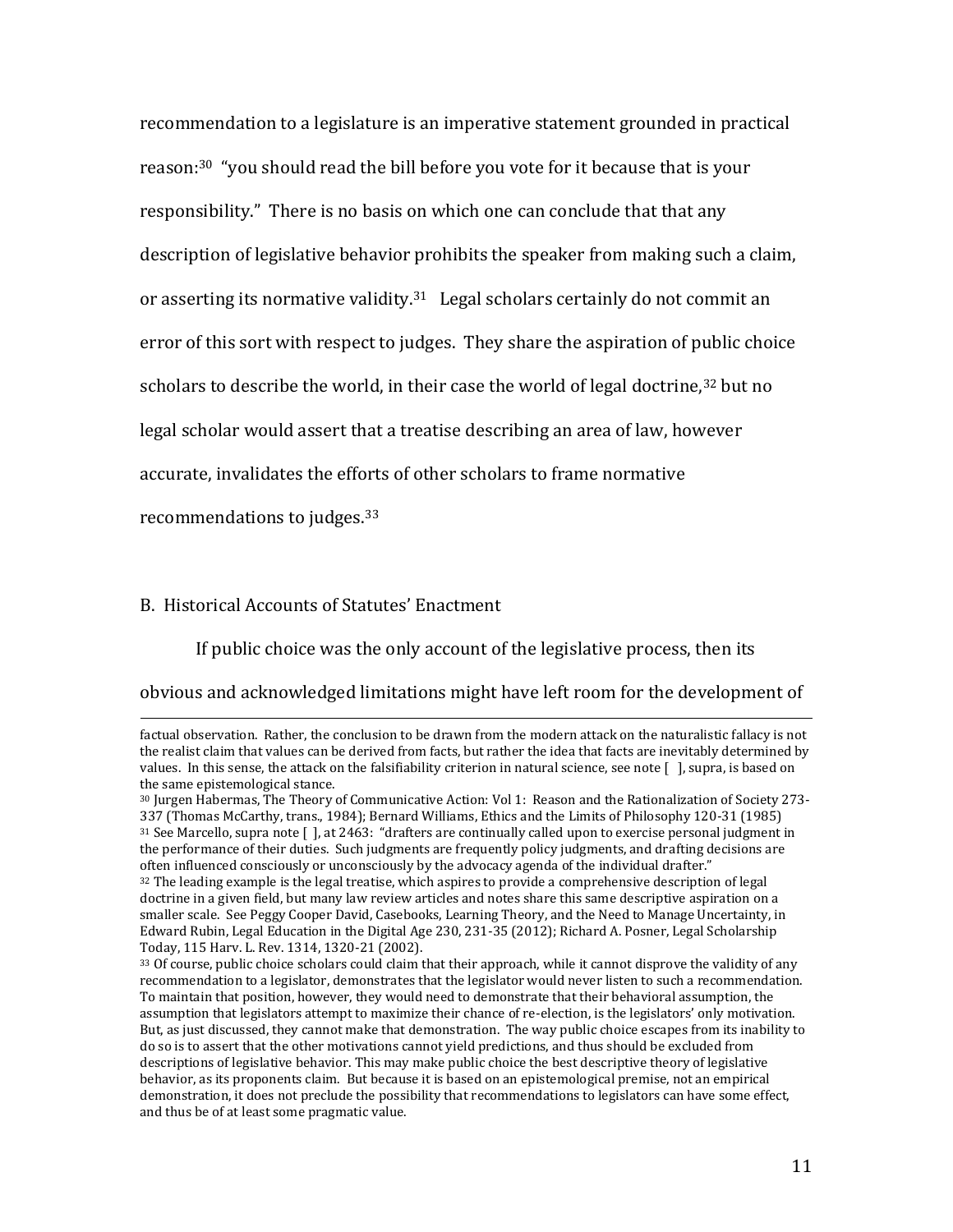a separate, normative discourse about legislation. In fact, other accounts that allow for a wider range of motivations have also ignored or discounted the possibility of such a discourse. It is these accounts, not public choice, that create the real scholarly lacuna regarding legislative methodology. One rather simple reason is that they are older, dating back to the very beginnings of empirical political science.<sup>34</sup> Another reason is that they are in fact more empirically sustainable; they do not assert that legislators are motivated exclusively by the desire to maximize their change of re-election, but allow for a more realistic variety of motivations. This would seem to leave room for legislative methodology; the fact that such a discourse has failed to develop suggests that the idea of addressing normative recommendations to a legislature is not being only being rejected but ignored, which is a more difficult position to combat.

Consider, for example, the relatively small body of historical and political science literature that traces the history of particular statutory enactments.<sup>35</sup> These are lively accounts, and often represent extensive empirical research, but they focus almost exclusively on the political disputes that led to passage of the law in question. They almost never discuss the way that bill was actually drafted, the design decisions that generated its particular provisions. None of them reprints the text of the final statute, or any significant portion of it, to say nothing of the initial

 $34$  Mueller dates the beginning of public choice to 1948. See Mueller, supra note  $\lceil$ , at 2. In the U.S., empirical political science can be dated to the 1880's and 90's, with the publication of works such as John Burgess, Political Science and Comparative Constitutional Law (1893); W.W. Willoughby, Government and Administration of the United States (1891); Woodrow Wilson, Congressional Government: A Study in American Politics (1885). See generally Bernard Crick, the American Science of Politics: Its Origins and Conditions (1959).

<sup>35</sup> E.g., Steven K. Bailey, Congress Makes a Law (1954); Daniel A. Berman, A Bill Becomes a Law: The Civil Rights Act of 1960 (2nd ed., 1966); Eugene Eidenberg & Roy D. Morey, An Act of Congress (1969); Paul Light, Artful Work: The Politics of Social Security Reform (1985); Redman, supra note [ ]; Charles & Barbara Whalen, The Longest Debate: A Legislative History of the Civil Rights Act of 1964 (1985)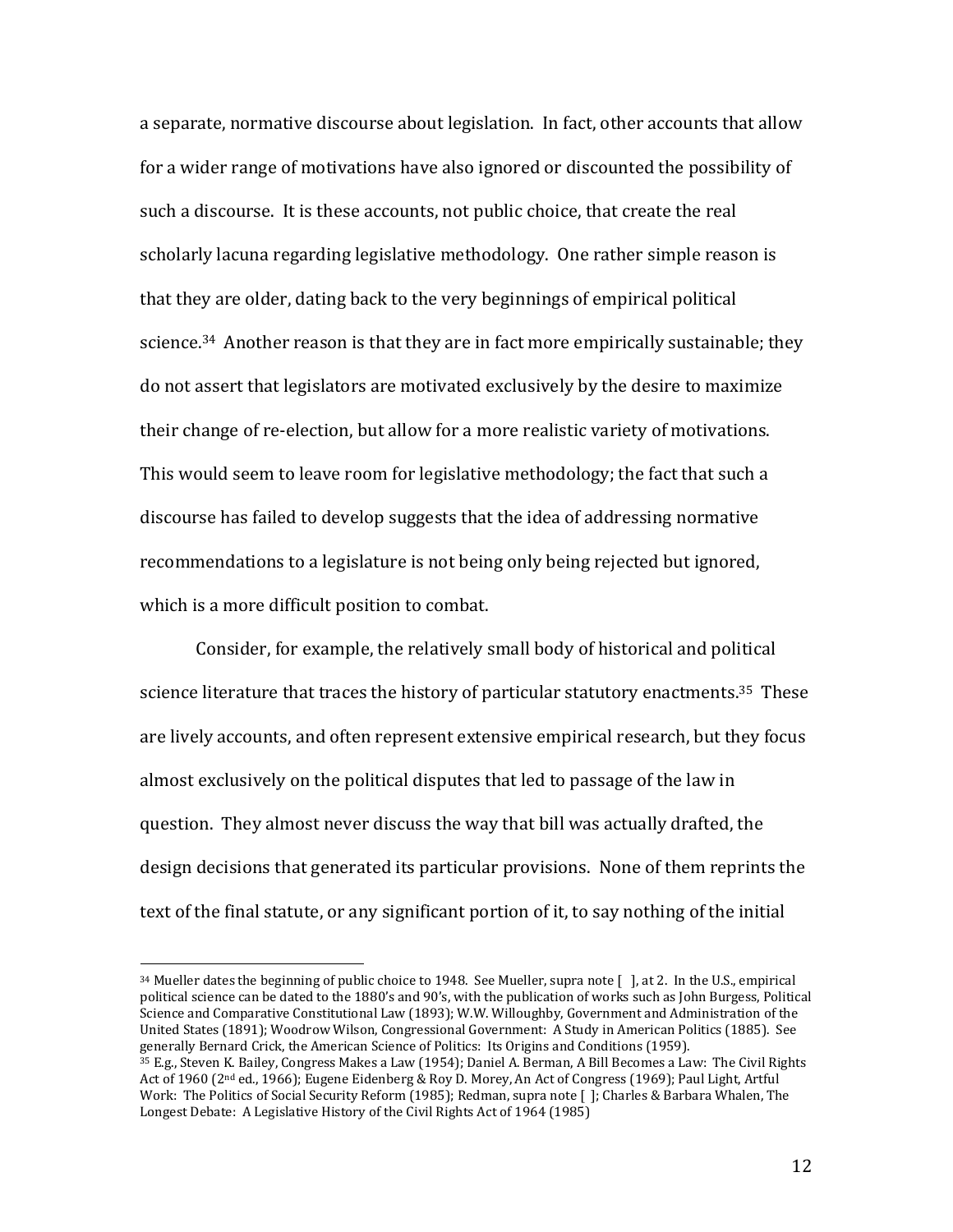bill or subsequent markups. In other words, these narrative accounts all describe statutory debate, not statutory design.

One well-known and vividly presented account of this sort is Eric Redman's The Dance of Legislation,<sup>36</sup> a first person narrative of the author's involvement with passage of the National Health Service Corps,<sup>37</sup> debated by the Senate during the 91st Congress and signed by President Nixon in 1971. Redman documents the political debates about the bill with detail and verve and describes the compromises that resulted in modification of specific measures. But where did the bill come from in the first place? According to Redman, it was suggested to him, as a member of Senator Warren Magnuson's staff, by Abe Bergman, a physician and "political activist" who served as an "unofficial advisor to Senator Magnuson."38 In a visit to Magnuson's office, Bergman told Redman that "National Health Service Corps schemes were discussed increasingly in medical circles" as a solution to the shortage and maldistribution of doctors.<sup>39</sup> The schemes involved drafting doctors to serve the needs of the poor rather than serving in the military, but ran into the political problem that such a draft would be characterized as socialized medicine. Bergman's proposal was to use doctors who had joined the Public Health Service instead of being subject to the draft, and were thus already government

<sup>&</sup>lt;sup>36</sup> Redman, supra note  $\lceil \ \rceil$  (originally published in 1973).

 $37$  P.L. 91-623, 91st Cong., 2nd Sess. (1970), codified as amended in 42 USC § 254d. The legislation has been amended several times, adding a scholarship program, a loan repayment program and a volunteer program. See Office of Technology Assessment, Health Care in Rural America 352-59 (1990). The report characterized the National Health Service Corps as "the single most direct Federal program addressing health personnel distribution during the last two decades." Id. at 352.

 $38$  Redman, supra note  $\lceil$ , at 27-28. According to Redman, it was Bergman's stated concern about injuries caused by power mower that induced Magnuson to begin thinking about the safety of consumer products and ultimately to sponsor the major legislation on this topic that bears his name, the Magnuson-Moss Warranty-Federal Trade Commission Improvement Act, Pub. L. No. 93-637, 88 Stat. 2193 (1975), codified at 15 U.S.C. §45. <sup>39</sup> Id. at 33.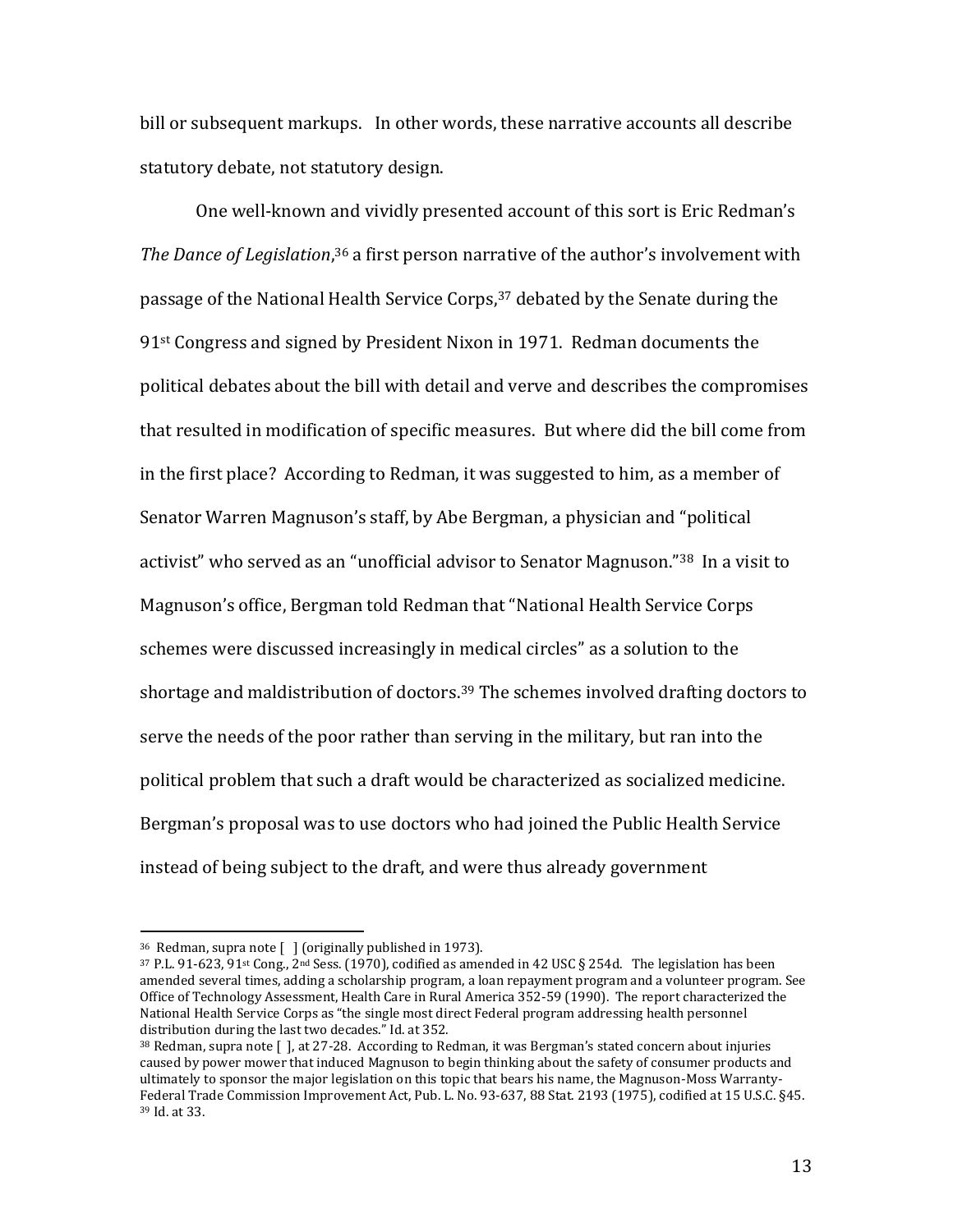employees.40 He gave Redman a "copy of a proposal developing this idea . . .written by Dr. Laurence Platt, a young commissioned officer of the PHS,"<sup>41</sup> and revised by Bergman to embody the necessary changes in PHS's authorizing statute.<sup>42</sup>

From that point on, Redman's account focuses exclusively on politics.<sup>43</sup> He does not tell us anything about Bergman and Platt's decision-making process or any alternatives they might have considered. He does not tell us how the bill was written, how many provisions it had, or which provisions were not subject to political debate. To reiterate, what we see is the legislation being debated, but not designed; the design process itself is virtually invisible in this account. In one way or another, a draft of the bill simply appears; the technical term is that it is "introduced," as if it were an existing human being coming to a dinner party, rather than a constructed artifact.

<sup>40</sup> As Redman explains, the PHS doctors did not receive a deferment from the draft; rather, their service in the PHS was a tour of duty that satisfied their military obligations. Diverting the 600 doctors per year who entered the PHS for two-year terms from military to civilian service would not have a major impact on the military, Bergamn reasoned, since it already had 16,000 doctors. Id. at 34.

<sup>41</sup> Id. at 34.

<sup>42</sup> Id. at 34-37. Redman's account of the bill's origins occupies about six pages of a nearly 300-page book. 43 It is important to note, however, that while Redman portrays the process as purely political, he does not view Magnuson in those terms. Consistent with a number of other observers who have studied individual legislators, see Asball, supra note [ ]; Drew, supra note [ ], Redman describes Magnuson as motivated by the desire to enact good public policy (as he regarded it, of course), although also concerned about re-election and assiduous in trying to secure pork barrel benefits for his state. See Redman, supra note [ ], at 189-209. There is, admittedly, a tendency toward hagiography when one spends a substantial amount of time studying one person, but there is also a countervailing temptation toward exposé, and Redman, Asball and Drew are all astute observers who are not likely to be fooled. In the particular case of Magnuson, Redman ascribes his motivation for sponsoring the NHSC Act as a policy-based, albeit intermittent interest in health care. Id. at 29. Interestingly, Redman's account is that Magnuson became substantially more public-oriented after a near-death electoral experience in 1962, id. at 194-95. The standard account, even if allowing for some scintilla of public motivation, would assume an opposite reaction. If Redman is correct, and his view is strongly supported by Magnuson's observable behavior, his account reveals the complexity of human motivation and a kind of risk-prone personality type among elected legislators, see note [ ] infra. Most important for present purposes however, is that, according to Redman's account, there is no point in Magnuson's career where he would not have been at least amenable to policy-based arguments.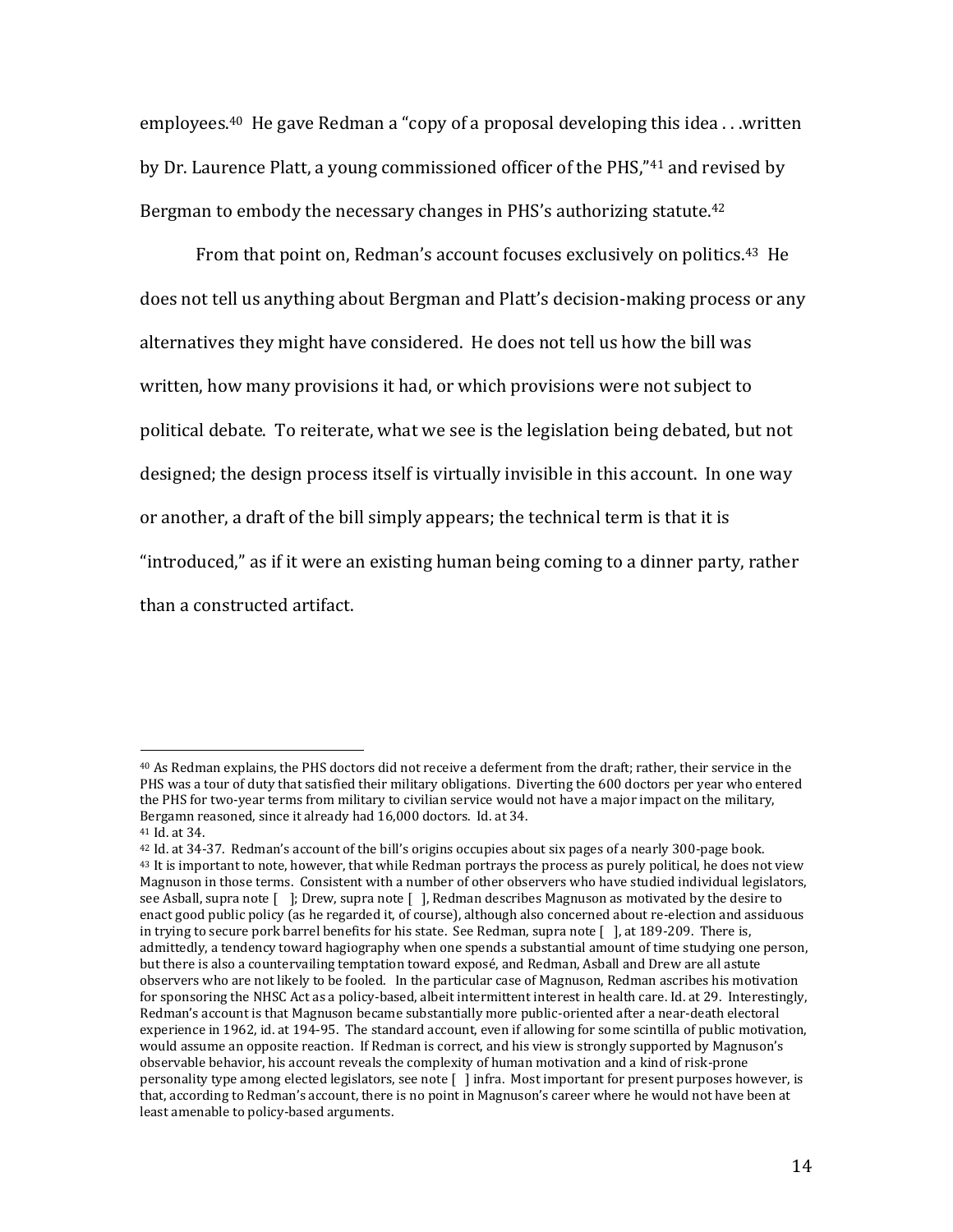Charles and Barbara Whalen's justly famous "legislative history" of the 1964 Civil Rights Act reveals the same obliviousness to statutory design.<sup>44</sup> One might imagine that the drafting of this momentous statute, in the form that was ultimately enacted, would be a major part of the authors' story. But the first sentence of their book reads as follows: "Congress, the 535-headed creature, whose strongest instinct was self-preservation, sprawled lazily on Capitol Hill, blinking in the morning sun and nervously eying the package that had been sent up from the White House – John F. Kennedy's civil rights bill."<sup>45</sup> This is wonderful prose, but its charm may distract the reader from realizing that the story is beginning with a completely drafted bill. <sup>46</sup> In the course of the Congressional deliberations, the bill was altered, of course, and in fact went forward as a compromise between the administration's draft and legislation proposed by several different members. The political dynamics of this process are recounted in detail,<sup>47</sup> but the process itself is not described. We get one small glimpse of the process, not because the authors consider this subject important, but because the bill's leading opponent raised it during the hearings for rhetorical purposes. Howard Smith, chair of the House Rules Committee, questioned William McCulloch, the bill's leading Republican supporter, about the actual authorship of the compromise measure. McCulloch's answered: "I assisted in writing this bill, staff people of the Judiciary Committee participated in redrafting

<sup>44</sup> Whalen & Whalen, supra note [ ].

<sup>45</sup> Id. at 1. The first chapter is preceded by an introduction. A brief but moving account of American civil rights legislation, it ends with a long quote from a speech by President Kennedy, and then the following sentence: "Eight days later John F. Kennedy sent up to the Congress a long overdue bill that would try to correct the wrongs of almost 350 years." Id. at xx. In other words, the account skips over the process by which the statute was actually designed.

<sup>46</sup> The sentence is followed by a half-page summary of the bill that does not quote any of the bill's actual language. The account then immediately moves into a discussion of the political forces that were at work. <sup>47</sup> Id. at 29-70. There is also a vivid and engaging description of the procedures that govern floor debate in the two chambers. Id. at 101-02 (House), 131-32 (Senate).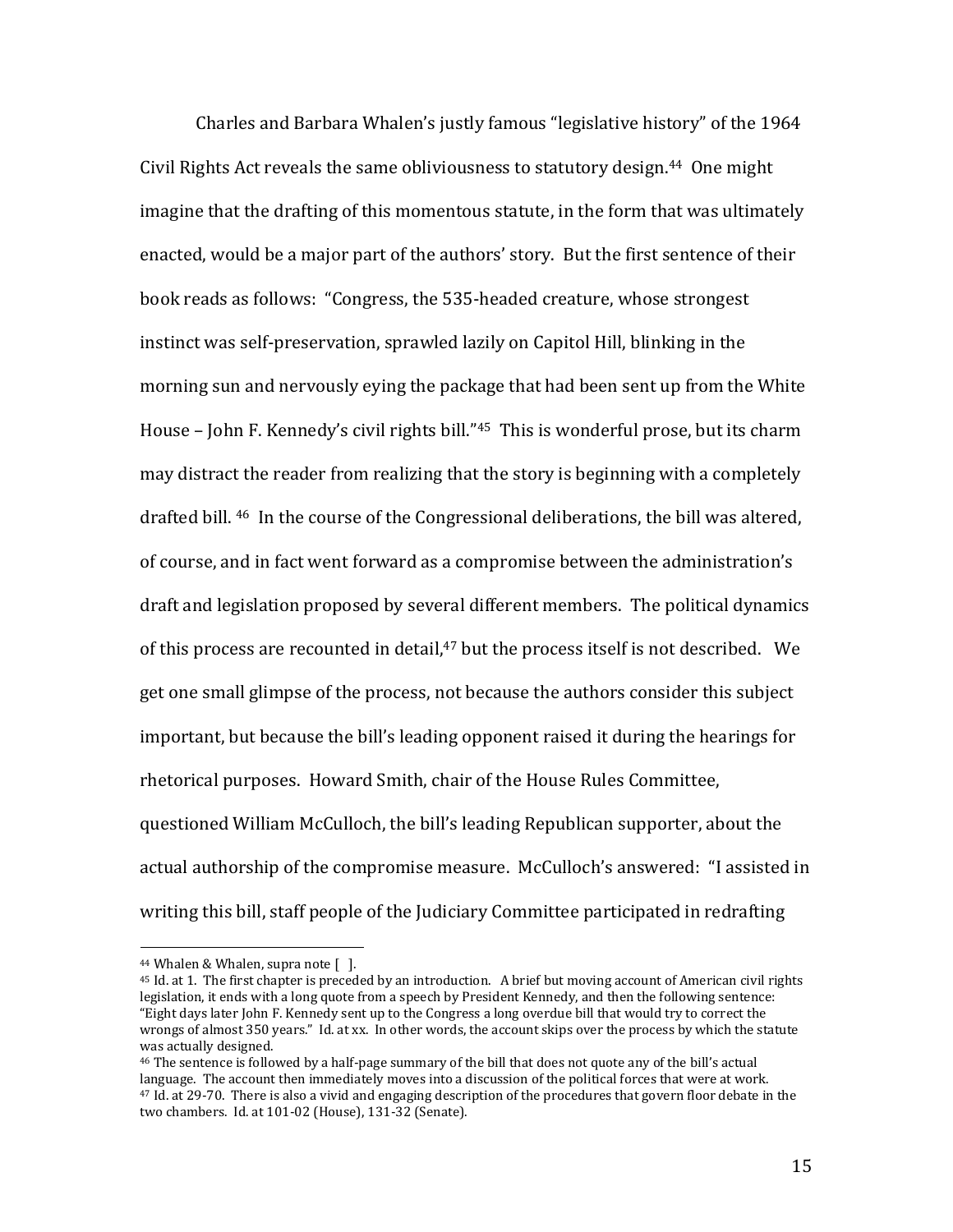this bill, [and] duly constituted and appointed people in the Department of Justice helped write the bill . . . "48 And that is all we learn about this process.

#### C. Political Science Accounts of the Legislative Process

A much larger body of empirical political science literature describes the operation of American legislatures, and most particularly Congress, in more general terms, although drawing, of course, on examples of specific legislation. Voluminous though it is, this work almost universally exhibits the very same lacuna – it describes the way legislation is debated, but not the way it is designed. Because the design process is thus rendered invisible, the implicit message is that it is nonexistent. Legislation, it would seem, is never designed; it simply appears. Once it appears, once a bill is introduced, the real action begins. Legislators take sides, they argue with each other on political grounds, they try to rally their allies and undermine their opponents, they make deals of various sorts, the proponents compromise on various provisions, accepting weaker versions of their original proposal, while some of the opponents, having secured crucial concessions, join or drift into the sponsoring coalition, they debate the measure on the floor, making last minute emendations to secure or forestall its passage. All of this is well

<sup>48</sup> Id. at 93. The authors regard this question as a stratagem by Smith to trap McCulloch, and treat McCulloch's response as escaping from the trap by means of a non-committal, somewhat vacuous response. But if the response is taken as minimally accurate, whatever its rhetorical effect, it reveals a complex statutory design process that merits detailed exploration. Other accounts of the legislative process also reveal extensive stafflevel contacts between Congressional committees and administrative agencies. See Nelson Polsby, Congress and the Presidency 143 (4<sup>th</sup> ed., 1986); Edward V. Schneier & Bertram Gross, Legislative Strategy: Shaping Public Policy 104-05 (1993); Charles Tiefer, Congressional Practice and Procedure: A Reference, Research, and Legislative Guide 156-57 (1989). This is hardly surprising, but it reflects a potentially significant approach to merits more extensive investigation. See note [ ], infra.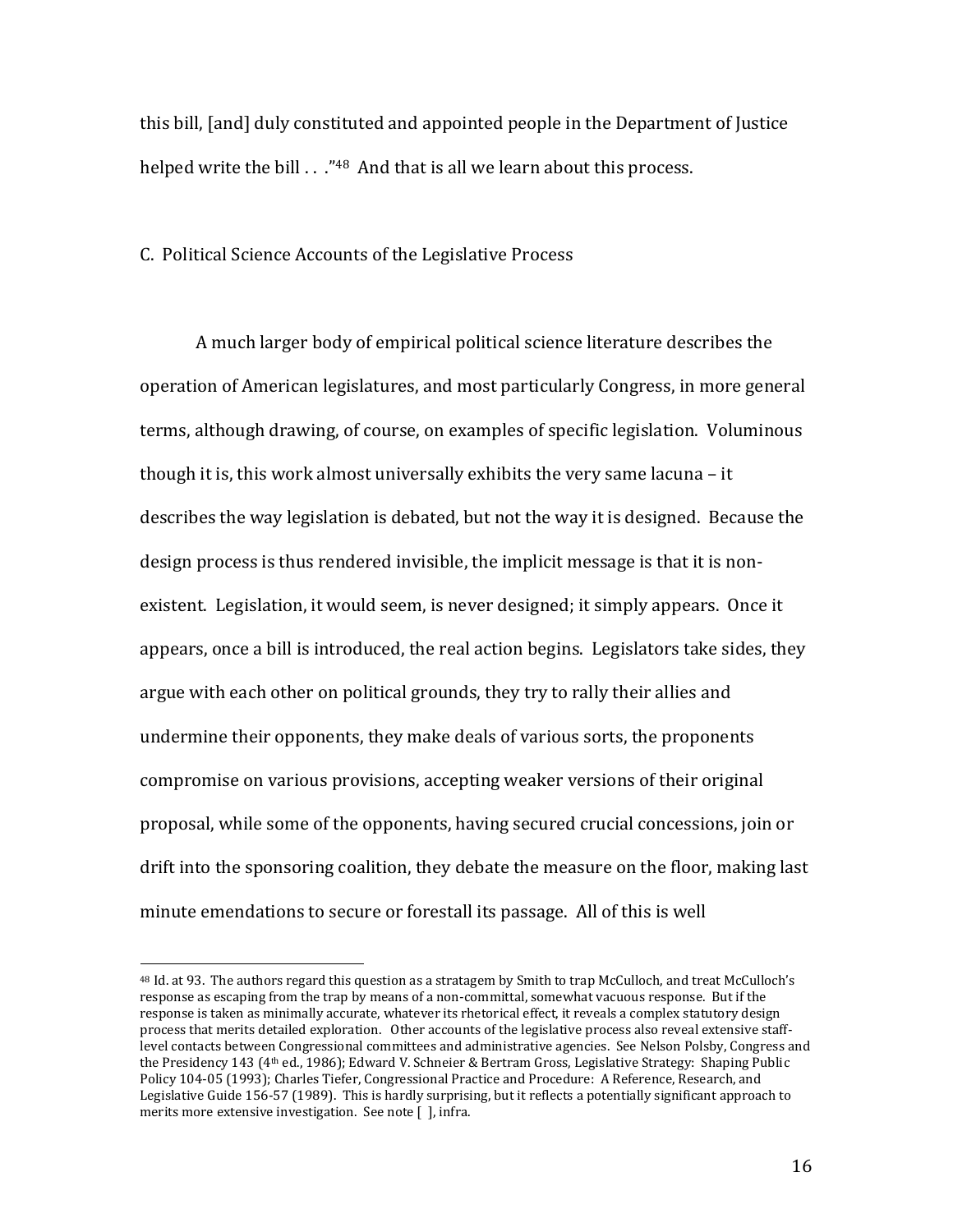documented, and there can be little doubt that it actually occurs in very much the way the political science literature depicts. But we are never told how much of the bill was subject to this political dynamic, and how much of it originated from a design process rendered invisible by its omission.

Consider, for example, a well-known book about Congress with the promising title of *Legislative Strategy: Shaping Public Policy*. <sup>49</sup> While written as a description of Congress, the authors – Edward V. Schneier and Bertram Gross – actually set their description in a normative frame. The audience they are addressing, however, is not the members of Congress who actually "shape public policy." Rather, it is anyone who might be interested in implementing a particular policy by inducing Congress to enact it.50 This is a large, amorphous group of people, needless to say, and the authors do not pay much attention to it composition or motivation. They do not need to do so, since there are many other political science studies focusing on lobbyists,<sup>51</sup> and Schneier and Gross are using their audience as a device for organizing their book, not as a subject of study. But it is interesting that they able to imagine this amorphous group as an audience that can be rationally addressed, while Congress, the subject of their study, is treated as an arena of purely political forces.

<sup>49</sup> Schneier & Gross, supra note [ ].

<sup>50</sup> The book begins as follows: "For those who want to see their policy preferences enacted into law, the task is simple: win the votes of 218 representatives, 51 senators, and one president." Id. at 1. Of course, the authors go on to explain that this is no easy task, and the book constitutes an insightful exploration of its complexities. But the first sentence states the framing premise, which is advice to those who want to implement their policy preferences through legislation. The first chapter then elaborates on this premise, discussing how members of the imagined audience should "prepare for battle," id. at 2-6, how they should decide whether to pursue the legislative effort, id. at 6-11, what the advantages of legislation are for achieving their policy goals, id. at 11-17, and what the disadvantages are, id. at 17-19.

<sup>51</sup> See, e.g., Jeffrey M. Berry, Lobbying for the People (1977); Anthony J. Nownes, Total Lobbying: What Lobbyists Want (and How They Try to Get It) (2006); Karl Schriftgiesser, The Lobbyists: The Art and Business of Influencing Lawmakers (1951).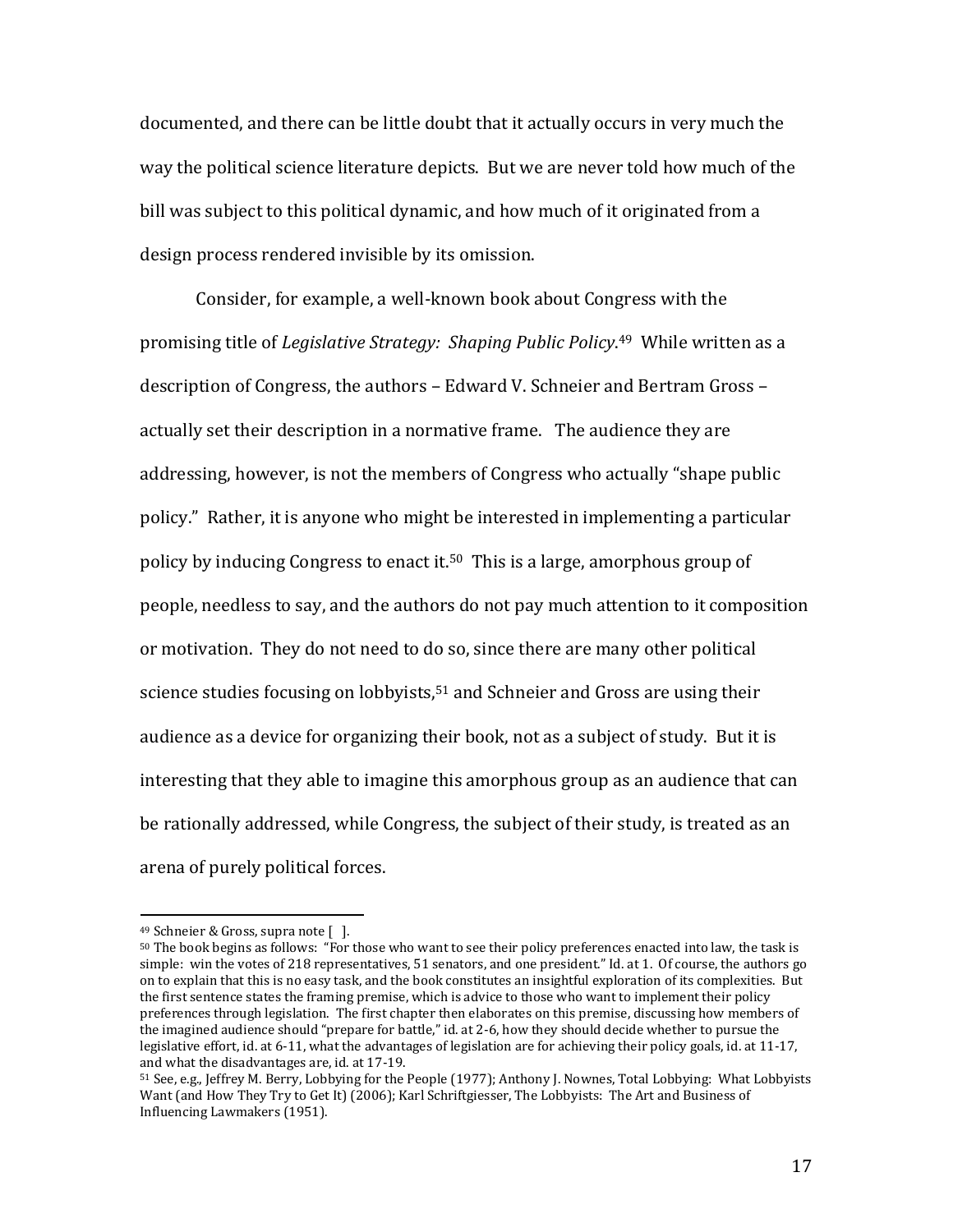Of course, no one would deny that politics exerts a powerful, and often decisive effect on Congressional action. In chapters such as "Contestants for Power," "Establishing Influence" or "Organizing Support," all incontrovertibly important topics to address when describing the legislative process, political considerations play a dominant role, as one would expect. <sup>52</sup> These considerations also play a dominant role, however – in fact a virtually exclusive one – in the chapters about equally important topics such as "Legislative Parenthood" and "The Art of Drafting."<sup>53</sup> The chapter on legislative parenthood begins with a discussion of process by which members of Congress, decide to sponsor bills.54 But where do these bills come from? Later on in the chapter, we are told that most bills are drafted by a number of people, that they are often based on prior legislation, that the executive often drafts legislation these days, and that lobbyists sometimes do so as well.55 But legislators are only described as sponsoring bills; according to the authors' unstated assumption, all of Congress' children are adopted.

<sup>52</sup> Schneier & Gross, supra note [ ], at 21-38, 57-72, 140-58.

<sup>53</sup> Id. at 94-117, 118-39.

<sup>54</sup> Id. at 95. The authors write: "Although some MCs take pride in crafting their own bills, most have complex origins and are drafted by skilled draftsmen on the Hill, in executive agencies or in the offices of private associations. Occasionally, the sponsor knows little or nothing about the bill that bears his or her name." This is stated in passing, as a way of explaining that sponsorship is not the same as authorship. But having acknowledged the "complex origins' of bill the authors then proceed to ignore these origins, even though the term "parenthood" that they use in the title might suggest that these origins would be at issue.

<sup>55</sup> Id. at 100-05. This observation is empirically confirmed by Nourse & Schacter, supra note [ ], at 584-91, 610- 13. Naming the various people who draft legislation, however tells us nothing about the way the legislation is designed. The closest the authors come to a description of the design process is to note that "almost all new laws are incremental, based on a series of 'successive limited comparisons' with existing statutes." Id. at 100-01, citing Charles Lindblom, The Science of Muddling Through, 19 Pub. Admin. Rev. 79 (1959). This seems like an exaggeration. More seriously, although the authors note that an incremental approach resembles common law, and cite Frank E. Horack, Jr., The Common Law of Legislation, 23 Iowa L. Rev. 43 (1951), they also describe this approach as a "clever crafting together of issues," as "dust[ing] off the failed bills for reintroduction," and as "stealing." Id. at 101. But they do not offer any explicit critique of legislative incrementalism; we are left, therefore, we a cursory description of one drafting technique, some veiled suggestion that it is improper, but no analysis of its effectiveness, no discussion of the way it is used, and no proposed alternatives.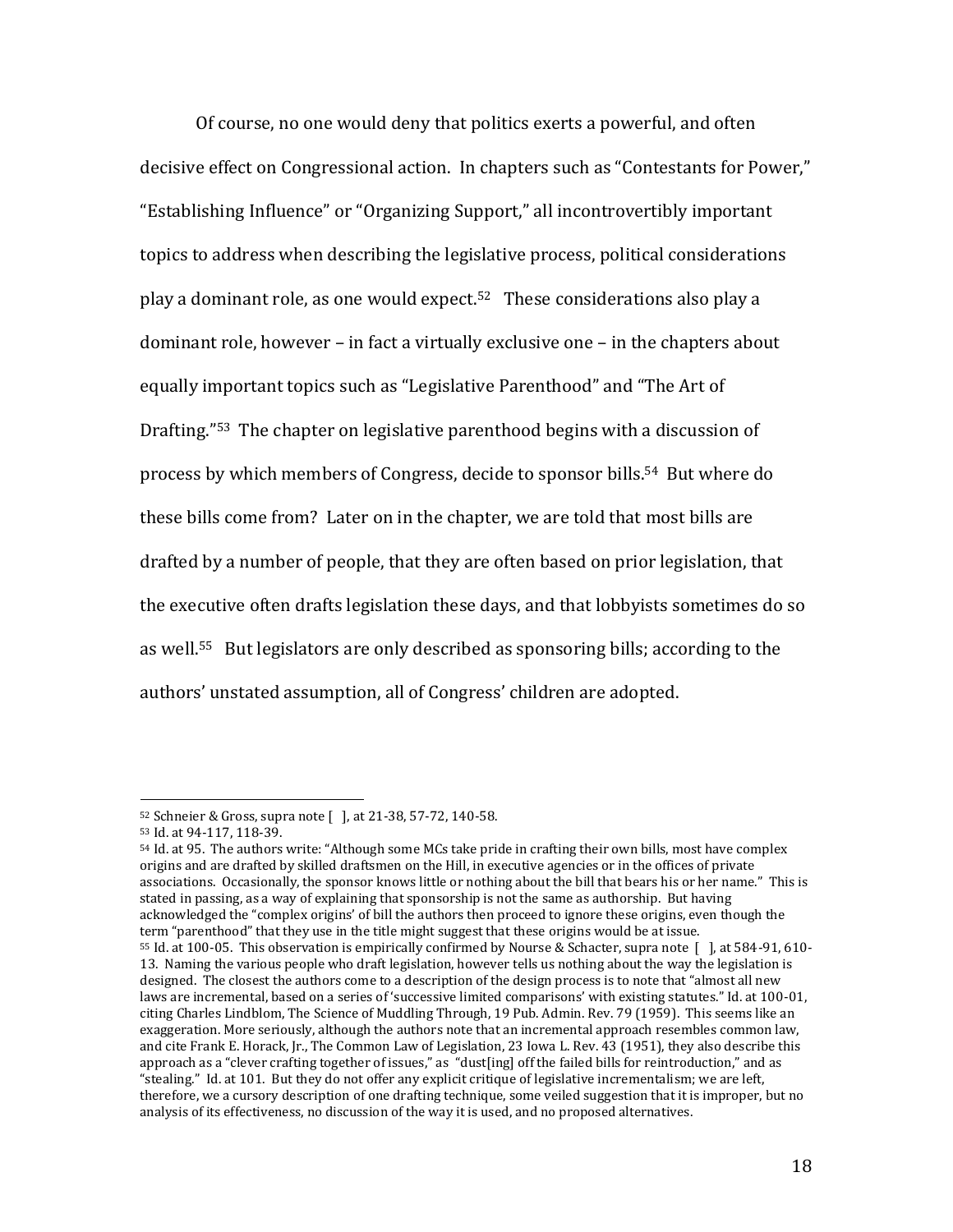We might expect this apparent oversight to be remedied in the following chapter, devoted to "The Art of Drafting." This art, however, turns out to be a rather dark one. The chapter begins with an inquiry into who will benefit from the proposed legislation and who will be disadvantaged.56 The authors then proceed to describe the various components of a completed bill: the title, statement of purpose, use of subdivisions, its relation to existing law, and the strategic use of euphemisms and misleading provisions.<sup>57</sup> This is characterized as a "design for combat,"<sup>58</sup> the combat being the political struggle to enact the bill of course, and particularly its ability to withstand the "arsenal of amendments" <sup>59</sup> that can be launched at it during the floor debate. In short, the art of drafting, according to the authors, consists of various strategies to get the bill enacted; once again, the actual design of the bill itself has been rendered invisible. All we know is that it apparently does not come from Congress.

<sup>56</sup> Schneier & Gross, supra note [ ], at 120-22. See id. at 120: "The greater the number of groups for which one asks benefits, the broader the potential base for support, although this must be balanced by the fact that the more numerous the portions cut from the pie, the smaller each portion becomes. . .Most MCs are adept at discerning how the pie is cut." As is noted further below, see pp. [ ] infra, the claims being made are embodied in the use of language, rather than being argued for or even explicitly asserted. "Asking benefits" for a group suggests that the legislator is acting at the group's behest; cutting a pie suggest that spoils are being divided in a zero sum situation. The exact same point could be made as follows: The greater the number of groups that the legislator wants to benefit, the broader base for support, although this must be balanced by the fact the benefits secured must be divided among a larger number of groups." The image is now one of a public oriented legislator, and it becomes conceivable for a scholar to address that legislator about the most effective way to draft the statute.

<sup>57</sup> Id. at 123-34. This list, with the exception of the last item, is a staple of the drafting literature. See note [ ] supra (citing sources).

<sup>58</sup> Id. at 130. Military metaphors pervade the book, and in fact constitute a pervasive theme. The authors build on the word "strategy," which admittedly has military origins (from the Greek word "strategos" or army leader, id. at 2), but which is now in general usage. In their view, however, "in its most fundamental outline the campaign for legislation follows the same essential contours as a military battle plan." See id. at 4, 27, 238 (citing and quoting von Clausewitz). This is not correct. Armies engaged in warfare represent opponents in a win-lose situation, not two groups with different visions for a single polity. Although Schneier and Gross claim to be using military metaphors to elucidate conclusions that they have reached by observation of the legislature, one must question whether the use of these metaphors colors, or even determines, the nature of their observations.

<sup>59</sup> Id. at 134-39.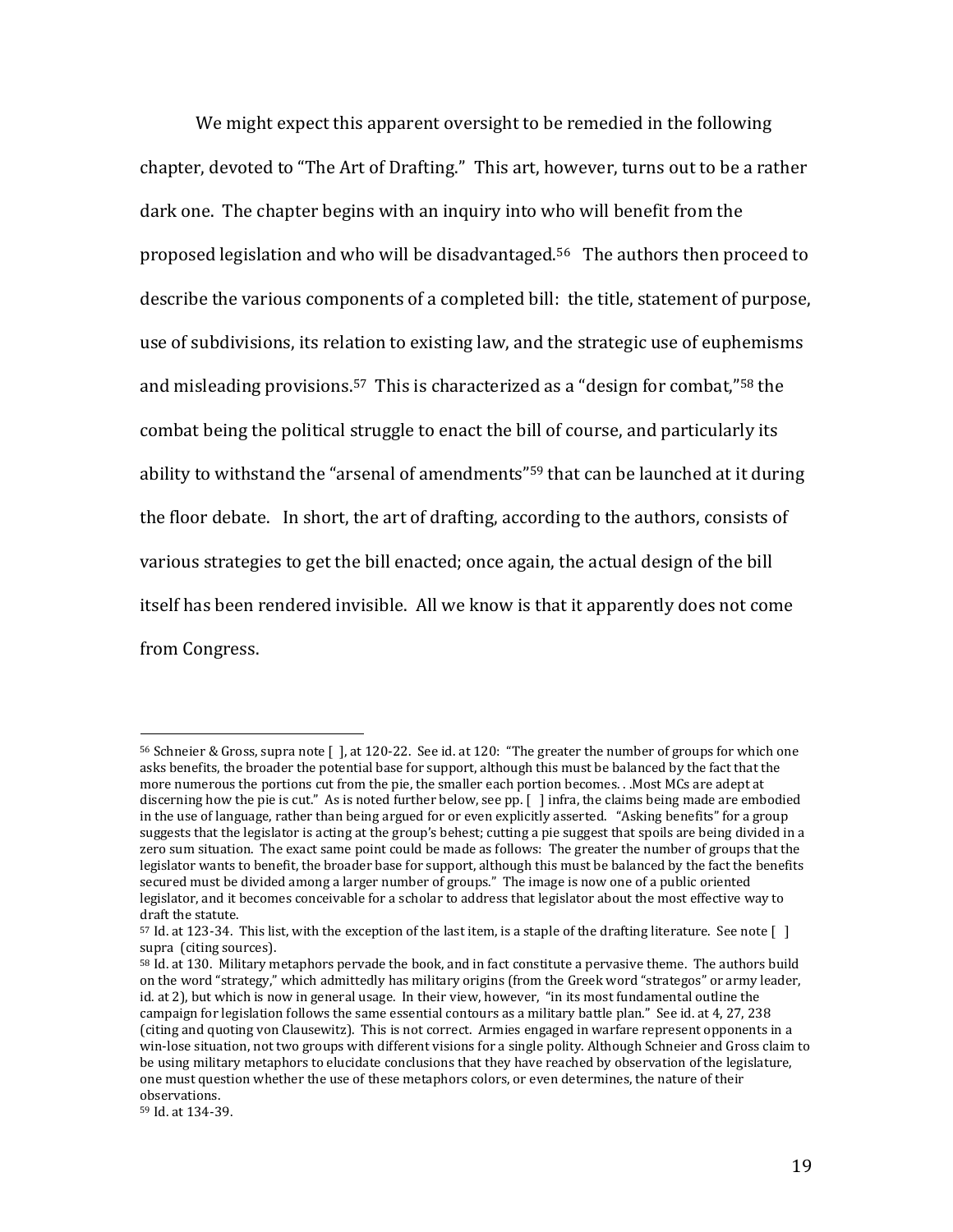What makes Schneier and Gross' approach particularly striking is that they are not devotees of public choice. They have a much more balanced view of legislators' motivations and affirmatively state, at various points in their book, that members of Congress strive to enact good public policies.<sup>60</sup> The problem is that the authors then proceed to ignore, and even attempt to refute, their own observations when these observations seem to lead to the apparently inconceivable idea that legislators might actually have attitudes that would induce them to design effective legislation. To take one example, the authors note that "[i]nterviews show us clearly . . .that lobbyists score few conversations, pressure almost no one, are seldom mentioned as sources of information on issues, and are far more likely to interact with those who already share their attitudes than with those who need to be persuaded."61 Rather than drawing the obvious conclusion from this rather definitive sounding observation, however,<sup>62</sup> Schneier and Gross then proceed to explain why it does not negate the assumption that legislation motivated exclusively by politics: "it takes only one strategically placed [member of Congress] to insert a special-interest amendment in the tax code, one small clique to insure a protective tariff for glass, one cotton subcommittee to mark up a cotton subsidy program and push it through."<sup>63</sup> In other words, if 434 Representatives and 99 Senators are free

 $60$  See, e.g., id. at 68: "While it is true that subjective factors such as personal likes and dislikes play an important role in the legislative struggle, the desire to make good public policy is a significant variable."; id. at 137: "It is testimony to the desire of many MCs to make good public policy that amendments of this kind are not uncommon." (regarding a legislator making helpful amendments to bills that she opposes). <sup>61</sup> Id. at 85.

 $62$  It is moreover, a balanced and plausible one that has been corroborated by other observers. See Frank R. Baumgartner, Jeffrey M. Berry, Marie Hojnacki, David C. Kimball & Beth L. Leech, Lobbying and Policy Change: Who Wins, Who Loses, and Why (2009); Bertram J. Levine, The Art of Lobbying: Building Trust and Selling Policy (2008); Kingdon, supra note [ ], at 125-27; Rogan Kersh, The Well-Informed Lobbyist: Information and Interest Group Lobbying, in Allan J. Cigler & Burdett A. Loomis, Interest Group Politics 389 (7th ed., 2006). <sup>63</sup> Schneier & Gross, supra note [ ], at 85.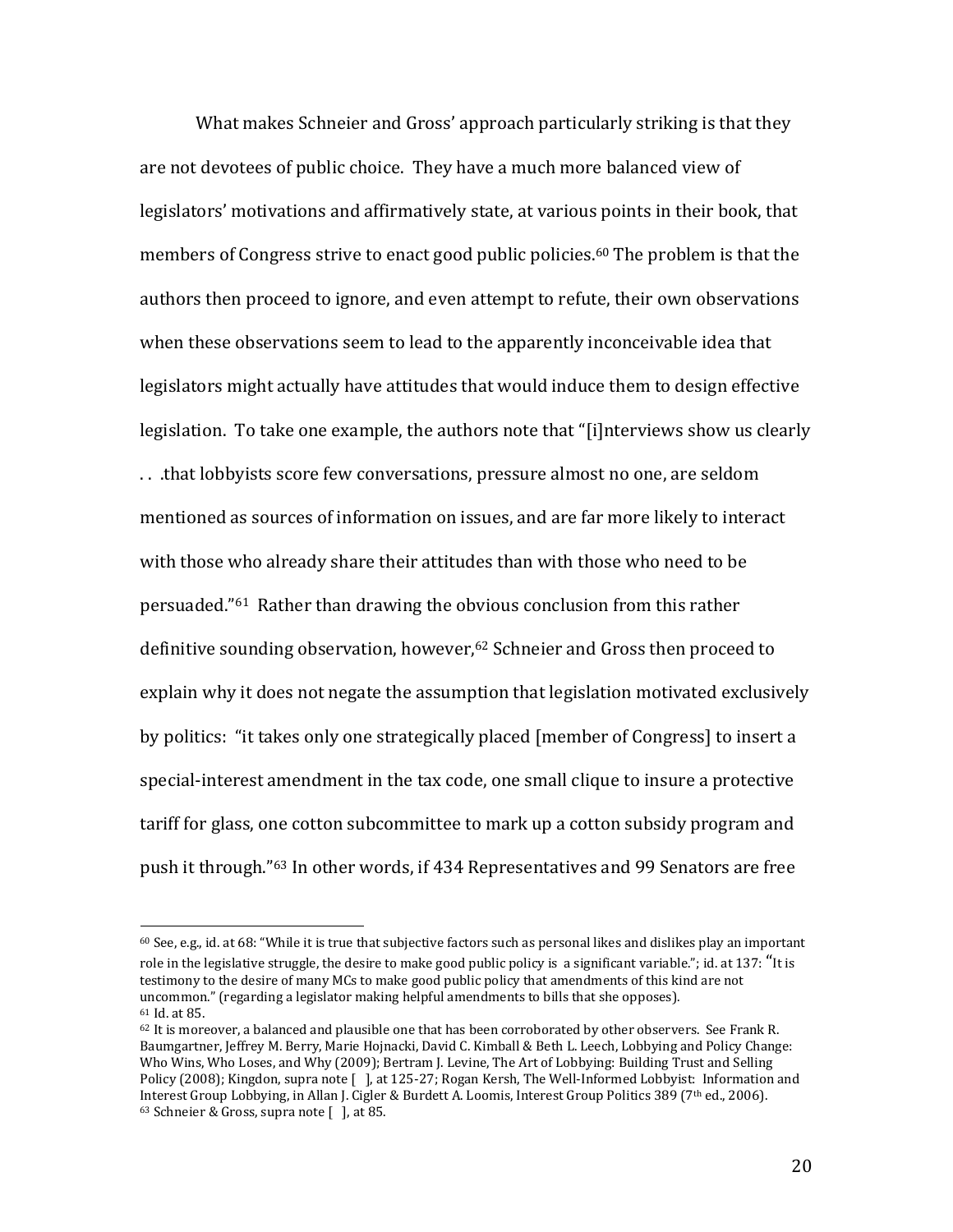of, or resistant to, political influence regarding a particular statute, the one remaining member from each chamber who has met with a lobbyist will determine the nature of that statute, even though he or she did not feel pressured by the lobbyist. A fair question to ask in response is what evidence could possibly convince Schneier and Gross that the legislators are motivated by the desire to enact effective public policy if their own observations about the limited influence of lobbyists are not sufficient?

There is no definitive way to prove a negative, but examples of this sort could be multiplied ad infinitum. Schneier and Gross' book serves as a useful example because it is a particularly balanced and comprehensive account of Congress, but more particularly because it frames its approach in a manner that seems to raise, naturally and almost inevitably, the issue of legislative methodology, only to move right past it. Another such account is *Deliberative Choices: Debating Public Policy in Congress*, by Gary Mucciaroni and Paul J. Quirk.64 The task the authors set themselves, in their own words, is to determine "how Congress deliberates about public policies and . . .why it sometimes performs well in such situations and yet at other times performs poorly."65 They identify two questions to be answered in pursuing this inquiry: "First, how well informed is Congress when it considers legislation?" "Second, what factors determine how well legislators deliberate?"<sup>66</sup> It would be difficult to articulate a better research plan for investigating the crucial question of legislative methodology.

<sup>64</sup> Gary Mucciaroni & Paul J. Quirk, Deliberative Choices: Debating Public Policy in Congress (2006).

<sup>65</sup> Id.a t 3

<sup>66</sup> Id.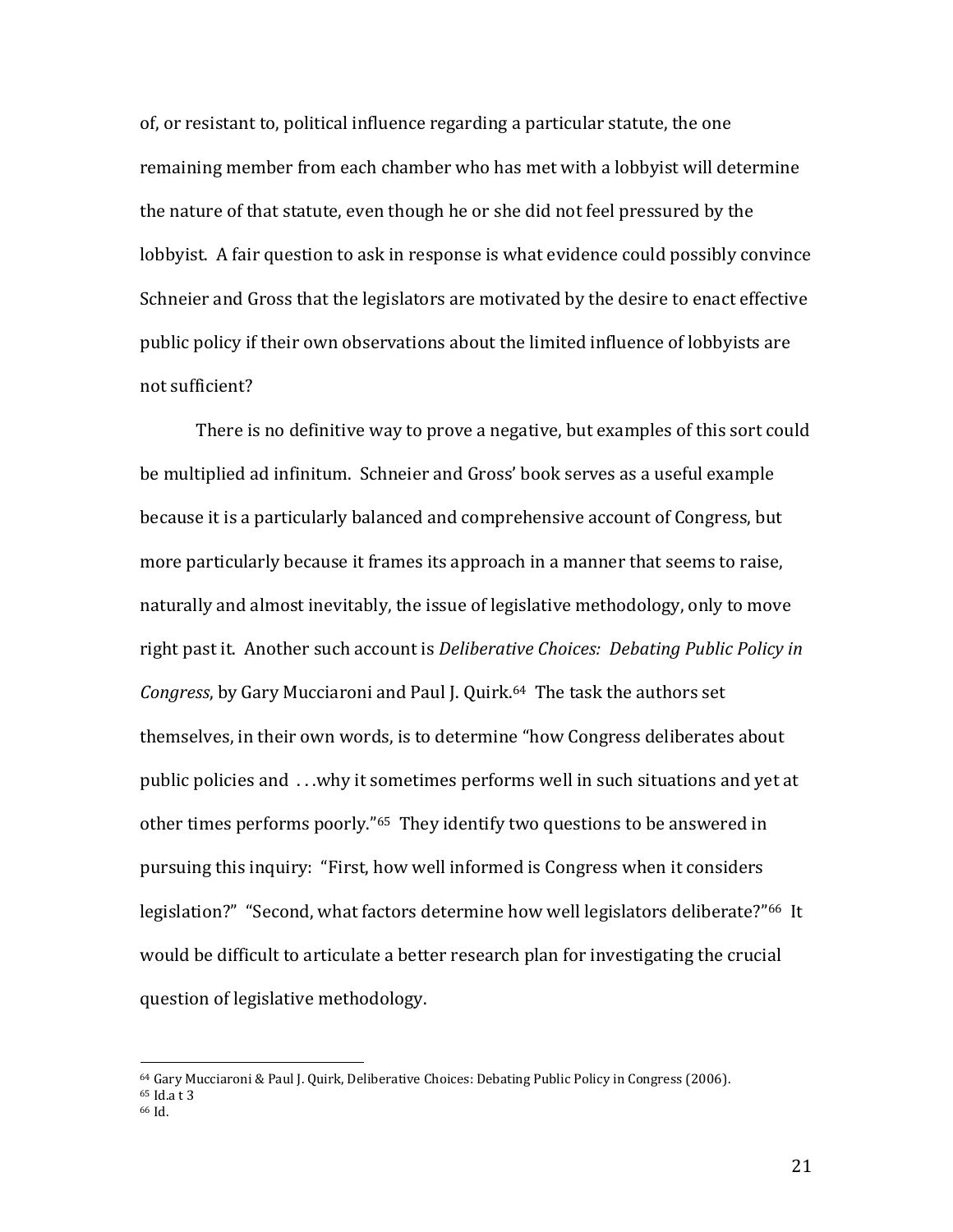To answer the questions they have posed for themselves, the authors conduct a carefully researched empirical study of the floor debate on three statutes considered in the years 1995 to 2000.67 In other words, they move almost as far away from the design of the legislation in question as possible, and consider the way that Congress deliberates about a completed or nearly completed bill. Once again, the focus is on debate, not design.<sup>68</sup> Like Schneier and Gross, Mucciaroni and Quirk reject the public choice assumption of re-election maximizing on empirical grounds, and reach conclusions that are convincing in their plausibility and balance.<sup>69</sup> The quality of the floor debates in the two chambers, and with respect to different bills, varies substantially, they observe; overall, they are fairly critical of Congress, and find the quality of the debates "more troubling than reassuring."<sup>70</sup> But they also find the members "rely most heavily on claims that have considerable empirical support. For claims at a given level of political force, they use the more sustainable, empirically supported claims more often."<sup>71</sup>

 $67$  The three debates are as follows: the debate on welfare reform, leading to enactment of the Personal Responsibility and Work Opportunity Reconciliation Act of 1996, Pub. L. No. 104-193, 110 Stat. 2105, codified in scattered sections of 42 U.S.C., see Mucciaroni & Quirk, supra note [ ], at 55-91; the debates on the various bills to repeal the Estate Tax in 1999 and 2000, including the Death Tax Elimination Act of 2000, H.R. 8, 106<sup>th</sup> Cong., 2nd Sess., which was vetoed by President Clinton, H.R. Doc. No. 106-292 (2000), see Mucciaroni & Quirk, supra note [ ], at 92-121, and the debate on the Telecommunications Competition and Deregulation Act of 1996, P.L. No. 104-104, 110 Stat. 56 (1996), codified in scattered sections of 47 U.S.C., see Mucciaroni & Quirk, supra note [ ], at 122-55

 $68$  Although the book focuses on debates about the various provisions of the two statutes that were enacted, and the various bills to repeal the estate tax, no language from these bills is quoted at any length, nor are the actual provisions of the bills described in any detail.

 $69$  See Mucciaroni & Quirk, supra note  $\lceil \rceil$ , at 181-98 (stating the conclusions of their study). Despite the large quantity of data they have gathered, and their scrupulously detailed analysis of it, see id. at 214-26, the authors never veer into overly precise description. They categorize the quality of features such as the information value of debates as very good, good, fair, poor, and very poor, id. at 52-54, and concede the impressionistic character of such judgments.

<sup>70</sup> Id. at 200

<sup>71</sup> Id. at 161 (emphasis omitted). This is not to say, of course, that they are disinterested, objective policy analysts. "When political force and credibility are in conflict, advocates trade off one for the other. Legislators abandon unsupported claims that also have lesser political force; but they only deemphasize, without abandoning, unsupported claims that have greater force." Id.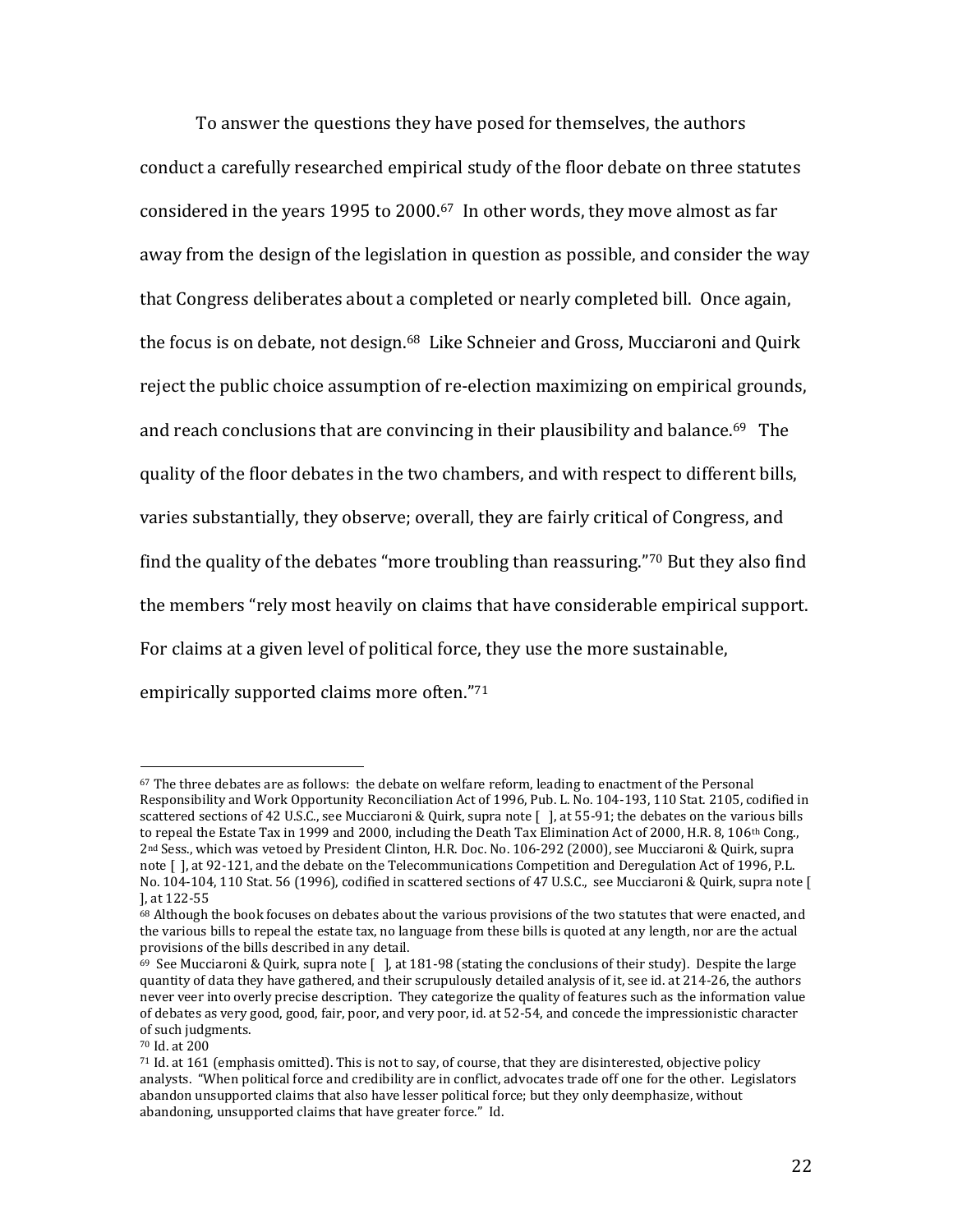The conclusion that would seem to flow from these observations is the one that scholars who address themselves to judges and policy analysts have reached: public officials have mixed motives, some of which prevent them from considering normative arguments about their decision making methodology and some of which induce or impel them to consider such arguments. Recognizing this, Mucciaroni and Quirk actually hazard some recommendations that might improve the process of floor debate on which they focus, proposing that the legislators spend more time debating major proposals, allow for the cross-examination of speakers on the floor and avoid omnibus bills.<sup>72</sup> They even suggest that external monitoring could be used to encourage legislators to avoid distortion of empirically established facts, and raise the possibility that a "new congressional staff agency could be established modeled after the Congressional Budget Office (CBO) and other support arms of Congress; that is, it would be non-partisan, professionally staffed, and managed to ensure neutral competence."<sup>73</sup> But these recommendations are offered at the very end of the book and advanced rather timidly and apologetically.<sup>74</sup> More significantly for present purposes, they focus their consideration of the deliberative, policy-making actions of the legislature on the very end of the process, far, far down the road from the statute's original design. The methodology of the design process remains invisible in their account, not because of their assumptions about

<sup>72</sup> Id. at 205-10.

<sup>73</sup> Id. at 211

<sup>74</sup> Id. Mucciaroni and Quirk quickly reject their own suggestion about a new staff agency, for example: "It is unlikely, however, that Congress will ever create a staff unit with the necessary credibility and independence for such a role, or that such a unit would long survive the constant partisan conflicts in which it would unavoidably become embroiled." See pp. [ ]infra (discussing Congressional agencies).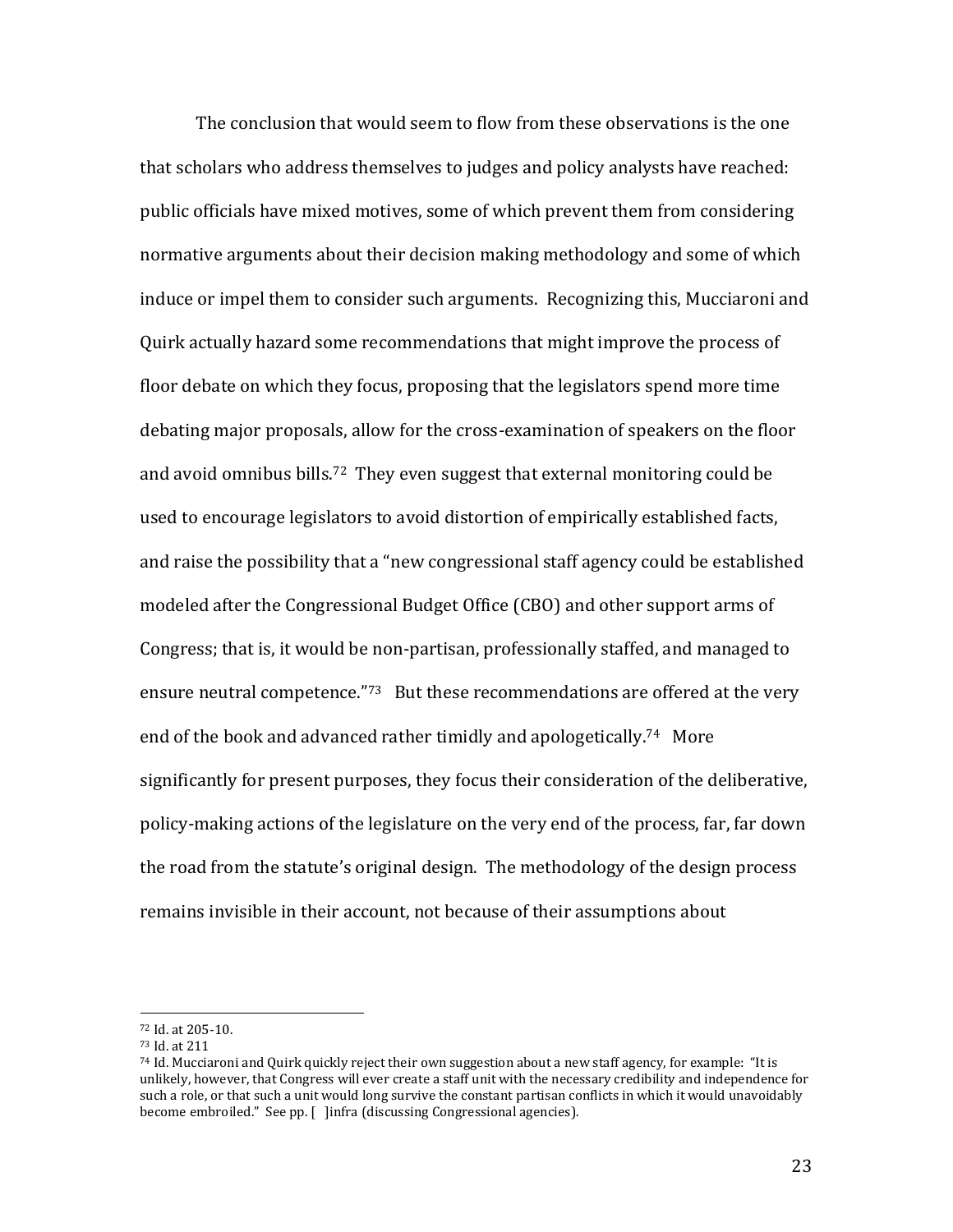legislators' motivation or their observations about legislators' behavior. It is invisible because they simply do not consider it.

Another way in which political analysis makes legislative design invisible, and the final example that will be offered here, is by treating proponents and opponents of a bill as equivalent and then focusing on the opponents. Consider, for example, R. Douglas Arnold's discussion of the way that "citizens policy preferences depend on the incidence of costs and benefits."75 The examples to which he devotes the most attention are that "House members refused to be associated with a surcharge on local telephone bills of six dollars per month because they feared that citizens would notice such an increase and they would care." <sup>76</sup> "Imagine how quickly serious stamp collectors would hear about a proposal to issue all postage stamps with a fixed design (like coins)"; <sup>77</sup> "[b]anks bombarded their customers with announcements of how Congress had just enacted a tax-withholding system for bank accounts and then watched their customers bombard Congress with letters of protest"78; "TIA-CREFF, the pension fund for college teachers, sent letters to its 1.1 million members in 1986 showing how an obscure provision in the tax reform bill would end the fund's tax exemption and thereby reduce teachers' pensions." 79 These are all good examples of the way that self-interest affects legislation, but they do not demonstrate that the same phenomenon necessarily determines legislative design. When people oppose a bill, they often do so because they object to one of the bill's particular provisions or they rally opposition around one provision for

 $\overline{a}$ 

24

<sup>75</sup> R. Douglas Arnold, The Logic of Collective Action 28 (1990).

<sup>76</sup> Id.

<sup>77</sup> Id. at 30. <sup>78</sup> Id.

<sup>79</sup> Id. at 30-31.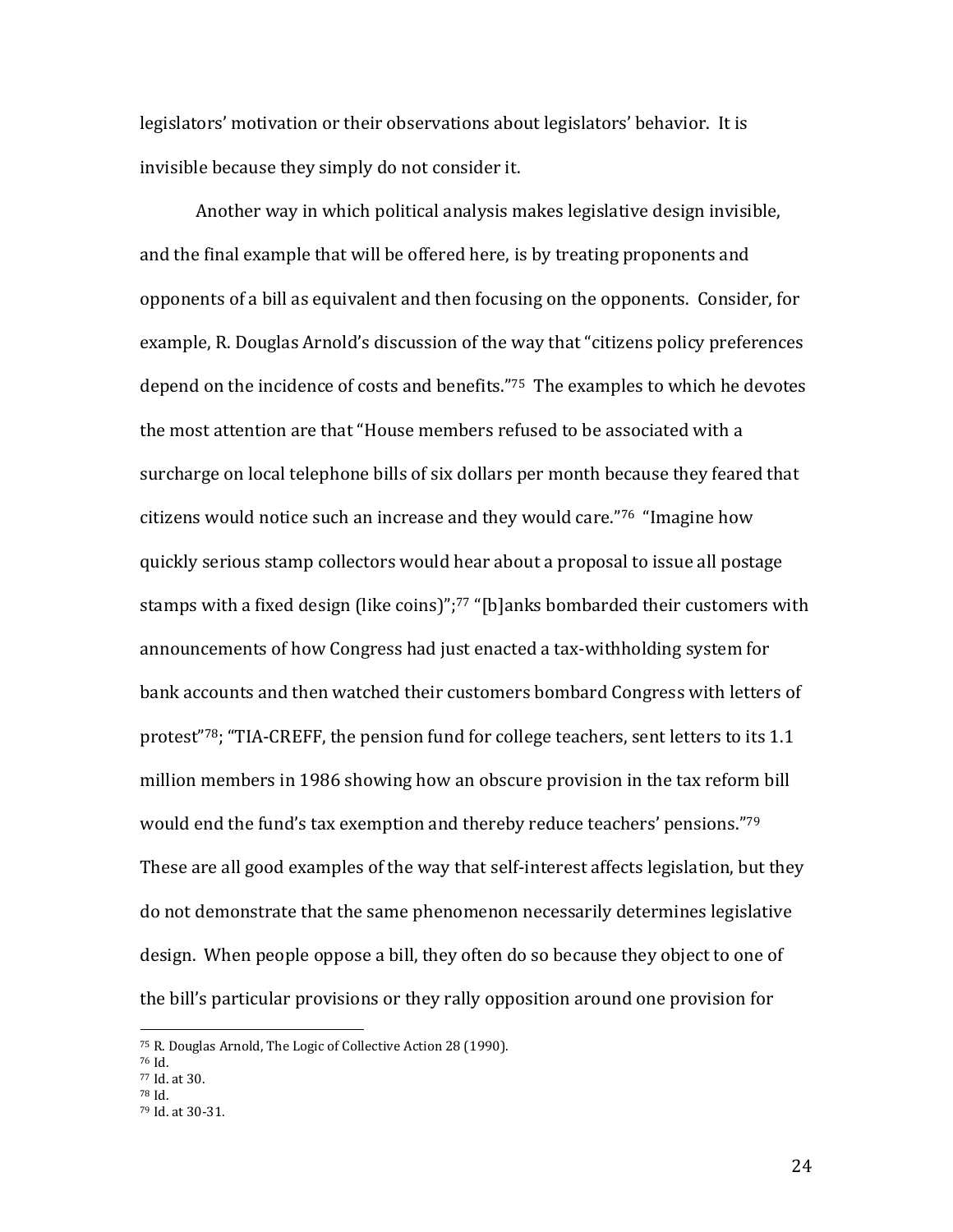strategic reasons. That may be the only provision which is capable of eliciting voter concern, but that is all they need; if they prevail, the bill will not become a law. Proponents, in contrast, must design every provision of the bill they ultimately enact. Perhaps one of these provisions has the same connection to citizen selfinterest as the provision that has rallied the opponents, and on that provision, they may need to be as attentive to citizen attitudes. But the way they designed all the other provisions of the bill remains unexplained.

## II. The Policy Space in the Legislative Process

An academic discourse about legislative methodology would address legislators themselves and offer recommendations about the best way to design effective legislation. It would be essentially equivalent to legal scholarship about the methodology of judicial decision making – how judges should interpret the Constitution, how they should interpret statutes, how they should decide common law cases, the extent to which they should follow judicial precedents, and so forth. It would also be equivalent to the public policy scholarship on the way that executive agents should reach decisions – how they should frame the problem, analyze possible responses, decide upon a strategy and evaluate their decision. For a discourse of this nature to make sense –to be something more than arid speculation -- there must be some possibility that legislators could conceivably act upon it, that they would be willing to consider some institutional structure because it might lead

25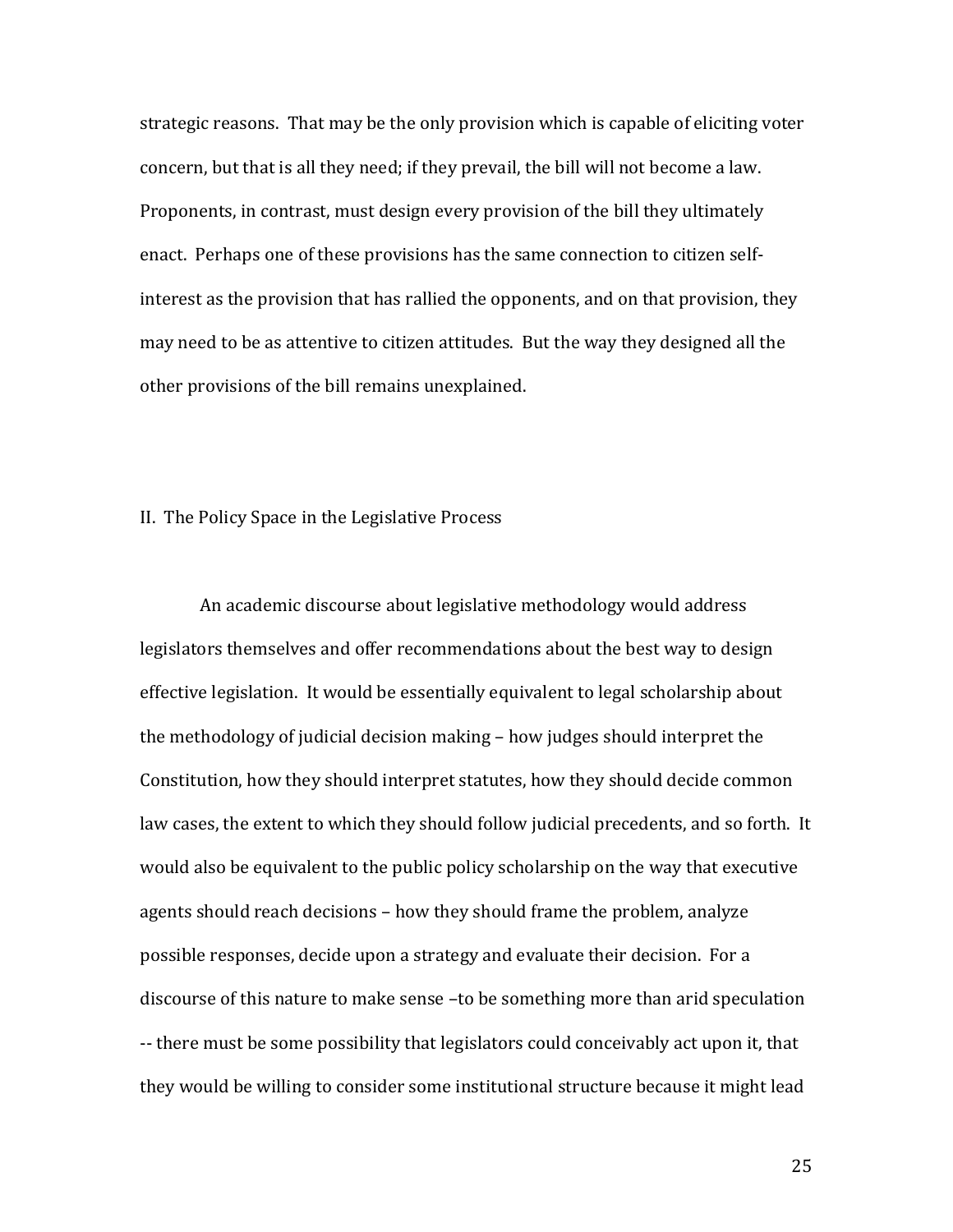to more effective legislation. This depends on the legislators' having some interest in enacting effective legislation, as opposed to merely getting themselves re-elected. The area where such a public-oriented motivation would prevail can be described as the policy space of the legislative process.

As discussed in the previous section, this policy space is largely invisible in academic literature on legislation, but this section argues that it is actually quite extensive and thus aspires to draw a map of an uncharted territory. Much of this conceptual cartography repeats well-known descriptions and observations of the legislative process, and simply insists that scholars take their existing descriptions and observations seriously. As the discussion proceeds, however, it will reach deeper into the terra incognito of the policy space and discuss mysterious recesses that virtually no scholar even describes. This happens to be the process of actually writing the statute, the largest and most important portion of the policy space.

#### A. The Motivations of Legislators

l

To begin with, there is extensive biological, psychological, sociological, anthropological, and game theoretic evidence that people are partially motivated by the desire to cooperate, to help each other and to contribute to the common good, in addition to being motivated by self-interest.<sup>80</sup> This observation represents a simple

<sup>80</sup> See, e.g,. Robert Axelrod, The Evolution of Cooperation (1984) (game theory); C. Daniel Batson, Altrusim in Humans (2011)(individual psychology); Christopher Boehm, Moral Origins: The Evolution of Virtue, Altruism, and Shame (2012) (biology); Samuel Bowles & Herbert Gintis, A Cooperative Species: Human Reciprocity and Its Evolution (2011) (biology); Joseph Henrich & Natalie Henrich, Why Humans Cooperate: A Cultural and Evolutionary Explanation (2007) (sociology); Martin A. Nowak, Super Cooperators: Altruism, Evolution, and Why We Need Each Other to Succeed (2011) (biology and game theory); Tom Tyler, Why People Cooperate: The Role of Social Motivatations (2010) (social psychology); Colin M. Turnbull, The Forest People (1962) (anthropology). Another work by Turnbull demonstrates the same point with an opposite example. The Ik people of Uganda, forced into impoverished by disruption of their traditional life, have degenerated into a group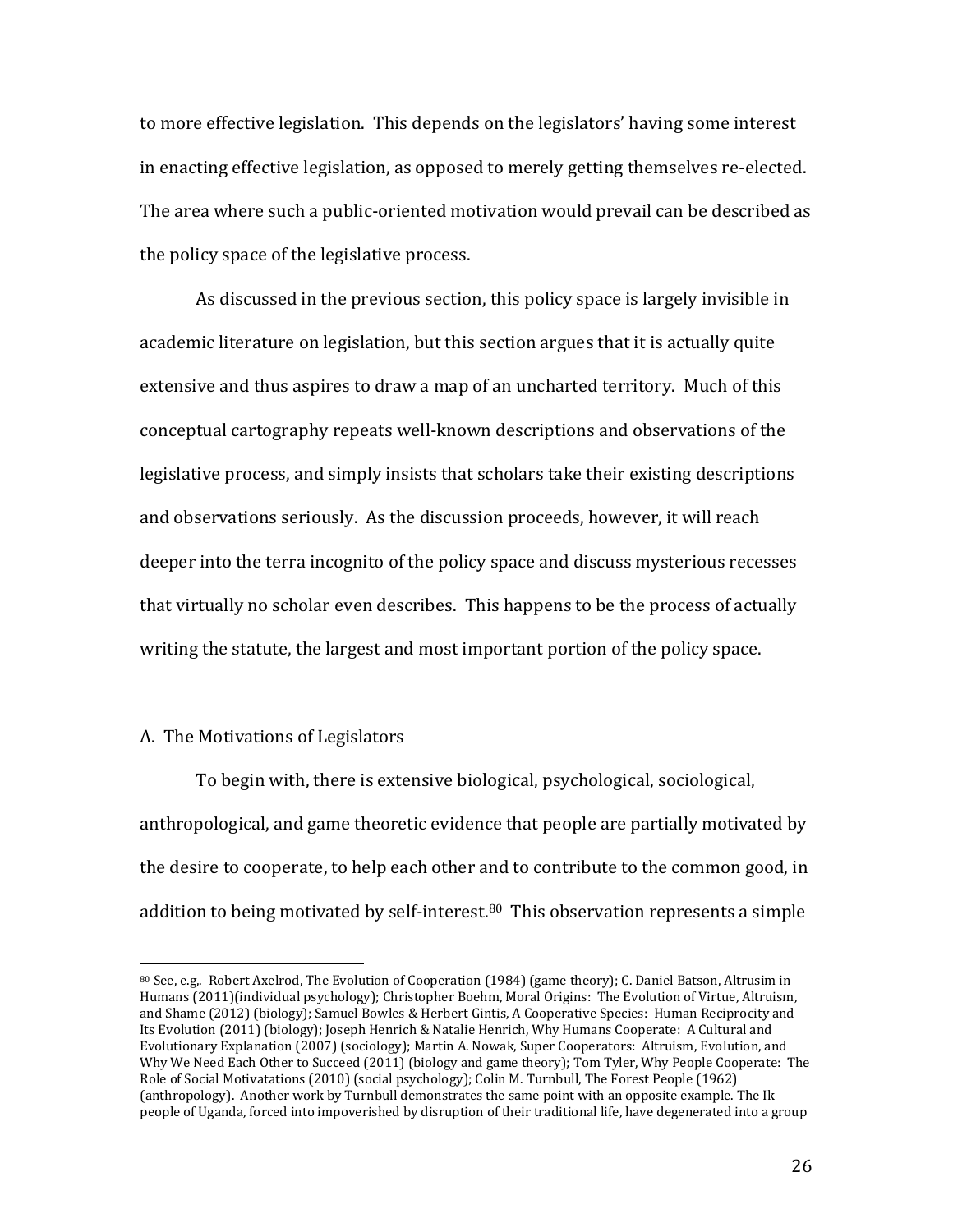and convincing demonstration that a policy space always exists for legislation, that at least some legislators will be motivated to enact good public policy with respect to virtually any legislative enactment. As noted above, it has been repeatedly confirmed in the specific case of legislators by scholars who interview them personally, interview their staffs, observe them in action, or analyze their votes, <sup>81</sup> and by empirical studies that measure the role of ideology in Congressional decision making.<sup>82</sup> Moreover, even if legislators are motivated by the desire to be re-elected, their constituents may be motivated by considerations other than self-interest, $83$ 

 $\overline{\phantom{a}}$ 

of selfish, distrustful, hyper-competitive individuals. In becoming virtually a model of "economic man," they have produced a dysfunctional society, an social environment that dramatically diverges from more familiar setting where self-interest is moderated by cooperation, trust and altruism. See Colin M. Turnbull, The Mountain People (1972).

<sup>81</sup> See note [ ], supra (citing sources). My own research on the history of the Truth-in-Lending Act, see Edward L. Rubin, Legislative Methodology: Some Lessons from the Truth-in-Lending Act, 80 Geo. L.J. 233 (1991). The sponsor of the Act, and its leading proponent during most of the time it was being considered, was Senator Paul Douglas (D-Ill.). Senator Douglas had died by the time I conducted the research, but I interviewed all the members of his staff who had worked with him on the legislation. They all described Senator Douglas as being totally committed to the issue on the basis of experiences and ideas that pre-existed his election, see id. at 242- 43. He of course tried to rally support from various interest groups for his bill, but none of his former staff members thought that the effect of the bill on his re-election was never a motivating factor for him. 82 See Kenneth T. Poole & Howard Rosenthal, A Political-Economic History of Roll-Call Voting (1997); R.T. Carson & Joe A. Oppenheimer, A Method of Measuring Personal Ideology of Political Representatives, 78 Am. Pol. Sci. Rev. 163 (1984); Robert Higgs, Do Legislators' Votes Represent Constituency Preference? A Simple Way to Evaluate the Senate, 63 Pub. Choice 175 (1989); Joseph P. Kalt & Mark A. Zupan, The Apparent Ideological Behavior of Legislators: Testing for Slack in Political Institutions, 33 J. L. & Econ. 103 (1990); John R. Lott & Stephen G. Bronars, Time Series Evidence on Shirking in the U.S. House of Representatives, 76 Pub. Choice 125 (1993); Joseph P. Kalt & Mark A. Zupan, Capture and Ideology in the Economic Theory of Politics, 74 Am. Econ. Rev. 279 (1984); James B. Kau & Paul H. Rubin, Self-Interest, Ideology and Logrolling in Congressional Voting, 22 J. L. & Econ. 365 (1979). Some of these findings have been contested, see, e.g., Rodney D. Fort, William Hallagan, Cyril Morong & Tesa Stegner, The Ideological Component of Senate Voting: Different Principles of Different Principals, 76 Pub. Choice 39 (1993); Charles Tien, Representation, Voluntary Retirement and Shirking in the Last Term, 106 Pub. Choice117 (2001). But the evidence indicating that legislators are motivated by ideological considerations is certainly sufficient to justify a normative discourse that addresses legislators on the basis of this motivation.

<sup>83</sup> See, e.g., Alberto Alesina & Howard Rosenthal, Partisan Politics, Divided Government and the Economy (1995) (Americans vote on the basis of perceptions regarding the relative competence of the two major parties, and on the basis of an affirmative desire for divided government); Thomas Frank, What's the Matter with Kansas: How Conservatives Won the Heart of America 67-77(2004) (Americans vote on the basis of ideology, and against their economic interests); V.O. Key, The Responsible Electorate (1966) (Americans vote on the basis of history, i.e., retrospectively, rather than on the basis on current concerns).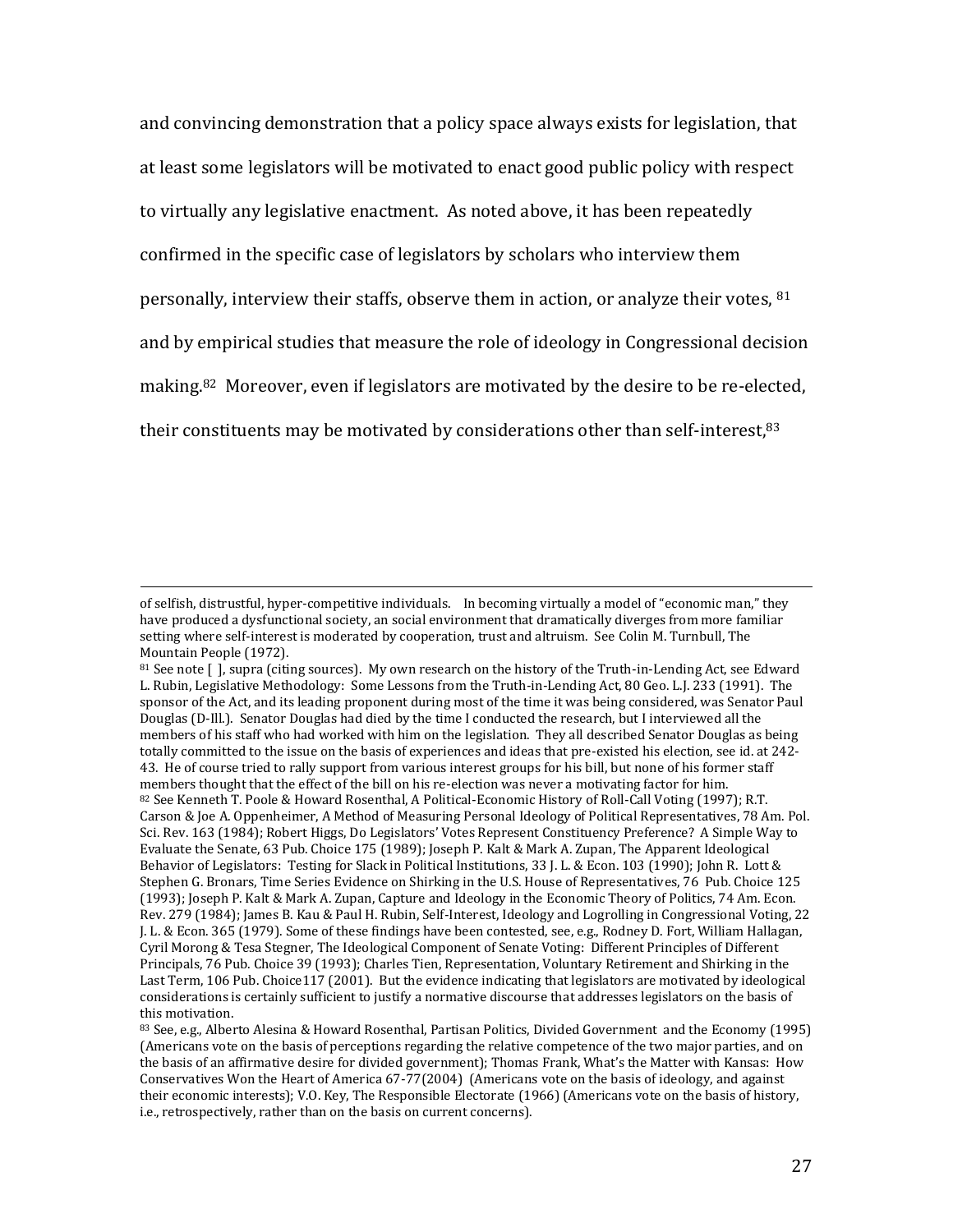including public regarding considerations, which means that the re-election oriented legislators would adopt public-regarding positions.<sup>84</sup>

Even if we ignore this evidence, however, and assume that both legislators and constituents are predominantly motivated by self-regarding considerations, the assertion that legislators are exclusively concerned with reelection cannot be directly derived from this assumption. While scholars who write about legislators often seem to conflate the failure to be re-elected with death or with an immediate loss of personal wealth, this is obviously not the case. One of the great virtues of a functioning democracy is that people who lose their political office suffer no disadvantages beyond the loss of the office itself.85 They are not executed or imprisoned by their successors, they are not socially ostracized, and they are not precluded from earning an income. In fact, unless one has lost one's seat due to scandal, being a former legislator is generally a position of honor in our society.<sup>86</sup> The most frequent reason why members of Congress leave their position is not that they are striving for reelection and are defeated, but that they voluntarily retire.<sup>87</sup>

Thus, the desire to be re-elected cannot be linked directly to a basic human instinct, like the desire to survive or maximize one's material well-being. It is role

 $\overline{\phantom{a}}$ 

<sup>84</sup> See Arnold, supra note [ ], at 17-36; Cass Sunstein, After the Rights Revolution: Reconceiving the Regulatory State 57-69 (1990). As Arnold observes:

people value many things that do no directly contribute to their own material welfare. . . Programs that assist the blind, they physically handicapped, and the mentally ill are, in fact, quite popular among the sighted, the able-bodied and the sane. Many citizens also support governmental programs that are designed to save whales they will never see, preserve Arctic wilderness they will never visit, and protect endangered species they never know existed. Arnold, supra note [ ], at 33.

<sup>85</sup> See Alexander Baturo, The Stakes of Losing Office: Term Limits and Democracy, 40 Brit. J. Pol. Sci. 635 (2010); James D. Fearon, Self-Enforcing Democracy, 126 Q.J. Econ. 1661 (2011)

<sup>86</sup> See Rebekah Herrick & David L. Nixon, Is There Life After Congress? Patterns and Determinants of Post-Congressional Careers, 21 Legis. Stud. Q. 489 (1996) (many former Members get positions with government or interest groups; those that do not obtain new positions do so by choice generally because they are ill or elderly). <sup>87</sup> Sean Theriault, Moving Up or Moving Out: Career Ceilings and Congressional Retirement, 23 Legis. Stud. Q. 419 (1998).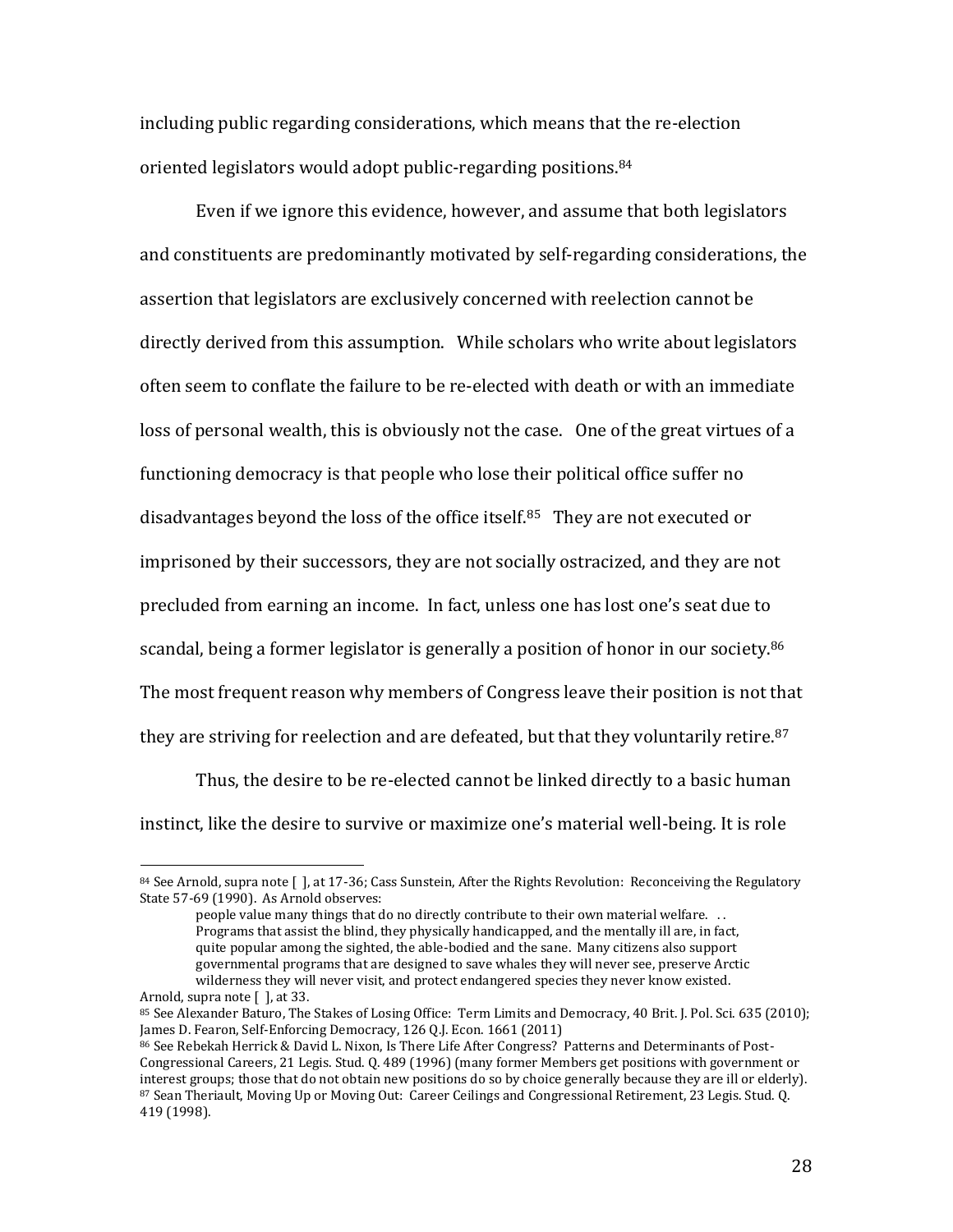behavior. Because virtually all Members of Congress have acted in other roles, and have family, friends, and former colleagues who are doing so, it is always psychologically possible, and often psychologically easy, for them to separate themselves from their status as legislators and imagine doing something else. To be sure, they will often desire re-election, but they will not be exclusively motivated by that desire.<sup>88</sup> This is the more general area within which the policy space exists. In identifying the contours of this space, it is important not to equate public regarding behavior with either consensus or saintliness.<sup>89</sup> Both legislators and their constituents disagree about what they think is good for the country, often more intensely and more fractiously than they disagree on the basis of self-interest.<sup>90</sup>

Nor can the prevalence of strategic behavior among legislators, the bread and

butter of political science literature about Congress, <sup>91</sup> be taken as evidence of self-

 $\overline{\phantom{a}}$ 

 $89$  As previously observed, it was not until Machievelli, see note  $\lceil \cdot \rceil$  supra, that conflict was viewed as a productive force, as the idea remains counter-intuitive for many people to this day.

<sup>88</sup> Moreover, the belief that legislators are primarily motivated by the desire to be re-elected also depends on the idea that they are risk averse. If they are risk prone, then they will be willing to take chances, willing to endanger their prospect for re-election even though this is a desired goal. The assumption that people are risk averse is a staple of modern micro-economics and public choice theory, see David Besanki & Ronald Braeutigam, Microeconomics 574-91 (3<sup>rd</sup> ed., 2007); Paul Krugman & Robin Wells, 544-51 (2<sup>nd</sup> ed., 2009); John W. Pratt, Risk Aversion in the Small and in the Large, 32 Ecometrica 122 (1964); Matthew Rabin, Risk Aversion and Expected-Utility Theory: A Calibration Model, 68 Econometrica 1281(2000). There is some empirical evidence suggesting that this assumption is true for bureaucrats. See John R. Gist & R. Carter Hill, The Economics of Choice in the Allocation of Federal Grants: An Empirical Test, 36 Pub. Choice 63 (1981); Cotton M. Lindsay, A Theory of Government Enterprise, 84 J. Pol. Econ. 1061 (1976) Frank Knight, however, speculated that entrepreneurs may be risk-prone, rather than risk averse, see Frank R. Knight, Risk, Uncertainty and Profit (rev. ed., 1965). Legislators may well be more similar to entrepreneurs than bureaucrats with respect to risk. For most members of Congress, after all, the odds are against their rising to this level of prominence through the electoral process (in contrast, let us say, to the odds of becoming a successful lawyer if one goes to law school) are not particularly favorable. Cf. David Rhode, Risk-Bearing and Progressive Ambition: The Case of Members of the United States House of Representatives, 23 Am. J. Pol. Sci. 1(1979) (Members are primarily motivated by ambition; a considerable number can be classified as risk-takers).

<sup>&</sup>lt;sup>90</sup> See note  $\lceil \cdot \rceil$  (citing sources regarding attitudes of legislators); note  $\lceil \cdot \rceil$  (citing sources regarding attitudes of citizens).

<sup>&</sup>lt;sup>91</sup> See Oleszek, supra note  $\lceil$  , at 23-26; Redman, supra note  $\lceil$  , at 138-62, 216-59; Schneier & Gross, supra note [ ], at 151-55; Sinclair, supra note [ ], at 144-57; Whalen & Whalen, supra note [ ], at 29-70, 149-93; John Ferejohn, Logrolling in an Institutional Context: A Case Study of Food Stamp Legislation, in Gerald C. Wright, Leroy N. Rieselbach & Lawrence C. Dodd, Congress and Policy Change 223 (1986); Thomas Stratman, Logrolling in the U.S. Congress, 33 Econ. Inquiry 441 (1995); Thomas Stratman, The Effects of Logrolling on Congressional Voting, 82 Am. Econ. Rev. 162 (1992)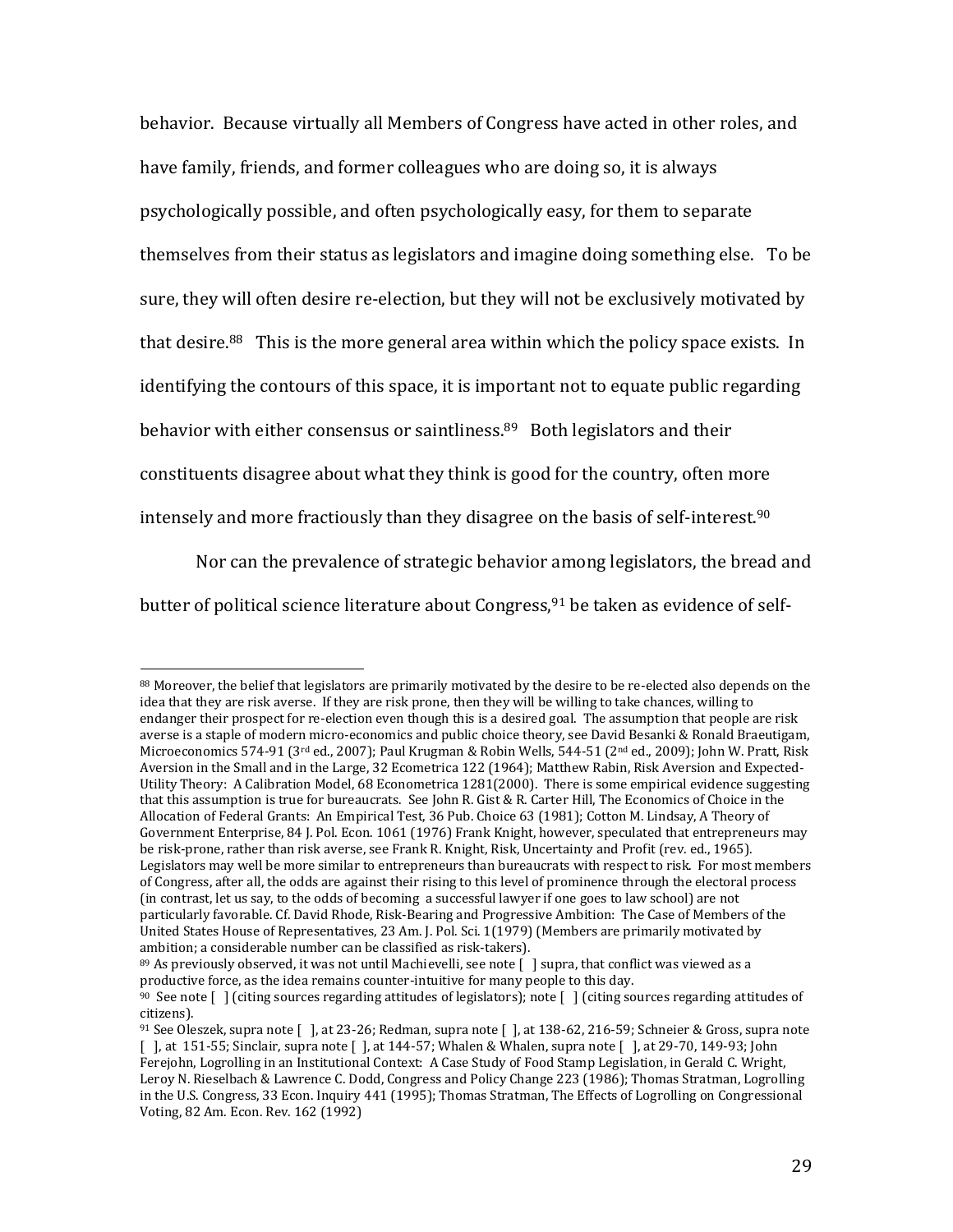interested behavior. People who want something, on behalf of others as well as for themselves, will typically engage in instrumental behavior in order to get it. All the log-rolling, vote-trading, procedure-manipulating, opponent-misleading behavior that is such a staple of the scholarly literature about legislation will occur regardless of legislators' source of disagreement.<sup>92</sup> The sense that such behavior is cynical and corrupt, rather than an understandable effort to implement one's public policy goals, is often little more than an artifact of the language scholars employ. In many accounts of the legislative process, ideas are described as stratagems or devices, plans are called plots, and people who work as part of a team are trying to "cover their tracks."<sup>93</sup> Voting on the basis of one's beliefs, rather than the desire to be reelected, is described as "shirking." <sup>94</sup> Agreements become compromises, compromises become concessions, concessions become surrenders, <sup>95</sup> and everything is described in terms of war or battle. <sup>96</sup> The process of combining the three steams of problems, policy proposals and politics that flow through a system

 $\overline{\phantom{a}}$ 

<sup>&</sup>lt;sup>92</sup> See, e.g., William Riker, The Art of Political Manipulation (1986); Kau and Rubin, supra note  $\lceil \cdot \rceil$ .

<sup>93</sup> Schneier & Gross, supra note [ ], at 102.

<sup>94</sup> Lott & Bronars, supra note  $\lceil$  ]; Tien, supra note  $\lceil$  ]. The idea, of course, is that the legislators are shirking their responsibility to represent their constituents' preferences. The characterization incorporates an unstated preference for one approach to representation, the conduit approach, as opposed to its equally well-justified rival, the trusteeship approach, see Hannah Pitkin, The Concept of Representation (rev. ed., 1972). Even worse, it implies that legislators who do not follow their constituents preferences are engage in some sort of selfindulgent or selfish action, rather than making decisions on the basis of their beliefs about what is best for the nation.

<sup>95</sup> Arnold, supra note [ ], at 88-118. To take one example, Arnold makes the familiar point that "[o]ne way of masking legislators' individual contributions is to delegate responsibility to for making unpleasant decisions to the president, bureaucrats, regulatory commissioners, judges or state and local officials." Id. at 101. With the terms "masking" and "unpleasant," Arnold implies that the basic legislative process in the modern state, the delegation of authority to implementation agents, see Rubin, supra note [ ], at 203-21, is an underhanded ruse, rather than a means of achieving efficiency, see Jerry L. Mashaw, Prodelegation: Why Administrators Should Make Political Decisions, 1 J. L. Econ & Org. 81 (1985), granting legal rights to individuals, recognizing federalism and empowering local government.

<sup>96</sup> See Schneier & Gross, supra note [ ], at 2 ("in its most fundamental outline the campaign for legislation follows the same essential contours as a military battle plan)"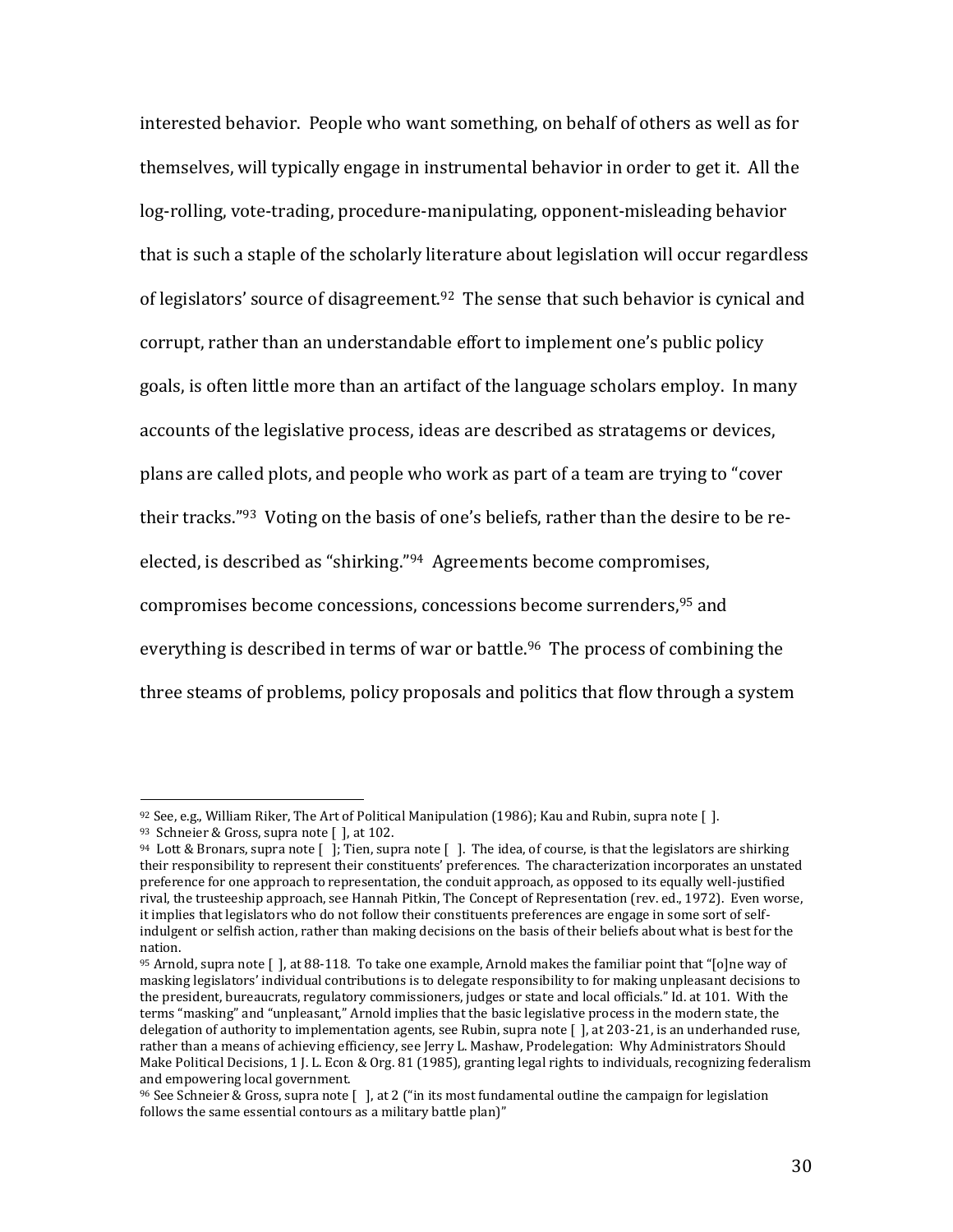is labeled a "garbage can" approach to decision making.  $97$  While much academic writing can certainly benefit by being spiced up with more vivid language, the relentless scorn embodied in descriptions of legislative action reveal (one might say "betray") unsubstantiated assumptions about the cynicism and corruption of the legislative process. <sup>98</sup> Such language then acquires a force of its own, subtly implying that the process bereft of concern for the public good.

# B. The Political Profile of Statutes

 $\overline{\phantom{a}}$ 

Suppose, however, we ignore all the evidence about the multiplicity of human motivations and the contingent character of the legislative role as a means of satisfying those motivations, and accept the premise that legislators are primarily motivated by the desire to be re-elected. It will nonetheless be true that most legislation will be located in the policy space, for the simple reason that their votes on it will not affect their re-election. To begin with, incumbents tend to be reelected, a tendency that seems to become more pronounced as time goes on. <sup>99</sup> This

<sup>97</sup> The term was introduced in Micheael Cohen, James March & Johan Olsen, A Garbage Can Model of Organizational Choice, 17 Admin. Sci. Q. 1 (1972), and relied on extensively by Kingdon, supra note [ ], at 19, 84-88. Again, this is lively terminology, but it achieves its effect through unexplained and unjustified disparagement. It implies first, that the contents of the problem awareness, policy proposals and political considerations that contribute to Congressional decisions is of little or no value, and that there is no organized way by which these factors are, or can be, combined. It is, moreover, a mixed metaphor, since it identifies three contributory streams, and streams are not necessarily garbage (especially not after Congress designed and enacted the Clean Water Act, one might add). If one wants to keep the stream image, then the natural metaphorical continuation is that they are intermixed, or unified, to form a river, a positively viewed natural feature that serves as a pathway, a source of sustenance, and an aesthetic inspiration, see Martin Heidegger, The Question Concerning Technology, in Martin Heidegger, Basic Writings 283, 297 (David Farrell Krell, ed., 1977). Recharacterizing the factors that contribute to decisions as something more structured than streams would yield further revisions of the image.

 $98$  See, e.g, Oleszek, supra note  $\lceil$ , at 94 "Considerable pre-introductory jockeying on major bills also may take the form of behind-the-scenes battles between or among committees." Oleszek is a careful scholar who evinces no particular hostility toward Congress, but he offers no support for this emotionally charged description. On the basis of his evidence, one could just as well say: "Considerable pre-introductory discussions on major bills may also take the form of confidential negotiations between or among committees."

<sup>99</sup> The classic study is David Mayhew, The Case of the Vanishing Marginals, 6 Polity 295 (1974). His study is now nearly forty years old, of course, but more recent work confirms his basic observation. See Mark J. Hetherington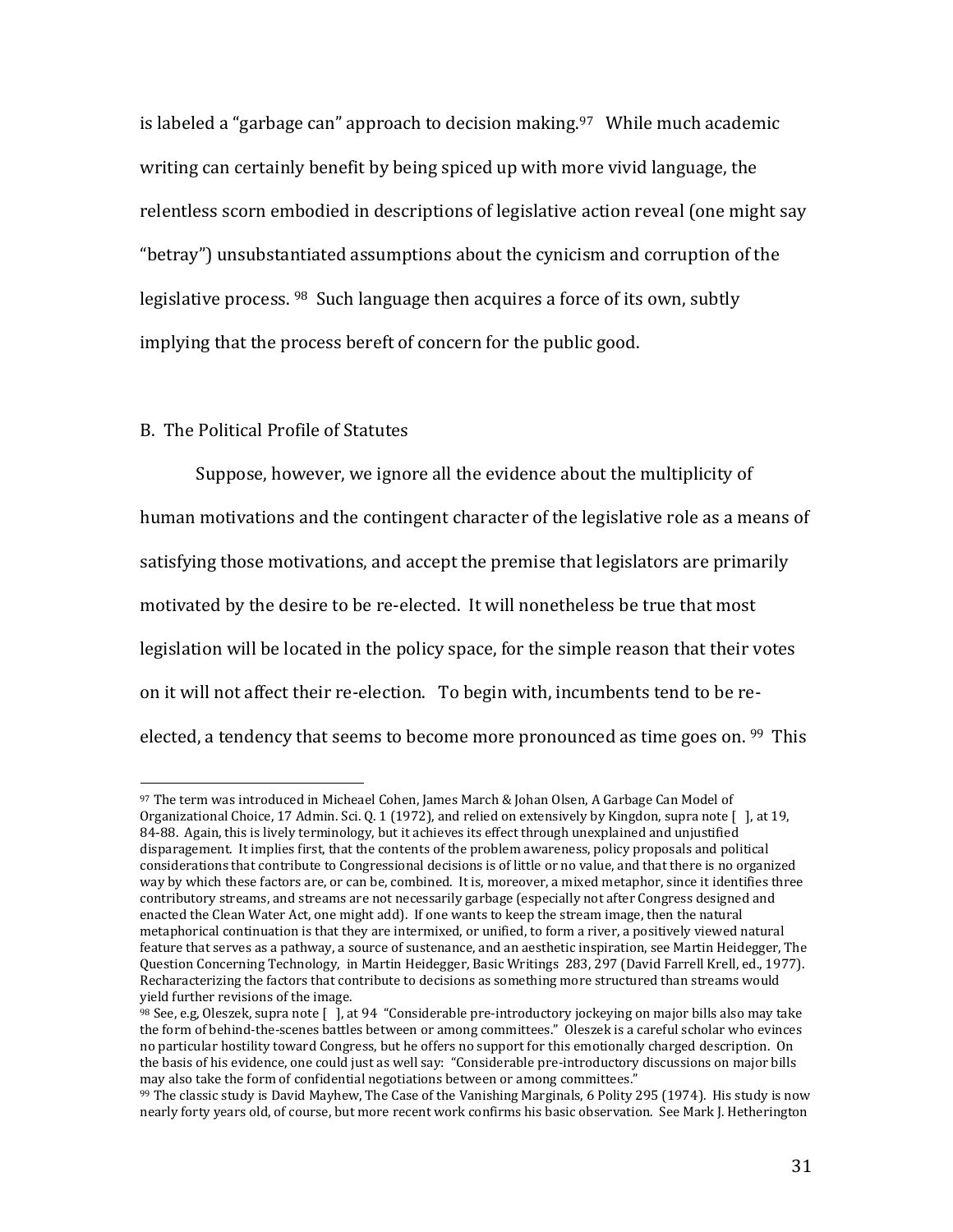is not to say that they can freely declare themselves to be Communists or atheists, and a juicy scandal will generally end of the political career of even the most politically secure Member of Congress.100 But most Members have a good deal of leeway; they can adopt unpopular positions on all but a few issues without seriously impairing their chance of re-election.

Even if they come from a hotly-contested district or state, most bills that the members of Congress consider will have only a marginal effect on their re-election. The classic examples are bills that have no direct impact on their constituencies – a farm bill for a representative from an urban district, a mass transit bill for a representative from a rural one.<sup>101</sup> But there are many other bills with low political salience as well.<sup>102</sup> Electoral campaigns may focus on minute details of the candidates' personal lives ("my opponent was arrested for driving without a license," "my opponent's company was cited for improper disposal of chemical

<sup>&</sup>amp; Bruce A. Larson, Parties Politics and Public Policy in America 154 (11th ed., 2010); Gary Jacobson, The Politics of Congressional Elections 21-30 (2001); Stephen Ansolabehere & Alan Gerber, Incumbency Advantage and the Persistence of Legislative Majorities, 22 Legis. Stud. Q. 161, 166-67 (1997); Gary W. Cox & Jonathan N. Katz, Why Did the Incumbency Advantage in U.S. House Elections Grow?, 40 Am. J. Pol. Sci. 478, 492 (1996); Robert K. Goidel & Todd G. Shields, The Vanishing Marginals, the Bandwagon and the Mass Media, 56 J. Politics 802 (1994).

<sup>100</sup> See Susan Davis, Public Shows Little Patience for Bizarre Antics of Lawmakers (July 13, 2012) (http://www.usatoday.com/news/washington/story/2012-07-14/antics-prompt-resignations-fromcongress/56205160/1 (accessed July 9, 2012) (listing recent resignations from Congress due to sexual improprieties) (accessed July 14, 2012).

<sup>&</sup>lt;sup>101</sup> See Schneier & Gross, supra note  $\lceil$  , at 150: "There is a marked tendency toward neutrality and inactivity on the part of groups that are not directly affected by a given issue."

<sup>102</sup> Arnold, supra note [ ], at 31, 80. As he states, "For many proposals a citizen will notice neither costs nor benefits, and thus will have no policy preference at all." Id. at 30. A countervailing factor, which Arnold notes, is that various interest groups rate legislators on the basis of their votes, and then publicize these ratings. For example, at least seven organizations regularly rate members of Congress regarding their position on abortion related issues: NARAL Pro-Choice America, National Organization for Women, National Right to Life Committee, National Women's Political Caucus, Planned Parenthood, Republican National Coalition for Life PAC, Susan B. Anthony List, and Women's Campaign Forum. See Project Vote Smart, <http://votesmart.org/interest-groups> (accessed July 12, 2012). These ratings can potentially increase the salience of otherwise unnoticed legislation by making it a factor in a rating to which constituents pay attention. It seems unlikely, however, that any particular vote would have enough of an impact on a members' rating to be a decisive factor in his or her decision making.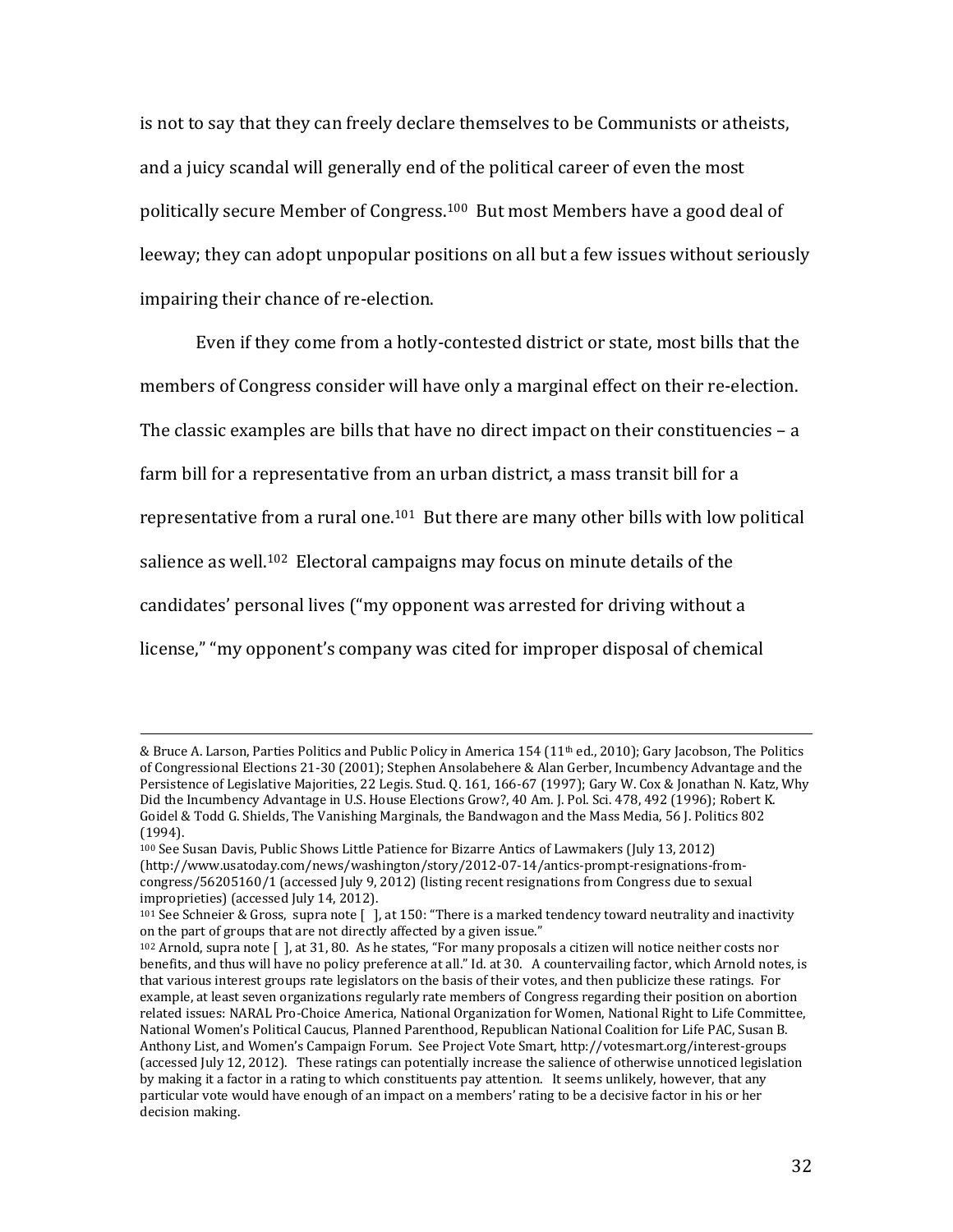waste"),<sup>103</sup> but campaign discourse tends to deal with public policy in generalities. A Democrat will be accused of soft-headed, budget-busting profligacy, a Republican will be accused of being an anti-environmental, anti-consumer tool of big business interests.104 It is possible to combat such charges by being consistently moderate, but trying to do so by pointing out an individual vote that went in the other direction will sound like defensive whining. Very few campaigns turn on the details of legislative action to any significant extent.

# C. The Political Profile of Statutory Provisions

 $\overline{\phantom{a}}$ 

Let us now assume, however that people are predominantly motivated by self-regarding concerns, that those concerns consistently translate into legislators' desires to maximize their chance of re-election, that their re-election is being contested, and that their votes on legislation will have strong effects on their chances of prevailing in those hard-fought contests. There is, nonetheless, an extensive policy space for virtually every bill that they consider. It consists of the

<sup>103</sup> See Stephen Ansolabehere & Shanto Iyengar, Going Negative: How Political Ads Shrink and Polarize the Electorate (1996); Emmet H. Buell, Jr. & Lee Sigelman, Attack Politics: Negativity in Presidential Campaigns Since 1960 (2nd ed., 2009); John Geer, In Defense of Negativity 64-84, 111-35 (2006); Richard R. Lau & Gerald M. Pomper, Negative Campaigning: An Analysis of U.S. Senate Elections (2004); Darell M. West, Air Wars: Television Advertising in Election Campaigns, 1952-2008, at 45-73,135-38 (2009). Observers disagree on whether or not the frequency and virulence of personal attacks is increasing, and whether such attacks are effective, but there is not disagreement that such attacks are a prominent feature of modern electoral campaigns.

<sup>104</sup> There is evidence to suggest that political polarization has increased in recent years, both in Congress, see Keith T Poole & Howard Rosenthal Congress: A Political Economic History of Roll Call Voting (1997); Sinclair, supra note [ ], at Keith T. Poole & Howard Rosenthal, D-NOMINATE After 10 Years: A Comparative Update to Congress: A Political History of Roll Call Voting, 26 Leg. Stud. Q. 5 (2001); Barbara Sinclair, Unorthodox Lawmaking: New Legislative Processes in the U.S. Congress (2007); Binder, supra note [ ], and among the public, see Edward G. Carmines & James A. Stimson, Issue Evolution: Race and the Transformation of American Politics (1989); Marc J. Heatherington, Resurgent Mass Partisanship: The Role of Elite Polarization, 95 Am. Pol. Sci. Rev. 619 (2001) (public polarization caused by polarization among the elite); James A. Stimson, Public Opinion in America: Moods, Cycles, and Swings, (2nd ed. 1999); James A. Stimson, Tides of Consent: How Public Opinion Shapes American Politics (2005). Even without this trend, however, the general policy orientations of two competing parties are likely to be fairly clear.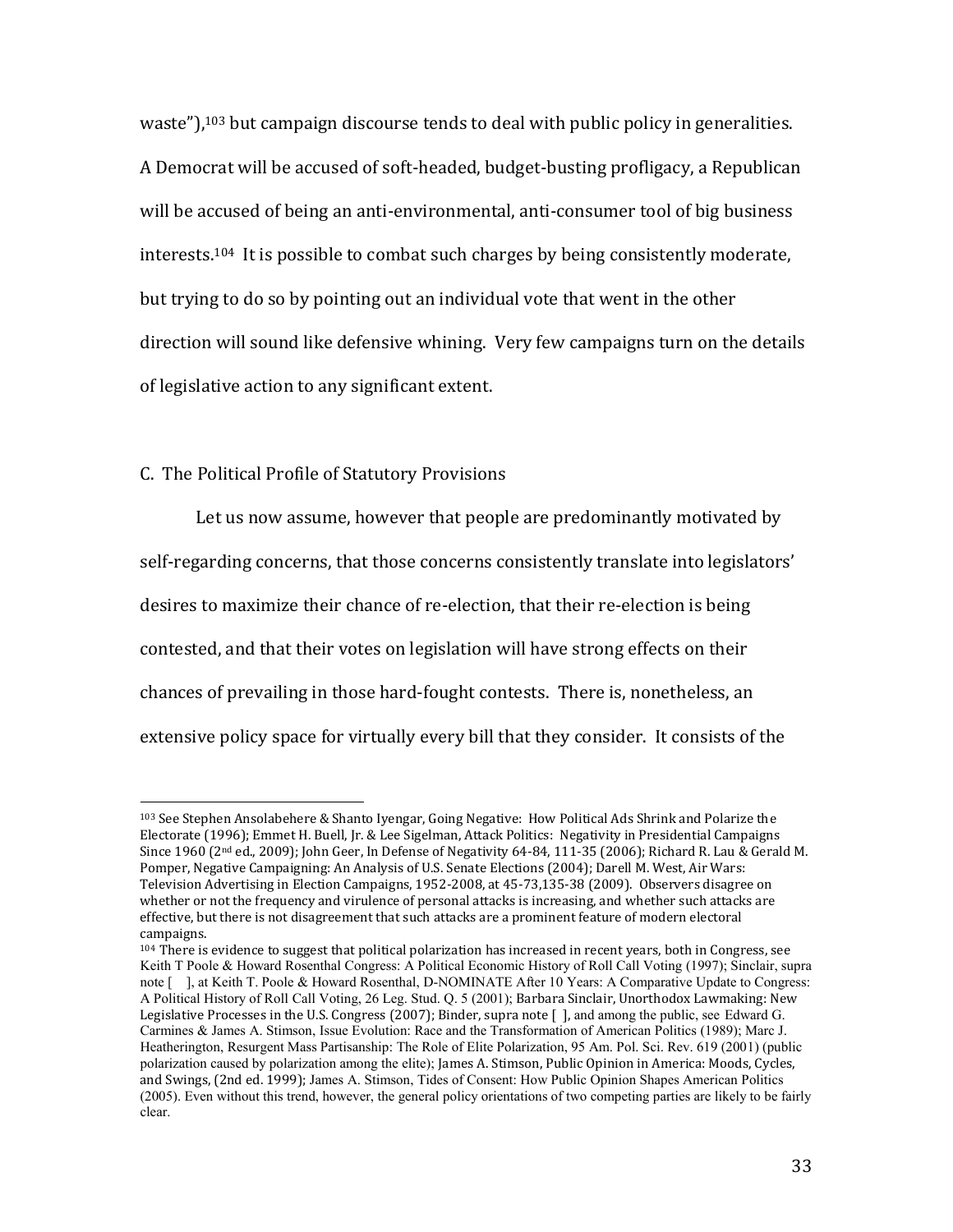bill's specific provisions, the actual legislative measures that will determine whether the bill, if enacted, will achieve its goals or serve the interests of the public. This is the real terra incognito of the policy space. It is simply invisible in virtually all of the account of the legislative process. Somehow, a bill appears and then the fight begins, the knives are drawn, the game is on, the wolves attack. All these vivid and engaging descriptions of the process function to suppress discussion of the way the bill is actually written because complex, verbal material is not produced on the battlefield or the playing field. It is written by the age-old, virtually unalterable process of a person sitting down at a desk, generally indoors, and using a stylus, a quill pen, a ballpoint pen, a typewriter or a laptop to record words in communicable form. Even histories of specific legislation, like Redman's account of the National Health Service Corps<sup>105</sup> or the Charles and Barbara Whalen's account of the Civil Rights Act<sup>106</sup> fail to describe this process.

The important point, for present purposes, is that the recondite and unexplored process of actually writing the legislation exists largely in the policy space. Legislators will align themselves in support of or in opposition to the bill on the basis of its general goals, regardless how its particular provisions are written. No matter how responsive they are to their constituents, no matter how completely they are motivated by the desire to be re-elected, the design of the bill will remain in the policy space because the voter align themselves in support or opposition on the basis of these same general goals. Perhaps using the term "democracy" to describe our government misleads us into imagining the Athenian Assembly or a New

l

34

<sup>105</sup> Redman, supra note [ ].

<sup>106</sup> Whalen & Whalen, supra note [ ].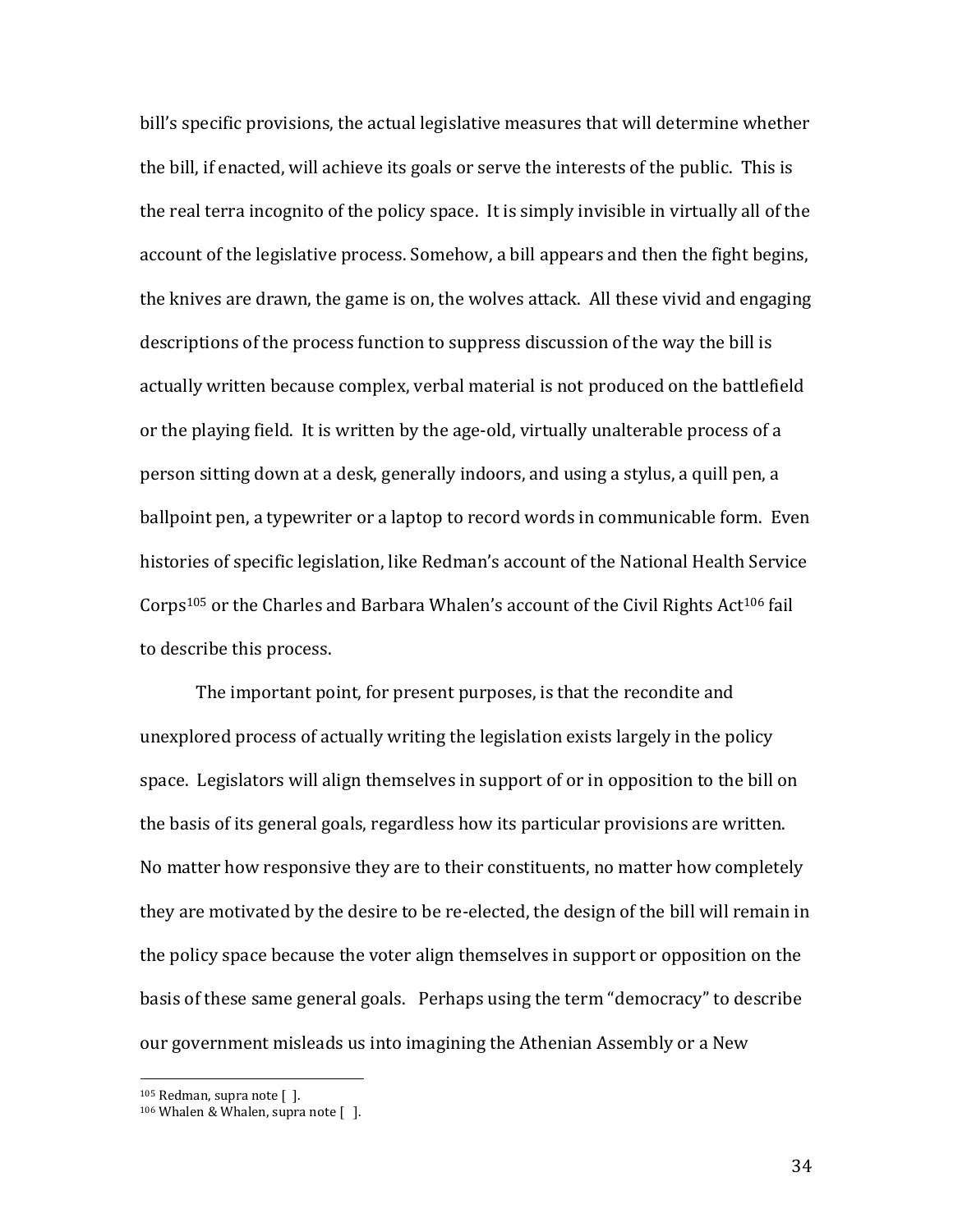England town meeting with the citizenry debating the content of particular enactments. <sup>107</sup> Modern politics is not so fine-grained however. To the extent that the citizens base their vote on the content of legislation at all, as opposed to the personality of the representative or a single issue, they will do so on the basis of the legislation's general purpose, not its particular design.

Economists describe people's refusal to learn about the details of their decisions as rational ignorance, a calculation that any marginal gain in the decision's quality is not worth the expenditure of time required to obtain more information. <sup>108</sup> Legislators' and constituents' lack of concern about the specifics of the legislation they support or oppose, however, is entirely rational, whether ignorant or not. The reason lies in the adversarial nature of politics. Suppose, for example, a legislator who strongly favors environmental protection is sponsoring a bill to limit natural habitat destruction. It is likely that her opponent will oppose this legislative effort on the ground that it will be deleterious to the economy. In that common situation, environmentally oriented voters will support the legislator, and the bill she is sponsoring, regardless of its particular provisions. What else can they do? Their indifference to the particular provisions of the bill does not depend on the level of knowledge they possesses. It is true for the uneducated sentimentalist who doesn't

 $\overline{\phantom{a}}$ 

<sup>107</sup> For a more extensive discussion of this point, see Rubin, supra note  $\lceil$ , at 110-43; Edward L. Rubin, Getting Past Democracy, 149 U. Penn. L. Rev. 711(2001).

<sup>108</sup> Ils Birchler & Monica Bütler, Information Economics 233-41 (2007); Silvain Bromberger, Rational Ignorance, 74 Synthese 47 (1988) (epistemology); Urs B. For applications to politics, see, e.g., Roger D. Congleton, Rational Ignorance, Rational Voter Expectations and Pubic Policy: A Discrete Informational Foundation for the Fiscal Illusion, 107 Pub. Choice 35 (2001); César Martinelli, Rational Ignorance and Voting Behavior, 35 Int'l J. Game Theory 315 (2007); Mancur Olson, Rational Ignorance, Professional Research, and Politicians' Dilemmas, in William H. Robinson & Clay H. Wellborn eds., Knowledge, Power and the Congress 130 (1991). For applications to law, see, e.g., Shawn Bayern, Rational Ignorance, Rational Closed Mindedness, and Modern Economic Formalism in Contract Law, 97 Cal. L. Rev. 943 (2009); Mark A. Lemley, Rational Ignorance at the Patent Office, 95 Nw. U. L. Rev. 1495 (2001).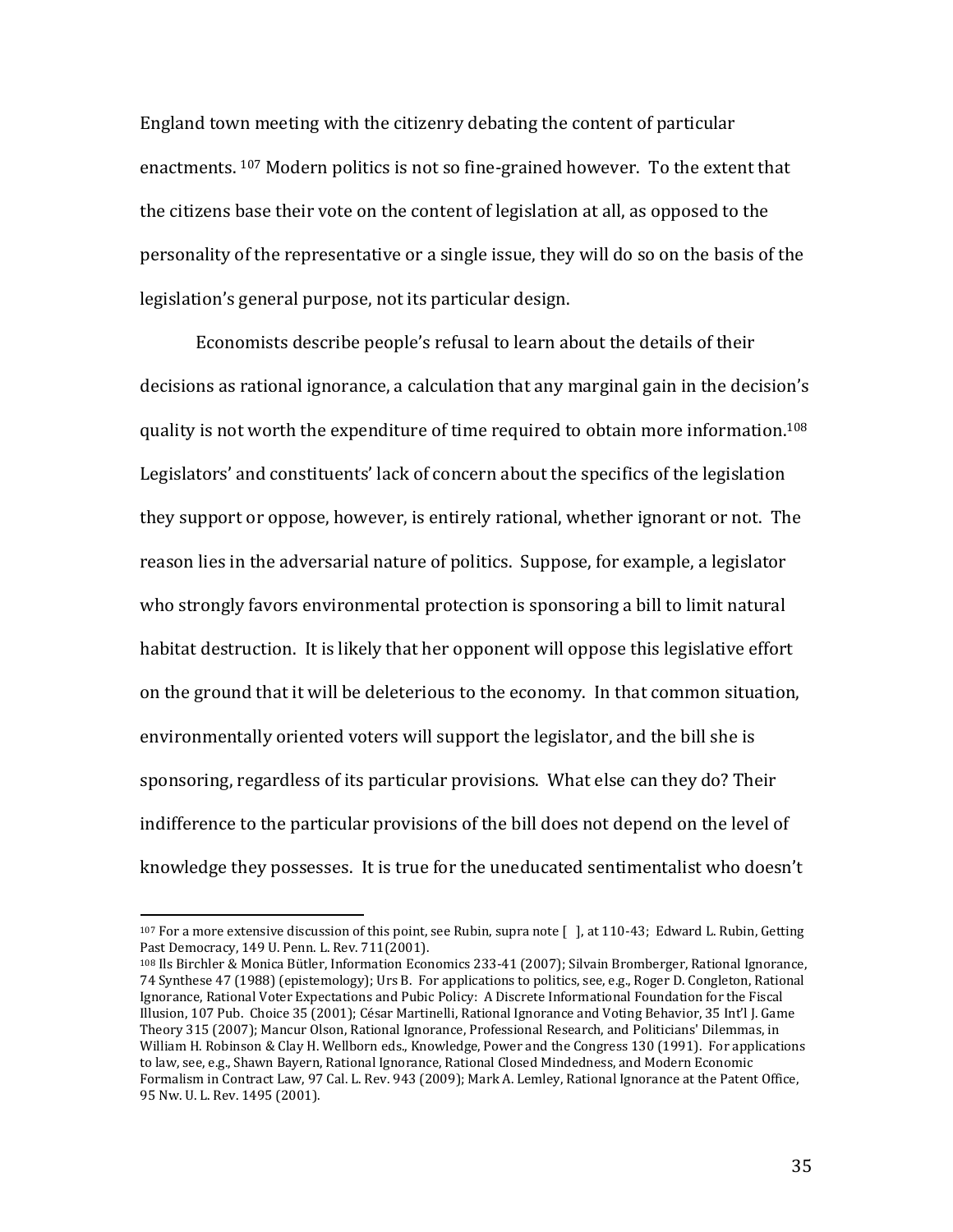want brown-eyed, furry animals to be killed, and equally true for the NRDC analyst, who almost certainly knows more about the bill that the legislators who are voting for it. Only a provision that undermines the effect of the bill in its entirety would induce either of these voters to abandon their support for the legislator. Thus, the bill's particular provisions – the way it was written by the person with the stylus, pen, typewriter or laptop -- are not governed by politics. They are located in the policy space, where consideration about the best way to achieve the bill's purposes can be considered.

The policy space defined by the bill's specific features is not inviolate, of course. To begin with, it can be invaded if the voting public is aware of the bill's provisions, in addition to its general goals, and feels strongly about them. This is potentially true for any legislative provision; a political entrepreneur, either the legislator's opponent or a special interest group, for example, can try to defeat the legislator by pointing to some specific provision he sponsored or supported, as Douglas Arnold point out.<sup>109</sup> This does occur, but relatively few provisions have sufficient impact to merit the expenditure of political or financial resources. It is much better to attack a legislator's general position or the details of her personal life.

Apart from idiosyncratic, and often unpredictable occurrences, the provisions of a bill can rise into public consciousness if the bill is extremely important and controversial. This was the case with the Affordable Care Act (ACA),

 $\overline{\phantom{a}}$ 

36

<sup>109</sup> Arnold, supra note [ ], at 28-31.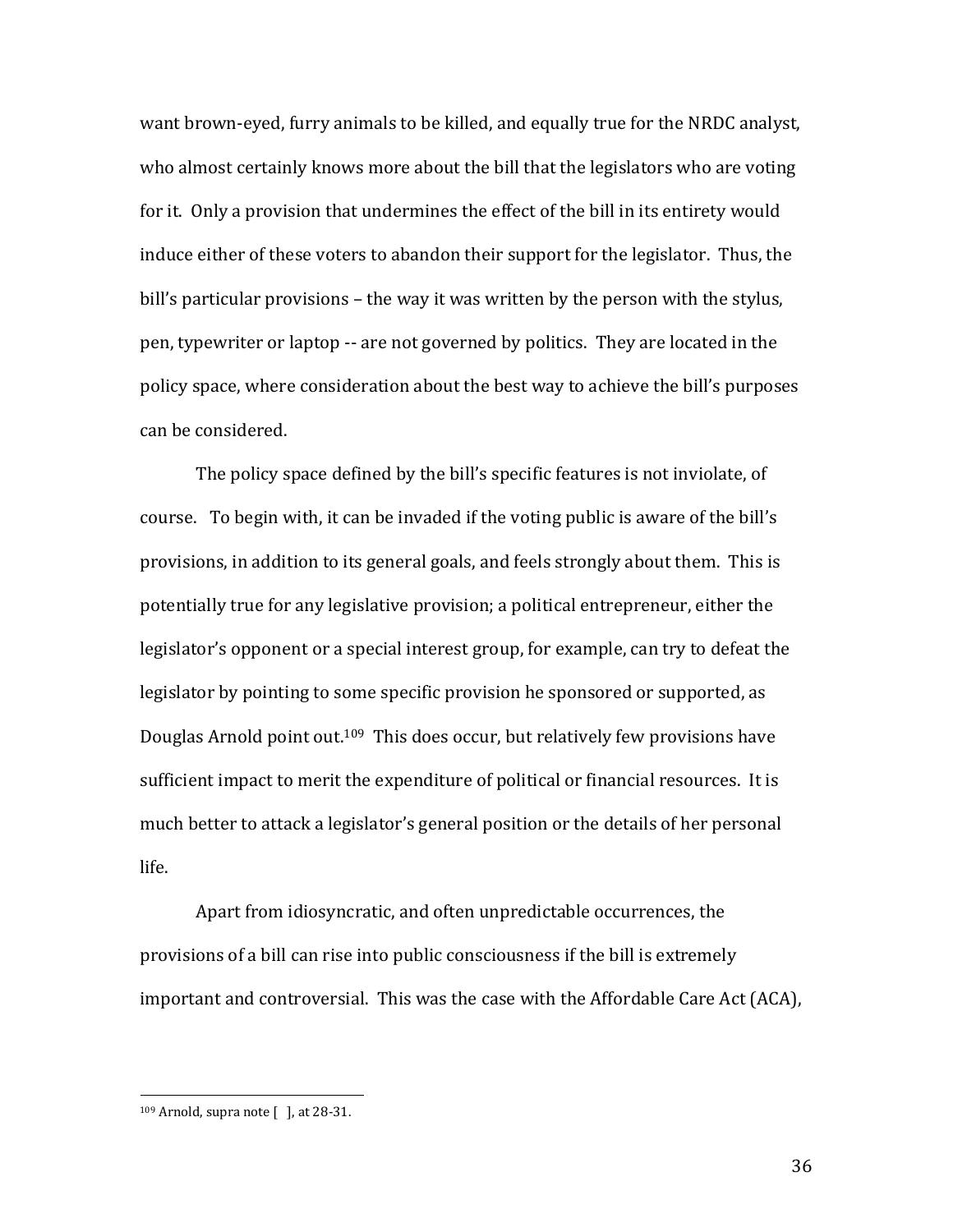for example.110 At least four issues in the bill – the "public option," the "individual mandate, the extent to which benefits were provided for abortions, and the voluntary end-of-life consultations, or "death panels" all became issues in the public debate. <sup>111</sup> The sponsors ultimately decided to compromise by eliminating the public option and redrafting parts of the bill to clarify that it would not subsidize either abortion or euthanasia.<sup>112</sup> Clearly, this was politics at work; while the abortion and euthanasia issues could be dealt with by cosmetic changes, since they were largely empty rhetoric, the elimination of the public option was a major alteration of the bill.

But the ACA was not merely the most controversial measure of its legislative session or the President's administration. It was the most controversial of an entire historical era, the issue having been under active legislative consideration at least since the National Health Service Corps controversy in 1969-71 that Redman describes, and having been at the forefront of political debate for the two decades since Clinton's election.<sup>113</sup> For something of comparable prominence, once would need to go back to the Endangered Species Act or the Civil Rights Act. Even so, the four provisions that became the subject of controversy represented only a small

l

<sup>110</sup> Pub. L. No. 111-148, 124 Stat. 119 (2010) (to be codified in scattered sections of the U.S. Code). <sup>111</sup> Lawrence R. Jacobs & Theda Skocpol, Health Care Reform and American Politics (2010), see id. at 78-82 (public option); 84 (death panels); 90-91 (individual mandate); 118 (abortion). This massive statute included a number of other major issues that did not emerge into public consciousness, such as medical insurance reform, expansion of Medicare benefits, family eligibility for young adults, and increased coverage of wellness care. <sup>112</sup> Id. at 80-82, 118.

<sup>113</sup> For an account of President Clinton's effort to institute national health care, see Theda Skocpol, Boomerang: Clinton's Health Security Effort and the Turn against Government in U.S. Politics (1996). See generally Carol Weissert & William G. Weisert, Governing Health: The Politics of Health Policy, 3rd ed. (2006).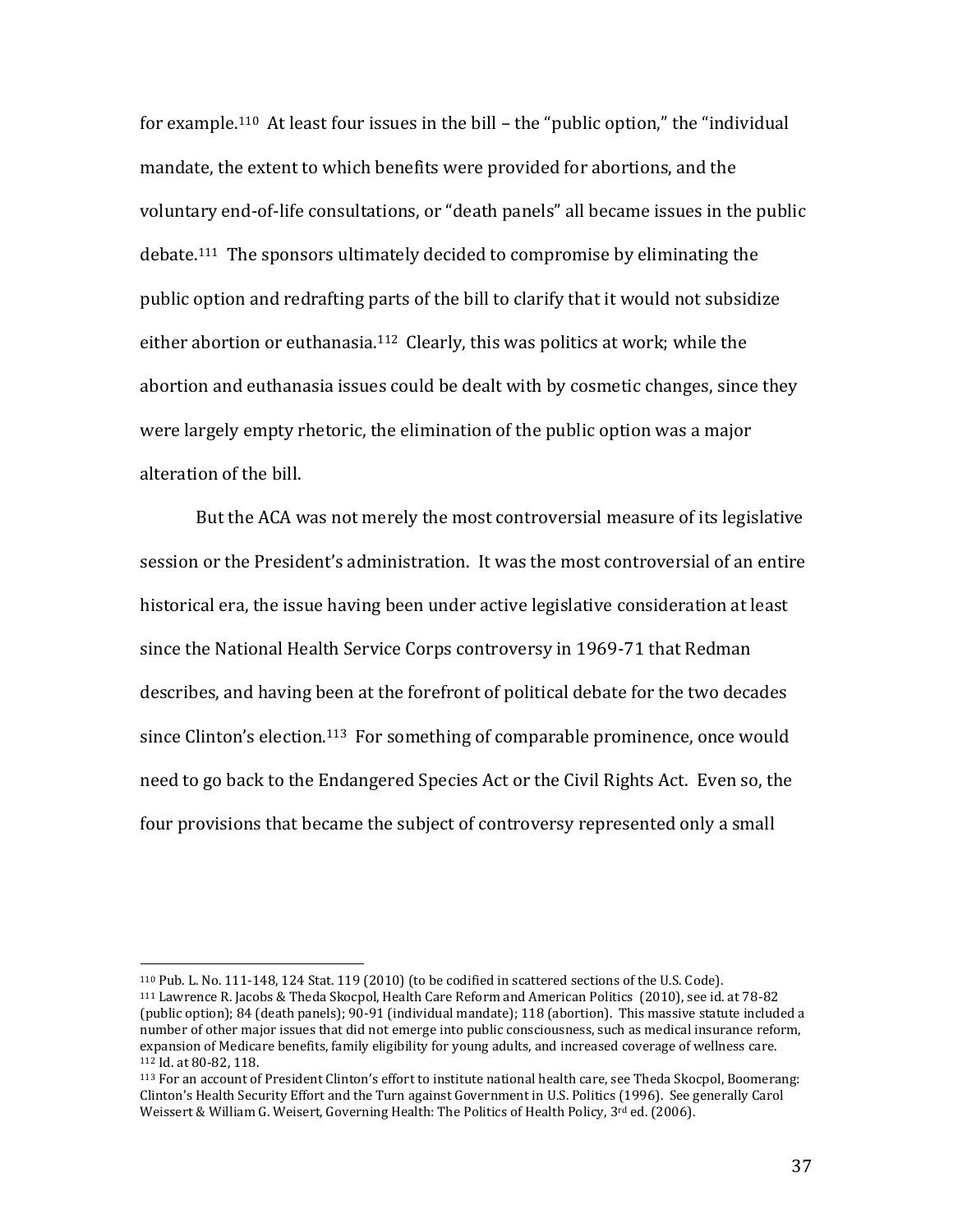fraction of this gigantic bill's provisions.114 Most of its provisions remained unknown to the general public and many of the legislators.

By comparison, none of specific provisions in the second most important legislative enactment of the Obama administration, the Wall Street Reform Act (Dodd-Frank), <sup>115</sup> played a significant role in public debate. The creation of the Consumer Finance Protection Board surfaced into public awareness when the appointment of its first director became a human-interest story.<sup>116</sup> But people aligned themselves in support or opposition to the Act itself on the basis of their general attitude toward regulation, and they were right to do so. It seems unlikely that alteration of it provisions would have made the Act palatable to those who dislike federal regulation, nor would any alteration, other than the complete evisceration of the Act, have undermined the support of those who think such regulation crucial. Even for such a major, controversial piece of legislation, its design

<sup>114</sup> Moreover, two of the four issues that did feature in public discourse, the "death panels" and the abortion coverage, were not real issues, but debating points. Jacobs and Skocpol, admittedly advocates of reform but also careful scholars, refer to the death panel issue as a "ridiculous lie" about the contents of the bill, id. at 84. This is not to disparage the depth of the opposition, which was intense. See, e.g., Repealing the Job-Killing Health Care Law Act, H.R. 2,  $112<sup>th</sup>$  Cong., 1<sup>st</sup> Sess. (2011) (bill passed by House of Representatives as soon as it has a Republican majority to repeal the ACA); Virginia Health Care Freedom Act, Va. Code Ann. § 38.2-3430.1:1 (2010) (state law precluding operation of the ACA); Robert J. Blendon & John M. Blenson, Health Care in the 2010 Congressional Election, New Eng. J. Med. 363, Nov. 11, 2010 (Republican voters strongly opposed ACA). The point, rather, is that the opposition, as the foregoing examples indicate, was often to the statute in its entirety, and the reference to particular provisions was often merely a rhetorical device, not a substantive objection, since two of the provisions which garnered public attention were not actually part of the statute. See Jacobs & Skocpol, supra note [ ], at 76-78.

<sup>115</sup> Pub. L. No. 111-203, 124 Stat. 1376 (2010) (to be codified in scattered sections of 12 U.S. Code). See Viral V. Acharya et al., Regulating Wall Street: The Dodd-Frank Act and the New Architecture of Global Finance 1-6 (2011)

<sup>116</sup> See Amy Bingham, Obama Sidesteps Elizabeth Warren, Picks Richard Cordray to Lead Consumer Financial Protection Bureau, ABC News, July 18, 2011[, http://abcnews.go.com/blogs/politics/2011/07/obama-sidesteps](http://abcnews.go.com/blogs/politics/2011/07/obama-sidesteps-elizabeth-warren-picks-richard-cordray-to-lead-consumer-financial-protection-bureau/)[elizabeth-warren-picks-richard-cordray-to-lead-consumer-financial-protection-bureau/](http://abcnews.go.com/blogs/politics/2011/07/obama-sidesteps-elizabeth-warren-picks-richard-cordray-to-lead-consumer-financial-protection-bureau/) (accessed Aug. 5, 2012).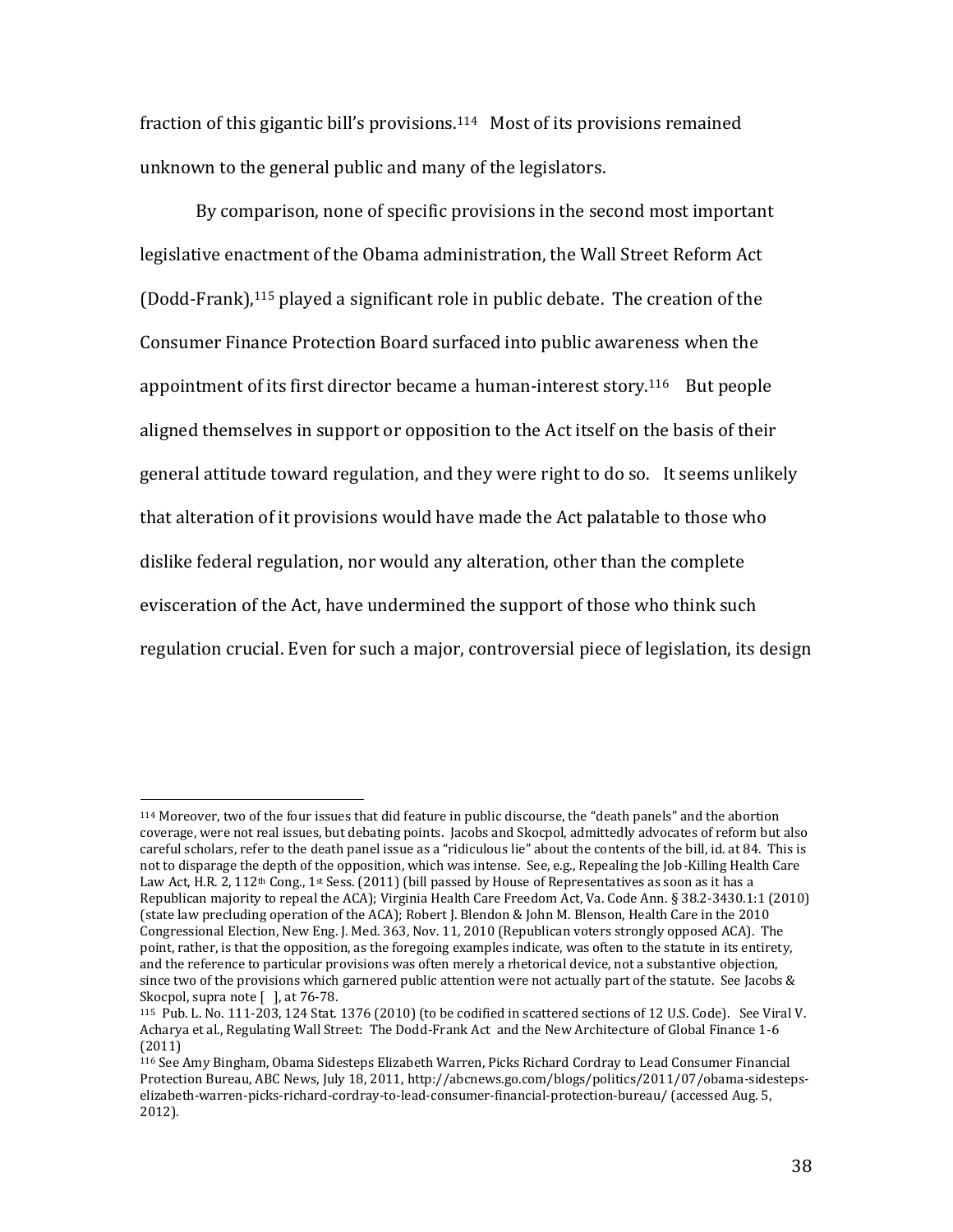– the particular provisions that determined how it would affect its subject matter - remained in the policy space.<sup>117</sup>

III. Statutory Design in the Policy Space

A. The Current Methodology in Congress

 $\overline{a}$ 

The current way in which legislation is drafted – the prevailing legislative methodology -- ignores that fact that it is drafted largely in the policy space. It does so because the policy space is invisible; legislators do not recognize it and scholars have failed to drawn their attention to it. Whether the legislators have misled the scholars or the scholars have misled the legislators is an interesting question, but it will not be considered here. For present purposes, the important thing to note is the result, which is that current legislative methodology is envisioned largely as an adversarial process, a kind of domesticated battle. The planning and design of legislation simply does not appear in this account, any more than a treatise on military strategy or the process of designing a machine gun would appear in the description of a battlefield confrontation.

To demonstrate this, it is not necessary to go much further than Schoolhouse Rock in describing the current method of drafting legislation.<sup>118</sup> The process

<sup>117</sup> The policy space can also be invaded by trade-offs and compromises regarding particular provisions of the bill in question. Sometimes these arrangements are purely political, as the classic image of the legislative process suggests. A member of Congress will agree to support a regulatory bill if a provision is added excluding an industry in the member's district from its coverage; the member thus increases her chance of re-election, while the sponsors secure an ally. The claim that a significant policy space exists for virtually every important bill that Congress enacts does not mean that there is some inviolate space that politics can never penetrate. To assert that because the policy space is permeable it does not exist is to commit a logical error, akin to asserting that since any given person can get sick, no one can possibly be healthy.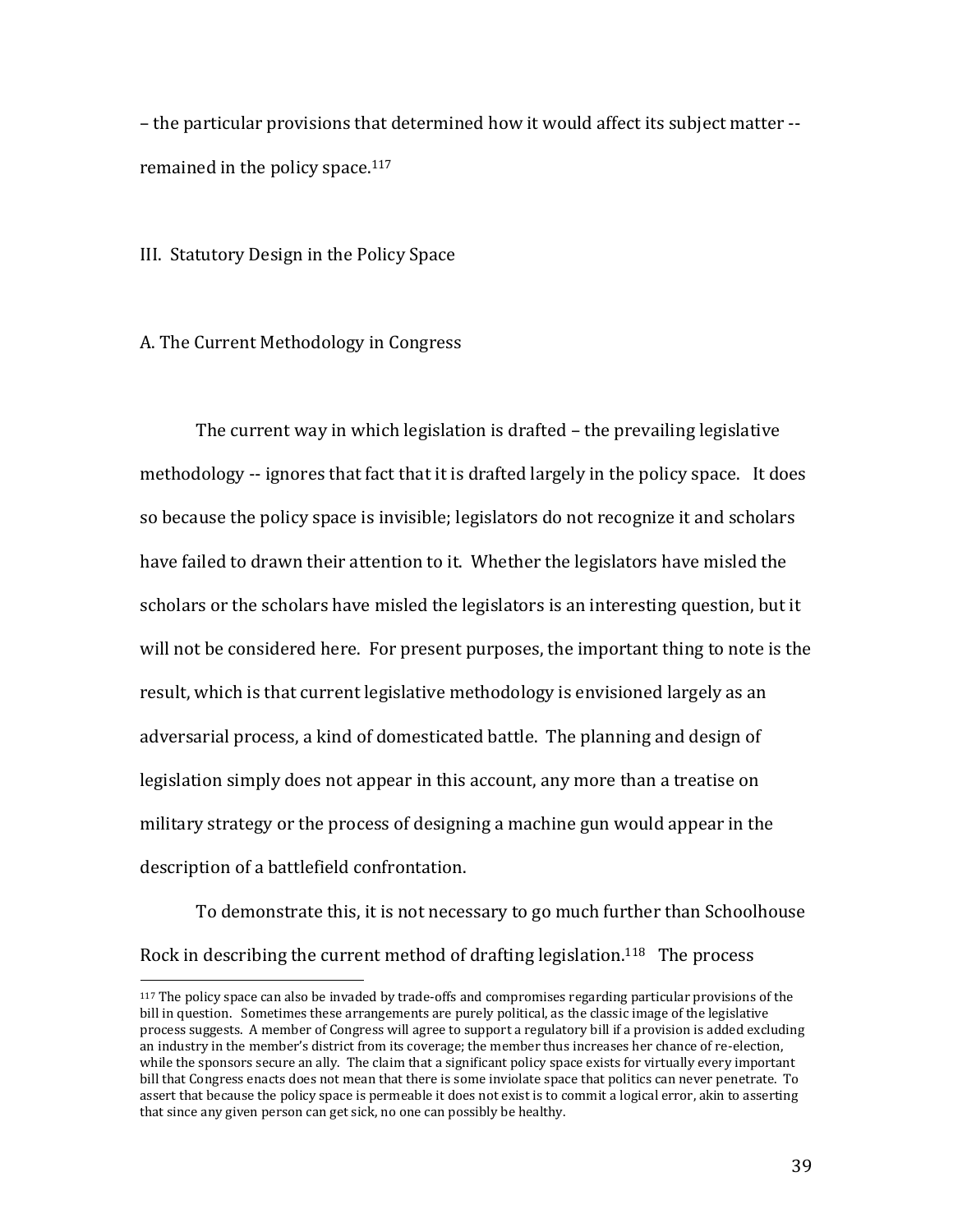begins, in nearly every account, when a Member of Congress introduces a bill in his or her session of the legislature. Any Member can introduce a bill; there is no constraint on this part of the process whatsoever.119 Typically, the Member introduces his or her bill as a completed piece of legislation, ready for enactment and incorporation into the Federal Code.<sup>120</sup> The bill is then assigned to a committee on the basis of its subject matter, usually determined by the implementing agency that the bill itself has named.<sup>121</sup> Sometimes, the sponsors or the committee chairs engage in political maneuvering to steer a bill into a more amenable committee.<sup>122</sup> The committee, either by majority vote or, more commonly, by action of its chairperson, can kill the bill at this point by refusing to schedule hearings, and often does; in fact, this is the single most important filter, or veto gate, for legislative

l

<sup>118</sup> For more scholarly, or at least more sober accounts of the process, see Walter Oleszek, Congressional Procedures and the Policy Process Steven S. Smith, Jason M. Roberts & Ryan J. Vander Wielen, The American Congress, 7<sup>th</sup> ed., at 217-48 (2011); John V. Sullivan, How Our Laws Are Made, HR Doc. 110-49, 110<sup>th</sup> Cong, 1<sup>st</sup> Sess. (2007) (report of the House Parliamentarian); Tiefer, supra note [], at 32-39.

<sup>119</sup> See Oleszek, supra note [ ], at 93; Polsby, supra note [ ], at 138-39; Schneier & Gross, supra note [ ], at 94- 95; Sinclair, supra note [ ], at 11, 43-44. The perfunctory description of this process given by Sinclair is particularly notable because her illuminating work, which will be discussed at a number of subsequent points, focuses on the many ways in which contemporary legislative processes diverge from the traditional model. Apparently, however, she did not discover any changes in the way that bills are introduced.

<sup>120</sup> The Schoolhouse Rock song begins with a bill, named "Bill," depicted as a rolled up piece of paper with a face on its upper half and two little feet sticking out of its open bottom. It remains in this form throughout the whole process, retaining its basic structure until the much-desired designation "Law" is pinned onto it. In the song, Bill describes his birth as follows: "Some folks back home decided they wanted a law passed so they called their local Congressman and he said, 'You're right, there ought to be a law,' and he sat down and wrote me out and introduced me to Congress and I became a bill."

<sup>121</sup> The Speaker of the House and the Presiding Officer of the Senate are officially responsible for the referral of legislation to committees, but, as a practical matter, the referrals are made by the parliamentarian of each chamber. See Oleszek, supra note [ ], at 97-102; Sinclair, supra note [ ], at 11-12, 44; Tiefer, supra note [ ], at 111-13. The parliamentarian is a non-partisan official appointed by each chamber who carries out a variety of functions, including the eponymous one of advising the Speaker or Presiding Officer about parliamentary procedure. See Tiefer, 199-200; 503-16.

<sup>122</sup> See Kelman, supra note [ ], at 48-49; David C. King, Turf Wars: How Congressional Committees Claim Jurisdiction (1997); David C. King, The Nature of Congressional Committee Jurisdictions, 89 Am. Pol. Sci. Rev. 48 (1995); Oleszek, supra note [ ], at 100-02; Polsby, supra note [ ], at 139-41; Schneier & Gross, supra note [ ], at 48-49; Tiefer, supra note [ ], at 113-18.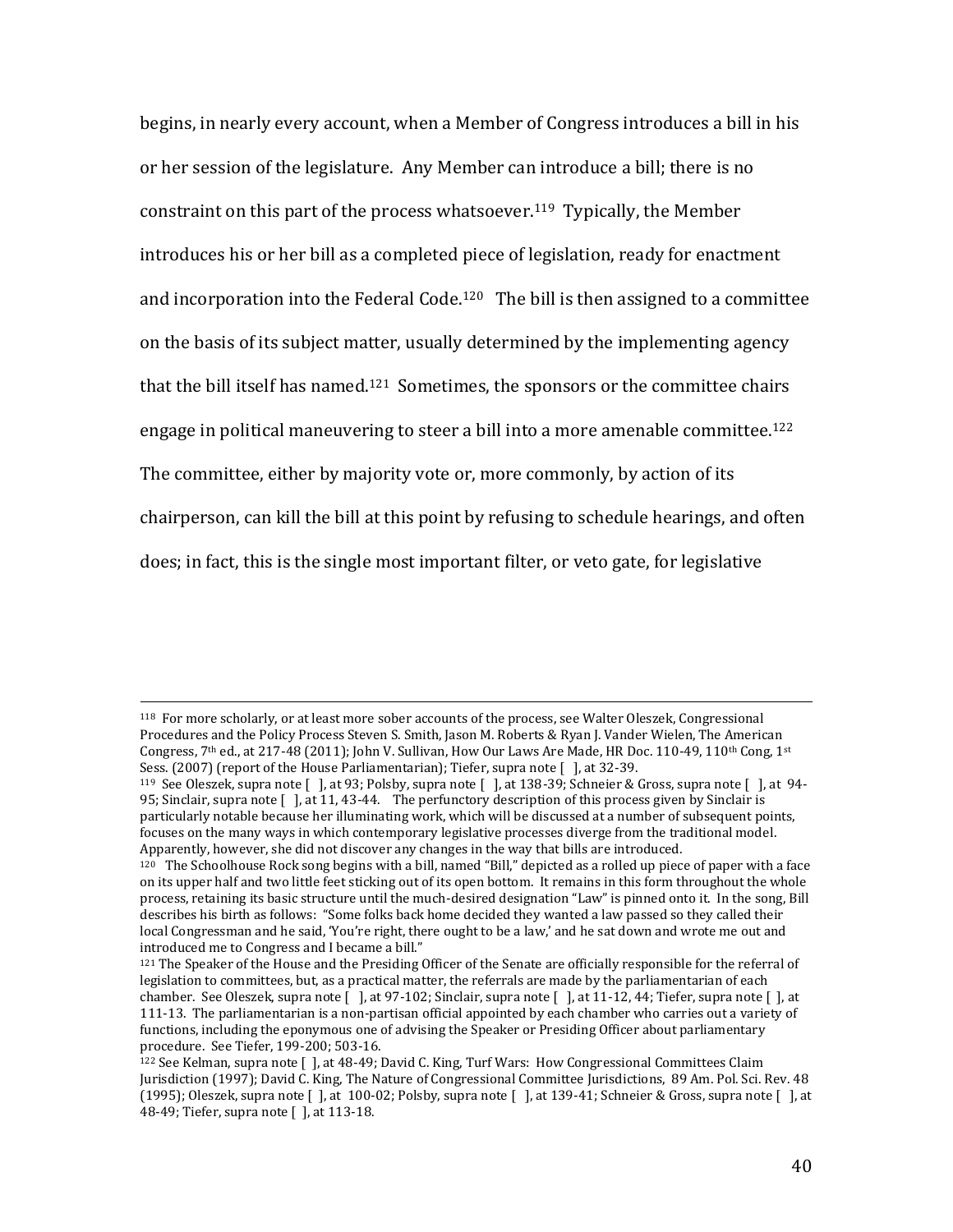proposals.123 Powerful sponsors, however, can generally force the committee chair to move forward with a bill, and the administration can nearly always do so.<sup>124</sup>

Moving forward generally means that the committee holds hearings on the bill.125 Hearings consist of testimony by witnesses and then questioning by the members of the committee or, quite often these days, the subcommittee to which the bill has been assigned.126 Other members of Congress who want to testify are always invited to do so, as are members of the administration.<sup>127</sup> They are followed by witnesses whom the committee or subcommittee members invite. The most commonly invited witnesses are representatives of major interest groups, both special and public, but various others, such as ordinary people who might be helped or harmed by the bill, celebrities, and experts from the academy might also be invited. <sup>128</sup> The witnesses typically file a written statement in advance, make an opening statement when testifying, and then respond to questions from the members.<sup>129</sup> Those committee members who disagree with the witness will tend to cross-examine, and are often quite skillful in this art.<sup>130</sup>

<sup>&</sup>lt;sup>123</sup> See Deering & Smith, supra note  $\lceil$ , at 2-20; Oleszek, supra note  $\lceil$ , at 107-09; Tiefer, supra note  $\lceil$ , at 137-40. In some cases, more often in the House than the Senate, the committee's power is exercised by its subcommittees, and the chair asserts his or her authority by staffing the subcommittees. See Deering & Smith, supra note [ ], at 150-62; Tiefer, supra note [ ], at 140-45. This makes the process more complex, of course, but does not affect its basic structure or the proposals suggested here.

 $124$  Oleszek, supra note  $\lceil \cdot \rceil$ , at 96-97.

<sup>125</sup> In addition to hearings on legislation, the House and the Senate regularly hold oversight hearings of various kinds, and the Senate, of course, holds hearings on Presidential appointments. See Joel D. Aberbach, Keeping a Watchful Eye: The Politics of Congressional Oversight (1991); Laura Cohen Bell, Warring Factions: Interest Groups, Money and the New Politics of Senate Confirmation (2002); Lance Cole & Stanley M. Brand, Congressional Investigations and Oversight: Case Studies and Analysis (2010); Lee Epstein & Jeffrey A. Siegal, Advice and Consent: The Politics of Judicial Appointments 87-118(2007); Oleszek, supra note [ ], at 335-65 (oversight). These are not necessarily irrelevant to the legislative process, but since they do not relate to it directly, they will be ignored in the interest of simplicity.

<sup>&</sup>lt;sup>126</sup> For general descriptions, see Oleszek, supra note  $\lceil$ , at 111-17; Schneier & Gross, supra note  $\lceil$ , at 160-75; Tiefer, supra note  $\lceil \ \rceil$ , at 149-63.

 $127$  Polsby, supra note  $\lceil \ \rceil$ , at 145.

<sup>128</sup> Oleszek, supra note [ ], at 115; Polsby, supra note [ ], at 145-46.

<sup>129</sup> Schneier & Gross, supra note [ ], at 172

<sup>130</sup> Rubin, supra note [Truth-in-Lending], at 274-77; Schenier & Gross, supra note [ ], at 173-4..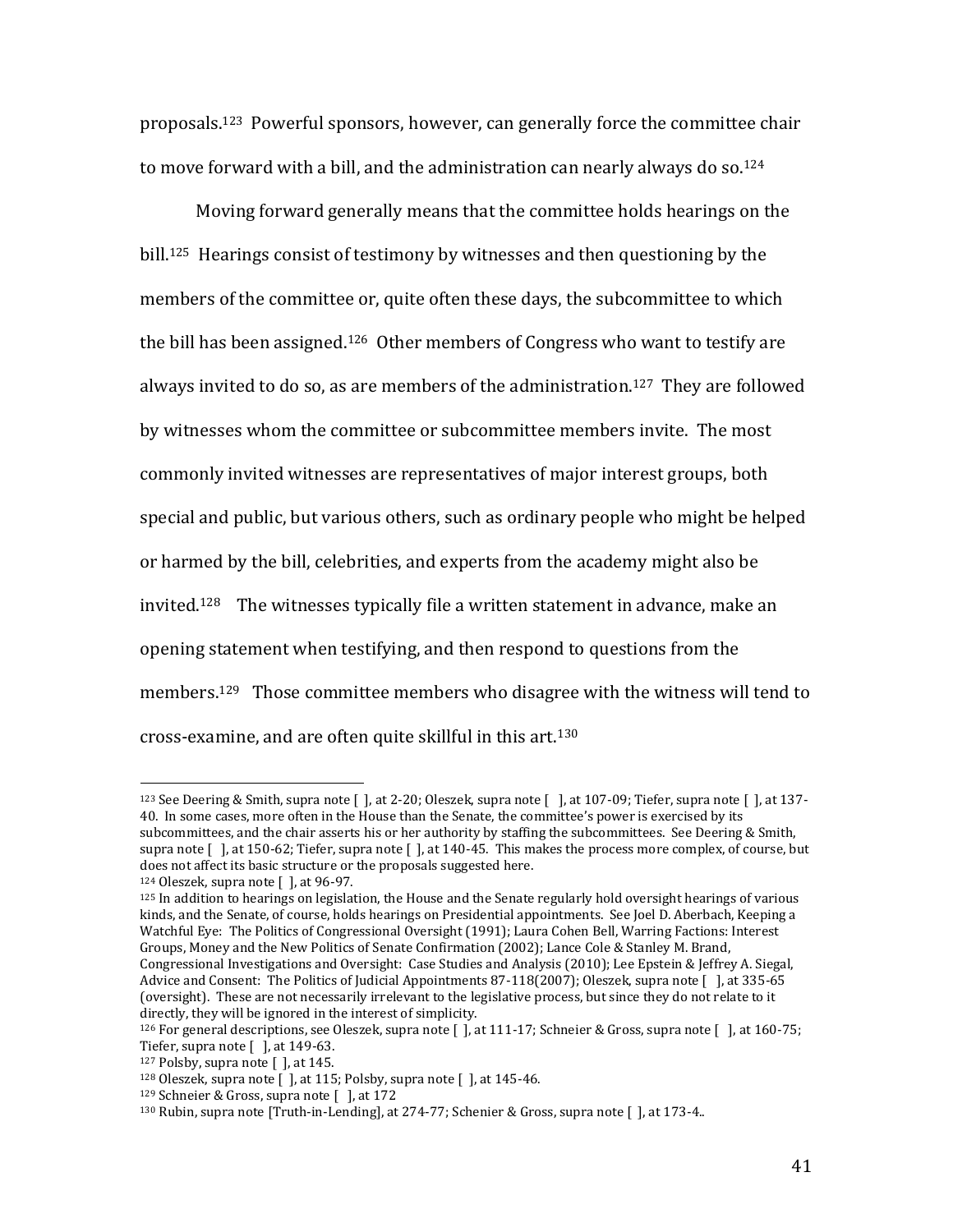At the conclusion of the hearing, the bill goes to markup, a session or series of sessions where committee members and staff revise the language that has been introduced.<sup>131</sup> This is the first time that the language is revised, and often the time where the most extensive changes are made. Generally speaking the markup process is heavily driven by the language of the original bill, even if extensive changes are being made.132 In a typical markup session, the bill in question is read line-by-line, and the discussion focuses on the specific language that is being read.<sup>133</sup> When there are multiple sets of hearings, or hearings on the same legislation over different Congressional sessions, $134$  there will typically be multiple markups. $135$ 

Once the bill has gone through markup, the committee or subcommittee will vote on it, and if they vote favorably, it will go to the floor of the chamber. There, the bill will be debated and amendments will often be proposed, either to weaken the bill, to expand its group of supporters, to contract its group of supporters, or for

<sup>131</sup> See generally Oleszek, supra note [ ], at 117-23; Polsby, supra note [ ], at 146-48; Schneier & Gross, supra note [ ], at 175-80; Tiefer, supra note [ ], at 167-70.

<sup>&</sup>lt;sup>132</sup> A typical markup session consists of the committee or subcommittee chair, after offering some general comments reading the bill line by line and entertaining comments and suggestions. Oleszek, supra note [ ], at 118; Polsby, supra note [ ], at 146-47; Schneier & Gross, supra note [ ], at 176. Schneier & Gross describe the process as follows: describe the typical markup session as follows:

Prompted by spur-of-the moment ideas, or carefully briefed by staffers or lobbyists, members suggest the striking of several lines, the change of key words or the substitution of an entirely new section for the old. On controversial bills, lobbyists crowd the committee room and adjacent corridors to offer last-minute hand signals or winks, or to pass suggested drafts to friendly members.

Id. In other words, even if interested parties are strongly contesting the bill's provisions, their objections tend to be channeled by the original bill's language and structure. Schneier and Gross describe this process as a "valuable intellectual discipline," id., but it might also be described as a dysfunctional intellectual strait-jacket. <sup>133</sup> If there are multiple versions of the bill under consideration by the committee or subcommittee, the chair can often exercise a powerful effect on the outcome by choosing which version will be the "mark," or "vehicle," that is, will be the subject of consideration. Tiefer, supra note  $\lceil$ , at 167-68. This illustrates the inordinate influence that the particular language of the original proposal can wield.

<sup>&</sup>lt;sup>134</sup> Because there is a new House every two years, a new bill must be introduced if the consideration of proposed legislation is carried over to a new session.

 $135$  On major legislation, it is possible, particularly in the House, that a subcommittee will markup the bill and then the full committee will repeat the process. See Tiefer, supra note [ ], at 169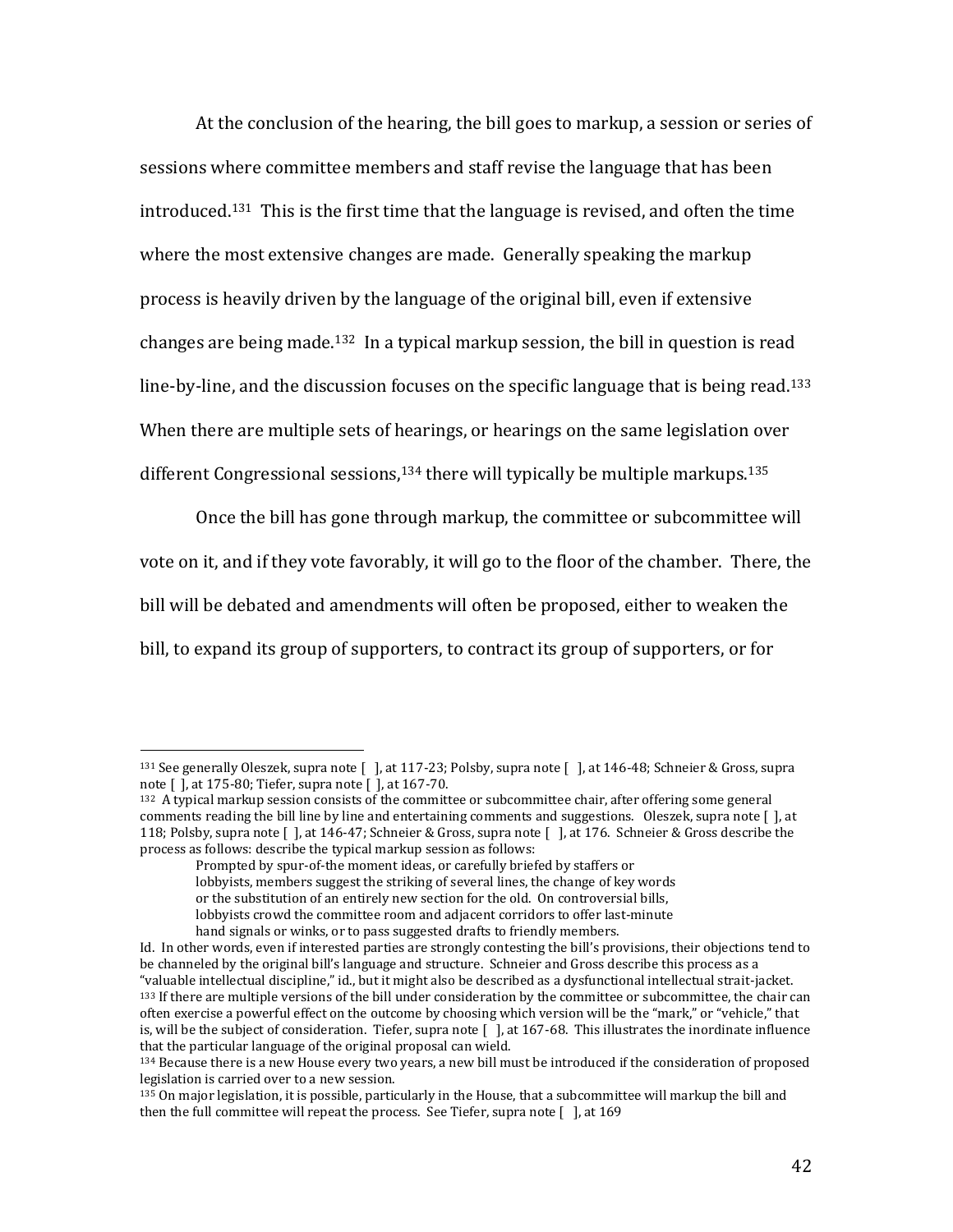some other strategic purpose.<sup>136</sup> The entire process must of course be repeated in the other chamber,<sup>137</sup> although there is sometimes agreement, by one or both parties, that one of the chambers will play a leading role. If the two chambers have passed different versions of the bill, as is quite common, particularly when there are floor amendments, the bill must be referred to a House-Senate conference committee, which establishes a single text.138 The natural assumption is that the conference committee provisions will be located in the middle ground between the House and Senate version, but middle is more difficult to define for language than for numbers, and conference committees have been exercising a considerable amount of initiative in recent Congresses. In fact, as Barbara Sinclair observes, the entire process has been heavily varied and altered in recent years, perhaps as a result of Congress' increasing polarization.<sup>139</sup>

# B. The Concept of Public Policy Formation

<sup>136</sup> See Oleszek, supra note [ ], at 176-210, 248-88; Polsby, supra note [ ], at 152-55; Schneier & Gross, supra note [ ], at 182-201; Sinclair, supra note [ ], at 35-42, 61-72; Tiefer, supra note [ ], at 339-462, 623-90. For a discussion of the quality of the debate on the House and Senate floor, see Mucciaroni & Quirk, supra note [ ]. <sup>137</sup> A major difference between the House and the Senate is that the House generally considers legislation on the basis of a rule passed by the Rules Committee, see Oleszek supra note [ ], at 143-62; Bruce Oppenheimer, The Rules Committee: The House Traffic Cop, in 2 Encyclopedia of the American Legislative System ( Joel Silbey, ed., 1994), while the Senate considers legislation by unanimous consent, the pragmatic alternative to the official motion to proceed. See Oleszek, supra note [ ], at 232-44; Tiefer, supra note [ ] at 563-84. One of the major ways in which the standard legislative procedure has given way to "unorthodox lawmaking," in Barbara Sinclair's terms, see Sinclair, supra note  $\lceil$ , is the proliferation of special rules, see id. at 25-32. The primary purpose of these special rules, however, is to "make it easier for the majority party to advance its legislative goals," id. at 42. Sinclair adds: "The leadership now has more flexibility to shape the legislative process to suit the particular legislation at issue." This would appear to make the design of legislation at the initial stage, that is, the stage at which it is introduced or marked up in committee, even more important than it was before. <sup>138</sup> See Oleszek, supra note [ ], at 294-326; Polsby, supra note [ ], at 155-57; Schneier & Gross, supra note [ ], at 203-11; Tiefer, supra note [ ], at 767-848

<sup>&</sup>lt;sup>139</sup> See Sinclair, supra note [ ], at 73-90. These changes are significant, but since they involve an even less systematic methodology than the standard model, and certainly do not represent any movement in the direction of the recommendations given below, they can be treated as additional reasons why those recommendations would be beneficial.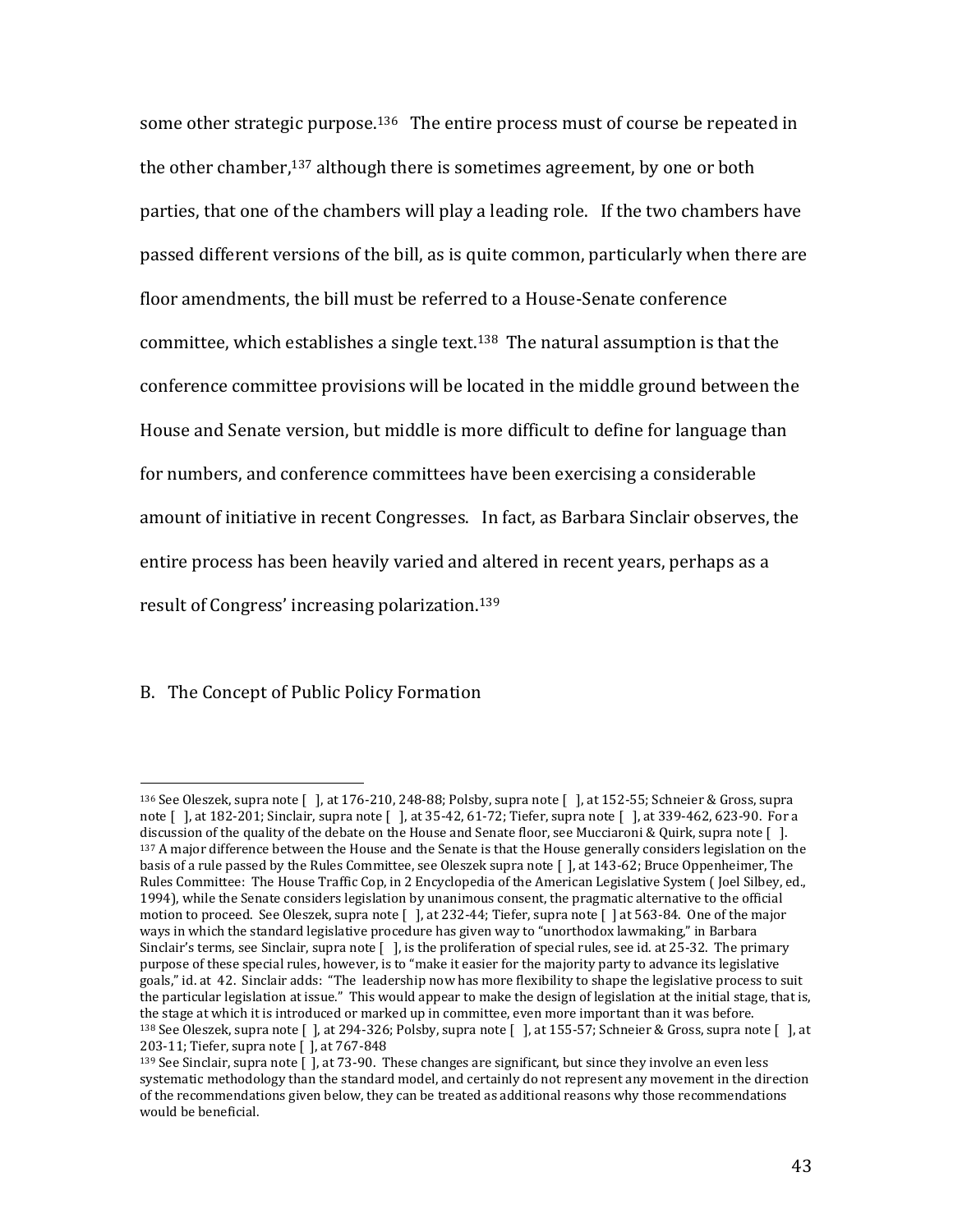If one categorizes this process as "how a bill becomes a law," the way Schoolhouse Rock does, then it seems to make sense. The proposal is introduced, the members of Congress reach agreement on some version of it, and it then goes to the President for signature. But if one categorizes it as the way legislation, or more precisely public policy, is designed, it is hard to imagine anything that would diverge more widely from commonly accepted practice.<sup>140</sup> The components of an optimal public policymaking process are well known and generally agreed upon. First, the decision maker should define the problem to be solved. The next step is to generate a range of possible alternatives that might potentially resolve the problem. Each alternative is then assessed for its potential effectiveness, on the basis of the available information. Then the decision maker chooses the most promising alternative; the more information and analysis that can be brought to bear on the decision, the more likely it will be that the most effective alternative will be selected.<sup>141</sup> Once the choice is made, it must be implemented, typically by someone other than the policy maker.<sup>142</sup> The policy maker's role is to evaluate the result, and if necessary, revise the policy or begin the design process anew.

There is, of course, an extensive literature about each step in the process, but at this level of generality, the main controversy is not about the components of

l

<sup>&</sup>lt;sup>140</sup> See Linde, supra note  $\lceil$ , at 227: "An obligation that lawmakers design and evaluate every law as a means to an end beyond itself would demand of policy-making the rational procedures of policy implementation." <sup>141</sup> For general descriptions of the policy process, see Bardach, supra note  $\lceil$ , at 1-57; Thomas A. Birkland, An Introduction to the Policy Process: Theories, Concepts, and Models of Public Policy Making 125-27, 157-80 (2005); John Friedman, Planning in the Public Domain: From Knowledge to Action 137-56 (1987); Stokey & Zekhauser, supra note [ ], at 5-6; Deborah Stone, Policy Paradox: The Art of Political Decision Making 232-42 (rev. ed., 2002).

<sup>142</sup> Eugene Bardach, The Implementation Game: What Happens After a Bill Becomes a Law (1977); Birkland, supra note [ ], at 181-97; Michael Hill & Peter Hupe, Implementing Public Policy (2nd ed. 2009); J. Pressman & Aaron Wildavsky, Implementation: How Great Expectation in Washington Are Dashed in Oakland (3rd ed., 1984); Stone, supra note [ ], at 265-375.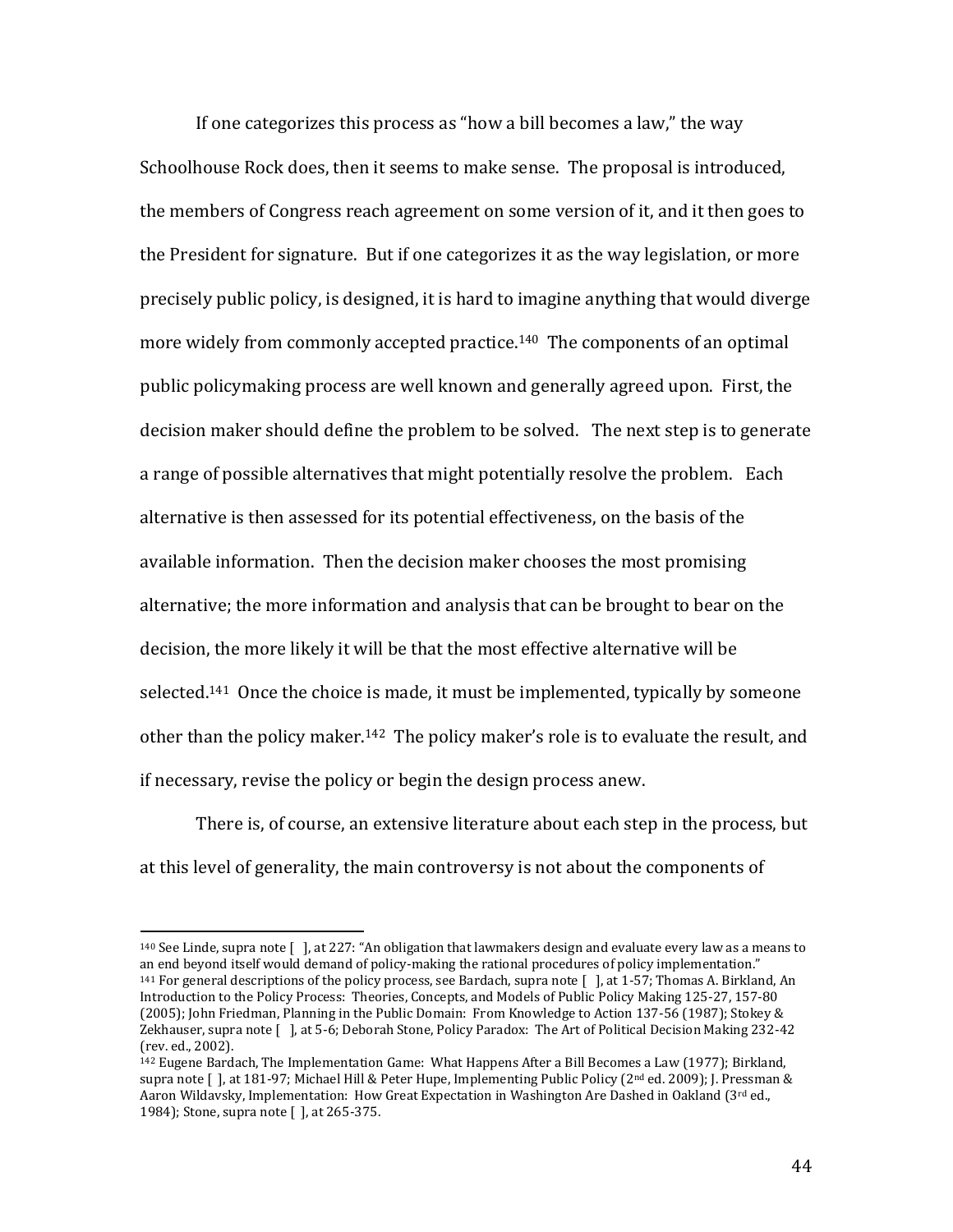optimal policy making but about whether that process exceeds the capacities of most real world decision makers. Perhaps the most famous such critique is Charles Lindblom's claim that policy makers have neither time nor resources to carry out this process in most situations, and "muddle through" instead.143 That is, they institute incremental changes to existing policy on the basis of a limited amount of information.<sup>144</sup> This critique is related to Herbert Simon's notion of bounded rationality.145 According to Simon, most decision makers lack the time, resources and analytic capacity to make a fully rational decision. Therefore, instead of maximizing, they "satisfice," settling for a decision making process that is less than optimal but lies within their existing capabilities.<sup>146</sup>

In assessing the process of policy making, or legislative design, in Congress, the caveats and cautions that Lindblom and Simon have advanced must be taken seriously. But there is certainly some value to considering the optimal process for public policy making with respect to the design of legislation. The crucial point, as

<sup>143</sup> Lindblom, supra note [ ]. See Braybrooke & Lindblom, supra note [ ]; Charles E. Lindblom, The Intelligence of Democracy (1965); Charles E. Lindblom, Still Muddling, Not Yet Through, 39 Pub. Admin. Rev. 517 (1979). Lindblom is essentially contrasting incremental decision making with synoptic decision making, which, he argues does not work because of its excessive information requirements. See Charles E. Lindblom, Politics and Markets (1977) (comparative analysis of market and centrally planned regimes). It is possible that his cautions are most directly relevant to the problem definition stage, rather than the alternative consideration stage, of the policy process, and that his basic argument is against over-ambitious efforts to transform society. His proposed solution, which is to divide the decision among smaller, autonomous decision makers, actually seems to fit the institutional structure of Congress fairly well, which divides general programs (e.g., the New Deal, the Great Society) into topic-specific bills considered by separate, specialized committees. But it also suggests variations on the standard policy making model within each committee, see note [ ], infra.

<sup>144</sup> See Kingdon, supra note [ ], at 77-83, which argues that American public policy making is characterized by this muddling, or non-rational approach, but that it is spasmodic, rather than incremental.

<sup>&</sup>lt;sup>145</sup> Herbert Simon, Administrative Behavior 88, 118-22 ( $4<sup>th</sup>$  ed., 1997). Simon's argument is that people intend to maximize their personal welfare, just as classical economic theory supposes, but that they lack the "global omniscience," id. at 88, that would enable them to do so. According to Simon, this brings questions of psychology back into the study of organizations, that is, it precludes us from building an organizational theory on the basis of economic analysis. For an application of this concept to legal doctrine, see Melvin A. Eisenberg, The Limits of Cognition and the Limits of Contract, 47 Stan. L. Rev. 211 (1995).

<sup>146</sup> Id. at 119: "Whereas economic man supposedly maximizes – selects the best alternative from those available to him – his cousin, the administrator, satifices – looks for the course of action that is satisfactory, or 'good enough.' "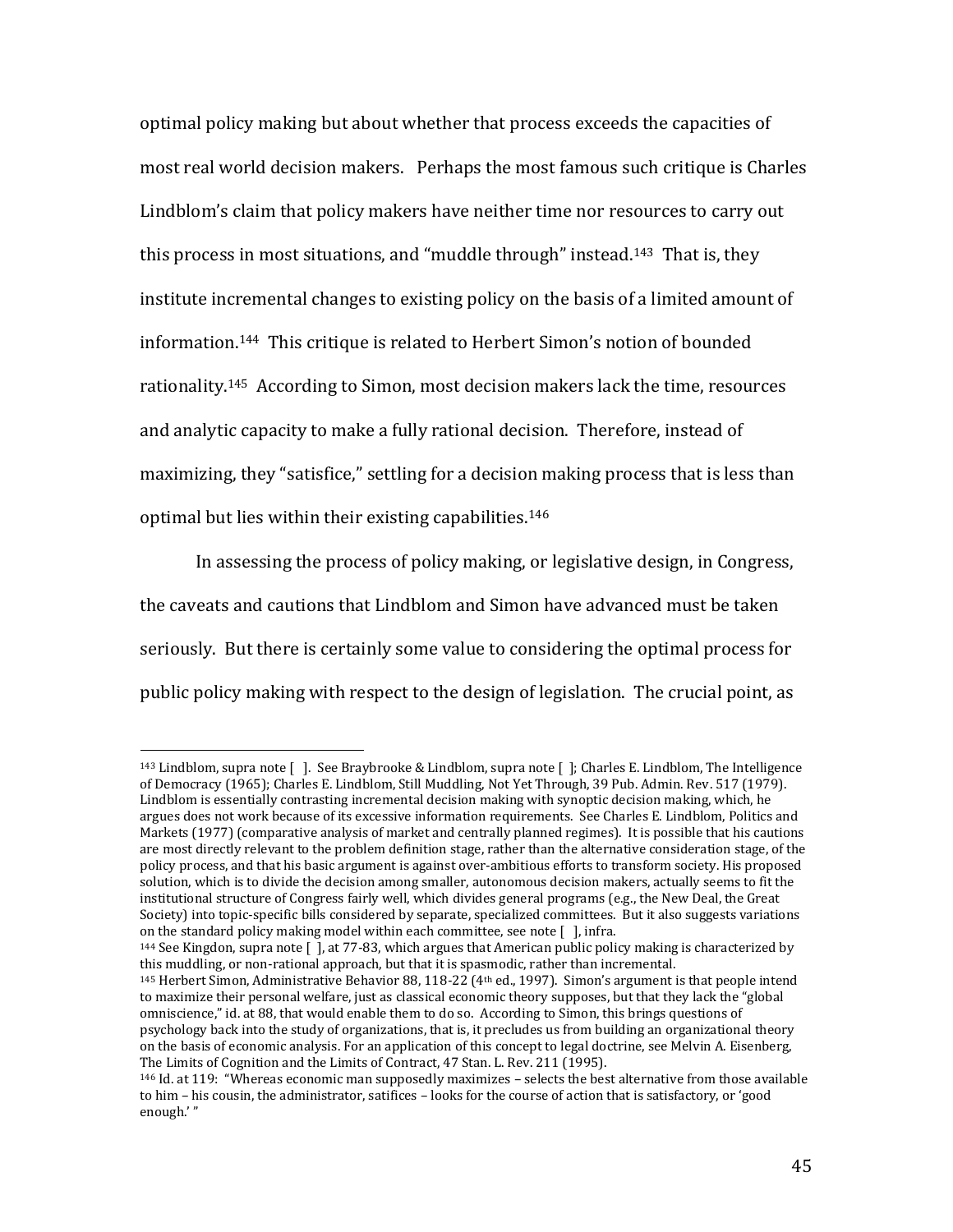established in the preceding section, is that legislation is largely designed in the policy space. A starting point for thinking about the way to make legislation more effective is that it should be guided by our notions of optimal public policy making. That is, it should define the problem, generate alternatives, evaluate at least the most promising alternatives, and reach a decision on the basis of that evaluation. From the existing accounts of the legislative process, we simply do not know whether this protocol has been followed because, as discussed above, accounts of legislation in general, and of the history of particular laws, simply ignore the process by which the bill was originally written. More importantly, most of the legislators do not know whether the policy making protocol has been followed. At the start of the process, they are presented with a bill drafted in completed form. Perhaps the sponsors know, and perhaps they do not, depending on who actually wrote the bill.

# C. Problems with the Existing Methodology from the Policy Making Perspective

Thus, the policy making process in Congress begins at the end of the process that is widely recognized in our society as the optimal way to make public policy. This means that Congress has effectively opted out of this process and delegated the crucial decision making role to other parties of indeterminate identity.147 It does

<sup>&</sup>lt;sup>147</sup> The extent to which Congress delegates authority to administrative agencies has been a matter of concern to some observers. See, e.g., Theodore Lowi, The End of Liberalism: The Second Republic of the United States 92- 126 (2nd ed., 1979); David Schoenbrod, Power Without Responsibility: How Congress Abuses the People Through Delegation (1995); Gary Lawson, The Rise and Rise of the Administrative State, 107 Harv. L. Rev. 1231 (1994). But with the possible exception of the National Industrial Recovery Act, which the Supreme Court struck down because it delegated too much authority to private parties, see A.L.A. Schechter Poultry Corp. v. U.S., 295 U.S. 495 (1935), federal courts have never been persuaded by this argument. Its legal rationale is thin, and its extreme pragmatic difficulties suggest that it is simply an expression of distaste for modern administrative governance. See Jerry Mashaw, Prodelegation: Why Administrators Should Make Political Decisions, 1 J. Law, Econ. & Org. 81 (1985); James Rossi & Mark Seidenfeld, The False Promise of the "New" Non-Delegation Doctrine, 75 Notre Dame L. Rev. 1 (2000). What is notable in the present context is that delegation of implementation authority to administrative agencies is much less serious, in terms of Congress' role and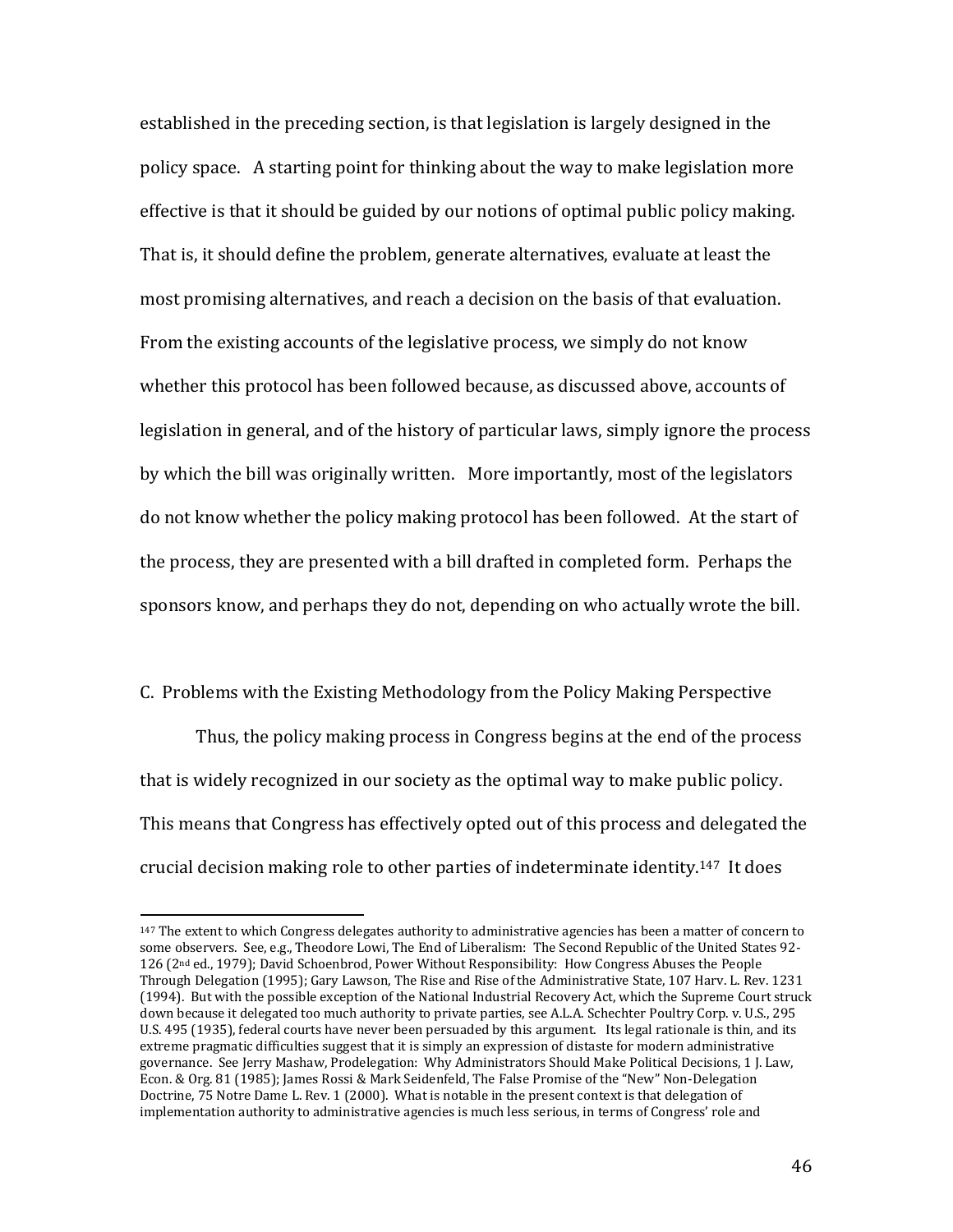not define the problem, it does not generate the alternatives, it does evaluate the alternatives and it does not choose the most promising alternative. Rather, it begins by considering the alternative that someone else has chosen.

To be sure, very few important bills go through Congress without major changes. As described above, there are at least three stages in the process where the language of the bill can be extensively revised. In chronological order, and probably descending order in terms of the number and extent of revisions, they are the markup sessions, the floor debate and the conference committee. <sup>148</sup> The problem is that, at each of these stages including the markup, the legislators and their staffs are working with an existing proposal that will largely define the scope of their deliberations. Their revisions are thus not statutory design but retrodesign, attempts to modify or adjust something that has already been put in place.

The disadvantages of limiting the design process in this manner are readily apparent. First, beginning with an existing bill obscures the nature of the problem.<sup>149</sup> Instead of thinking about the way to address the problem that the members, and the public, are genuinely concerned about, the legislators have placed themselves in the position of considering Senator X's bill. Even if they can separate

l

responsibility, than the delegation of drafting authority than the present methodology involves. When Congress delegates implementation authority, it is simply exercising the powers assigned to it, since it is supposed to rely on the executive for this purpose. See Edward Rubin, Law and Legislation in the Administrative State, 89 Colum. L. Rev. 369, 387-97 (1989). But when Congress delegates drafting authority to unidentified outsiders, it abandons its most essential function. Moreover, delegations of implementation authority emerge from Congress' affirmative decision to either give the agency authority or to proceed with a vaguely worded bill. But delegations of drafting authority seem to occur by inadvertence. Congress never asserts that it does not want to design its own bills; it simply adopts a legislative methodology ensuring that result.

<sup>&</sup>lt;sup>148</sup> It is interesting to compare this list with the more familiar list of veto gates, or stages in the process where the bill can be defeated in its entirety. The main ones are the committee chair's decision whether to hold hearings, the committee vote on the marked up bill, the vote on the chamber floor and, of course, the President's signature. The reason why only one of the veto gates, the floor vote, overlaps with the revision periods, is that a veto is a categorical rejection, not a design process. If the bill fails, of course, we do not need to worry about whether it was well designed.

<sup>149</sup> Linda, supra note [ ], at 230-34, makes essentially this point in arguing that statutes should state their purposes explicitly and clearly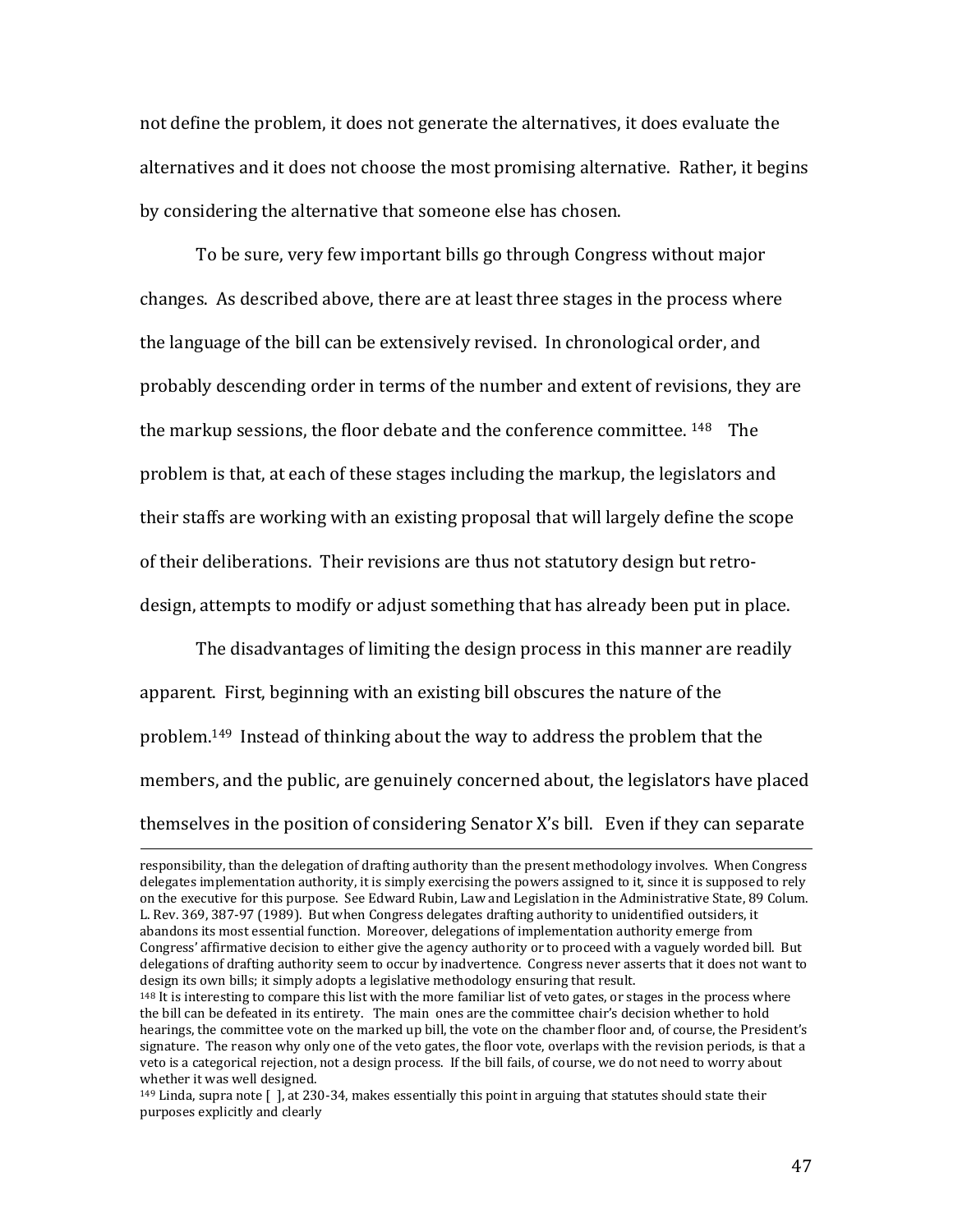their reactions to the bill from their personal relationship to Senator X, which will be difficult, or their political relationship to Senator X's party or faction, which will be nearly impossible, they will have difficulty separating their grasp of the problem to be solved from the solution to the problem that the bill proposes. In other words, beginning with a definitive proposal obscures the underlying issue that the proposal addresses behind a screen of specificity. The true scope of the problem, its various ramifications, and its relationship to other problems will be difficulty to consider, and may be even difficult to discern.

Second, beginning with a fully drafted bill will almost inevitably limit the range of alternatives that Congress can consider in solving the problem.150 The particular alternative that the drafter, whoever that may be, has selected, will constitute the proposal, the essence of the bill. Reactions to the bill will naturally center on that proposal. This necessarily empowers the opponents, since every proposal will have weak points, and undermines those who agree with the need to solve the problem, but might have preferred a different solution for one reason or another. More importantly, it increases the difficulty of conceiving and developing alternative solutions to the problem. In part, this is because suggested alternatives are likely to be seen by the sponsors as antagonistic to the sponsor's basic effort, rather than suggestions for achieving the same result by different means. Even more seriously, whatever undefined process resulted in choosing the alternative

<sup>150</sup> According to a leading study, economic elites exercise control over public policy by limiting the range of alternatives that are considered, rather than by dictating the result. Peter Bachrach & Morton S. Baratz, Decisions and Nondecisions: An Analytic Framework, 57 Am. Pol. Sci. Rev. 641 (1963). For a more general exploration, see Peter Bachrach & Morton S. Barartz, Power and Poverty: Theory and Practice (1970). The conclusion that can be drawn from Bachrach and Baratz's work is that allowing special interest groups to introduce legislation, via a single sympathetic legislator, that is in final statutory form and thus states only one possible alternative, is a recipe for public policy disaster.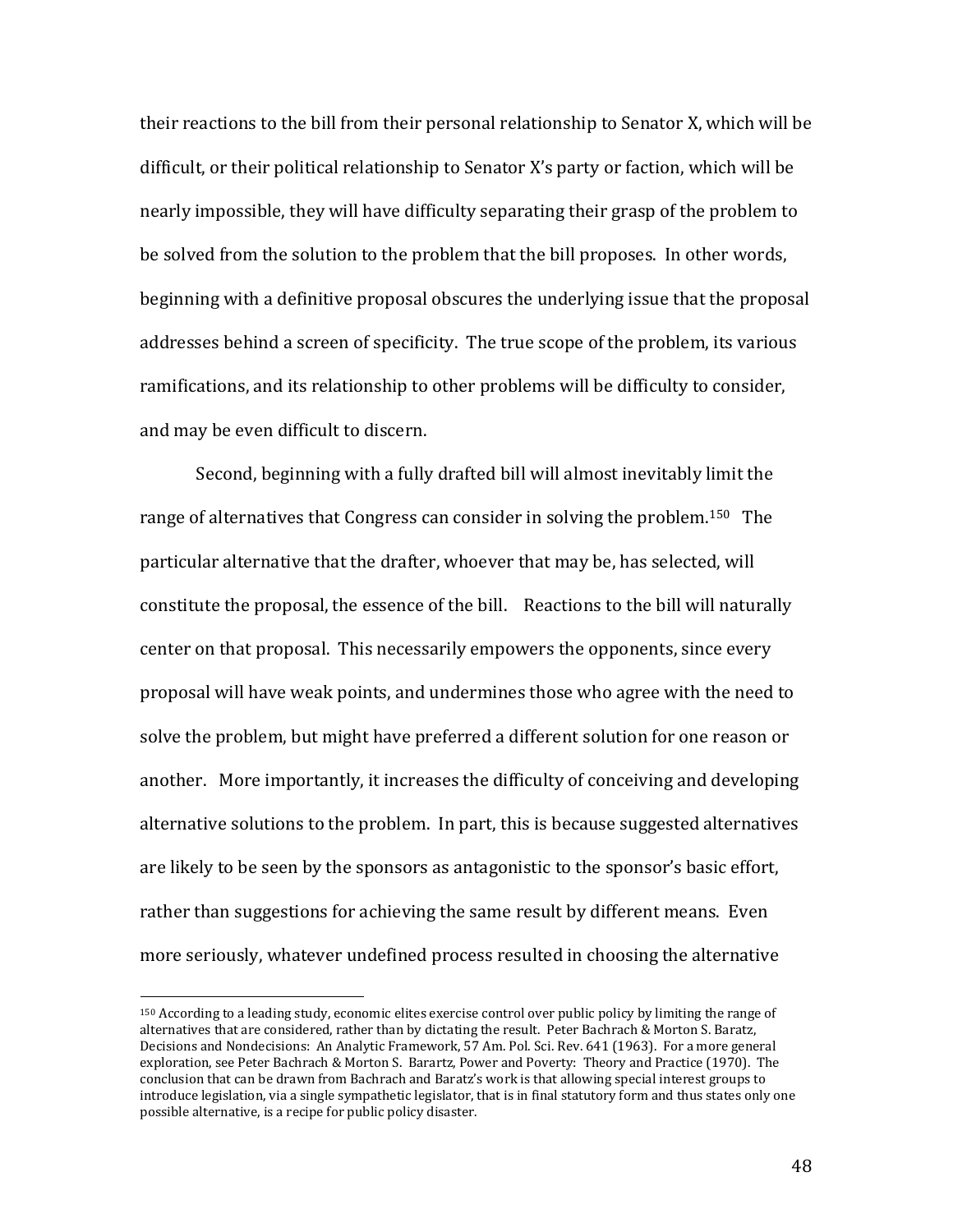embodied in the bill cannot be duplicated in the process by which the bill is considered. Markup comes closest, but its very name, as well as its underlying concept, suggests revisions or adjustments of the existing bill, not consideration of distinctly different approaches.

Third, beginning with a completed bill restricts the range of empirical information that can be brought to bear on evaluating the solution it embodies. Members of Congress take such information seriously, as Mucciaroni and Quirk, as well as many other observers have noted, a conclusion consistent with the claim that most legislation lies within the policy space. But they are pragmatically oriented government officials, not theoretical researchers; confronted with a bill that specifies a particular solution, they will naturally seek information relevant to that solution, and tend to ignore or undervalue information that might lead to different, currently unidentified or undeveloped alternatives. A hearing witness or other informant who attempted to introduce evidence indicating that another alternative was superior to the one embodied in the bill might well be ignored on grounds that the suggested evidence is not relevant.

Fourth, by casting the major opportunity to revise the bill as a markup of an existing draft in statutory language, the legislators and their staffs are likely to confuse details with basic substance. A poorly worded provision may attract as much criticism as a poorly designed one, or a minor provision that is clearly defective may draw more consideration than an enormously important one that suffers from more subtle flaws. More generally, revising a bill drafted in final statutory form demands that any change must be cast, almost from the outset, in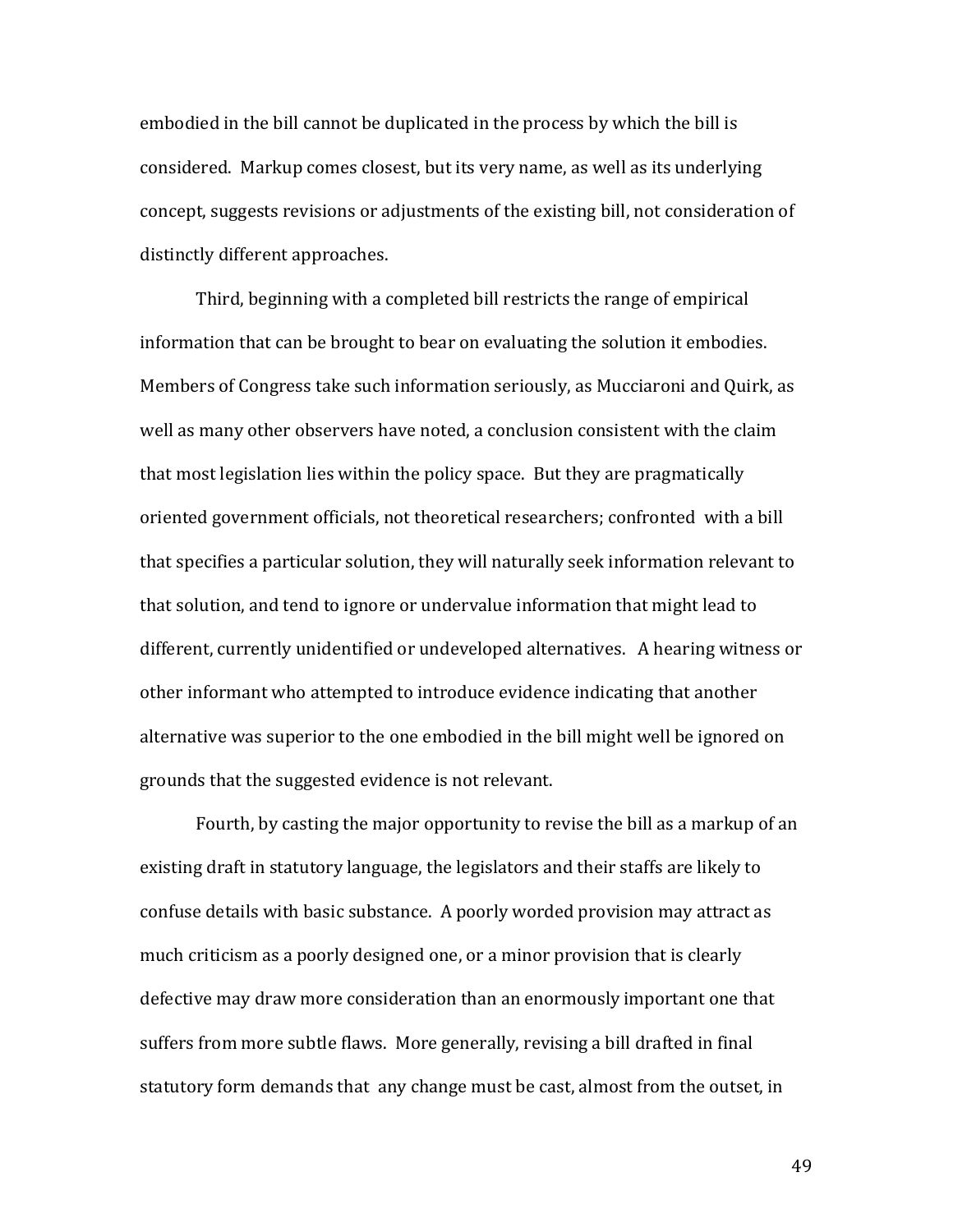final statutory form as well. The lapidary language that the revision demands inevitably becomes a major focus of the effort. Ideas, particularly ideas that are promising but still preliminary, are likely to be distorted or debilitated by linguistic necessity or rejected outright as insufficiently well formulated.

Beyond these specific and readily identified disadvantages of beginning the legislative design process with a drafted bill, there are several other more general, atmospheric ones that may equally inimical to good public policy making. Even within the policy space, disagreements about the best way to design the bill in question are likely to be common; to the extent that political considerations penetrate the policy space, further disagreements will arise. If the process begins with a fully drafted bill, each disagreement needs to be resolved in final, statutory form before the process can proceed. The result is that the bill becomes encumbered with specific compromises that are strategically difficult to reconsider or undo. Once the Congress members and their staffs have hammered out a position that is acceptable to both sides, they are not likely to be amenable to someone, particularly a staff member, who comes along with a different approach. By being prematurely committed to final statutory form, the bill acquires a rigidity that precludes the open-minded evaluation and re-evaluation that is crucial to effective policy design. It is as if the bill is moving through a dense, resistant medium, and becomes increasing indurated and encrusted in its effort to move forward.

Even more generally, beginning with a drafted bill, and thereby delegating the crucial design questions to some external source, will subtly transform Congress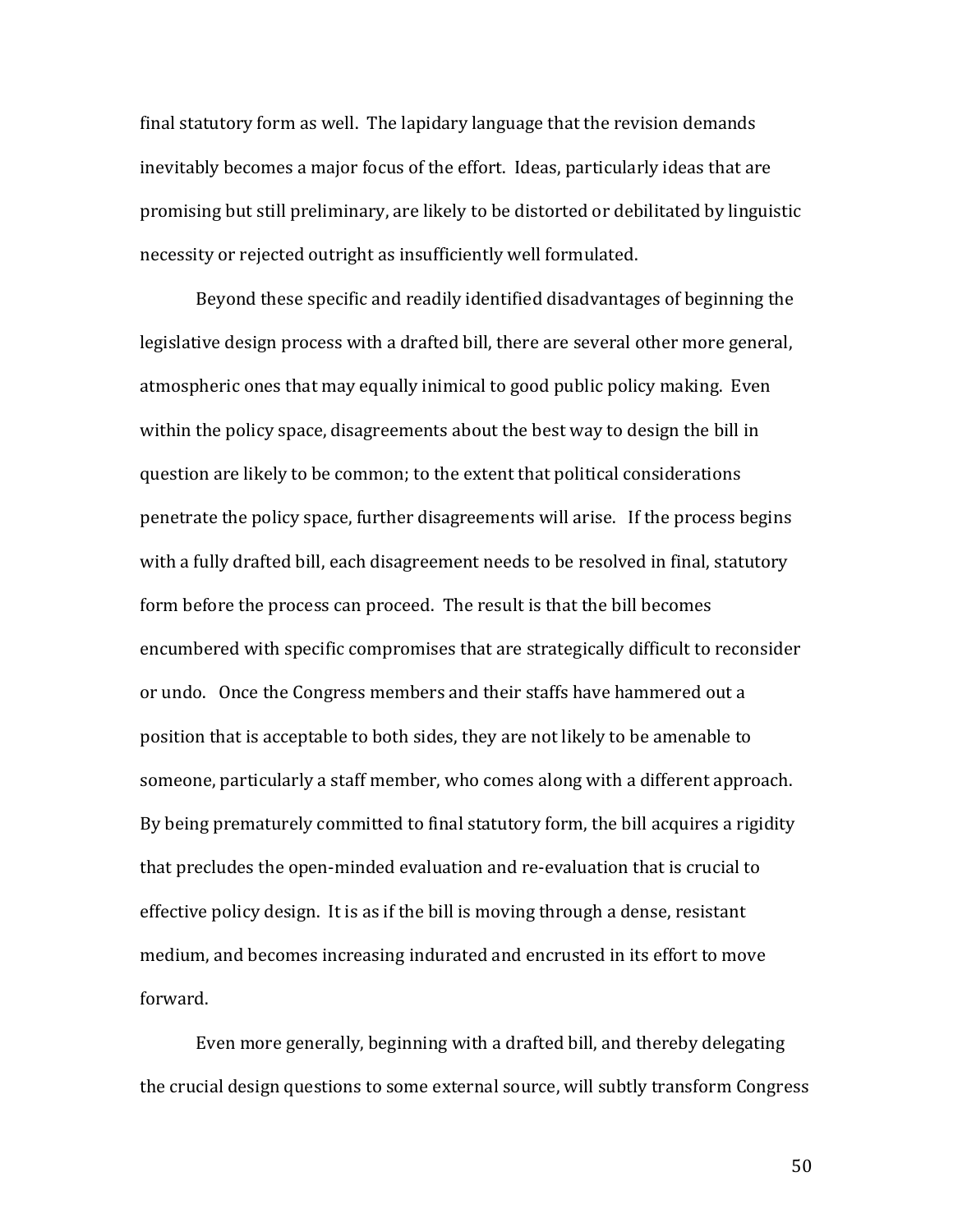from a policy maker to a debating society. In effect the members are surrendering to the excessively cynical, disparaging image of themselves that scholars have created, quite possibly because there has been so little resistance. Alternatively, it might be said that Congress, the primary policy maker in a presidential democracy like our own, has relinquished its prerogatives and acquiesced to the subordinate position of the legislatures in parliamentary democracies, whose role is often limited to debating and then enacting government bills. Congress's leading role in the policy process, its authority to define the prevailing problems in our society and devise solutions to them, then deteriorates into the more delimited power of revision. Of course, Congress also retains the power to reject. What it loses, for lack of an effective legislative methodology, is the creative role that it has been granted by the Constitution.

Another serious defect in the prevailing methodology, when viewed as policy making, is its unsystematic, un-analytic treatment of empirical evidence. Information does enter the process; in fact, it is fair to say that it floods in.<sup>151</sup> Contrary to the popular image of the lobbyists who threatens a legislator with the end of his political career if he does not vote the desired way, lobbyists, and apparently the most effective ones, devote most of their efforts to providing information to the committee members and the legislators generally.152 Hearings often feature an impressive array of witness and each witness is free to append any information she deems relevant to her written statement or introduce such

l

<sup>151</sup> See Allen Schick, Informed Legislation: Policy Research Versus Ordinary Knowledge, in Robinson & Wellborn, supra note  $[ ]$ , at 99; Schneier & Gross, supra note  $[ ]$ , at 73-93 <sup>152</sup> Schneier & Gross, supra note [ ], at 84-89.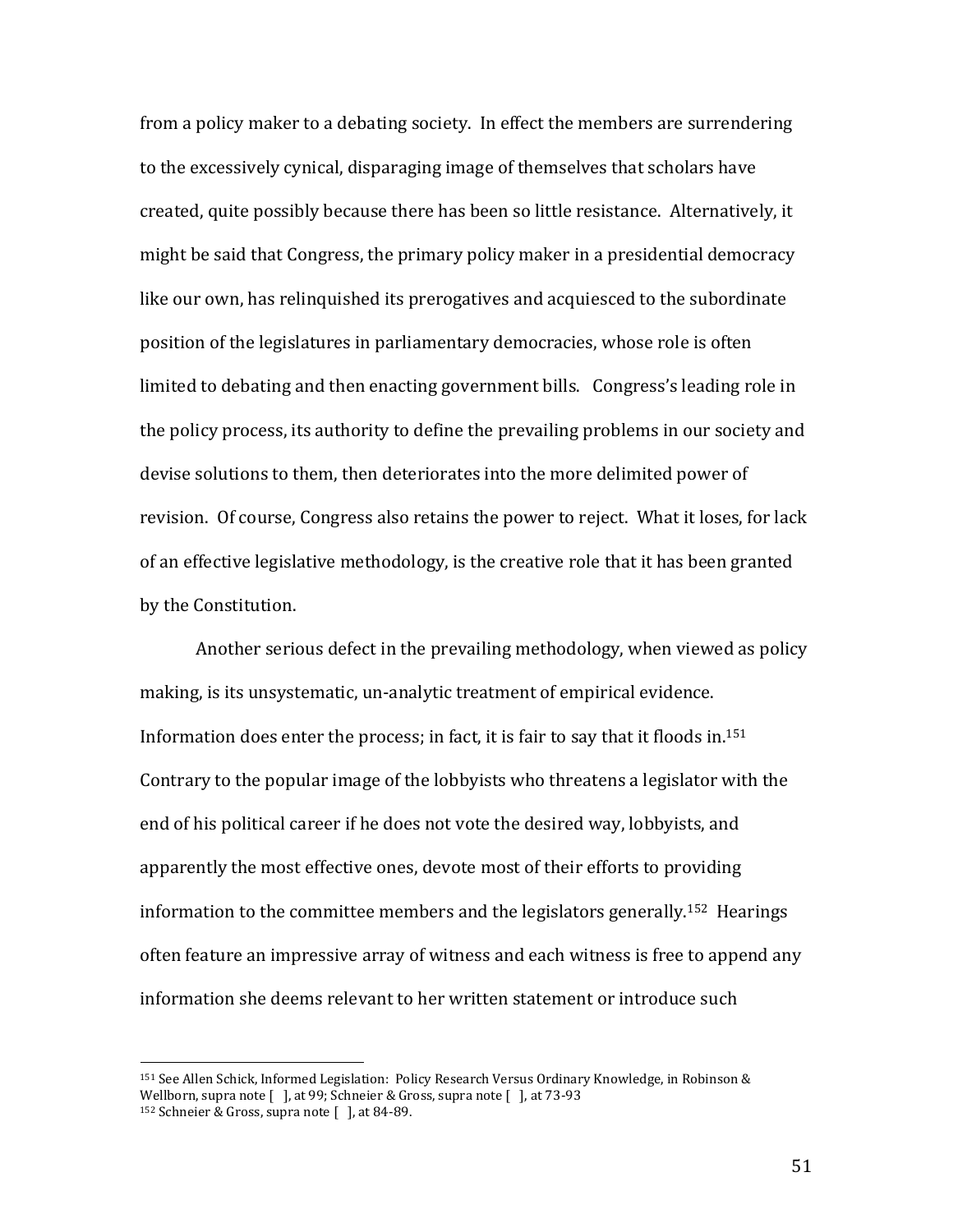information in the course of her testimony. Staff members spend a substantial amount of time gathering information as well, and the members are free to introduce further information during the floor debate.

There at least two problems with this approach to information, both the result of Congress' failure to focus on the issue of legislative design and conceive it as a form of policy making. First, the information that inundates Congress for a given bill, a virtual tsunami if the bill is an important one, is not organized in any systematic way, but presents itself as a roiling, undifferentiated mass. The policy making process, in contrast, tends to bundle information into manageable batches. Certain types of information, such as surveys or theoretical analyses, are useful for defining the problem. Other types, often of a more speculative sort, will be relevant to generating alternative solutions. There will be a particular body of information relevant to the evaluation of each solution, sometimes using empirical data, or at other times relying on models or projections. As the range of alternatives is narrowed down, the type of additional information that will be most relevant will become apparent. Because Congress adopts a fairly passive role toward information, allowing anyone to introduce anything in its misguided effort to seem open-minded, it cannot benefit from any of these organizing strategies.

The second problem is that the information Congress receives tends to be assimilated to the debate or battle image that legislators have allowed to dominate their deliberations. It is treated as support for one side or the other, ways of buttressing or undermining a particular argument. By following this familiar, ageold strategy, Congress has denied itself the intellectual machinery of the twentieth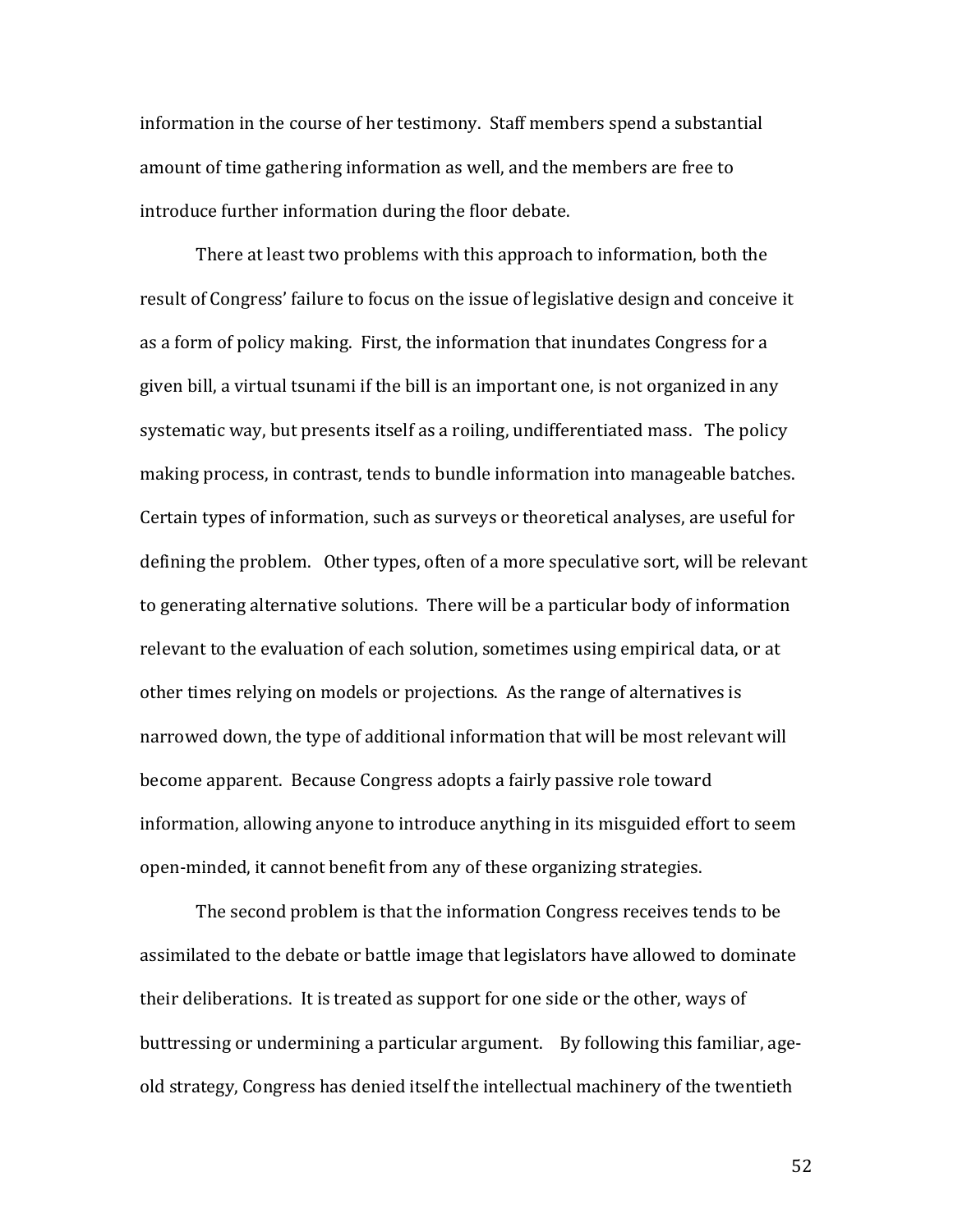century. There is no stage in the process when the scientific or social science techniques that represent the best means we have for grappling with the real world can be brought to bear on proposed legislation. Hearings, for example, test the quality of the information being presented to Congress through the technique of cross-examination. Obviously borrowed from judicial procedure, and heavily dependent on the argumentative skills of the questioner and witness, it is a singularly old-fashioned and inadequate means of evaluating proposed solutions to complex social problems. Floor debate trades judicial procedure for political oratory, which is equally defective as a means of evaluating the mass of information that has been presented.

This discussion of the ways in which Congress' current approach to designing legislation differs from current notions of good public policy making will conclude with an example. Virtually any federal statute could be used for this purpose, the task being to find a sufficiently simple and well-documented one to illustrate the point without becoming mired in factual complexities. We have a rare, first person account of the creation and enactment of a federal statute by David Lipinski, a Congressman from Illinois, who, incidentally and quite unusually, began his career as political scientist. In 19xx, Congressman Lipinski and a colleague introduced a small and

### IV. Recommendations for a New Legislative Methodology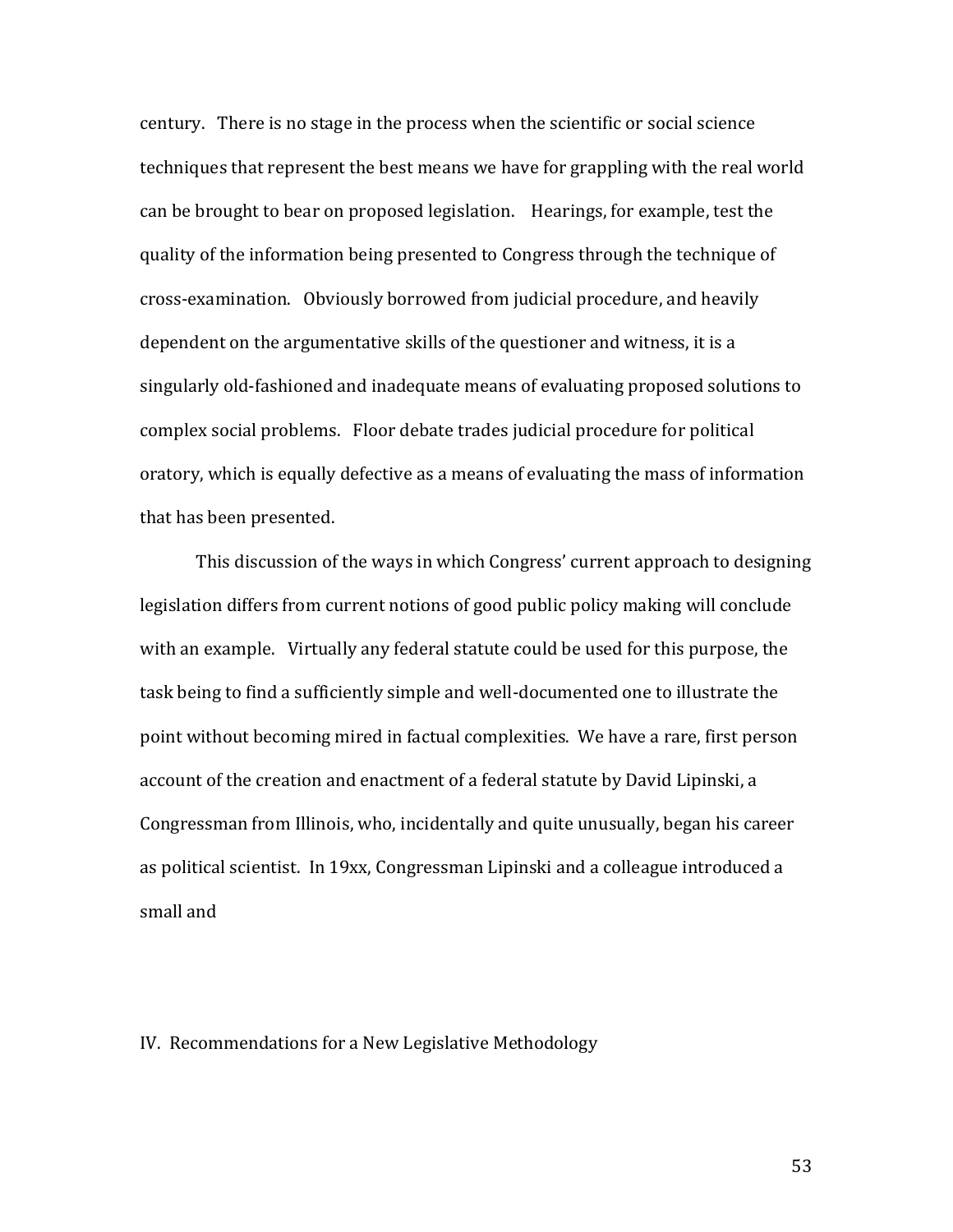#### A. Criteria for a New Methodology

l

Congress and other American legislatures can do better. As the primary policy makers for their jurisdictions, they need to develop and employ a methodology for designing legislation that will increase the likelihood that the legislation they produce will be effective, that it will achieve its stated purposes and benefit the people whom they serve. There is no reason why they should not be able to do so. Most of the process of legislative design occurs in the policy space that was described above. It is a space where political concerns, and the self-interest of the legislators in being re-elected, only intermittently intrude. The fact that this space is not inviolate, like the fact that executive policy makers are not always capable of following the optimal policy making procedure, is no reason not to begin with the best methodology that we can devise. That methodology will not always prevail, but all human aspirations sometimes founder on the complexities of circumstance. It would thus be a mistake to be overly optimistic, but it is a more serious mistake not to try at all.

Of course, members of a legislature will disagree about what is good for the country. Legislatures are structured to debate those issues and then resolve them, not by reaching consensus, but by majority vote.<sup>153</sup> The minimum expectation for

<sup>153</sup> Legislatures that decide by unanimity, rather than consensus, are based on the idea that this gap can always be resolved by argument. That is a politically immature position, a vain hope that real world policy disagreements can be resolved by reason. It generally leads to legislative impotence, as in the case of the Articles of Confederation Congress, see Merrill Jensen, The New Nation: A History of the United States During the Confederation, 1781-1789 (1981); Fiona McGillivray, Trading Free and Opening Markets, in Fiona McGillivray et al. International Trade and Political Insitutions: Instituting Trade in the Long Nineteenth Century 80-95 (2001) (problems regarding trade relations); Jack Rakove, Original Meanings: Politics and Ideas in the Making of the Constitution 46-48, 167-68 (1996) or the pre-Partition Polish Seym, see Adam Zamoyski, The Polish Way 206-21 (1997).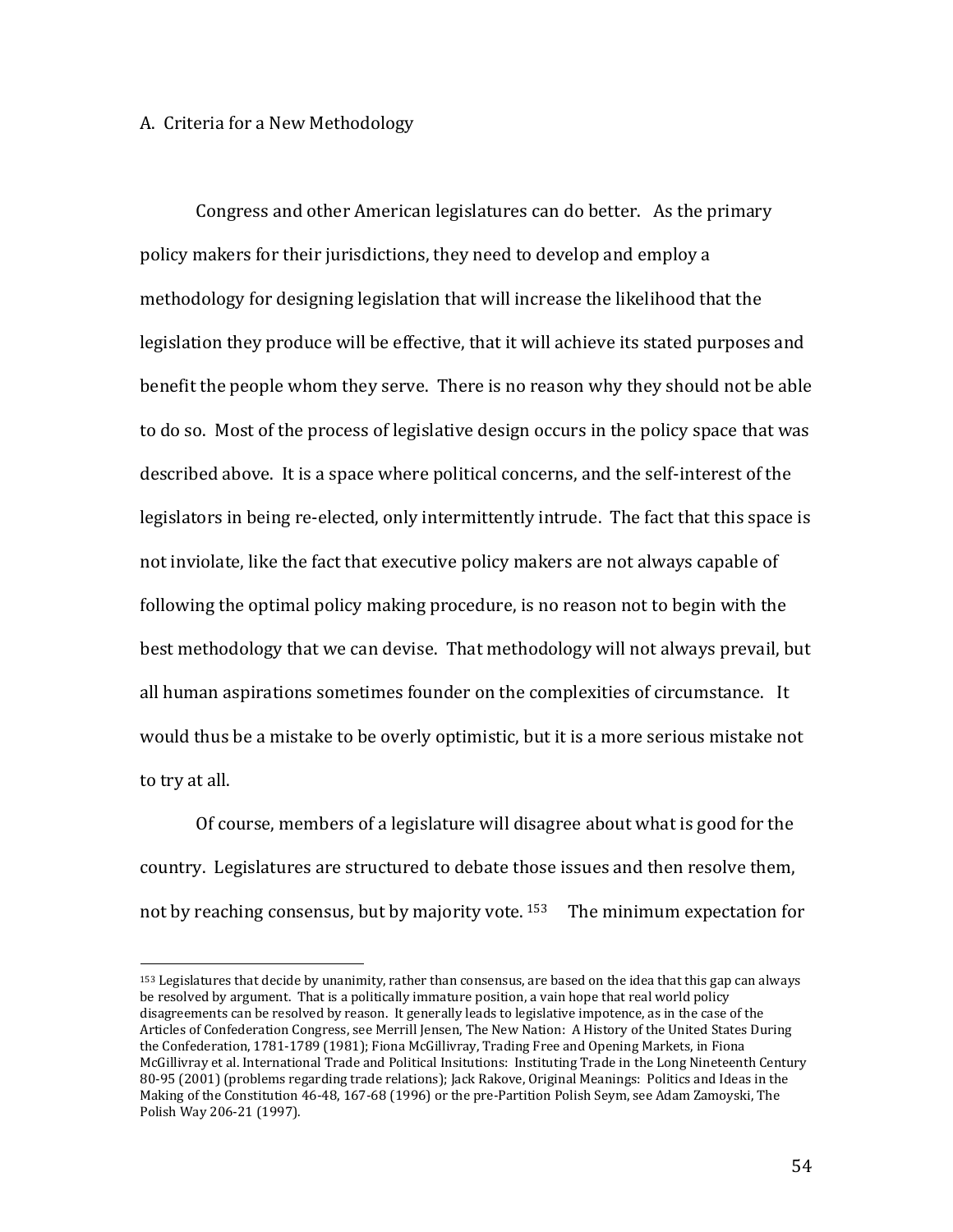effective legislation, therefore, is that it will achieve the goals that the enacting majority of legislators have in mind when voting for the bill in question. It is possible, following a strictly pluralist theory of democracy, that there is no other definition of the public good. In that case, we certainly want the legislation to achieve the goals of that the majority of its elected members favor at any particular time.

It is also possible to argue, from a critical perspective, that there is an independent conception of the public good to which the majority does not necessarily adhere.<sup>154</sup> But that possibility does not counsel the critical observer to favor an ineffective legislative methodology. To do so would be to assume that the random consequences that an ineffective methodology produces are preferable to allowing one's opponents to achieve their goals. The first problem with this view is that it affects one's own side as well. Once the right people, from the critical observer's point of view, get into power, they will also be encumbered by the ineffective methodology that they inflicted on their opponents. The second problem in using ineffectiveness to frustrate one's opponents is that it in inconsistent with the even a non-pluralist concept of democracy, which is that the critical observer should strive to move the group that represents her vision of the public good into the majority. During the time this group is out of power, the damage that its opponents can inflict, from the critical observer's perspective, is limited by the internal controls imposed by regular government procedures and by the

<sup>154</sup> For arguments that democracy can aspire to achieving a critically defined common good, rather than merely a resolution of disagreement, see Thomas Christiano, The Constitution of Equality: Democratic Authority and its Limits (2008); Kelman, supra note [ ], at 207-85; Alain Touraine, What is Democracy (David Macey, trans., 1997); Donald Wittman, The Myth of Democratic Failure: Why Political Institutions are Efficient (1995)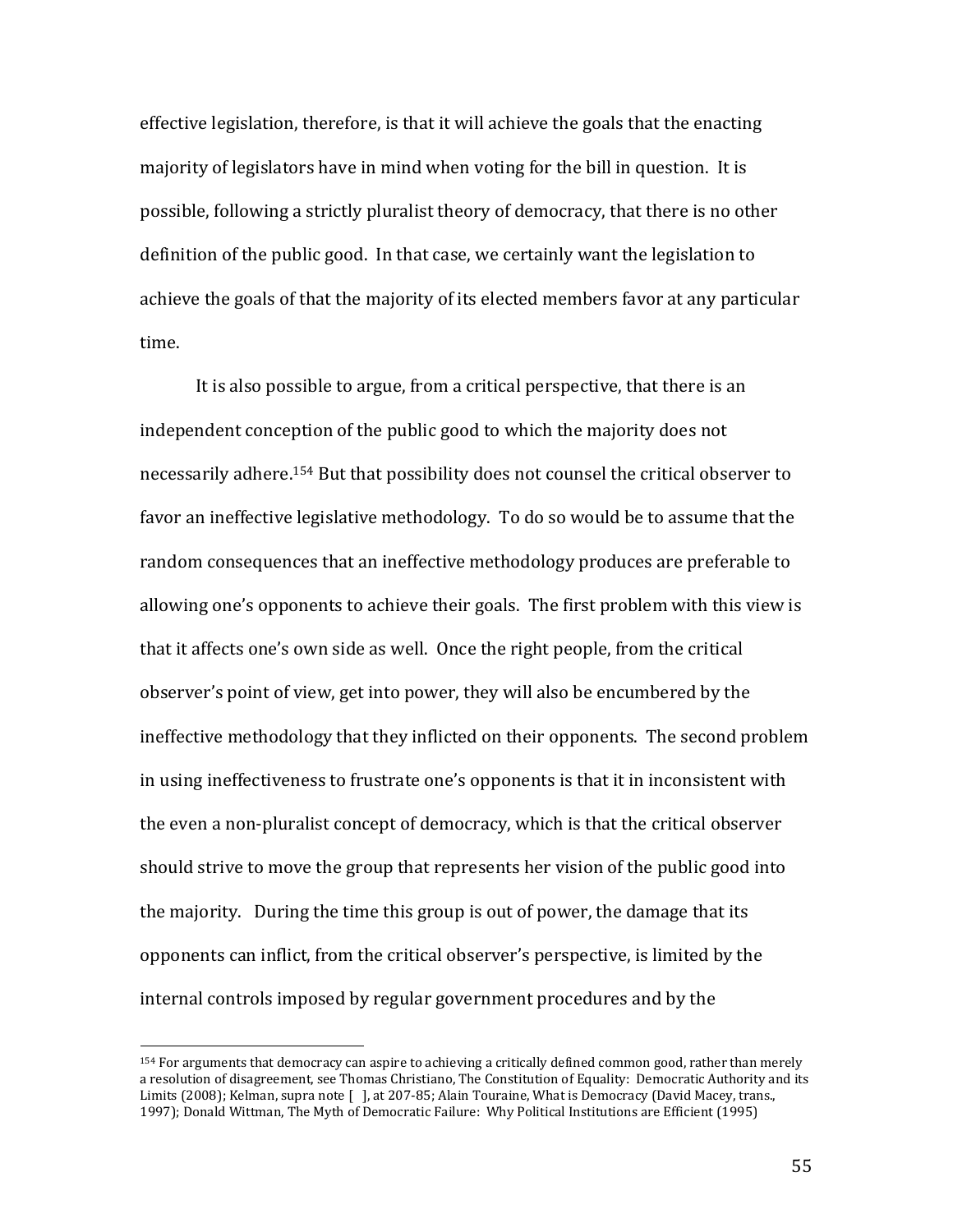independently enforced human rights that protect all members of the society, not by a defective legislative methodology.

The third problem with using legislative ineffectiveness to hobble one's opponents is that it conflicts with the reality of a functioning democracy as well as democratic theory. In the real world, as Robert Dahl pointed out, a democratic government simply cannot exist without some area of consensus about the public good.155 Most Americans, for example, want the economy to prosper and the environment to be healthy, even if they disagree about the relative importance of these goals and the best means for achieving them. This suggests that an effective legislative methodology is more likely to bring the legislation that the majority produces closer to the concept of the public good than randomly ineffective legislation. It allows, moreover, for policy-based compromises that would decrease the disadvantages of the opponent's legislation from the critical perspective, while still enabling them to achieve their goals.<sup>156</sup> Thus, a non-partisan methodology that improved the ineffectiveness of legislation would be desirable, even if one does not adopt a pluralist conception of the public good.

### B. A Proposed Methodology for Legislation

 $\overline{a}$ 

#### 1. Begin with a Definition of the Problem

<sup>155</sup> Robert Dahl, Dilemmas of Pluralist Democracy: Autonomy vs. Control 138-65 (1982). See also Ernest Barker, Reflections on Government (1958) (focusing on British democracy).

<sup>156</sup> A society where people are primarily motivated by the desire to frustrate their opponents, rather than achieve their own goals, is one that has essentially ceased to function.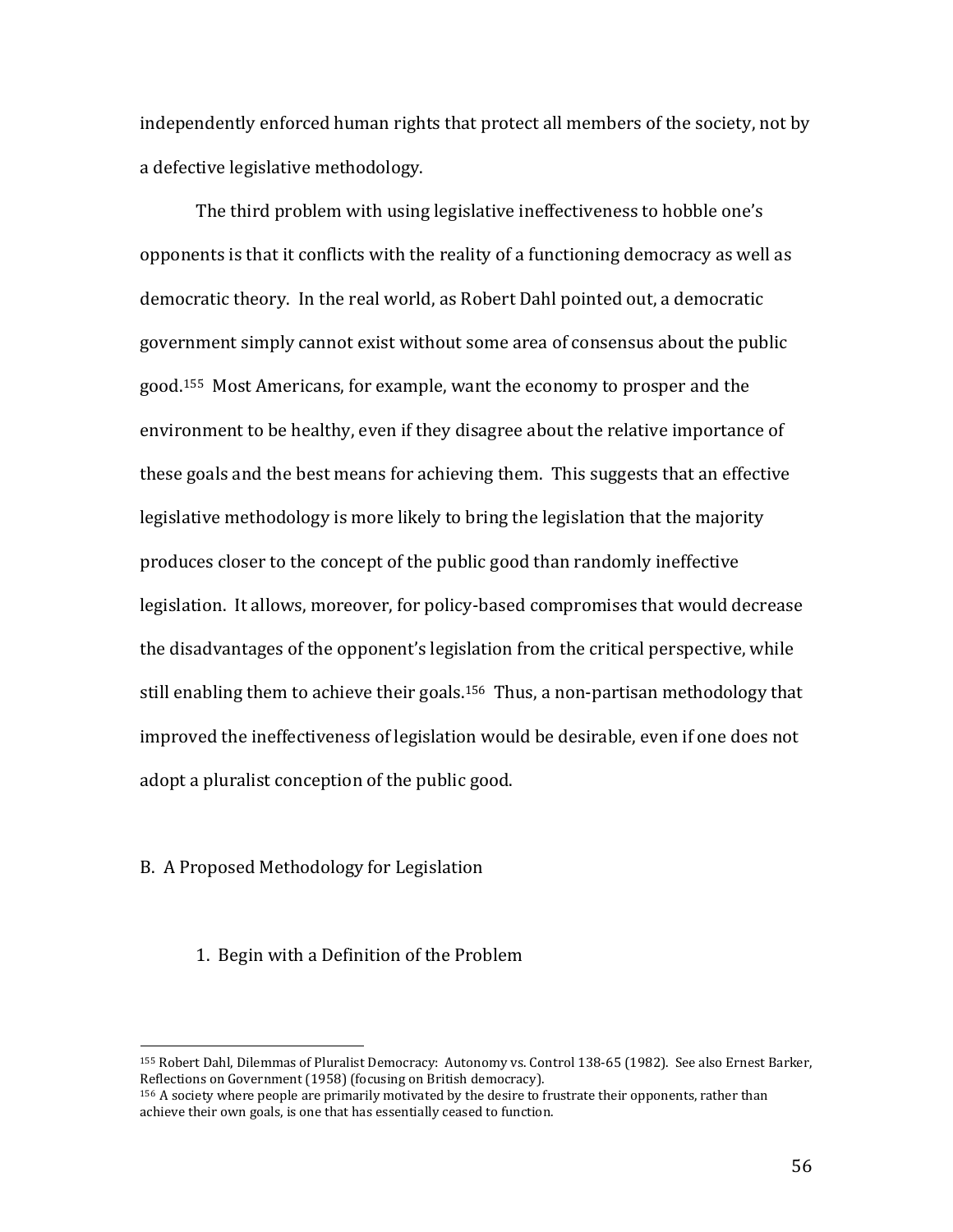The considerations in the preceding section suggest some basic principles for a more effective legislative strategy. The first proposal is that the process of enacting legislation of any significance should never begin with a completed bill. Rather, it should begin with a statement of the problem to be solved.157 This statement should be written in expository language, not in statutory language, and should never be more than a few thousand words in length. The only operational provision it should include is the designation of the agency that is envisioned as implementing the bill as it is ultimately passed.

Requiring that legislation be initiated by a problem statement still allows for a considerable amount of variability in the process of statutory design. Members of Congress can derive the problem statement from a wide variety of sources,<sup>158</sup> introduce very broad statements or very narrow ones, and be motivated by either public oriented or strategic reasons.159 Moreover, the way the problem is phrased might well exercise a significant effect on whatever legislation ultimately emerges from the process, as studies of agenda control suggest.<sup>160</sup> Thus, the requirement

 $\overline{a}$ 

<sup>158</sup> See Kingdon, supra note [ ], at 71-77, 90-103 (ideas for new policy come from a wide variety of sources, and no one person or institution plays a dominant role); Hugh Heclo, Issue Networks and the Executive Establishment, in Anthony King, ed., The New American Political System 87 (1978) (ideas for new policy come from various sources, often without regard to their formal role in the governmental process).

<sup>157</sup> In noting that there are no constraints on the introduction of bills by members of Congress, Walter Oleszek adds: "Various assumptions are associated with the introduction of many bills, such as a problem exists and action is required by the national government to address it rather than leaving the matter to the states or the private sector to resolve." Oleszek, supra note [ ], at 93. The purpose of the proposal is to bring these rather important assumptions into the open so that the proposed legislation can be evaluated and revised in light of them.

<sup>159</sup> Oleszek, supra note [ ], at 93: "Woe to lawmakers who return to their district or state and cannot answer this question from the voters: 'So what have you done about energy costs?' A disarming response: 'I have introduced a bill on that very topic.' "

<sup>160</sup> Bachrach & Baratz, supra note [ ]; Frank R. Baumgartner & Bryan D. Jones, Agendas and Instability in American Politics (2<sup>nd</sup> ed., 2009); Joseph E. Harrington, Jr., The Power of the Proposal Maker in a Model of Endogenous Agenda Formation, 64 Public Choice 1 (1990); Richard D. McKelvey, A Theory of Optimal Agenda Design, 27 Management Sci. 303 (1981); Richard D. McKelvey, Intransitives in Multidimensional Voting Models and Some Indications for Agenda Control, 12 J. Econ. Theory 472 (1976); Kenneth A. Shepsle, Institutional Arrangements and Equilibrium in Multidimensional Voting Models, 23 Am. J. Pol. Sci. 27 (1979); Barry R. Weingast & W.J. Marshall, The Industrial Organization of Congress, 96 J. Pol. Econ. 132 (1988). There are also a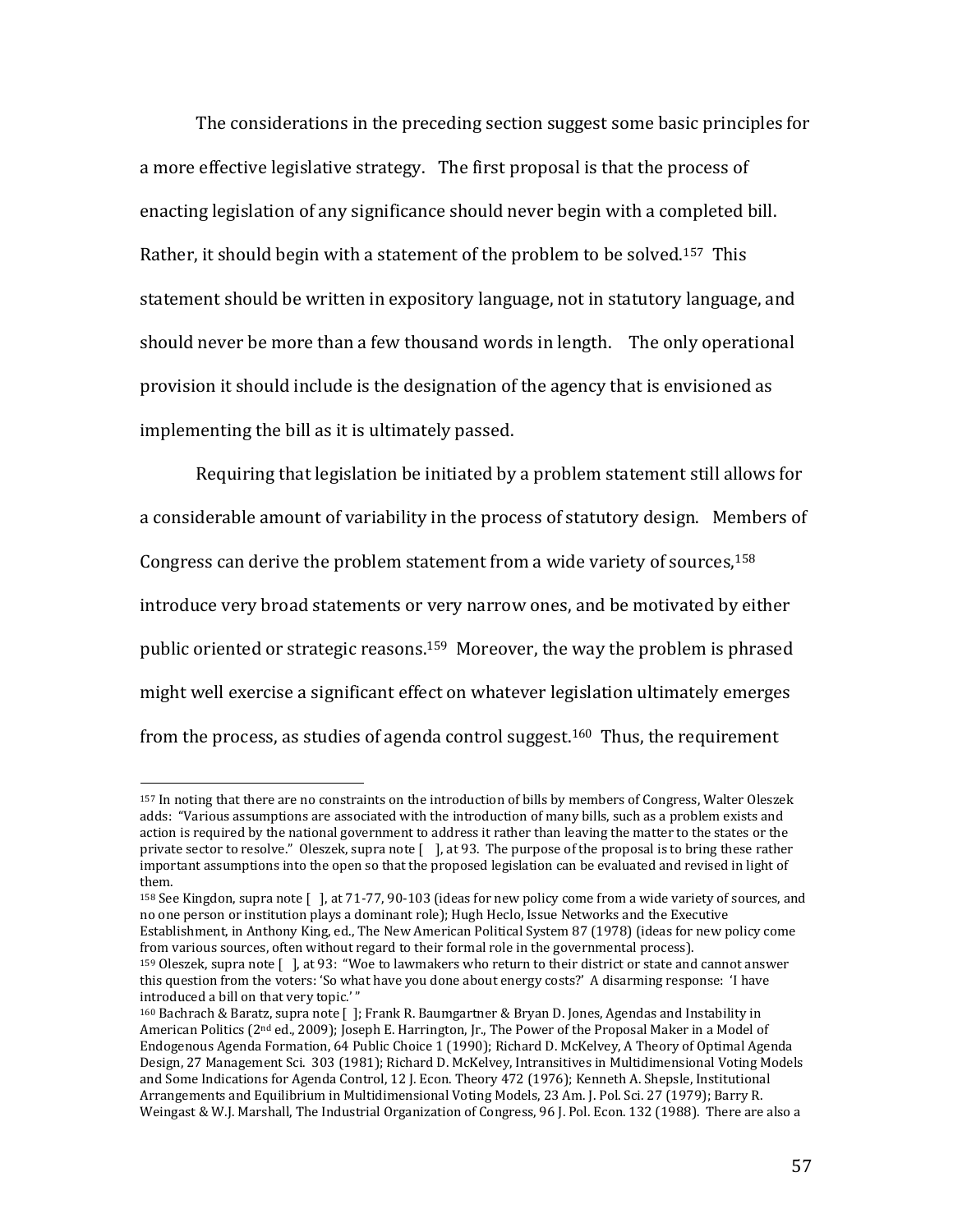does not disable sponsoring legislators from exerting a considerable amount of influence over the legislative process; its purpose, rather, is to prevent the excessive and potentially distorting influence that results from the practice of introducing potential legislation is the form of a final enactment.

Once the problem statement is introduced, the proposed legislation, which can still be called a bill, would follow the same institutional path as bills do at present. It would be assigned to a committee, on the same principle that is currently employed for doing so, and with the same exercise of rational decision making, political maneuvering and occasional skullduggery that currently prevails. This proposal is not an effort to transform real world legislators into Platonic Guardians, nor an abstract ideal designed to demonstrate the current legislature's moral turpitude. It is simply a different way of initiating a process that must begin one way or another.

# 2. Generate Alternative Solutions

 $\overline{a}$ 

The second proposal is that for major legislation, defined now as legislation introduced by means of a problem statement, the Congressional committee to which is has been assigned should consider at least a few different alternatives for solving the stated problem. There are a number of ways by which this proposal could be implemented. One would be to provide that the committee chair, after receiving the bill, must estimate the total length of the hearings and markup sessions to be held on it and then schedule some minimum proportion of those hearings and sessions, a

number of more descriptive studies of agenda setting that provide valuable insights but abjure normative discourse on the basis of the typical assumption that such discourse cannot be addressed to Congress. See Roger W. Cobb & Charles D. Elder, Participation in American Politics: The Dynamics of Agenda Building (2<sup>nd</sup> ed., 1983); John Kingdon, Agendas, Alternatives and Public Policy (1984); E.E. Schattschneider, The Semisovereign People (1975).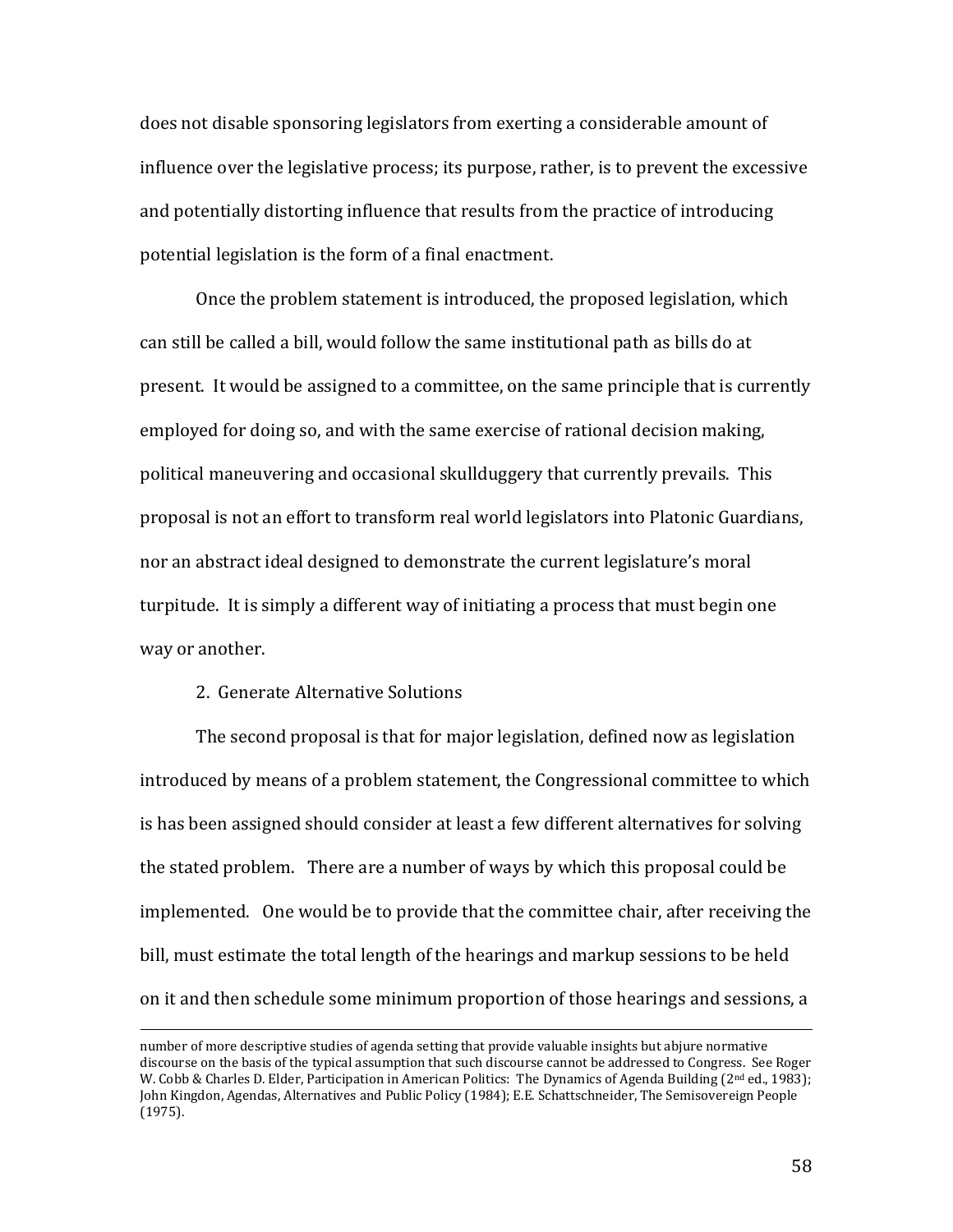third let us say, to be held before any effort is made to develop statutory language. In other words, a prescribed proportion of the hearings would be held on the problem statement itself.161 This first set of hearings would necessarily discuss alternative solutions to the problem since it would be the problem, and only the problem, that was before the committee at that point. The first set of markup sessions would necessarily consider the alternatives presented at the hearings, since only the problem statement and the results of the first hearings would be in front of the legislators and staff when the markup began.

Of course, the committee chair could still kill the bill by not scheduling hearings under this proposal. If she did so, the amount of time required for prestatutory consideration would be zero. Conversely, the sponsors of the legislation might have some particular solution in mind, and might have drafted the problem statement to signal that solution. The committee or subcommittee chair, generally the individual with the most influence over the bill's fate at this point, might also favor a particular solution, in some cases the same one as the sponsors. But because the bill being addressed consisted solely of a problem statement, opposing legislators, interest groups and others, in reacting to that statement, would be able to propose alternatives without needing to draft statutory language of their own or to fit their ideas into an existing statutory framework. One way of interpreting the result is that it would empower the opponents to suggest alternatives that differed

<sup>161</sup> Something of this sort is in fact the current practice in Canada. After the First Reading of a bill in Parliament, in essence a recitation of the bill's provisions, there is a Second Reading, after which the general purposes of the bill are discussed. See Patrick Malcolmson & Richard Myers, The Canadian Regime: An Introduction to Parliamentary Government in Canada 123 (4<sup>th</sup> ed., 2009). The bill is sent to committee for more detailed analysis only after the Second Reading. To be sure, Canada has a parliamentary system, where the legislature is not primarily responsible for the design of legislation. Nonetheless, the Second Reading demonstrates the practicality of having legislators debate the general features of a bill, rather than analyzing the bill clause-byclause.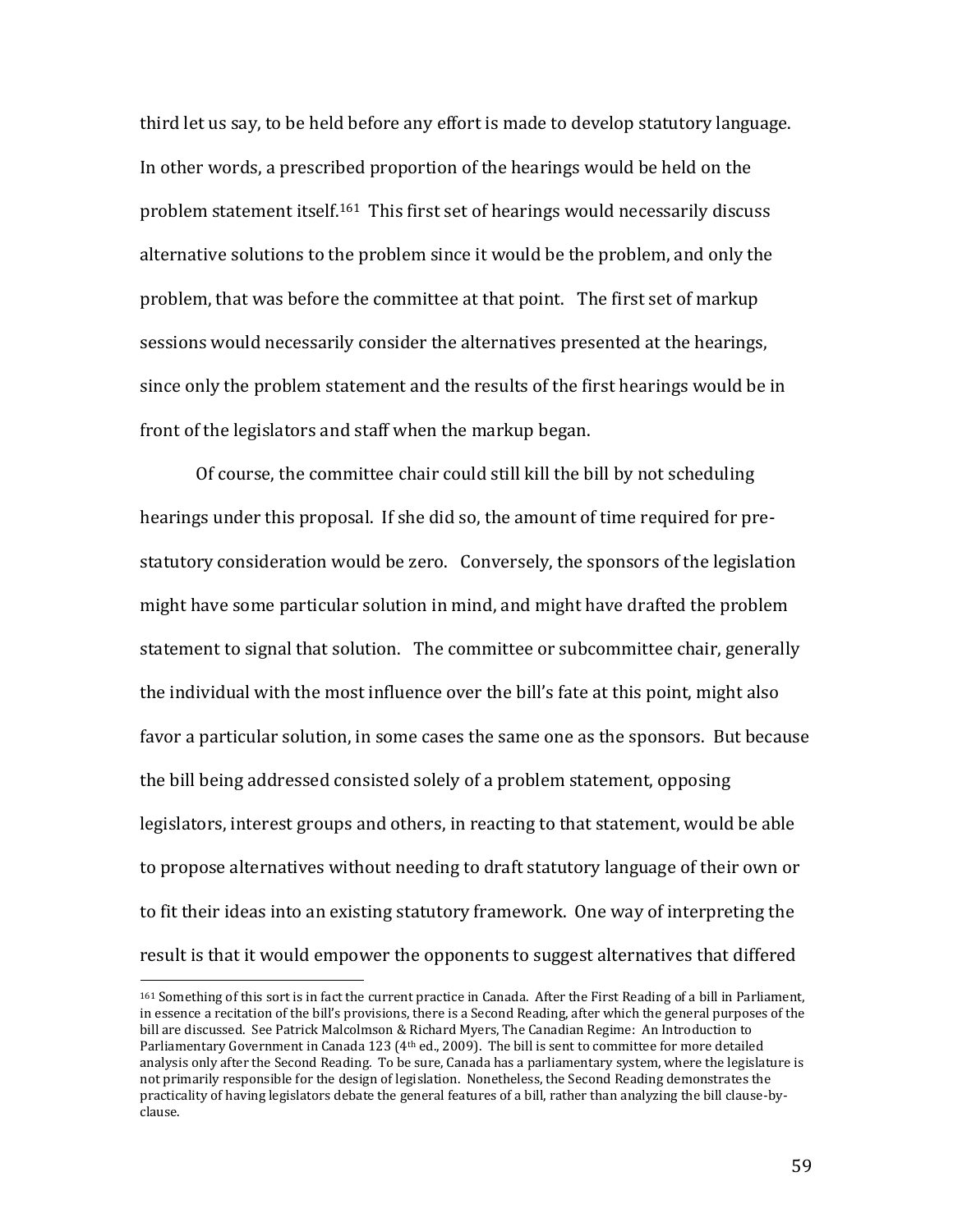from those of the bill's sponsors, a significant advantage for them if support for the bill is strong. Another interpretation is that it would enable the bill's sponsors to consider different alternatives from the one they originally had in mind, a significant advantage for them if support for the bill is weak. Hearings on the problem statement would not ensure that the legislation was designed in an optimal fashion of course, with every relevant alternative considered, nor would it ensure that the most effective alternative, from either the proponents' or a critical observer's perspective, was selected. They would simply make the initial stages of statutory design into something that was at least recognizable as public policy formation.

While the proposal requires that a markup session be held after this first set of hearings, it does not prescribe any rules for the markup session itself. The most likely scenario is that the legislators and staff members at the session would choose an alternative and proceed to draft a preliminary version of the statutory language embodying that choice.<sup>162</sup> At this point, they might accept language from the bill's Congressional sponsor, from the administration, or from an outside group. The result of their deliberations would then be considered by the remaining hearings and the second set of markup sessions. It is possible, however, that once the markup session chose the alternative, nothing of any great significance remained to be determined. In that case, the bill could be sent to legislative counsel, turned into statutory language as a pure staff function, and then voted on by the committee.

 $\overline{a}$ 

<sup>162</sup> It is conceivable that proponents intent on passing a particular bill might lie in wait until the first markup session, then present the session with a pre-drafted bill and insist on its passage. Such an effort to circumvent the policy making process that the proposal is designed to implement would probably not work however. At present, few outside groups can induce Congress to enact a bill without evaluating and revising it. The proposed requirement that alternatives must be considered would simply make it somewhat more difficult to do so.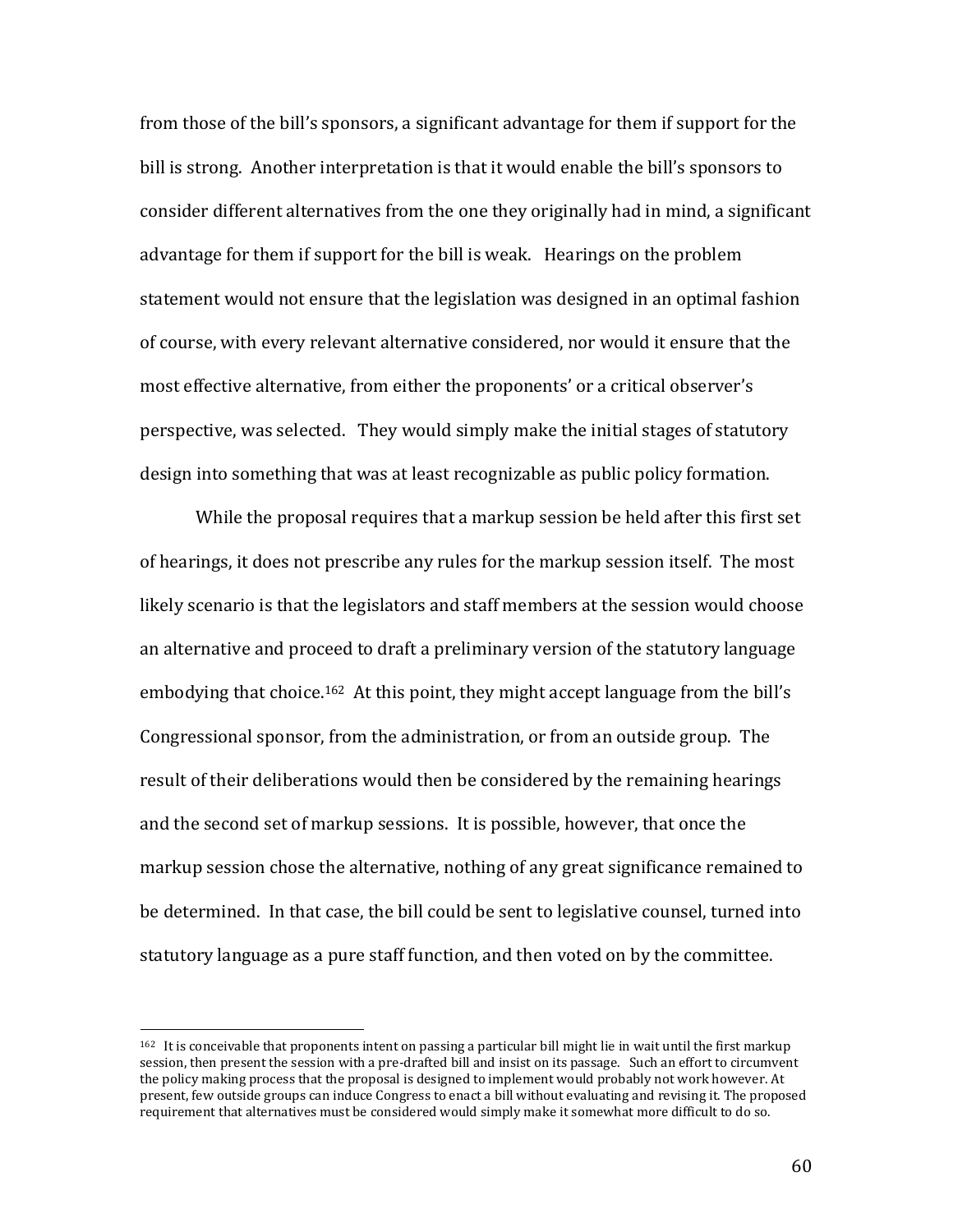That is why the proposal states the required portion of the hearing to be held on the problem statement as a minimum, rather than a fixed amount.

In the modern era, the President has played a crucial role in initiating major legislative efforts,<sup>163</sup> in some cases by delivering fully drafted bills to Congress,<sup>164</sup> but recognition of this role can be readily accommodated within the proposed methodology. Administration bills can be distinguished on their face from bills drafted by any other non-Congressional entity because they come from a coordinate branch of the same government as Congress, and can be given special treatment on that basis. On the other hand, the President himself does not draft these bills, needless to say; they are drafted by members of his administration, administrative agents whose actions are always subject to Congressional supervision through the oversight process. Thus, even if Congress is inclined to given deference to an administration bill – which, clearly, is not always the case<sup>165</sup> – there is no reason for it to abandon its decision making role, and it generally does not do so. The way these cross-cutting considerations can be accommodated, within the context of the proposed methodology, is to treat an administration bill as a fully developed alternative at the first markup session. At that point the committee, having considered the problem, and held its first set of hearings, can evaluate the administration bill as a potentially favored alternative. In doing so, it could either assess the substantive features of the bill or request reassurance that the

<sup>163</sup> See Polsby, supra note [ ], at 5, 18-21, 139.

<sup>164</sup> These bills must still be introduced by a member of each chamber, of course, but this never presents a problem.

<sup>165</sup> The general view is that the President's power is, as Richard Neustadt phrases it, the power to persuade, not the power to command. See Richard E. Neustadt, Presidential Power and the Modern Presidents: The Politics of Leadership from Roosevelt to Reagan, 29-49 (rev. ed., 1990); Stephen Skowronek, The Politics Presidents Make: Leadership from John Adams to George Bush 17-32 (1993).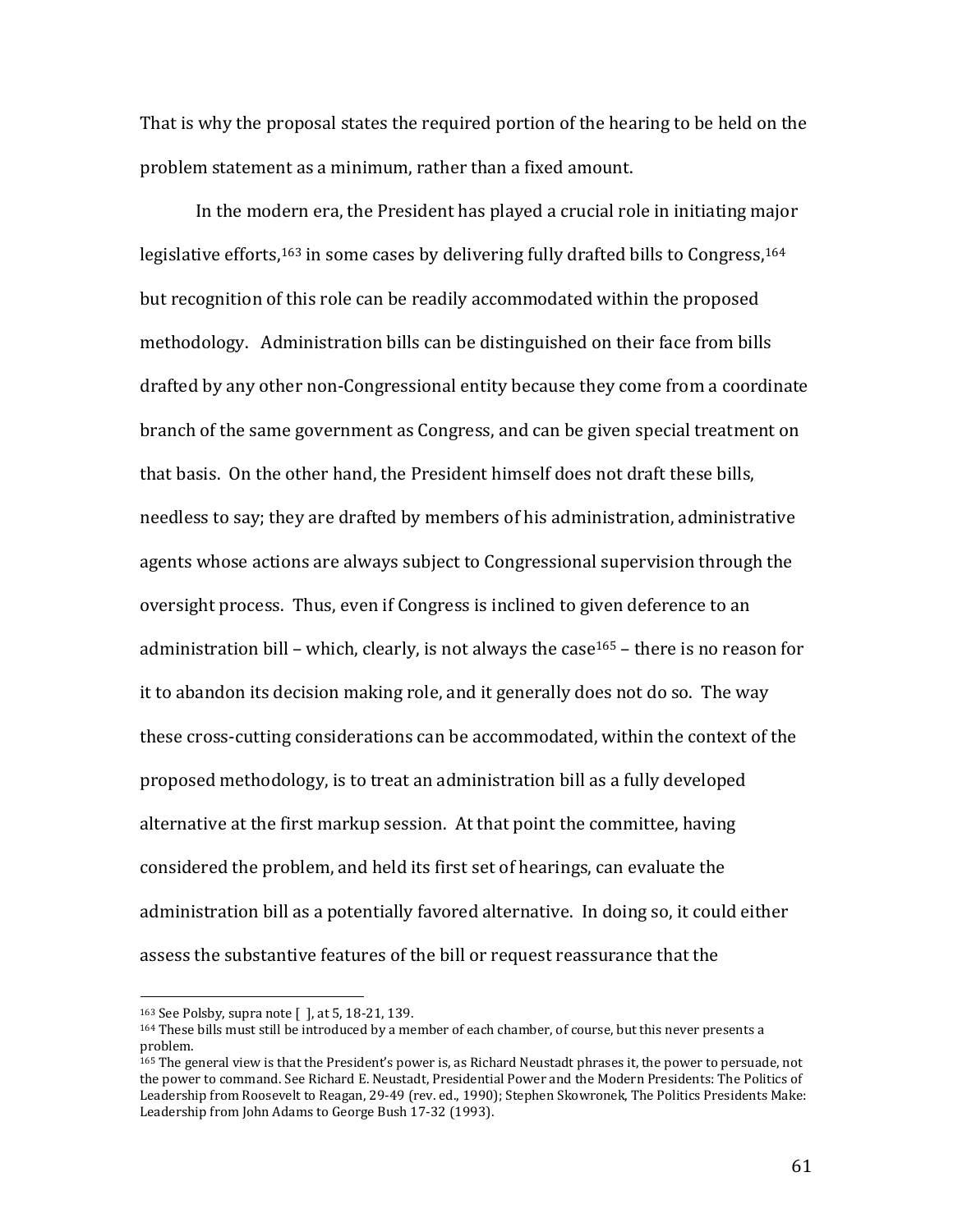administrative agents followed a policy making procedure that paralleled its own, that is, defined the problem, generated an array of alternatives, and evaluated the most promising ones.

One feature of modern Congressional practice that alters the traditional, Schoolhouse Rock procedure for enacting legislation is the referral of introduced bills to multiple committees.<sup>166</sup> This practice is predictably more common in the House, which is more specialized and more hierarchical, than in the Senate. According to Barbara Sinclair, about one fifth of all bills, and one fourth of major legislation has been referred to multiple committees by the House in recent years, while less than six percent of all legislation or major legislation is treated in this manner by the Senate.<sup>167</sup> A multiple referral complicates the process, of course, but does not alter the value of the proposed procedure. It means, in most cases, that the stated problem must be subdivided into subsidiary problems, a procedure which demands more coordination but also encourage more precisely defined alternatives. If the House subdivides and the Senate does not, it may be possible to obtain the advantages of both broad and focused problem definition when one chamber accepts the other's bill in place of its own or when the two bills are reconciled in conference.

<sup>166</sup> Oleszek, supra note [ ], at 102-07; Sinclair, supra note [ ], at 116-18; Tiefer, supra note [ ], at 118-33. <sup>167</sup> Sinclair, supra note  $\lceil$ , at 117. See id. at 12-16, 44-45. The Senate has always been able to make multiple referrals by unanimous consent, but the practice was only authorized by the House in 1975, see Roger H. Davidson & Walter Oleszak, From Monopoly to Management: Changing Patterns of Committee Deliberation, in Roger H. Davidson, ed., The Post-Reform Congress (1992); Roger H. Davidson, Multiple Referral of Legislation in the U.S. Senate, 1989 Legislative Stud. Q. 385. By 1990, the percentage of multiple referrals in the House had risen to the current 20% figure, where it has remained fairly constantly. The Senate total for all legislation has never exceeded 5% and is commonly in the 1-2 % percent range. The rates Sinclair reports for major legislation, as she defines it, are somewhat higher, but only exceeded 6% in two Congresses, the 95th (7.3%) and the 103  $(14.5\%$ , an outlier). Sinclair, supra note  $\lceil$  1, at 117.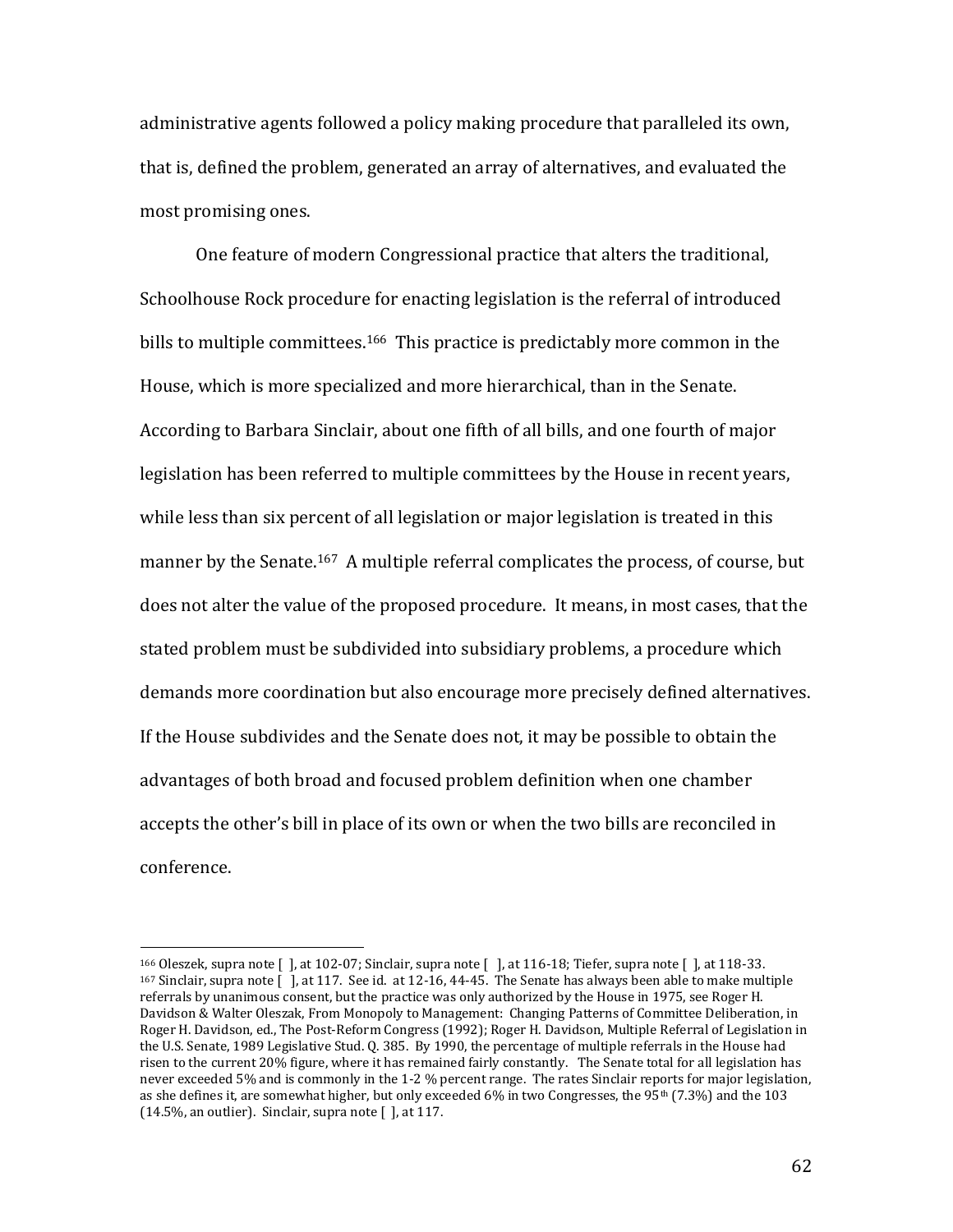A second variation on the traditional procedure is to by-pass committee consideration entirely and take the bill directly to the floor.168 This approach, which can be achieved by a variety of techniques,<sup>169</sup> is used as a response to emergencies,<sup>170</sup> to move a widely supported bill out of a hostile committee,<sup>171</sup> or to accelerate consideration of a bill that is strongly supported by the House or Senate leadership.172 Clearly, this variation largely precludes the use of the proposed methodology, since it is difficult to imagine anything other than a fully-drafted bill being considered on the floor of the House or Senate.<sup>173</sup> In other words, by-passing committee consideration would represent a decision to dispense with the proposed methodology, just as it represents a decision to dispense with the standard methodology that presently prevails, which requires includes committee consideration. The need to take specific action to dispense with the proposed methodology, unlike the need to take such action to by-pass committee consideration in general, could be partially avoided by recognizing standardized

<sup>168</sup> Sinclair, supra note [ ], at 17-19, 47-49; Tiefer, supra note [ ], at 316-20, 584-601.

<sup>169</sup> Any Member of the House can file a discharge petition; if signed by a majority of the Members, the legislation in question is removed from the committee's jurisdiction. See Polsby, supra note [ ], at 142; Tiefer, supra note [ ], at 314-26. Any Senator can object to a committee referral under Senate Rule XIV(3), in which case the legislation, in theory is placed directly on the Calendar; a practical matter, this can only be done with the majority leader's approval. Tiefer, supra note [ ], at 593-98. In addition, Senators can a bill directly to the floor as a non-germane amendment to some bill that has already reached the floor, see Polsby, supra note [ ], at 142, Tiefer, supra note [ ], at 584-93. A discharge procedure is also permitted by the Senate rules, but unlike the House discharge procedure, it is rarely used. Id. at 598-99.

<sup>170</sup> For example, the resolution to use force in response to the September 11, 2001 attack on the World Trade Center, P.L. 107-40, 115 Stat. 224 (2001), was enacted without committee consideration. However, the Bush Administration's draft of the legislation, which would have allowed the President to take military action against any terrorist anywhere in the world, whether connected with the World Trade Center attack or not, was amended by the Senate to grant the President more limited authority. See Richard F. Grimmett, Authorization For Use Of Military Force in Response to the 9/11 Attacks (P.L. 107-40): Legislative History, CRS Report for Congress, Order Code RS22357 (2007).

<sup>171</sup> Most famously, the Civil Rights Act of 1964, Pub. L. No. 88-352, 78 Stat. 241, could only be enacted once the Senate Judiciary Committee, chaired by James Eastland of Mississippi, had been by-passed. See Lewis A. Froman, The Congressional Process: Strategies, Rules and Procedures 134-36 (1967); Whalen & Whalen, supra note [ ], at 132-36.

<sup>172</sup> See Sinclair, supra note [ ], at 19-20, 47-48.

<sup>173</sup> There is, however, one important exception. In some cases, the House or Senate leadership resolves the problem of a recalcitrant committee, or an overlap of committee jurisdiction, by organizing a task force of Members from different committees. See Barbara Sinclair, Legislators, Leaders and Lawmaking 188-92 (1995)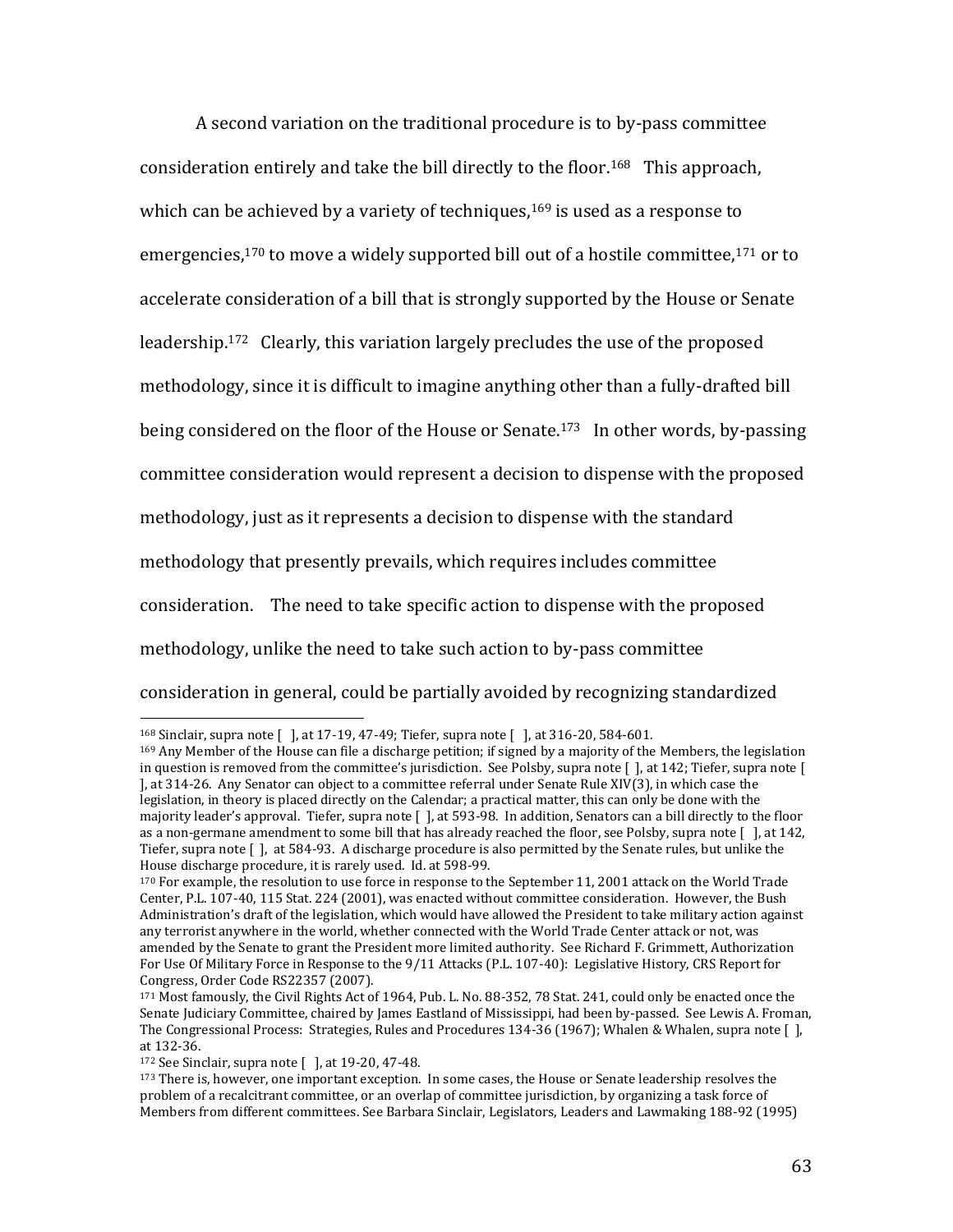exclusions from the proposed methodology, a matter that will be discussed below.174 More generally, Congress, as a Constitutionally authorized entity with no direct superior,<sup>175</sup> generally has the ability to alter its procedures, assuming a sufficient number of the members agree. The point of the proposed methodology is to establish a more effective standard practice, not to attempt to impose unalterable rules.

To some extent, the procedural variations just discussed reflect the underlying reality that Congress is a deeply divided institution these days, with relatively, and perhaps historically high levels of partisanship.176 The two proposals suggested here are essentially non-partisan, however. Both the Democrats and the Republicans introduce legislation, and both are presumably interested in increasing the chances that this legislation will serve the purposes for which it is intended. Each may accuse the other, from time to time, of using the legislative process for strategic purposes, such as embarrassing the other party,<sup>177</sup> but neither is likely to concede that about itself and, more importantly, neither is more likely than the other to rely on this technique. There may be some vague sense that recognizing law as social policy making is more amenable to the

 $174$  See pp.  $\lceil \cdot \rceil$  infra.

<sup>&</sup>lt;sup>175</sup> See Edward L. Rubin, Hyperdepoliticization, \_\_\_ Wake Forest L. Rev. \_\_\_ (forthcoming, 2012).

<sup>176</sup> See Hibbing & Theiss-Morse, supra note [ ]; Mann & Ornstein, supra note [ ]; Sinclair, supra note [ ], at 108- 38. The point should not be exaggerated, however; present conflicts often loom larger than those of the past, which have a tendency to seem quaint. The current level of partisanship certainly pales in comparison with the decades prior to the Civil War, which featured a physical assault by a pro-slavery Representative on a leading Republican Senator. See David H. Donald, Charles Sumner and the Coming of the Civil War 241-49 (1960, 2009). On the pre-Civil War Congress generally, see id. at 173-260, Kenneth Stamp, And the War Came: The North and the Secession Crisis, 1860-61, at 63-69.

<sup>177</sup> Perhaps the most famous example of this practice is Howard Smith's addition of the word "sex" to the employment discrimination provisions of the Civil Rights Bill, H.R. 7152, on the floor of the House of Representatives in February, 1964. Walen & Walen, supra note [ ], at 115-18. Smith, an implacable opponent of the Civil Rights Bill, thought that expanding its coverage in this manner would be fatal to its chances of enactment. He out-smarted himself, however, since the Bill was enacted into law with its expanded coverage.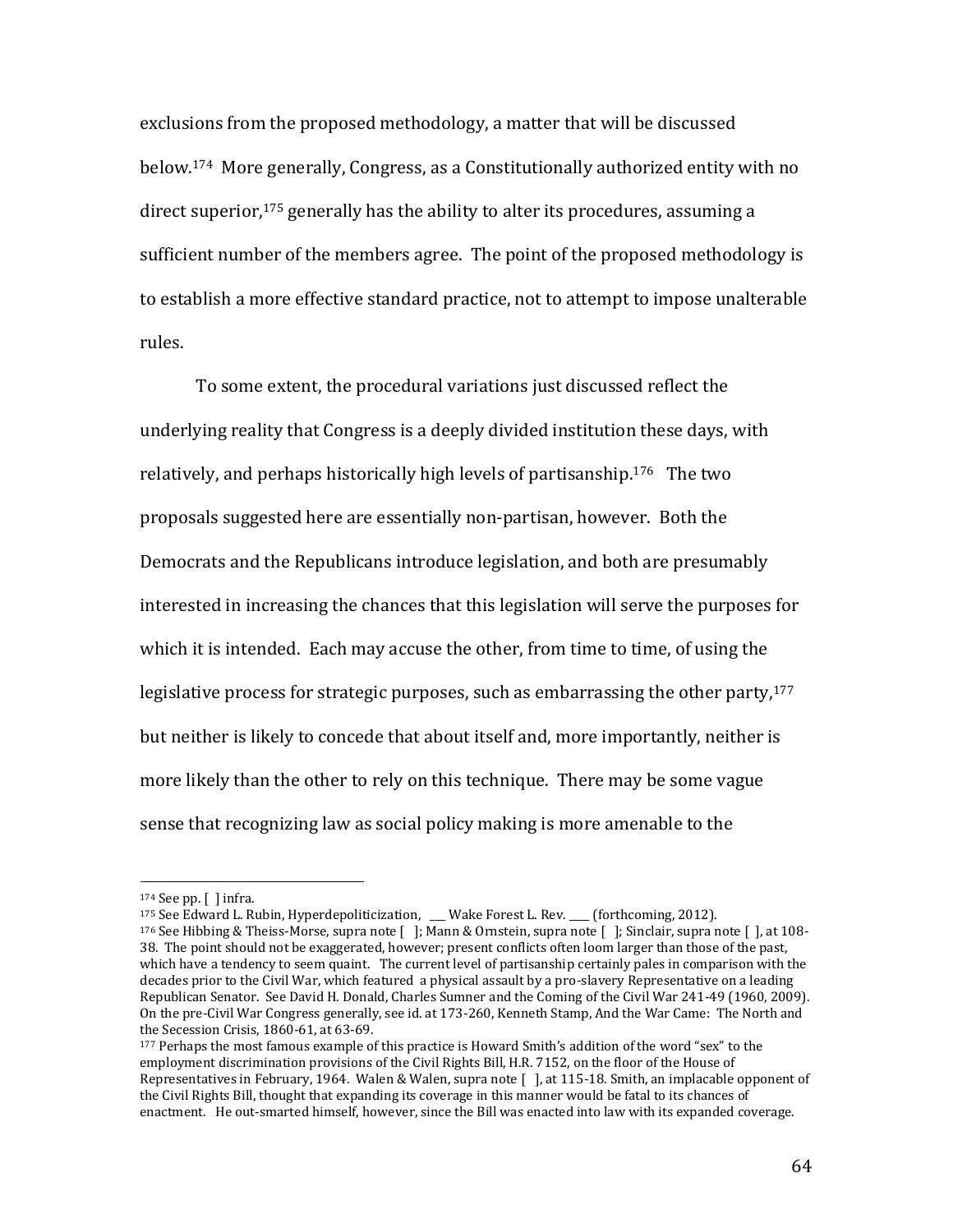Democrat's approach, since Republicans occasionally talk about the virtues of natural law, but it is hard to see this as a serious political commitment. In contrast, the effort to make sure that legislation serves its intended purposes, and does not regulate for the mere sake of regulating, aligns the proposals with the Republican view, although Democrats are unlikely to argue in favor of pointless or ineffective legislation.

# 3. Gather Evidence Regarding the Alternatives

The third proposal for improving legislative methodology is that available empirical evidence should be methodically collected and made available to the legislators at a juncture where it can influence the bill's design. This could also be implemented rather readily. One of the non-partisan Congressional agencies that all the members currently rely on for a variety of purposes is the Congressional Research Service (CRS).<sup>178</sup> Part of the Library of Congress, CRS consists of a research staff that answers over half a million annual requests from the members. The bulk of these requests involve information of one sort or another, often empirical in nature. CRS generally does not carry out its own studies, unlike the Congressional Budget Office (CBO) or the Government Accountability Office (GAO); its primary role is to collect existing information. To provide empirical information for each bill that is being seriously considered, CRS could be instructed to compile a

<sup>178</sup> For general descriptions, see Bruce Bimber, The Politics of Expertise in Congress: The Rise and Fall of the Office of Technology Assessment 79-83 (1996); Congressional Research Service, Annual Report of the Congressional Research Service for Fiscal Year 2011, at 1-2 (2012); James A. Thurber, Policy Analysis on Capital Hill: Issues Facing the Four Analytic Support Agencies of Congress, 6 Policy Sci. J. 101 (1977).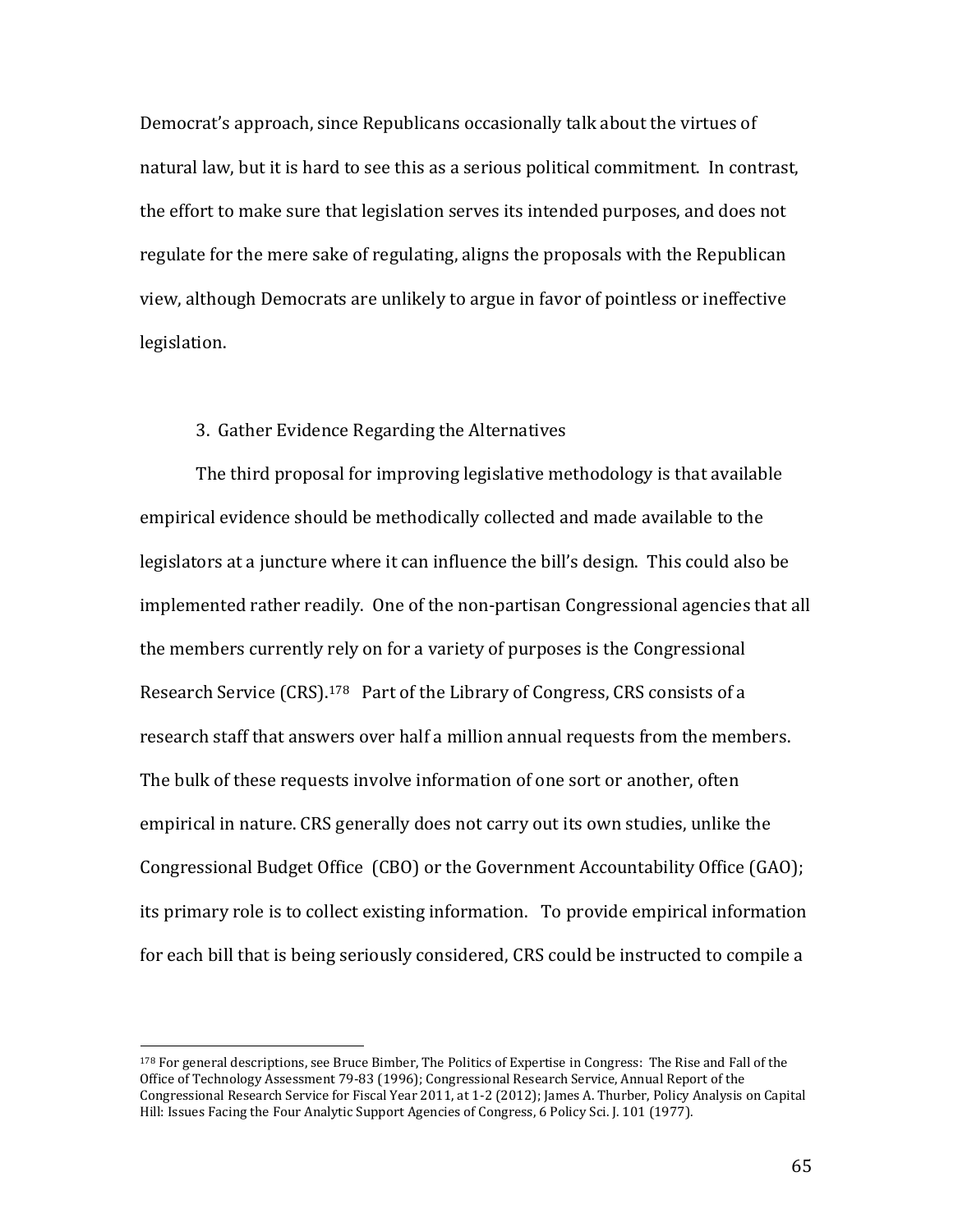literature review of existing research in a delimited period of time<sup>179</sup> - 60 days for example – and then either locate or carry out a meta-analysis of that research, with a longer time allowed if no reputable meta-analysis was available.<sup>180</sup>

None of this would be original primary.<sup>181</sup> Rather it would identify and summarize existing research that is relevant to the problem on which the hearings were being held and organize this research in coherent form.<sup>182</sup> In a literature review, for example, all the studies indicating that the stated problem was not particularly severe would be grouped together, all the critiques of those studies would follow, and all the defenses of the original studies would follow after that. A meta-analysis would involve the statistical analysis of comparable data from the studies that appeared in the review. Some increase in the CRS staff might be required to carry out this task, but the expense would be a modest one.<sup>183</sup>

<sup>&</sup>lt;sup>179</sup> There are of course, various forms of literature reviews. They can "focus on research outcomes, research methods, theories and/or applications. Literature reviews can attempt (a) to integrate what others have done and said, (b) to criticize previous scholarly works, (c) to build bridges between related topics, and/or (d) to identify the central issues in a field." Harris M. Cooper, Research Synthesis and Meta-Analysis: A Step-by-Step Approach 4 (2009). For the purpose suggested here, the focus on research outcomes, integrating "what others have done and said," seems most appropriate.

<sup>180</sup> Meta-analysis can be defined as "the statistical analysis of a large collection of analysis results from individual studies for the purpose of integrating the findings." Gene V. Glass, Primary, Secondary and Meta-Analysis of Research, 5 Educ. Res. 3, 3 (1976). The author adds that this technique "connotes a rigorous alternative to the casual, narrative discussions of research studies which typify our attempts to make sense of the rapidly expanding research literature." Regarding meta-analysis, see Michael Borenstein, Larry V. Hedges, Julian P.T. Higgins & Hannah r. Rothstein, Introduction to Meta-Analysis (2009); Cooper, supra note [ ], at 145-96; Gene V. Glass, Barry McGaw & Mary Lee Smith, Meta-Analysis in Social Research (1981); John E. Hunter & Frank L. Schmidt, Methods of Meta-Analysis: Correcting Error and Bias in Research Findings (2004); Mark W. Lipsey & David B. Wilson, Practical Meta-Analysis (2000)

<sup>&</sup>lt;sup>181</sup> Primary research involves the collection and analysis of data. It can be distinguished from secondary research, which involves the re-analysis of data that has already been gathered. A meta-analysis consists of the re-analysis of both primary and secondary research. See Glass, supra note [ ], at 3.

<sup>182</sup> This is not to suggest that meta-analysis, or even a literature review, is intrinsically neutral or "objective." As Harris Cooper notes: "integrating separate research projects into a coherent whole involves inferences as central to the validity of knowledge as the inferences involved in drawing conclusions from primary data analysis." Cooper supra note [ ], at 3. See generally Berger & Luckmann, supra note [ ]; Weber, supra note [ ]. The sense of neutrality that is essential for this technique's acceptability must come from the institution performing the research, not from the nature of the research task. See pp. [ ] infra.

<sup>183</sup> No state legislature has similar resources; California did at one time, see Muir, supra note [ ], but the currently parlous condition of state finances indicates that even large states are unlikely to possess this research capacity for the foreseeable future. Many states are much too small to ever be able to staff a research function for the legislation they enact. This problem is readily solved, however, because research, unlike decision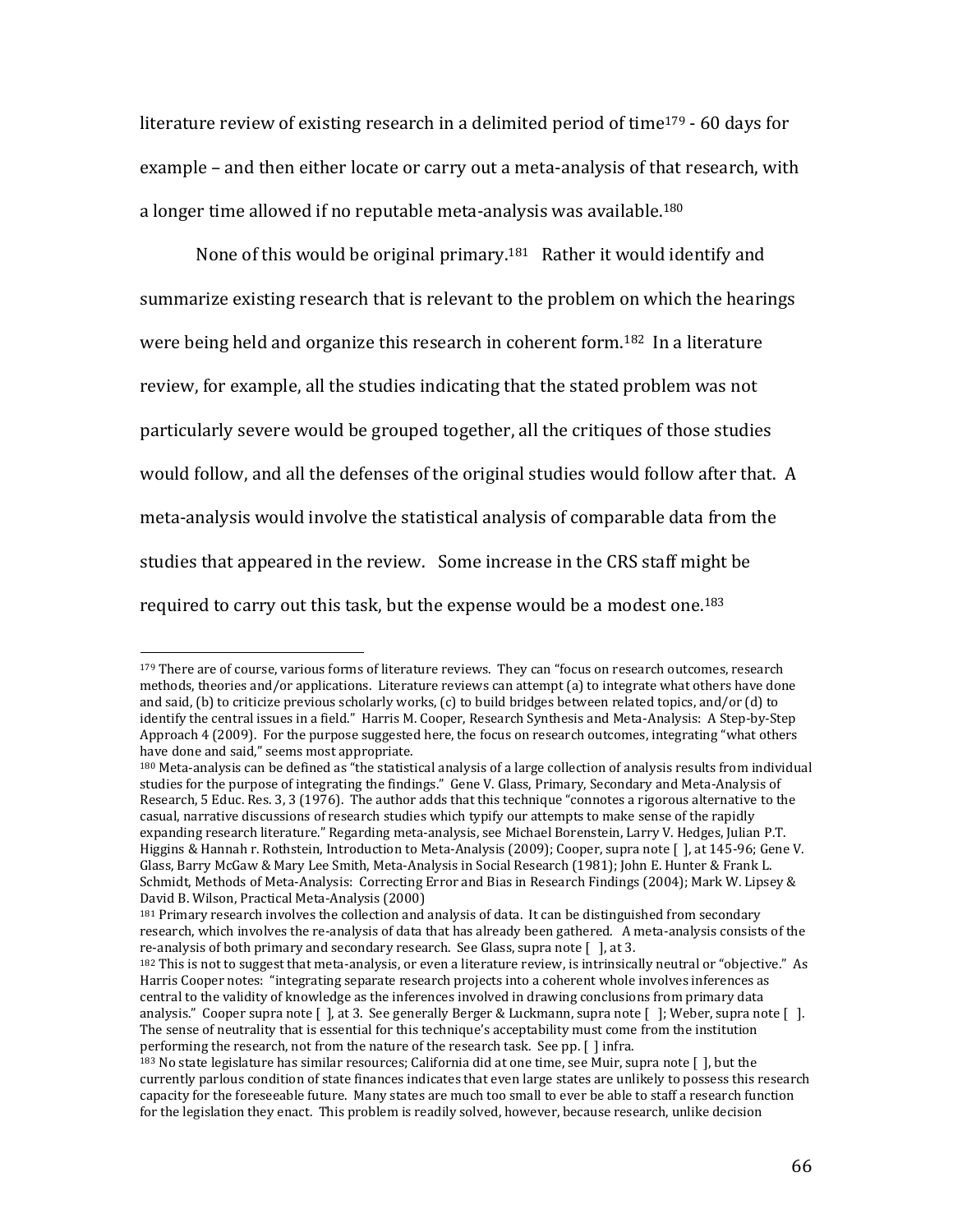It is possible that providing a comprehensive, organized account of existing research at an early point in the legislative process would encourage the members to request new research that was designed to investigate particular alternatives that the members were considering. It is also possible that it might encourage the members to adopt of research orientation of their own, and enact at least some provisions of the statute on an experimental basis. Any such additional efforts would be beneficial. The various fields of empirical social science are now more than a century old and represent our society's best knowledge about the way various events and interventions impact the relevant parts of our society. These further efforts would involve significant expense, of course, but the cost is minor compared to the cost of an errant federal statute. For present purposes, however, the proposal is simply to make the existing empirical data available in systematic, readily usable form. The institution necessary to achieve this already exists, and the cost would be minor, if not insignificant.

Like the other two proposals, this proposal is non-partisan. The CRS already has a well-established reputation for non-partisanship, which is not only appropriate for its role but also essential to its continued survival.184 In fact, Congress has demonstrated a general ability to create acceptably non-partisan agencies that carry out research.<sup>185</sup> The CBO and GAO, which might well be assigned

l

making, can be outsourced with no loss of state autonomy. A system could be set up where states buy research services from CRS, that is, provide funds to CRS to provide a certain amount of research service to the state legislature each year. A more likely, and probably preferable alternative, is that Congress would fund CRS to provide a certain amount of research service to each state. In terms of benefit to the state's citizens, and in terms of supporting state autonomy, these could well be the most effective dollars that the federal government gave to the states for any purpose.

 $184$  Mucciaroni & Quirk, supra note  $[$  ], at 211; Bimber, supra note  $[$  ], at 79-83.

<sup>185</sup> Mucciaroni & Quirk, supra at 211. See note [ ], supra. The authors' doubts about the willingness or ability of Congress to create a new agency that would monitor its own activities, such as the caliber of its floor debates, is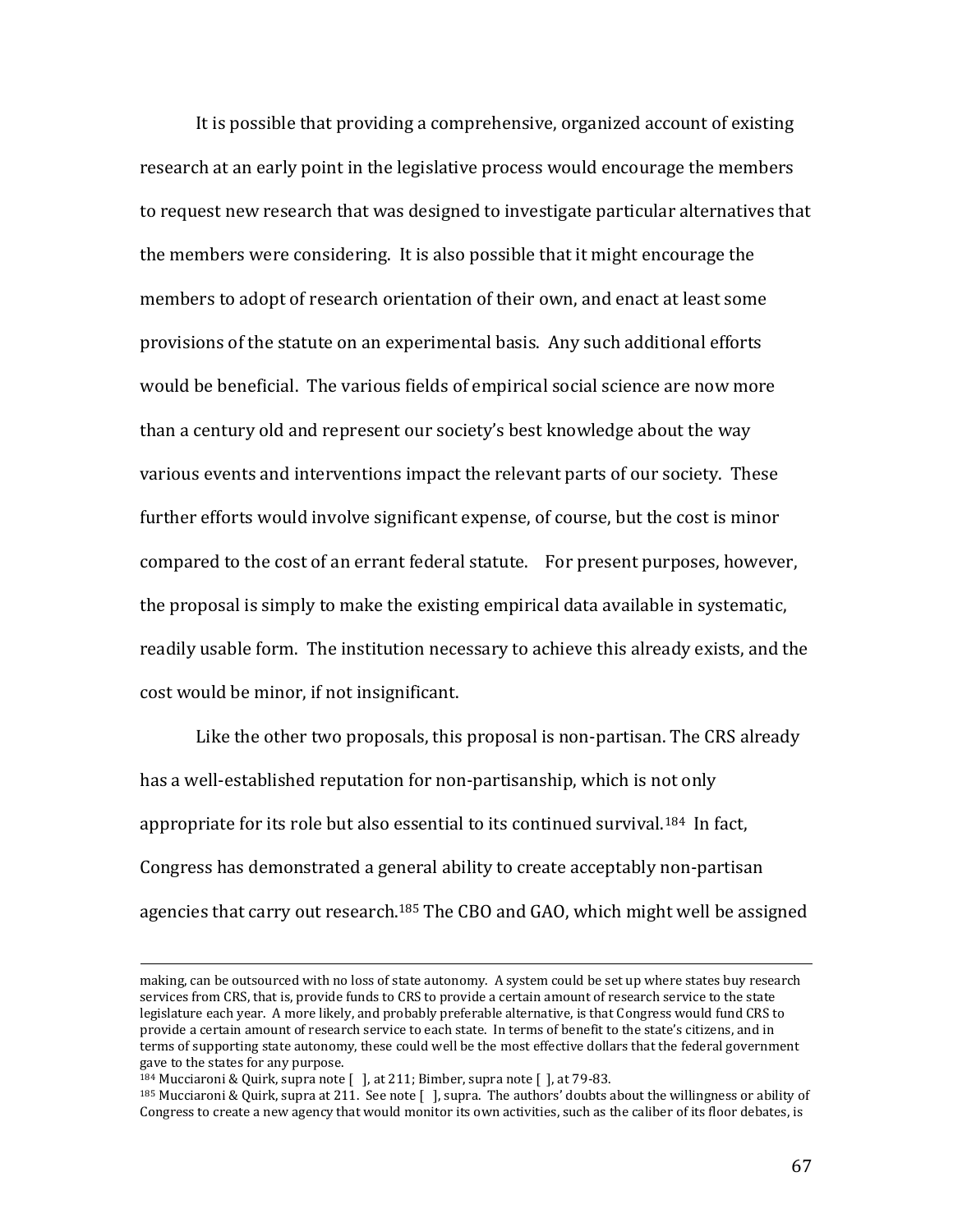to perform any new research that the members wanted to commission, are also regarded as non-partisan.186 One further Congressional agency, the Office of Technology Assessment (OTA), was accused by Republicans of favoring the Democrats when it was first created, and was ultimately abolished by the Contract with America Congress.<sup>187</sup> But as Bruce Bimber found in an insightful study, OTA quickly shifted to the non-partisan stance of the other Congressional agencies, and was generally regarded as performing a valuable function.188 By the time it was abolished, no one was criticizing it for partisanship.189 It was abolished for a different reason, specifically a demonstration that Congress was willing to cut its own budget as well as the budgets of other federal institutions.<sup>190</sup> There is, moreover, one way to provide a convenient safety valve against charges of partisanship on specific issues; the rules could provide that any member of Congress who wanted to add to the list of relevant studies could do so, with CRS then providing the summary of the indicated study. Members who consistently demanded the addition of studies based on extremist politics or pseudo-science would presumably be disciplined by their colleagues' scorn.

### B. Implementing the Methodology

 $\overline{a}$ 

<sup>188</sup> Bimber, supra note [ ], at 67-68; R.M. Margolis, Losing Ground: The Demise of the Office of Technology Assessment and the Role of Experts in Congressional Decision-Making, International Symposium on Technology and Society: Technical Expertise and Public Decisions, Conference Proceedings 36 (June 21-22, 1996)  $189$  Bimber, supra note  $\lceil$ , at 50-68. Nonetheless, its abolition resulted in a loss of the expertise available to Congress, see Margolis, supra note [ ].

one reason why this proposal relies on an existing, well-accepted Congressional agency and limits that agency to a relatively modest and non-judgmental role.

<sup>186</sup> Id. at 83-92

<sup>187</sup> House Report 104-212, 104<sup>th</sup> Cong., 1<sup>st</sup> Sess., Conference Report to Accompany H.R. 1854, Appropriations for the Legislative Branch for the Fiscal Year Ending September 30, 1996, and for Other Purposes (July 28, 1995) (terms of OTA's termination); House Report 104-141, 104th Cong., 1st Sess., Legislative Branch Appropriations Bill, 1996 (June 15, 1995) (statement that no funds are being appropriated for OTA).

<sup>190</sup> Bimber, supra note [ ]at 69-77.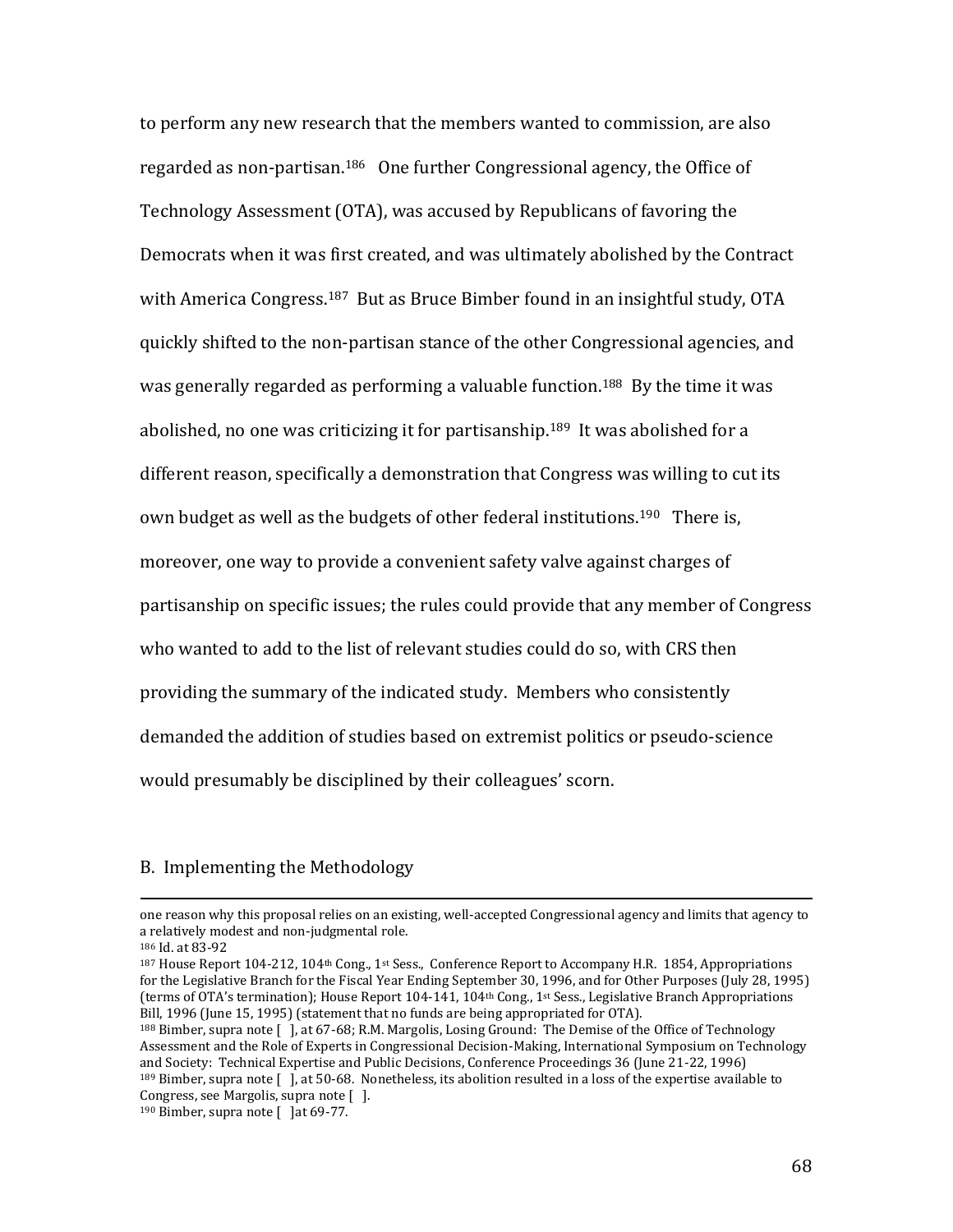#### 1. Limitations on the Scope of the Proposal

In the context of the U.S. Congress, these three proposals, and any other changes of this kind, could be adopted by simple resolution. As procedures internal to each chamber, they would not need the concurrence of the other chamber, nor would they need the President's signature.<sup>191</sup> Since they affect only procedures, they could be adopted on a trial basis, either for a limited period of time or for a limited category of legislation, without raising serious questions of inequality or unfairness. At the absolute minimum, therefore, the argument for adopting them is that every institution should reconsider its procedures from time to time. It seems unlikely that the optimal procedures are necessarily the ones that it is currently employing, particularly if those procedures have been in place for a long time – about 200 years in the case of Congress.

Although the proposed methodology is broadly applicable, it is neither advantageous nor appropriate for some types of legislation that Congress enacts. In order to make this determination, it is necessary to distinguish between different types of legislation. In a leading study, Walter Oleszek divides legislation into three categories: bills lacking wide support, noncontroversial bills and major legislation.<sup>192</sup> A purely political categorization of this sort, reflecting the standard

l

<sup>&</sup>lt;sup>191</sup> See Schneier & Gross, supra note  $\lceil \ \rceil$ , at 124-25; Robert Ginnane, The Control of Federal Administration by Congressional Resolutions and Committees, 66 Harv. L. Rev. 569 (1953)

<sup>&</sup>lt;sup>192</sup> Oleszek, supra note  $\lceil$ , at 94-97. Oleszek defines the first category solely in terms of the bill's political support, and points out that introduction of such bills often has purely political motivations, e.g., "to satisfy individual constituents or interest groups from the member's district or state," or "to fend off criticism during political campaigns," id at 95. The problem with using such a category is that there is no way to assign a bill to it on the basis of its text, and probably no way to reach a subjective determination without being unacceptably disparaging to the bill's sponsor. Oleszek defines noncontroversial legislation in a similar way, but gives examples ("bills that authorize construction of statutes of public figures," or "rename a national park" that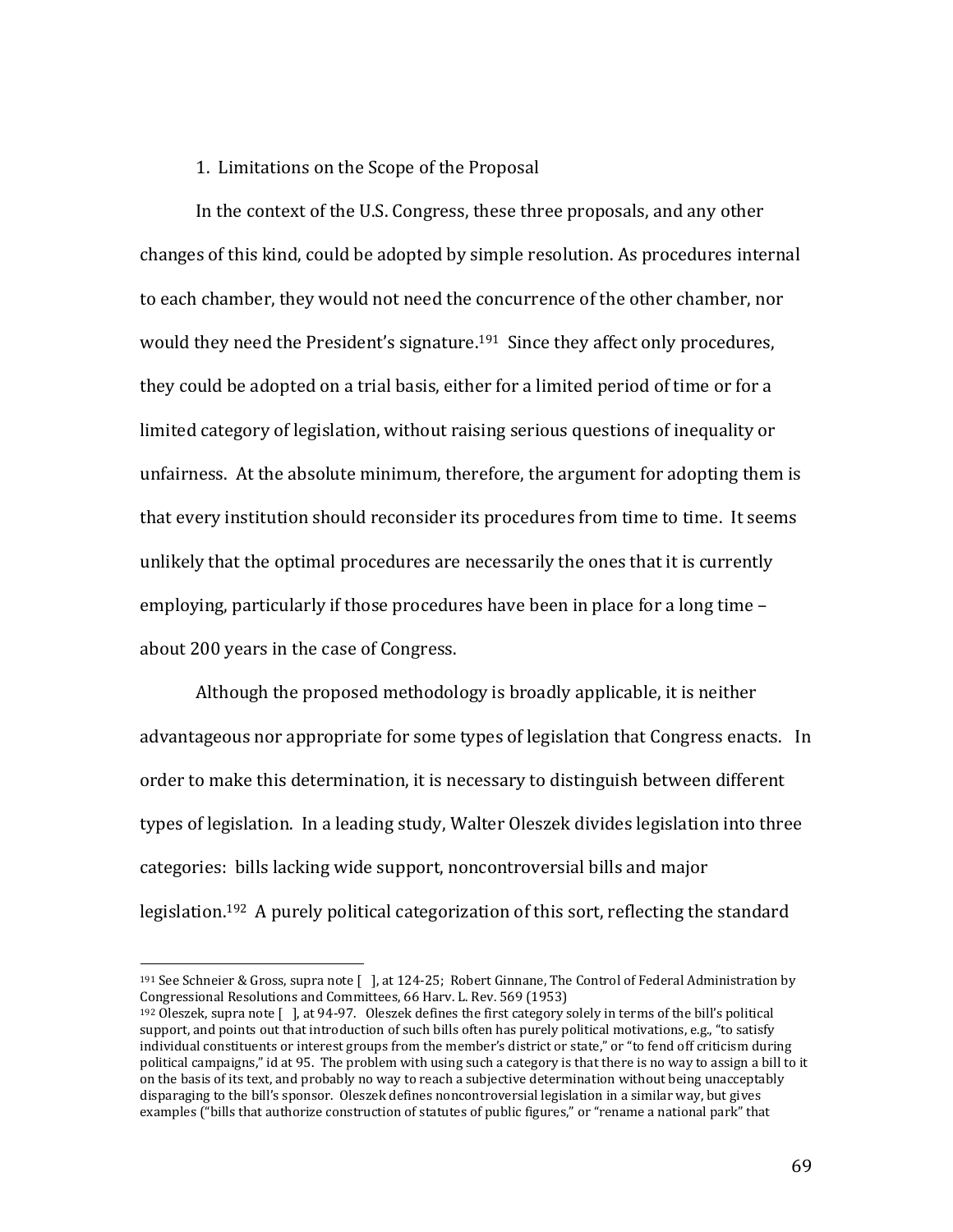view of Congress as exclusively political, provides no basis for making policy-based distinctions. For present purposes, we might distinguish among appropriation bills, authorization bills, foreign affairs bills, honorific bills, and substantive bills, with the last category further divided into major and minor. Appropriation bills deal with the funding of government operations and authorization bills deal with the authority or jurisdiction of government officials. Taken together, they can be regarded as belonging to H.L.A. Hart's jurisprudential category of secondary rules, that is, rules that "specify the ways in which the primary rules [rules regarding human conduct] may be conclusively ascertained, introduced, eliminated, varied, and the fact of their violation conclusively determined."<sup>193</sup> Foreign affairs bills are those that only have effects outside the nation's borders, but include the projection of military force. Honorific bills involve nomenclature (National Brotherhood Week, the Ava Gardner Post Office Building<sup>194</sup>) or other standard forms of recognition (a statue, a fountain, a stamp).195 Substantive bills are proposals to alter society in some fashion, with society being defined to include the physical environment within the society's borders, immigration and economic relations with foreign nations.

suggest a substantive categorization") indicating that he is thinking about the types of bills that are described here as symbolic. Id. His categorization of major legislation is again based on political support, such as being "prepared and drafted by key committee leaders, the political parties, executive agencies or major pressure groups," or "supported by the majority party leadership." Id. Again, such a category cannot be determined from the bills text and necessarily involves invidious judgments ("sorry sir, you are simply not an influential member of the House").

<sup>193</sup> H.L.A. Hart, The Concept of Law 92 (1961). In my view, Hart's definition of primary rules as rules designed to tell people in the society how to behave, see id. at 40-41, 89, is hopelessly out of date for the simple reason that he seems unaware of the administrative state. Modern statutes that establish benefits (e.g., Medicare, social security disability, unemployment compensation) or create institutions (airports, hospitals, wilderness areas) do not tell people how to behave but rather attempt to alter the economic, social or physical conditions of citizens' lives. See Rubin, supra note [Camelot], at 199-201; E. L. Rubin, Shocking News for Legislatures and Law Schools: Statutes are Law, 27 Vereniging voor Wetgeving en Wetgevingsbeleid 1 (2001). Nonetheless, his distinction between primary and secondary rules applies in the modern context. It is not entirely accurate, but it is used here because of its familiarity.

<sup>194</sup> Sinclair's example, see Sinclair, supra note [ ], at 24.

<sup>195</sup> Walter Oleszek estimates that about one third of the statutes enacted by the 110<sup>th</sup> Congress (2007-09) were of this nature. Oleszek, supra note [ ], at 94.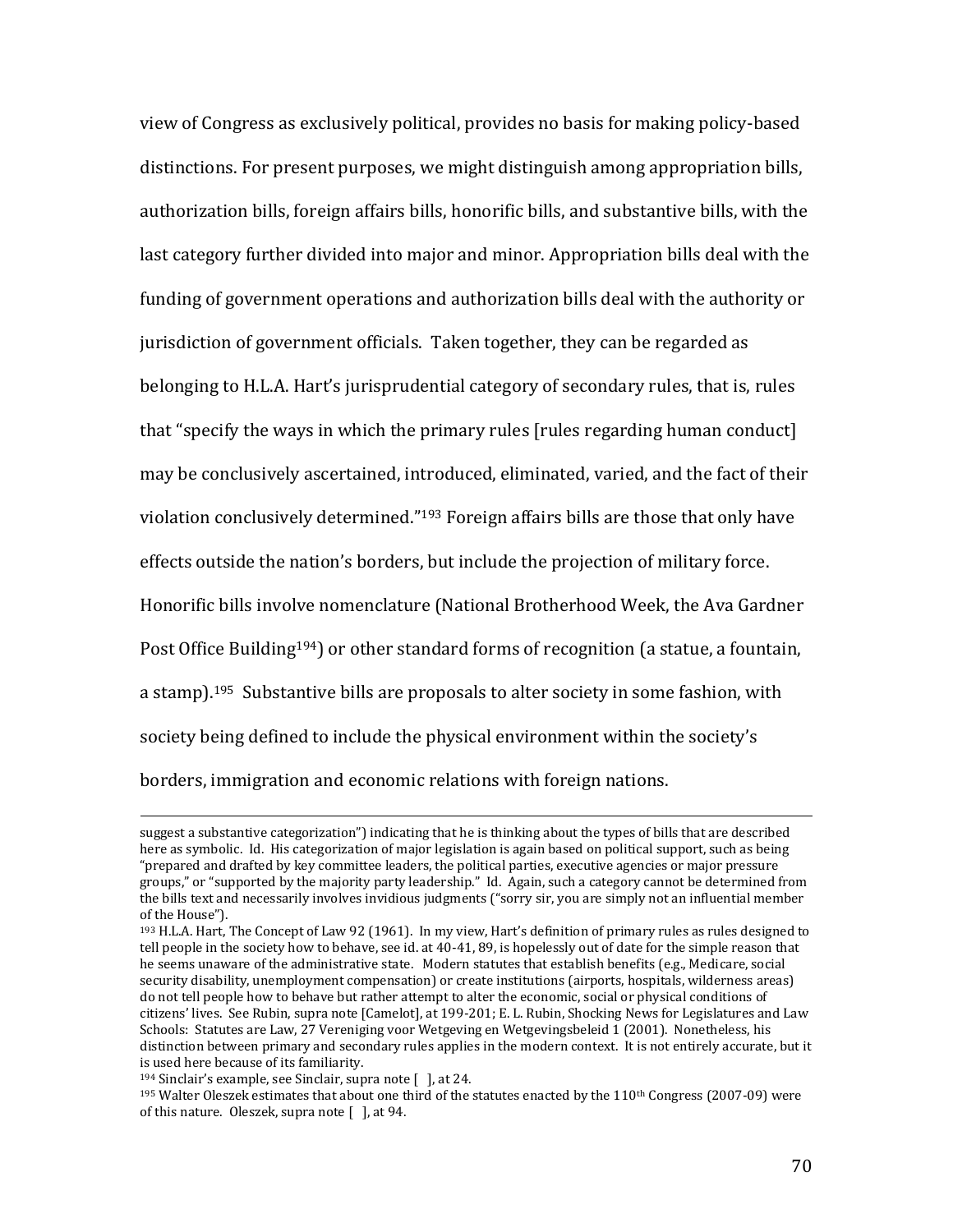The policy-based methodologies suggested here – a problem statement, consideration of alternative solutions, and the provision of empirical evidence – are primarily applicable to substantive legislation. <sup>196</sup> They are designed to assess how some potential governmental actions will interact with nature, that is, the physical, economic, and social circumstances of the jurisdiction that the legislature governs. The recommended procedure would be less effective, and sometimes unnecessarily elaborate, for secondary rules, such as an appropriations bill,<sup>197</sup> a statute reorganizing an existing agency, or a statute granting an existing authority to a different agency. These provisions are internal to the government; they are intended to determine who is interacting with nature, but not the substance of the interaction. Emergency legislation can also be excluded from the recommended procedure, largely on the grounds that they are also secondary rules. In effect they authorize the executive to act on its own, in a situation where it would otherwise need another body's approval, because time is of the essence and the executive is trusted to make the right decision in these circumstances. Foreign affairs bills cross the boundary between primary and secondary rules. A treaty might shift decisionmaking authority from a domestic to an international body, but a foreign aid bill might attempt to affect nature by reducing poverty or increasing production in some area outside the legislature's jurisdiction. Because the two functions are often intertwined, and because executive authority is generally regarded as more extensive in this area, such bills might also be excluded from the proposed

<sup>196</sup> See John R. Johannes, Explaining Congressional Casework Styles, 27 Am. J. Pol. Sci. 530 (1983) <sup>197</sup> For general discussions of appropriations bills, see D. Roderick Kiewiet & Matthew D. McCubbins, The Logic of Delegation: Congressional Parties and the Appropriations Process (1991); Aaron Wildavsky, The Politics of the Budgetary Process (4<sup>th</sup> ed., 1984); Polsby, supra note [ ], at 159-86; Tiefer, supra note [ ], at 849-1010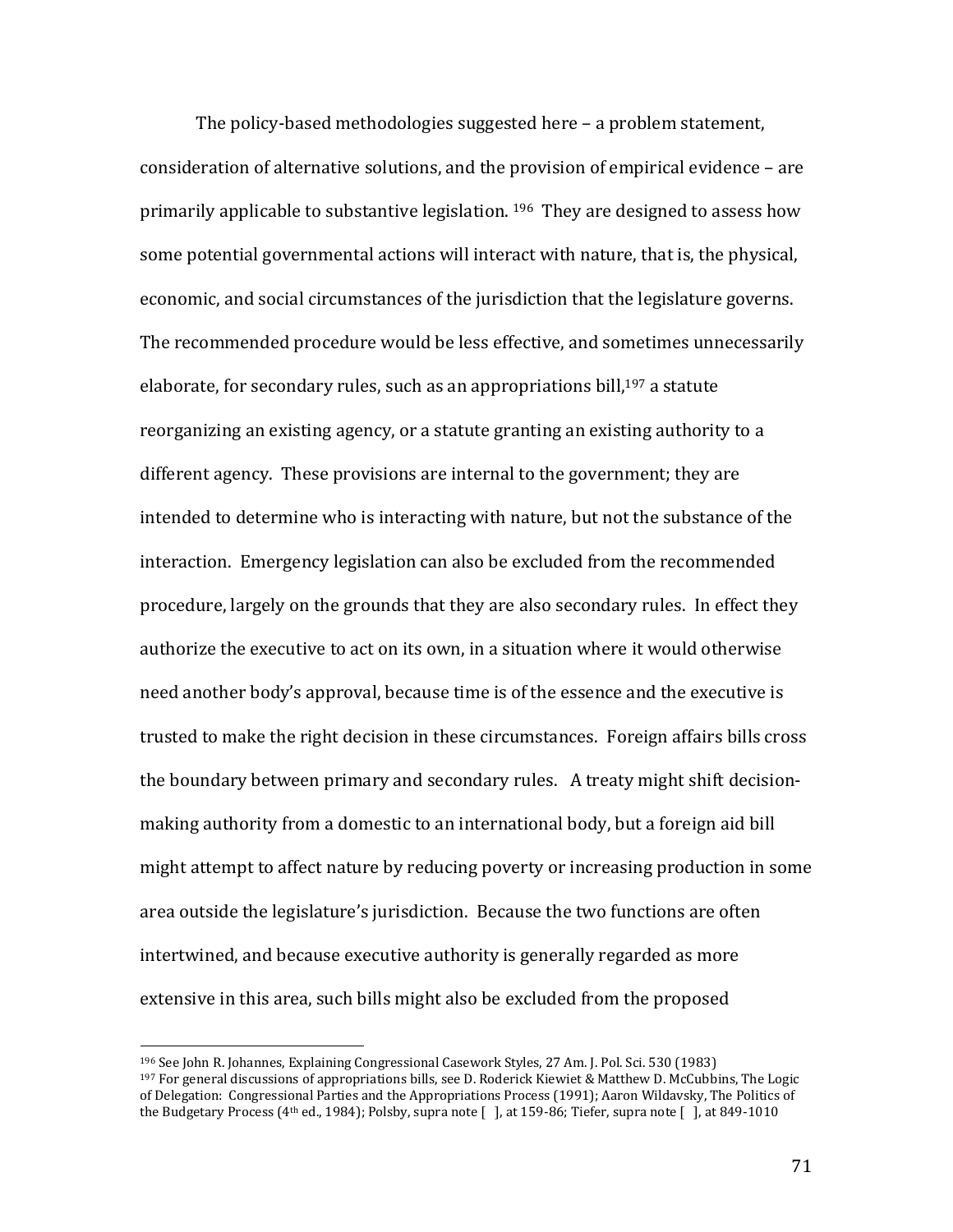methodology. Honorific bills are similarly not intended to interact with nature in any significant way,<sup>198</sup> and, in any case, are generally regarded as too minor to merit any type of sustained consideration.<sup>199</sup> The same is true for some substantive legislation, specifically accommodations to particular constituents that can be regarded as an alternative form of legislative casework, that is, constituent service.

Most of these exclusions from the problem statement, alternative consideration and empirical evidence requirements would be relatively easy to implement. At present, bills are referred to committees by the House or Senate parliamentarian, a non-partisan staff member, acting on his or her own subject to revision by the Speaker in the House, or as an advisor to the presiding officer in the Senate.<sup>200</sup> At the same time that this is done, the parliamentarian could also determine whether a fully drafted bill would be accepted or whether the bill must be initiated by a problem statement.<sup>201</sup> The determination that a bill was an appropriations measure, an authorization measure or a foreign affairs measure could be determined from the text of the bill. Emergency legislation would need to

<sup>198</sup> They are not, however, secondary legislation. In fact, they are another example of the inaccuracy of Hart's categories because they are also not intended to affect people's behavior and carry no particular sense of obligation that he regards as essential to the definition of primary rules. See Hart, supra note  $\lceil$ , at . Even if Hart was determined to ignore the administrative state, he should have recognized that honorific legislation lies outside his categorization, since such legislation is as old as government itself.

<sup>&</sup>lt;sup>199</sup> Both chambers currently have established procedures for dealing with bills of this nature. In the House, a member may request that a bill be placed on the Consent Calendar or the Private Calendar, two groups of bills that are separate from the principal, or Union calendar. Three Members from each party review these bills to make sure that they are appropriate for such treatment. Tiefer, supra note [ ], at 326-32. The Senate uses a Clearance procedure, where staff members notify Senators of bills that seem appropriate for enactment without a roll call vote and record any exceptions. Id. at 569-73. Because of the Senate's small size, many bills are enacted by this mechanism, some of which would not qualify for exclusion from the recommended procedure on the basis of the exceptions noted in the text.

<sup>&</sup>lt;sup>200</sup> See Oleszek, supra note  $\lceil$ , at 97-102; Sinclair, supra note  $\lceil$ , at 11-12, 44. As Oleszek notes, "The vast majority of referrals are routine. . . .referrals generally are cut-and-dried decisions." Oleszek, supra note [ ], at 98.

<sup>201</sup> The parliamentarians are sometimes pressured by Members, and even by lobbyists, to direct legislation to a particular committee. Oleszek, supra note [ ], at 101. This might also occur with respect to the exceptions to the proposed methodology.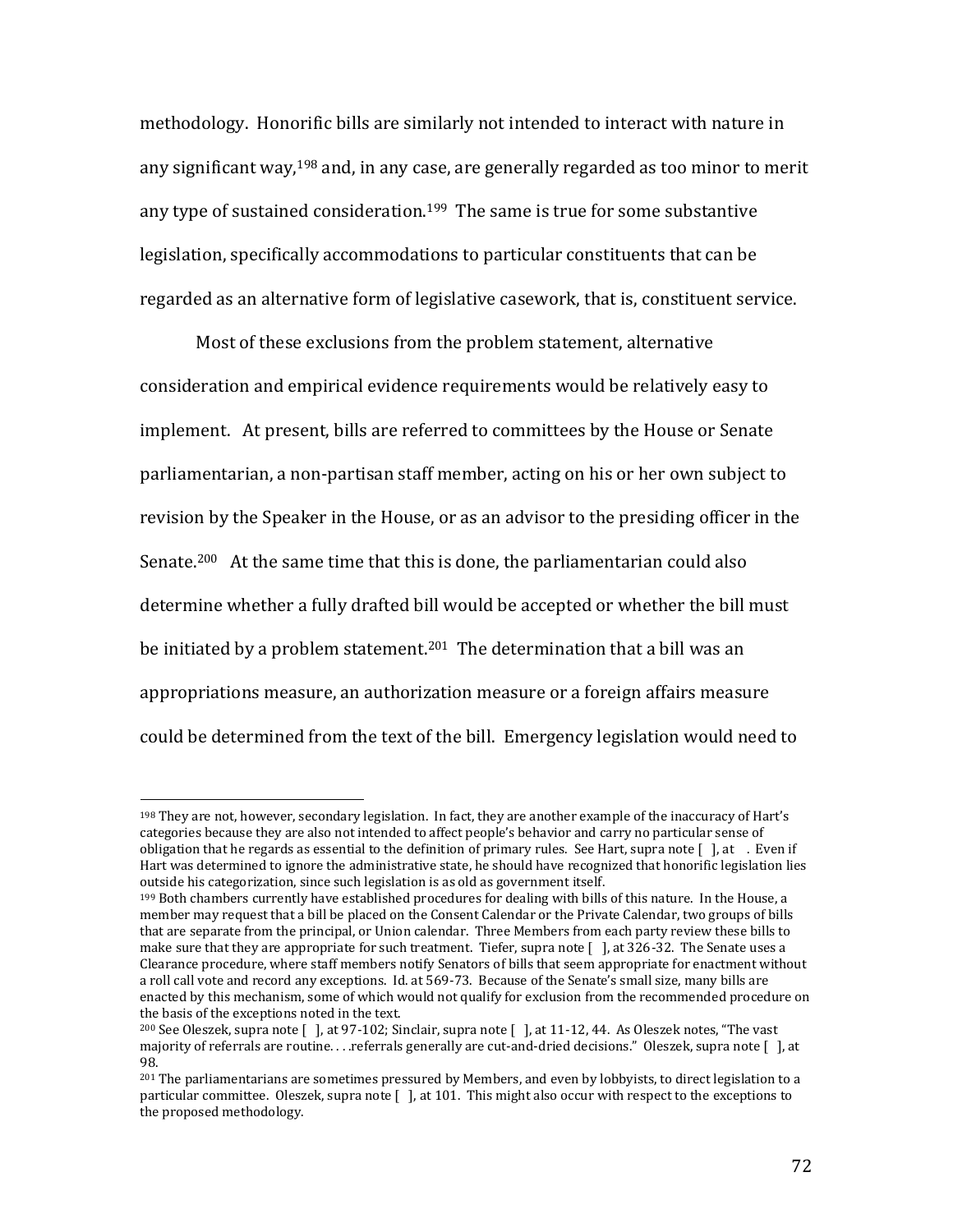state its character as such explicitly, and other limitations are possible as well. <sup>202</sup> Only the status of a bill as honorific or minor would create any difficult questions of judgment, and this problem could be resolved by using the same principle that the Office of Management and Budget (OMB) uses for cost benefit analysis, namely, that a proposal is subject to the stated requirements only if it has "an annual impact on the economy of \$100 million or more." <sup>203</sup> This is admittedly a bit under-inclusive, but has proven to be relatively easy to implement, since the OMB exclusion is determined by fairly low-level executive employees and is binding on heads of executive departments.<sup>204</sup>

## 2. The (Relatively) Modest Character of the Proposal

l

<sup>202</sup> Two obvious limits are that the bill would need to be based on an explicit request by the chief executive, and that the emergency exclusion would expire if no bill was enacted during a specified period of time, such as 60 days. The subject is obviously a controversial one. Very often, legislation enacted on the basis of emergency has persisted for inordinate lengths of time. For example, the Tonkin Gulf Resolution, hurriedly enacted by Congress in 1964 in response to a (false) report of attacks on U.S. naval vessels, remained a basis for the Vietnam War until 1971, see Edwin E. Moïse, The Tonkin Gulf Resolution and the Escalation of the Vietnam War (1996). Canada's War Measures Act, adopted in 1914 in response to the crisis of World War I, remained operative until 1970, see Patricia Peppin, Emergency Legislation and Rights in Canada: The War Measures Act and Civil Liberties, 18 Queen's L.J. 129(1993). The time limit suggested here, however, would not place any substantive limits on the length of time that emergency legislation could remain in effect. It would simply limit the time for the legislature to act under the emergency exception to the requirement that the proposed methodology be followed.

<sup>203</sup> Executive Order No. 12, 866, § 3(f)(1), 3 C.F.R. § 638 (1993), reprinted in 5 U.S.C. § 601. The OMB exclusions is more narrowly stated. In addition to the \$100 million impact test, regulations are subject to the Order's requirements if they:

adversely affect in a material way the economy, a sector of the economy, productivity, competition, jobs, the environment, public health or safety, or State, local, or tribal governments or communities; (2) Create a serious inconsistency or otherwise interfere with an action taken or planned by another agency; (3) Materially alter the budgetary impact of entitlements, grants, user fees, or loan programs or the rights and obligations of recipients thereof; or (4) Raise novel legal or policy issues arising out of legal mandates, the President's priorities, or the principles set forth in this Executive order.

Id., § 3(f). Most of these criteria could be adapted to the legislative context; for example, clause 2 could be restated to replace the word "agency" with "statute." Taken as a whole, the provision seems overly complex, but it has apparently proven manageable. For present purposes, the \$100 million impact exclusion has the virtue of simplicity and would provide reassurance that non-controversial measures, generally enacted as a courtesy to fellow Members, would not fall subject to the more systematic analysis that is recommended for major legislation.

<sup>204</sup> OMB's authority in this area is exercised by its sub-agency, the Office of Information and Regulatory Affairs (OIRA), see Executive Order No. 12,866, § 2 (b).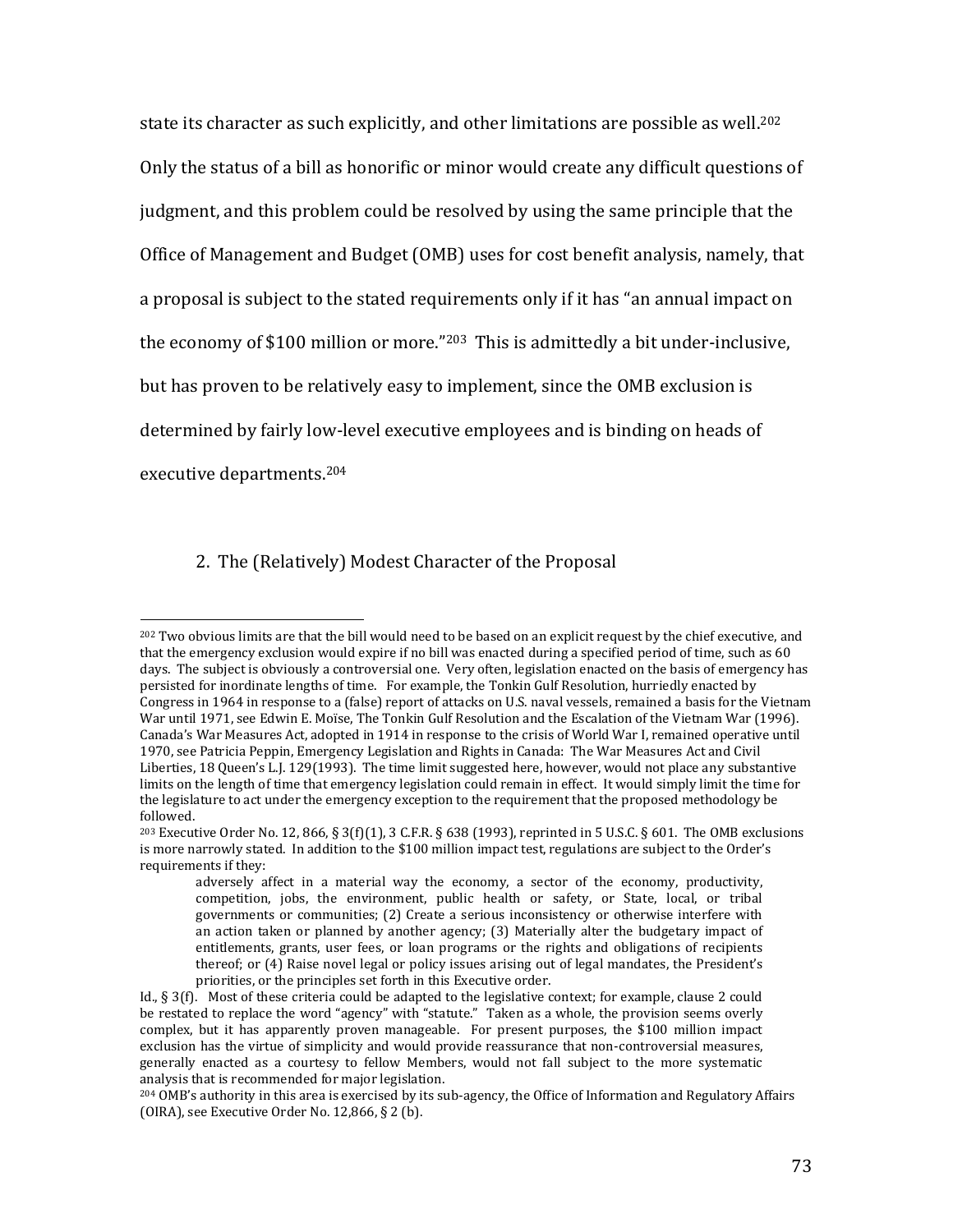Given these exclusions, the proposed methodology does not alter the existing legislative process in any dramatic or radical way. Major substantive legislation is already subject to sustained consideration by Congress before it can proceed. Moreover, once the problem has been debated, a markup held on the basis of that debate, and empirical data presented in a comprehensive, systematic form during those deliberations, the process would continue in its current form. The primary effect of these three proposals would be to bring the part of the statutory design process that currently precedes Congressional consideration into Congress' control. The importance of doing so is that this pre-Congressional part of the process is generally the place where crucial design decisions are made. Congress retains full power to vote bills up or down, and substantial power to revise and amend the bill, but it has ceded the basic power to conceptualize the bill --to think about and analyze alternative approaches -- to others. Very often, most of the members do not even know who these others are, and they certainly do not know how they made their decisions. The proposed legislative methodology is thus a means for Congress to take control of its most essential and important task.

Would these proposals make legislation more difficult to enact? That is not necessarily a bad thing of course. While it is notoriously difficult to get a bill through Congress,  $205$  there is no particular reason to avoid encumbering the enactment of ineffective or counter-productive legislation. Effective legislation might be somewhat more difficult to enact, but the compensating factor would be that the additional procedures would make it more ineffective. There is also the

 $\overline{a}$ 

74

<sup>205</sup> This consideration does not necessarily apply to state legislatures.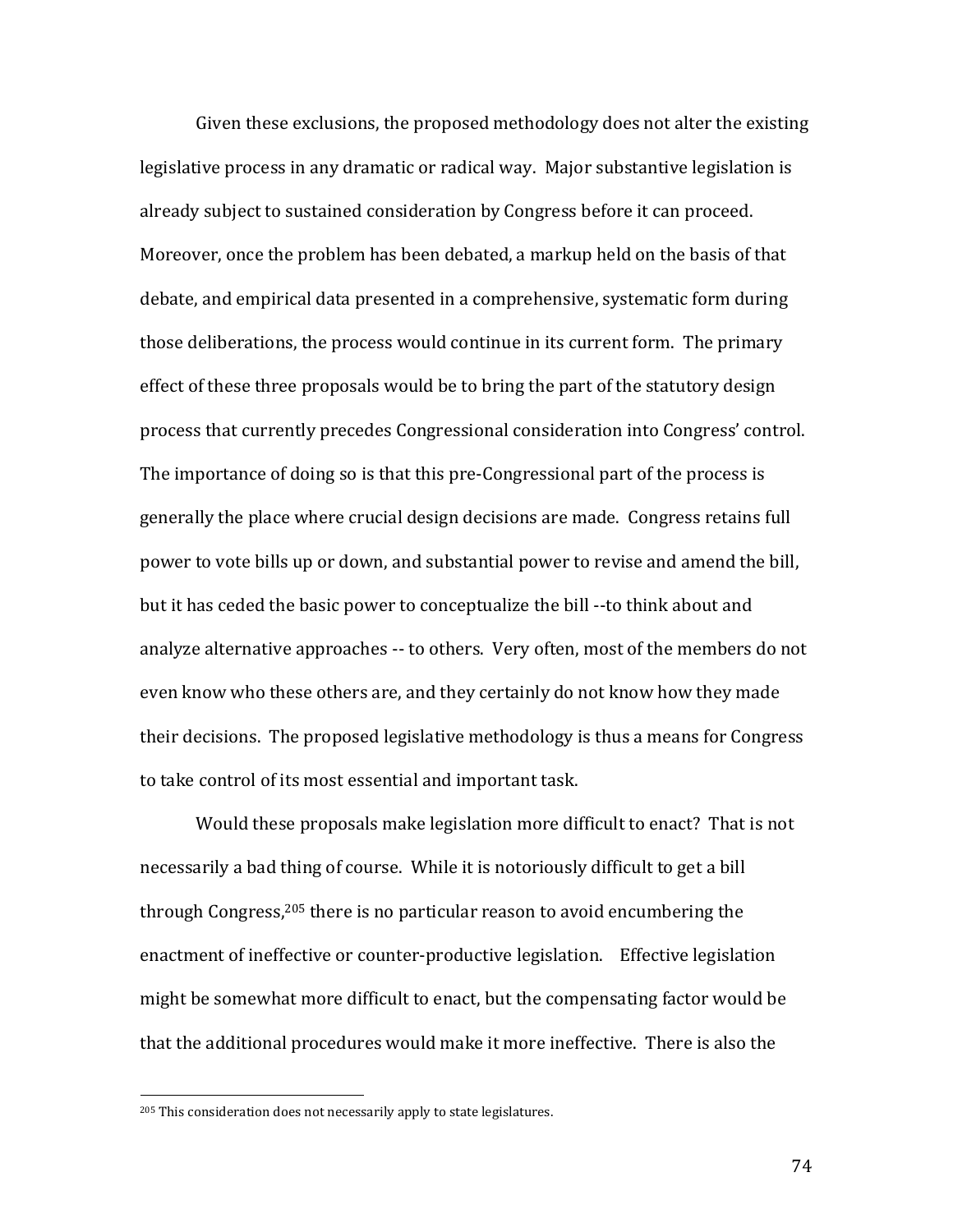possibility, however, that these proposals would make legislation easier to enact, as well as more effective, by facilitating the development of what is called, in common parlance, "win-win" alternatives.<sup>206</sup> If we recognize that much of legislative design occurs in the policy space, then we can view a bill's opponents as objecting to the inevitable costs that even effective legislation invariably imposes. As noted earlier, consideration of alternatives might reduce those losses without compromising the bill's basic purpose or, more realistically, produce reductions in losses that are substantially larger than the decrease in benefits. A different means of protecting the environment might decrease the costs imposed on industry; a different restriction on tort actions might preserve the precautionary force of liability. Such beneficial trade-offs are central to existing legislative compromises, of course. But one of the main goals of the proposed changes in legislative methodology is to create a setting where such trade-offs can be more readily devised.

## **Conclusion**

 $\overline{a}$ 

The preceding proposals should be regarded as exemplary. There may be pragmatic reasons why they would be difficult to institute, and there may be other changes that would produce better results. The principal point of this article is that such changes should be seriously discussed by academics, and seriously considered by Congress and every other American legislature. The prevailing belief that

<sup>206</sup> For a discussion of win-win strategies in the policy context, see Nagel, supra note [ ]. Nagel's five basic steps for reaching a win-win solution are: 1) identify the major goals of the opposing parties; 2) identify the leading alternatives; 3) determine the relationship between the alternatives and the goals; 4) seek a new alternative that might achieve each side's goal better than any existing alternative; 5) determine whether this alternative can overcome other hurdles to its adoption. Id. at 5. This procedure, which Nagel then expands upon, clearly tracks the standard policy making process. The point is that it depends upon, and can only be implemented in the context of, that process.